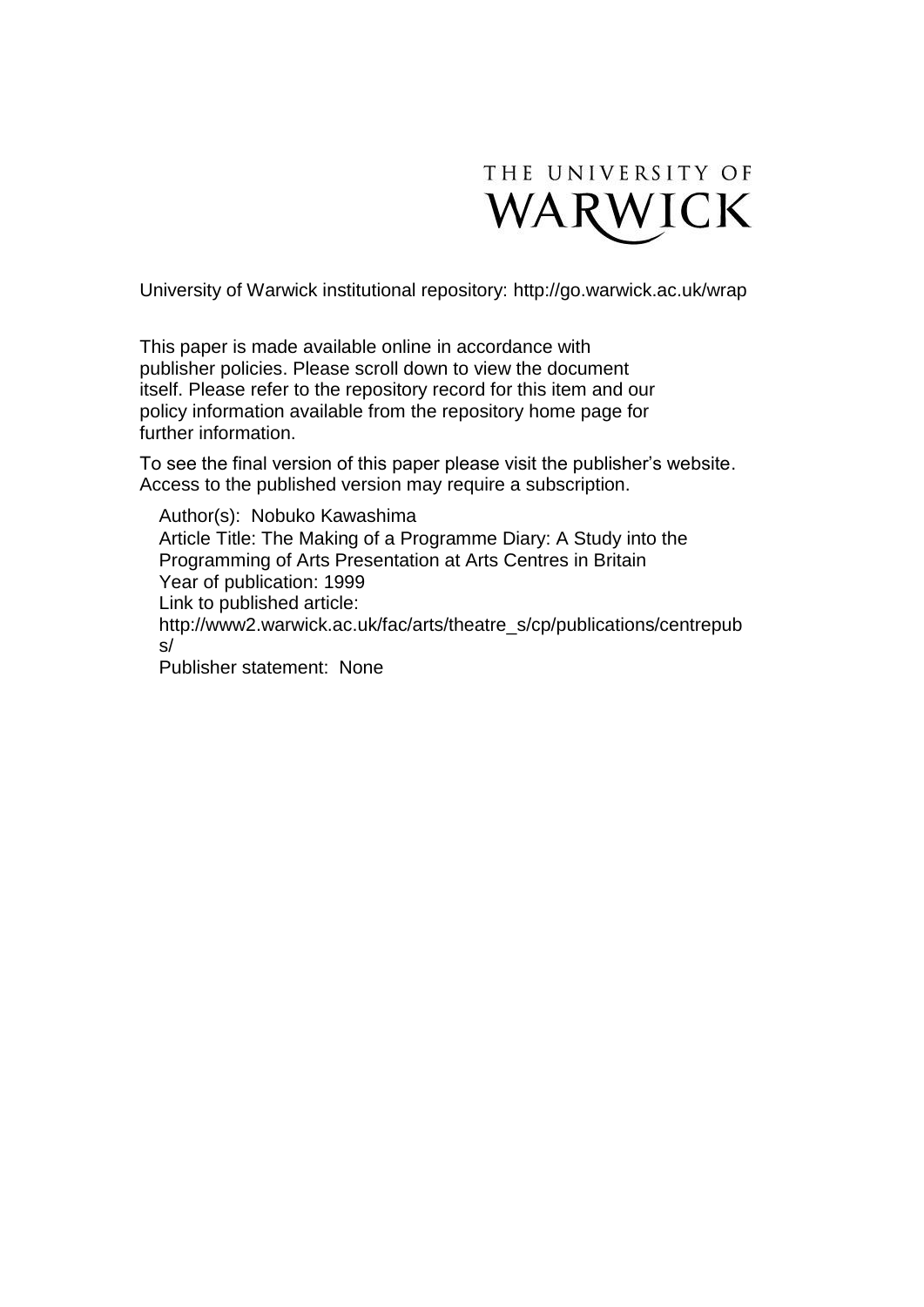# **PAPERS**

RESEARCH

Centre for Cultural Policy Studies University of Warwick Research Papers No 5 **Editors: Oliver Bennett Jeremy Ahearne** 

# **The Making of a Programme Diary: A Study into the Programming of Arts Presentation at Arts Centres in Britain**

**Nobuko Kawashima**

1999

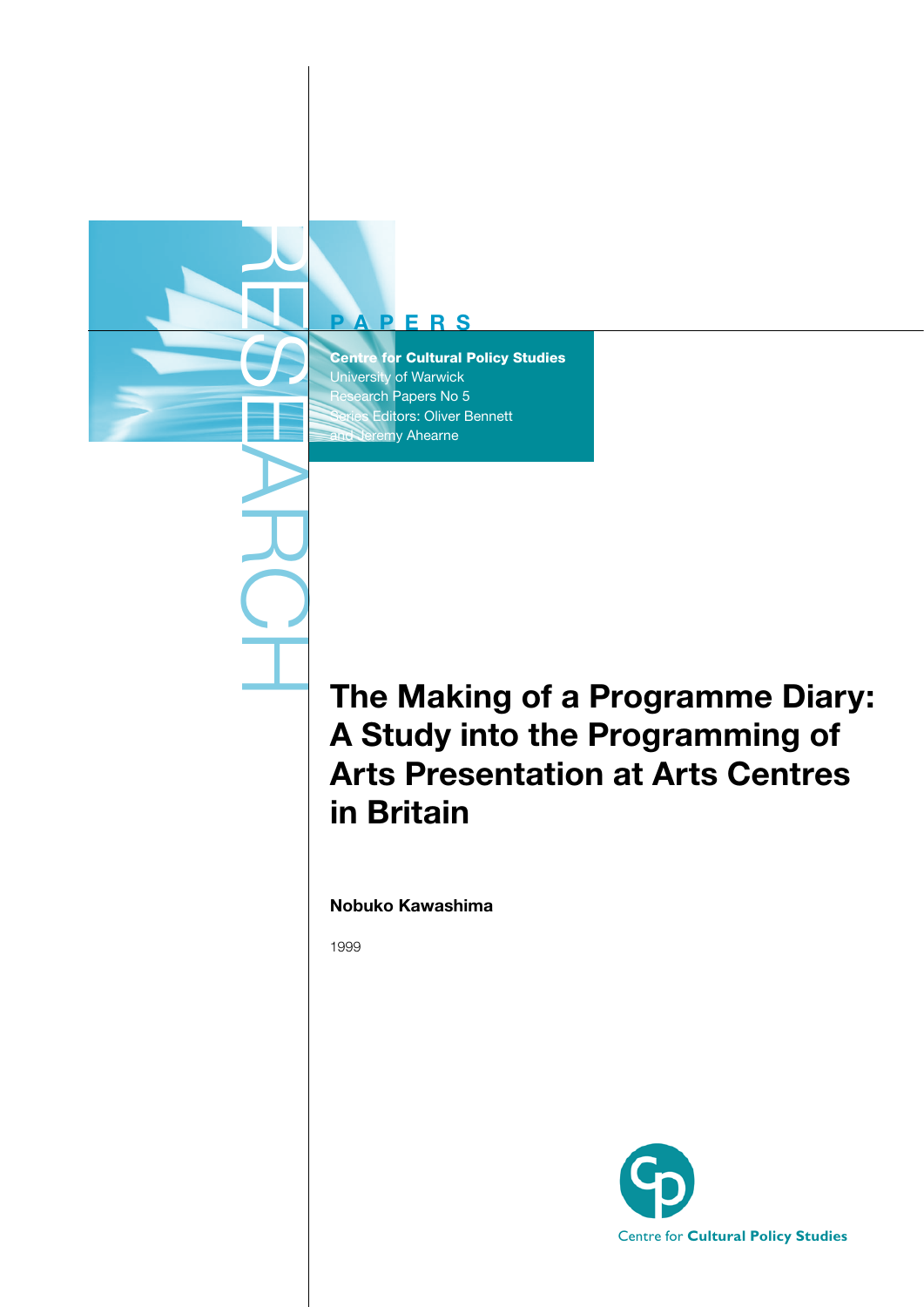# **CONTENTS**

| <b>List of Abbreviations</b>                                                                                                                | Page           |
|---------------------------------------------------------------------------------------------------------------------------------------------|----------------|
| Preface and Acknowledgements                                                                                                                | 111            |
| <b>Executive Summary</b>                                                                                                                    | V              |
| Introduction                                                                                                                                | 1              |
| Organisation of Paper and Guide for Reading                                                                                                 | 7              |
| <b>Research Methodology</b>                                                                                                                 |                |
| <b>Literature Review</b>                                                                                                                    |                |
| <b>Part 1: How Programmes Emerge</b>                                                                                                        | 23             |
| Chapter 1. Context                                                                                                                          | 25             |
| Chapter 2. A Year at an Arts Centre                                                                                                         | 29             |
| The Business and Busi-ness of Arts Centres<br>2.1<br>2.2<br><b>Constraints on Programming</b><br>Work Patterns of Programmers<br>2.3        | 29<br>30<br>32 |
| Chapter 3. Antiquated Courtship or Antagonistic Co-operation?<br>-The Relationship between Venues and Visiting Companies                    | 35             |
| Booking a Tour—How to Approach Venues<br>3.1<br>3.2<br>Marketing for Touring                                                                | 35<br>38       |
| Chapter 4. A Changing Relationship between Arts Centres and Visiting Companies                                                              | 41             |
| 4.1<br>Venues as a Producer<br>The Relationship between Venues and Visiting Companies<br>4.2                                                | 41<br>43       |
| Part 2: Strategies for Programming—The Social Construction of Programme Diaries 47                                                          |                |
| Chapter 5. Product Acquisition                                                                                                              | 49             |
| 5.1<br>Various Means of Product Acquisition<br>Analysis of Product Aquisition—Queue Discipline<br>5.2                                       | 49<br>51       |
| Chapter 6. Strategies for Programme Making                                                                                                  | 57             |
| 6.1<br>Policy Discourse for Justification<br>Routinisation for Programme Development<br>6.2<br>6.3<br>Portfolio Development and Risk Spread | 57<br>59<br>61 |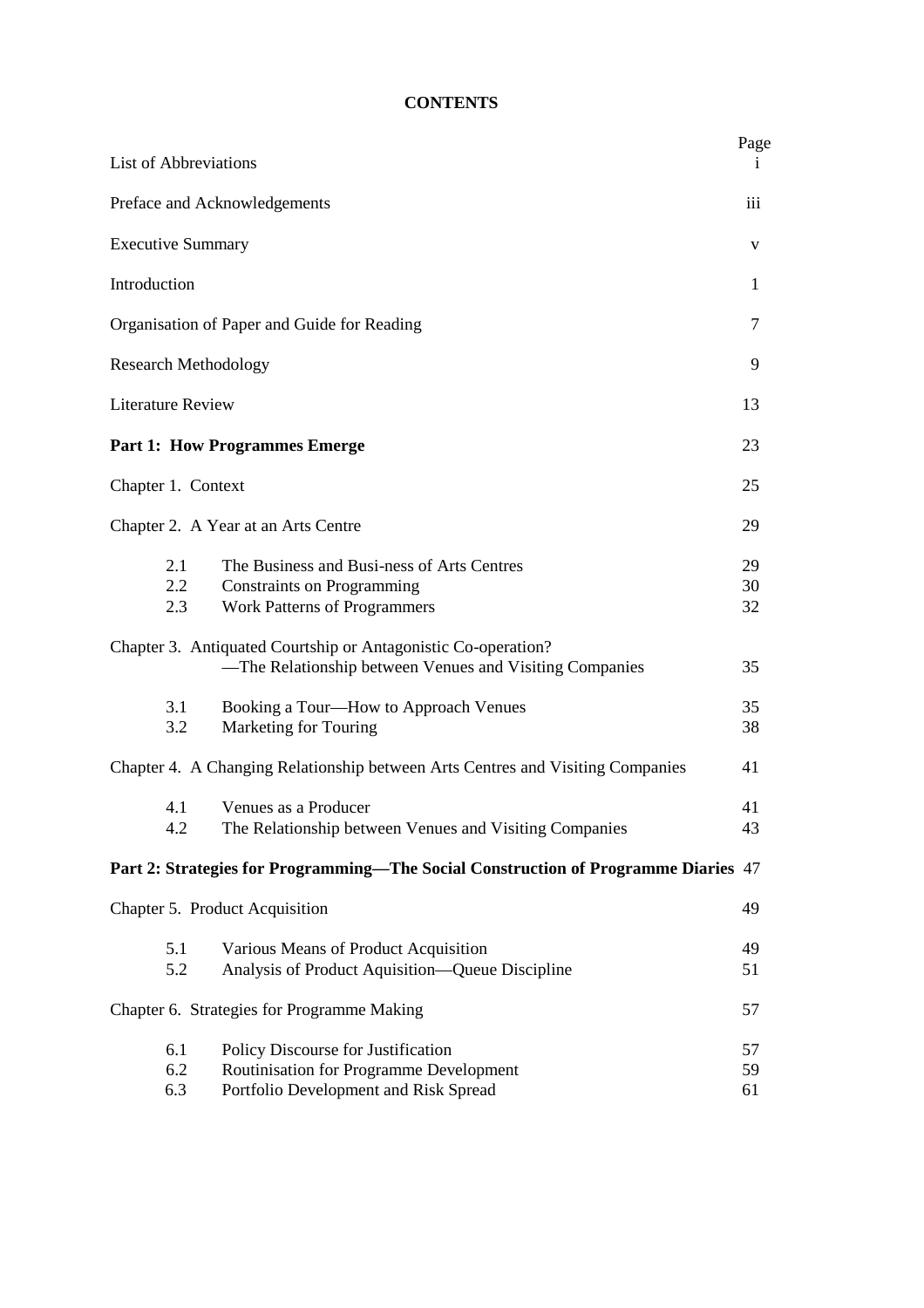| Part 3: Arts Centres in the Cultural Production System |                                                                                                                           |                |
|--------------------------------------------------------|---------------------------------------------------------------------------------------------------------------------------|----------------|
|                                                        | Chapter 7. Programming as Collective Action                                                                               | 67             |
| 7.1<br>7.2<br>7.3                                      | Collectivity at the Micro Level<br>Collectivity at the Macro Level<br>Programming as the Projection of Personal Charisma? | 67<br>70<br>73 |
|                                                        | Chapter 8. The Reputation System                                                                                          | 77             |
| 8.1<br>8.2                                             | The Reputation System<br>Strategies for a Reputation System Building                                                      | 77<br>87       |
|                                                        | Chapter 9. Arts Centres in the Cultural Production System                                                                 | 91             |
| 9.1<br>9.2<br>9.3                                      | The Cultural Production System<br>Different Art Worlds<br>A Sector of Arts Centres?                                       | 91<br>93<br>95 |
| Conclusion                                             |                                                                                                                           | 99             |
|                                                        | Summary                                                                                                                   | 99             |
|                                                        | <b>Issues for Future Research</b>                                                                                         | 101            |
| References                                             |                                                                                                                           | 109            |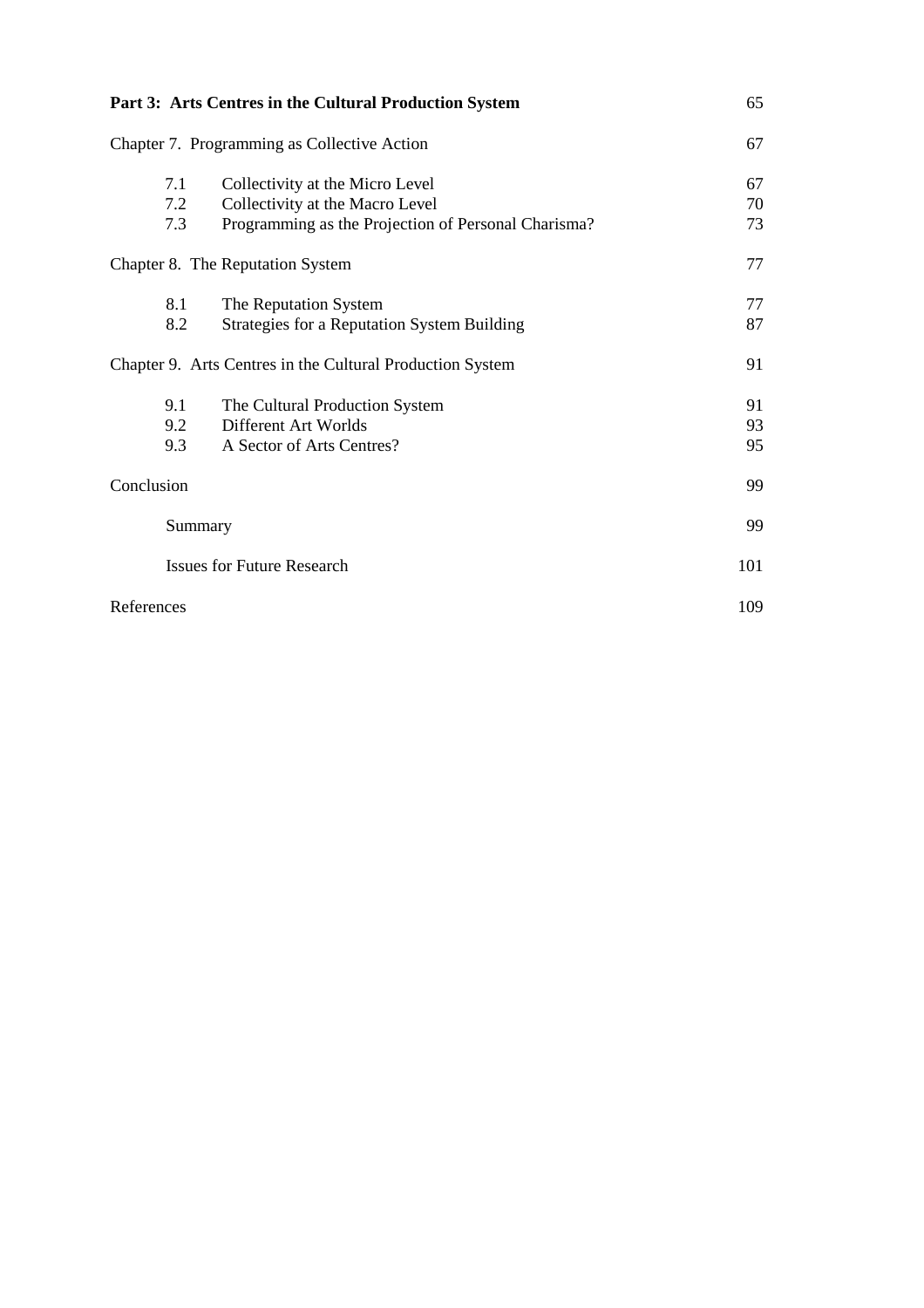# **List of Abbreviations**

| ACE         | <b>Arts Council England</b>                 |
|-------------|---------------------------------------------|
| <b>ACGB</b> | <b>Arts Council of Great Britain</b>        |
| <b>ADA</b>  | <b>Arts Development Association</b>         |
| <b>BFI</b>  | <b>British Film Institute</b>               |
| <b>DCMS</b> | Department for Culture, Media and Sport     |
| <b>DNH</b>  | Department of National Heritage             |
| <b>GLA</b>  | <b>Greater London Arts</b>                  |
| <b>NAAC</b> | <b>National Association of Arts Centres</b> |
| RAA         | <b>Regional Arts Association</b>            |
| <b>RAB</b>  | <b>Regional Arts Board</b>                  |
|             |                                             |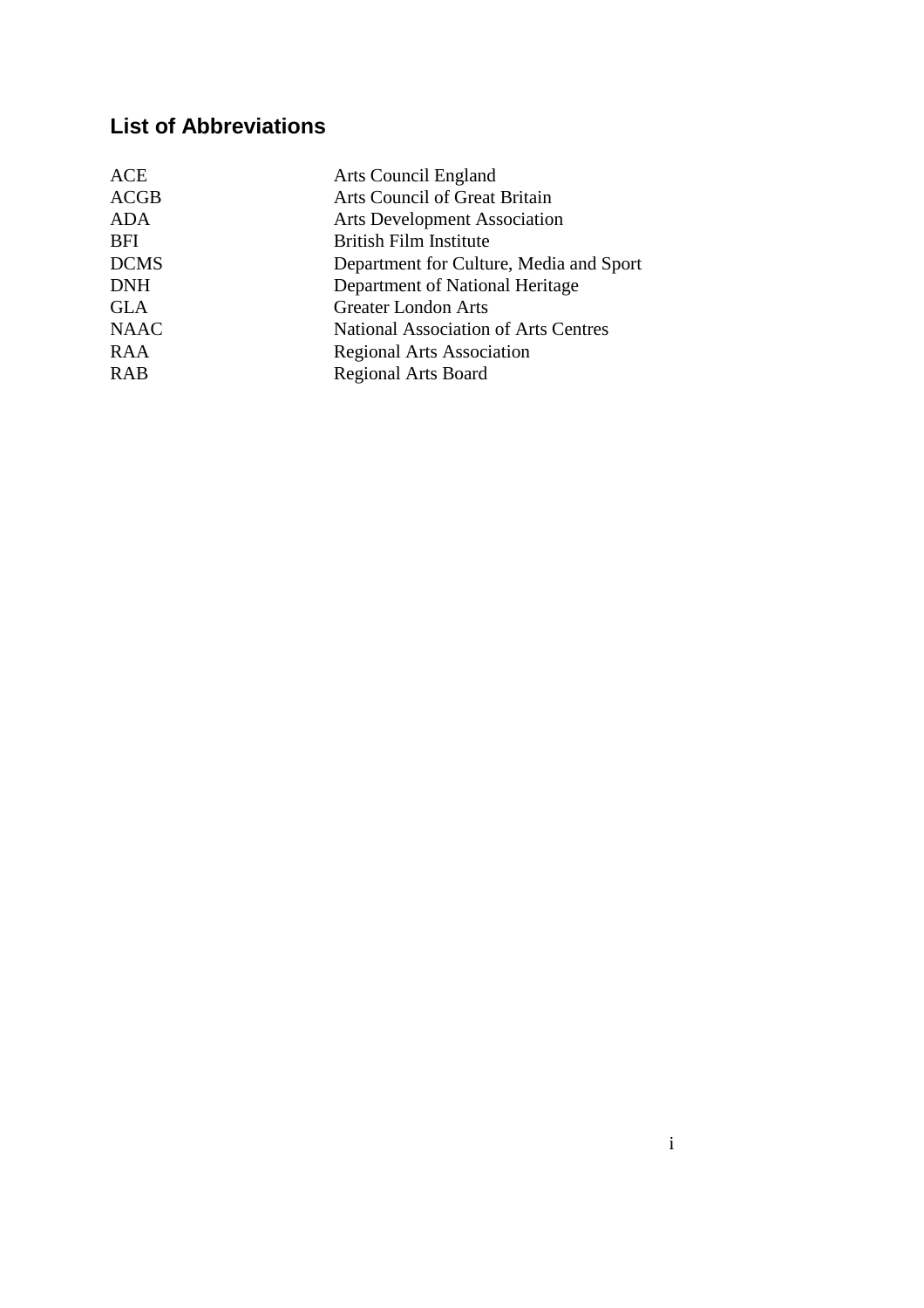#### **Preface**

This is the third Working Paper produced under a Research Partnership between the University of Warwick and the West Midlands Arts Board. Since the inception of the scheme I have conducted research into cultural policy with an emphasis on a regional perspective. The first project dealt with the issue of decentralisation in cultural policy and tried to unpack this amorphous concept and examine changes in the arts funding system. The second project investigated the impact of government policy on cultural organisations with particular reference to the new emphasis on management and efficiency.

Having examined a key principle of cultural policy and aspects of cultural management I now embark on the examination of creation in the arts. Each of the papers has thus approached cultural policy studies in Britain from a different angle. Although one research strategy might be to concentrate on an issue area or a sector, I wish to see my history of research in the three year period positively as being a process through which I have managed to gain insights into different operations, issues and debates in cultural fields in Britain and beyond.

The specific themes of the papers vary, and the papers are primarily academic in nature rather than for immediate use in practise, but my aim has been to generate research, the findings and implications of which are useful to strategic thinking for practitioners in the cultural sector. I hope that by providing concepts with which to analyse their issues I have been of some help to them and that through my papers they are better able to understand the theoretical context of their work.

I have been most fortunate in receiving support from officers of the West Midlands Arts at various stages of this study. I am extremely grateful to my interviewees for their time and the information so generously given. As this paper keeps their names and organisational identities anonymous, I can only thank them all here. Without their co-operation, it would have been impossible to write this paper.

A large number of people have kindly read the draft and made helpful comments. Many officers from the West Midlands Arts have made insightful and encouraging comments. Oliver Bennett, Chris Bilton, Christopher Gordon, Stella Hall and Andy Feist have given general comments and specific advice on certain parts of the paper for improvement. David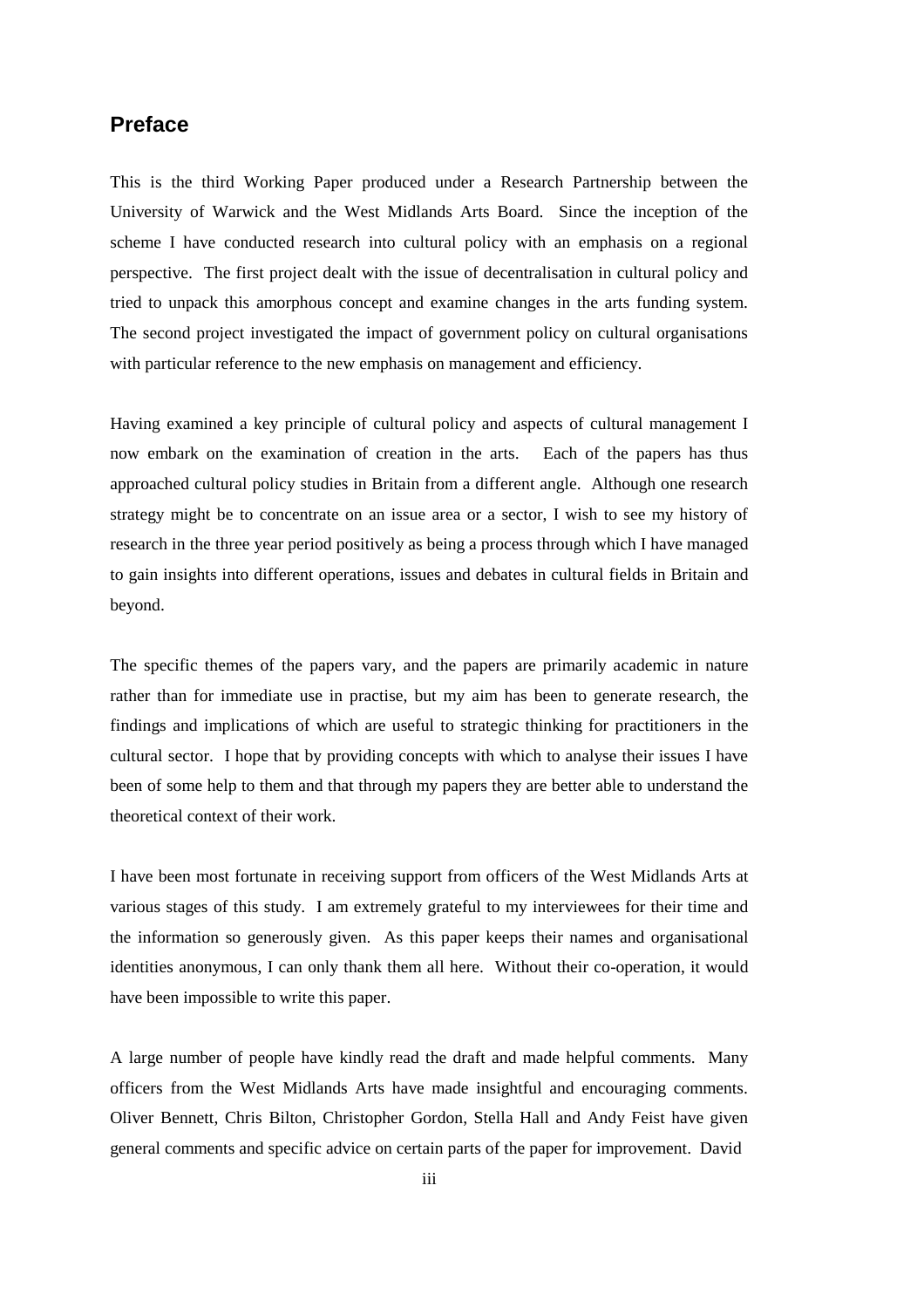Fisher and Jane Woddis have read a part of the draft and directed me to relevant literature on specific points. All of them have helped me in re-writing with their specialist knowledge and expertise. Dos Elshout and Diana Crane have given their advice on sociologists and their non-British views have made a distinctive contribution. I am deeply indebted to all of these people. The views expressed in the paper and any errors are however solely my own.

Nobuko Kawashima Autumn 1998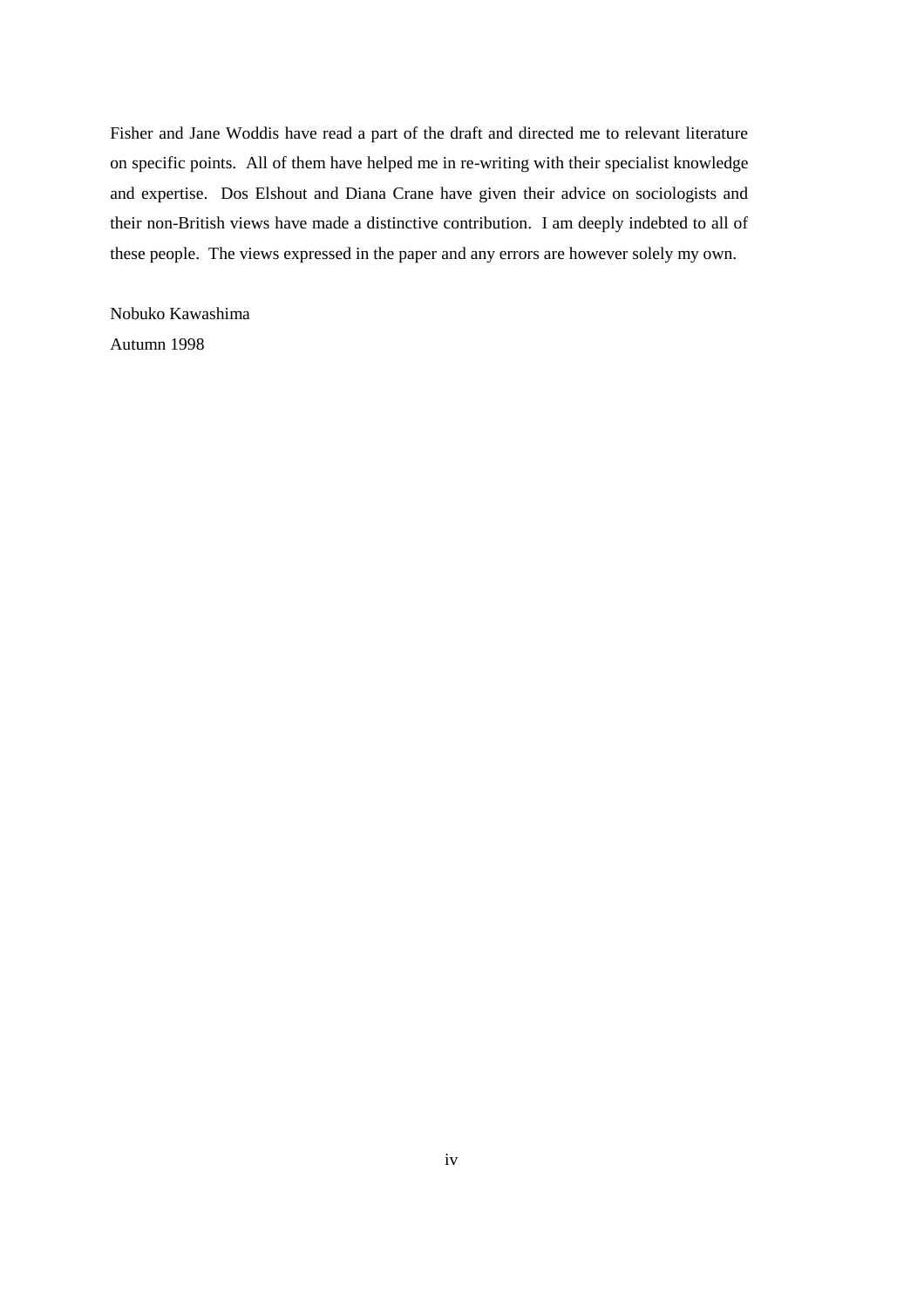#### **Executive Summary**

This paper examines the framework, processes and mechanisms of arts centre programming defined as the presentation of professional arts and cultural activities. Whilst acknowledging the diverse roles played by arts centres particularly in their local communities, the paper is focused on the function of professional presentation. The findings and analysis are based on qualitative research, consisting of both personal interviews conducted at nine arts centres in Britain and a review of the literature.

The paper starts with the outline of the context in which professional presentation at arts centres works. It then proceeds to describe empirical findings and evolves into analytical and theoretical arguments. The unit of analysis is firstly arts centres in relation to arts companies and artists, and then the work of arts centre programmers. Finally the scope of discussion is widened in Part 3 to examine arts centres as a whole in the larger cultural production system.

The paper consists of three major parts. Each part is of a different nature and may serve a different primary readership as follows:

- Part 1 seeks to give a basic understanding of the ways in which the presentation of professional arts is programmed at arts centres in the UK. Particular attention is paid to the relationship between arts centres and visiting performing arts companies. This part is largely descriptive and explanatory and meant to form a foundation for the later discussion. Those who are not very familiar with the work of arts centres in Britain may find the details useful. Experienced practitioners working in arts centres may wish to skim through this part by reading summaries attached at the end of each chapter and go directly to Parts 2 and 3.
- Part 2 analyses the making of programme diaries by examining the behaviour and discourse of venue programmers. This part is explanatory and analytical. It may well be helpful for artists and administrators of arts companies in particular, as it offers an insight into programme making.
- Part 3 draws on the findings presented in Parts 1 and 2 and develops a theoretical and conceptual discussion. Its focus is on arts centres as a whole and examines the arts centre 'sector' in a wider context. This part may be useful for policy-makers in the arts funding system and practitioners in arts centres, as well as cultural policy academics and students.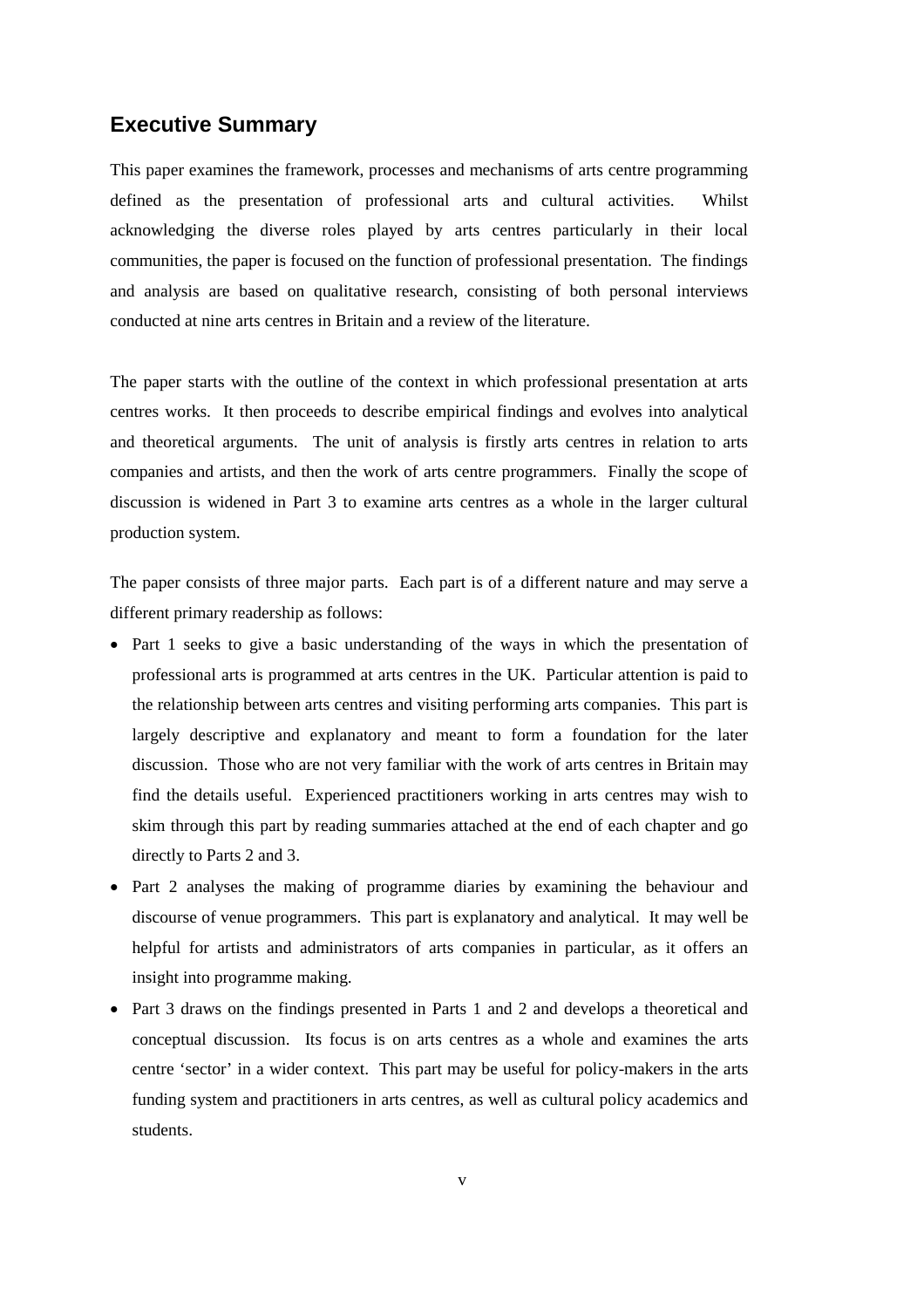The paper aims to contribute to the two following research fields in different but interconnected ways:

- to the study of cultural policy by providing insights into how arts centres construct their programme diaries and by analysing their place in the large cultural production system
- to the sociology of culture by highlighting the distributive aspect of the arts and culture, a phase of cultural production relatively under-researched in the literature compared with the phases of creation and consumption.

The following lists the main arguments made in the paper. A summary is provided at the end of each chapter in the text and in the Conclusion.

#### **Part 1: How Programmes Emerge**

- Arts centres in the UK embrace an enormous range of art forms and genres. Programmers who are often in charge of managerial and administrative duties as well as artistic decision-making on presentation have insufficient time and budgets to explore what is available on the market.
- The touring market is largely buyer-led, allowing programmers to make choices from what is offered, albeit under various constraints. The costs, estimated audience potential and perceived artistic quality of particular products affect programmers' decisions.
- In recent years arts centres have started to call themselves 'presenting venues' rather than 'receiving houses', a change suggesting a more professional and proactive approach to the acquisition and development of product. Commissioning and co-producing work is a significant and growing area in this transition.

# **Part 2: Strategies for Programming—The Social Construction of Programme Diaries**

- While arts companies send information packs and make follow-up calls to venues, arts programmers prefer to use personal contacts to acquire product. They constantly seek professional opinions on products from different networks and circles.
- In order to manage complexity and reduce the uncertainty involved in programming, arts centre programmers employ various strategies to routinise planning and optimise the predictability of outcome. Effective methods of achieving this goal include establishing regular product suppliers and reliable information sources. Diversifying programme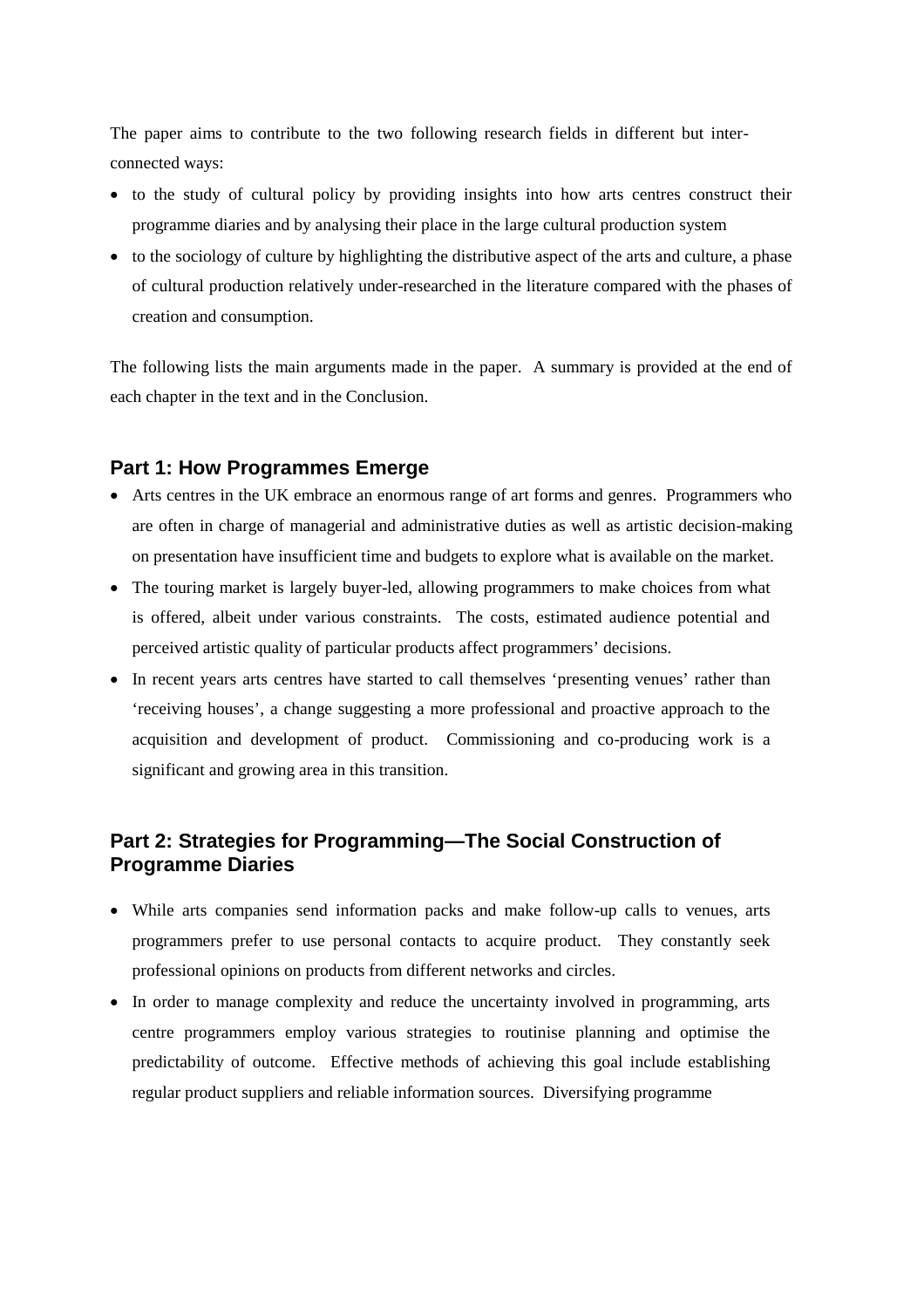contents is also important so as to appeal to the whole local community and spread the financial and artistic risks of products.

#### **Part 3: Arts Centres in the Cultural Production System**

- Programming is better seen as a collective action involving a large number of actors than as a projection of programmers' personal taste. Collectivity takes place at the micro, personto-person level where influence is exerted by various arts professionals in networks and circles of which programmers are part. Collectivity works at the macro, industrial level as well, where conventions, economics and government policy on specific industries have knock-on effects which pre-determine what is available to arts centres.
- Unlike many other subsidised arts, arts centres as a whole have only a vague and fragmented 'reputation system' to provide relevant organisations with differentiated prestige and status. One of the major reasons for the relative lack of a rigid 'reputation system' is that arts centres have two distinct markets of resources: the audience market on the one hand and that of visiting companies and artists on the other hand, each of which has different criteria for judging the 'quality' of arts centres. The aspiration of arts centres to expand their producer role through commissioning may be seen as a strategy for the development of a reputation system.
- The place of arts centres in the cultural sector as a whole is hard to locate in conceptual terms. One reason for this is that, when seen as presenting venues, arts centres are similar to the cultural industries in being 'editors' of cultural products, but constitutionally they are in the subsidised sector which is dominated by creators of the arts at least in the British system. Another reason is that, because of the eclectic nature of their programmes, arts centres are involved with a large number of 'art worlds' (called Cultural Production Systems in this paper), which in effect obscures their place in each world. This explains why arts centres in the UK have difficulty in forming a 'sector' as such.

#### **Conclusion**

 Despite the last point made in Part 3 above, it can also be argued that the collectivity of the partners in programme making at arts centres, which is the very essence of their working style, may enable a sectoral field to develop. There are advantages in forming a distinct sector, such as a stronger basis for advocacy, and disadvantages, such as the institutionalisation of culture in arts centres.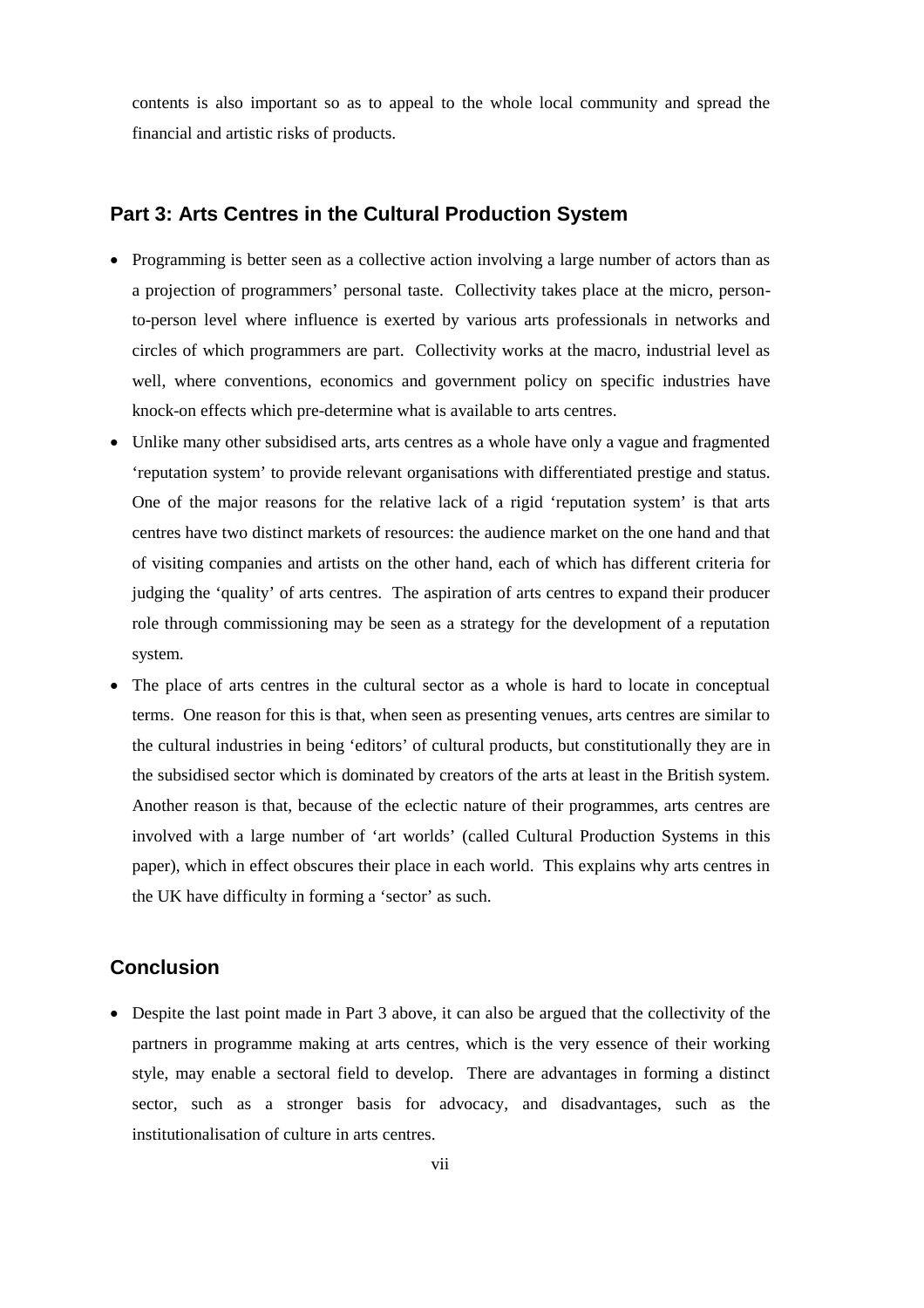After raising various issues for future research, the paper concludes with a suggestion that it would be interesting to study the extent to which arts centres, which present a wide range of different cultural forms and genres, contribute to the eradication, or enhancement or reconfiguration, of the divisions between high and popular cultures.

viii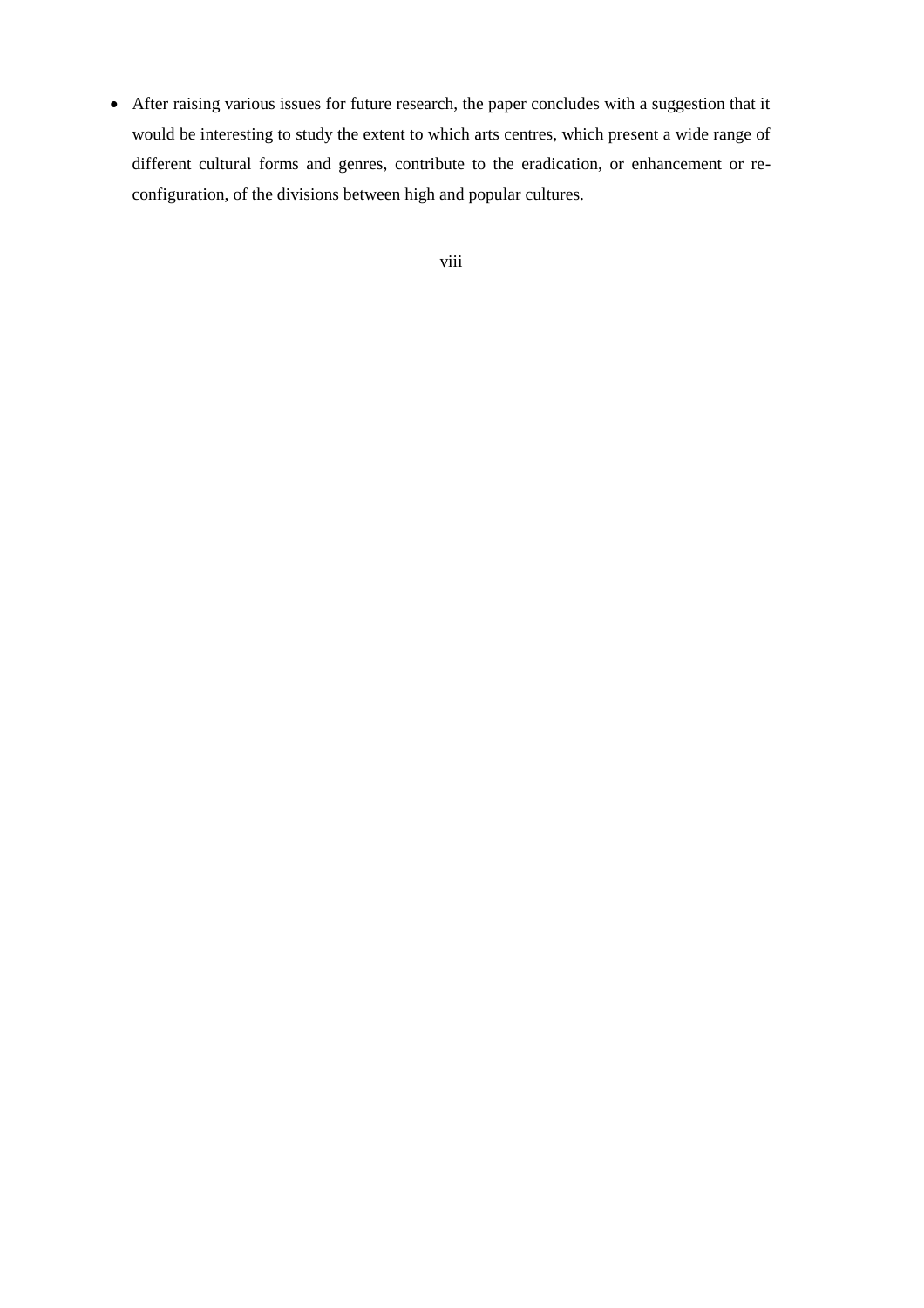#### **Introduction**

#### **Introduction**

'Arts Centres' play a number of important roles in British cultural life. As primarily receiving, non-producing venues for the arts, they provide a platform for arts companies and artists to present their work. In so doing they serve one of the major goals of national cultural policy, namely, to distribute professional arts and cultural products so as to ensure geographical equity in arts consumption across the country. Moreover, they offer a variety of courses in the arts and educational activities for local communities and encourage public participation in the arts. A large number of arts centres are also committed to giving support to emerging and/or local arts groups, both professional and amateur. These functions are performed across a wide range of art forms.

It has been repeatedly emphasised by arts centres that they are very different from each other in terms of scope and type of activities as well as in financial and physical size and the characteristics of their geographic locations. However, it is possible to identify some common features among them. A major one is that almost all of them present professional arts activities, if to different degrees. A recent major survey on arts centres commissioned by the Arts Council of England (MacKeith 1996) has examined their activities, management and operational issues; it finds the presentation of professional arts indicated as a 'high' priority area of activities by 81% of the respondents (pp11-12). Providing sessions and workshops has also been given a high priority but only by half of the respondents in an accompanying report to MacKeith (1996) (O'Brien [1997], p11). This was the case even in the heyday of the arts centre movement. As Lane (1978) put it, "it is certainly true that the arts-centre movement...is more concerned with presentation—with performance and exhibition—than any other single element." (p41)

Literature on arts centres is notoriously scarce, but a few papers are available on the educational aspect of arts centres at least (eg Forster 1983; Greater London Arts [GLA] 1987). When it comes to arts presentation, namely, bringing in products made elsewhere by nonbuilding-based companies and artists or by commissioning works from them to present at their venues, however, there is very little, except for passing comments. MacKeith (1996, pp27-29) for example touches upon the area of presentation and mentions that programmers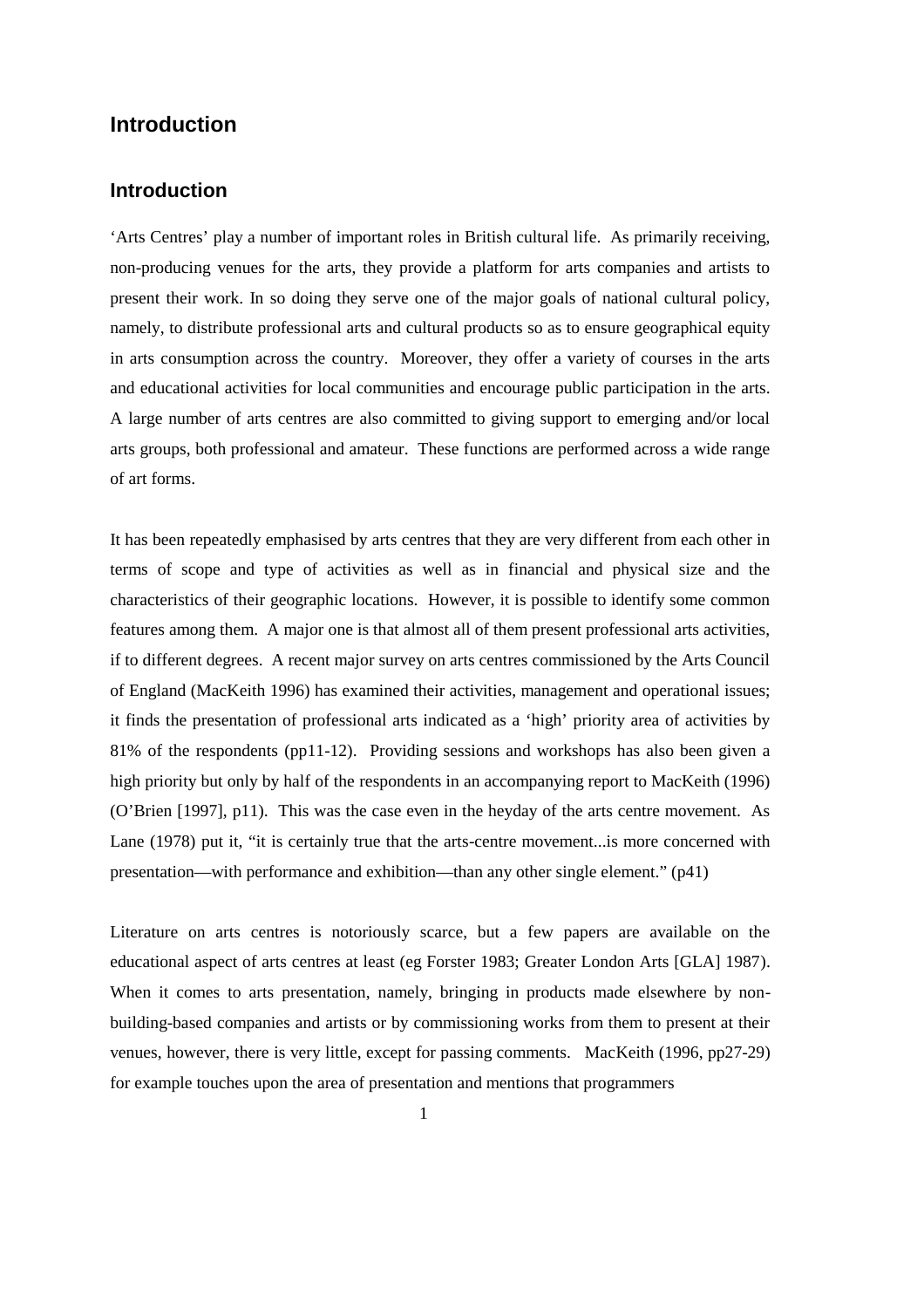generally feel they lack resources with which to programme in a more effective way. She also reports that whilst the economic pressures of recent years have forced arts centres to present works which can achieve high box office returns, it is difficult for arts centres to find sufficient numbers of products available that can be expected to draw in audiences.

The above observations made by MacKeith, however, leaves us with tantalising questions. If arts centre programmers do not have enough time and budgets to explore potential products in the market, or if they find insufficient products available, how do they manage to make the programme as it is? Considering that the average number of staff directly involved in arts programming is only less than three per arts centre (MacKeith 1996, p10), how can they make informed judgements on the wide range of art forms they present? Can we assume that, like for most arts organisations, the conflict between economic imperatives and artistic aspirations is a major factor to affect the process of arts programming?

This paper tries to answer these questions. I will examine the framework in which programming decisions are located by identifying the range of constraints and influencing factors on programming at arts centres with particular reference to the presentation of professional activities in the arts and culture. The paper will explore the decision-making process and mechanisms that shape programming at arts centres. The focus will be on the work of programmers in relation to the given structures rather than on tensions in arts programming between artistic autonomy and economic constraints.

One of the major reasons for this approach is that the tensions could be researched empirically, for example, by a quantitative study which classifies 'funding-led' products and 'non-fundingdriven' ones and examines the correlation between the funding structure and the programme characteristics. This is the kind of approach taken by DiMaggio and Stenberg (1985a; 1985b), Alexander (1996) and others (see Literature Review in the following for more details). However, the diversity of performances and exhibitions presented at arts centres makes this type of research almost impossible.

Moreover, generally speaking, these tensions are already resolved or built-in, depending upon one's point of view, in the operation of arts centres. As MacKeith (1996) mentions, Regional Arts Boards (RABs), major funders for arts centres, tend to emphasise artistic objectives whereas local authorities, another major funder, put more emphasis on social and community developments. However, the demand from local authorities can be and is in many cases met by educational and participatory activities and hiring out to amateur societies, which lets the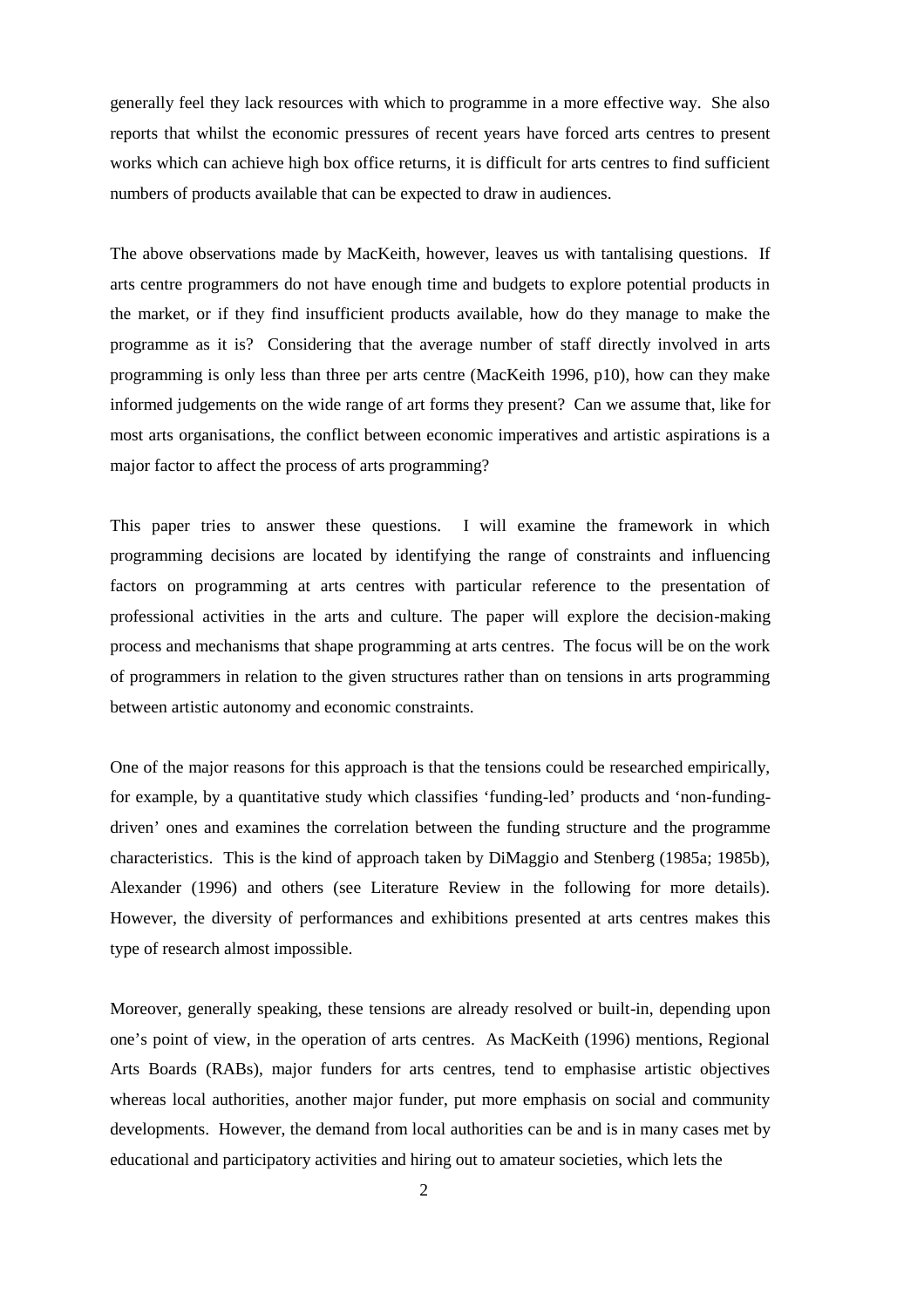RABs take a lead in the area of professional presentation. In other words, the areas of arts activities and the degree of emphasis attached to each area at arts centres have been historically shaped by the funding patterns specific to each arts centre.

Another tension which certainly exists is that between arts centres' cultural leadership role and the demands of the market, and this will appear from time to time in the following chapters. However, it is so deeply-embedded in the business of promotion which seeks to bring cultural producers and consumers together that it is hard to separate the two sides and discuss their conflict as a topic on its own. At the same time, what I aim to tease out is not so much the programmer's agony over art vs money. In other words, whilst I will examine the conflicting objectives arts programmers need to achieve within their organisations, I will pay much more attention to the wider work environment in which programmes emerge. Such an approach will include a spotlight to be shed on the web of complex relationships of which arts programmers are a part.

I am aware that some arts centres might vigorously oppose the particular angle of this paper, arguing that although they do present professional performances and exhibitions, professional presentation does not necessarily represent the most important area of activity or their ethos. As quoted by the Arts Council of England (ACE 1997, no pagination, para. 4-3), they would argue that:

[Our arts centre] is a place where we manage a real relationship between us and our communities.

A definition of an arts centre is that it's a place where...arts are represented, and where there is a high degree of participatory activity.

English (undated) has also emphasised one fundamental distinctiveness of arts centres as being "the facility for the individual to participate in arts experiences not only as a consumer, but as a doer, a creator, a performer." (p12)

Bearing these comments in mind, however, a paper of this length and nature has to be wellfocused, and knowledge can only be advanced by continuously researching into different aspects one by one. I would also like to make it clear at the beginning that I intend neither to draw an overall picture of arts centre activities nor to statistically generalise the ways arts centres do programming. My ambition in this paper which is based on case studies focusing on a specific area of arts centre activity is that its findings will lead to analytical generalisations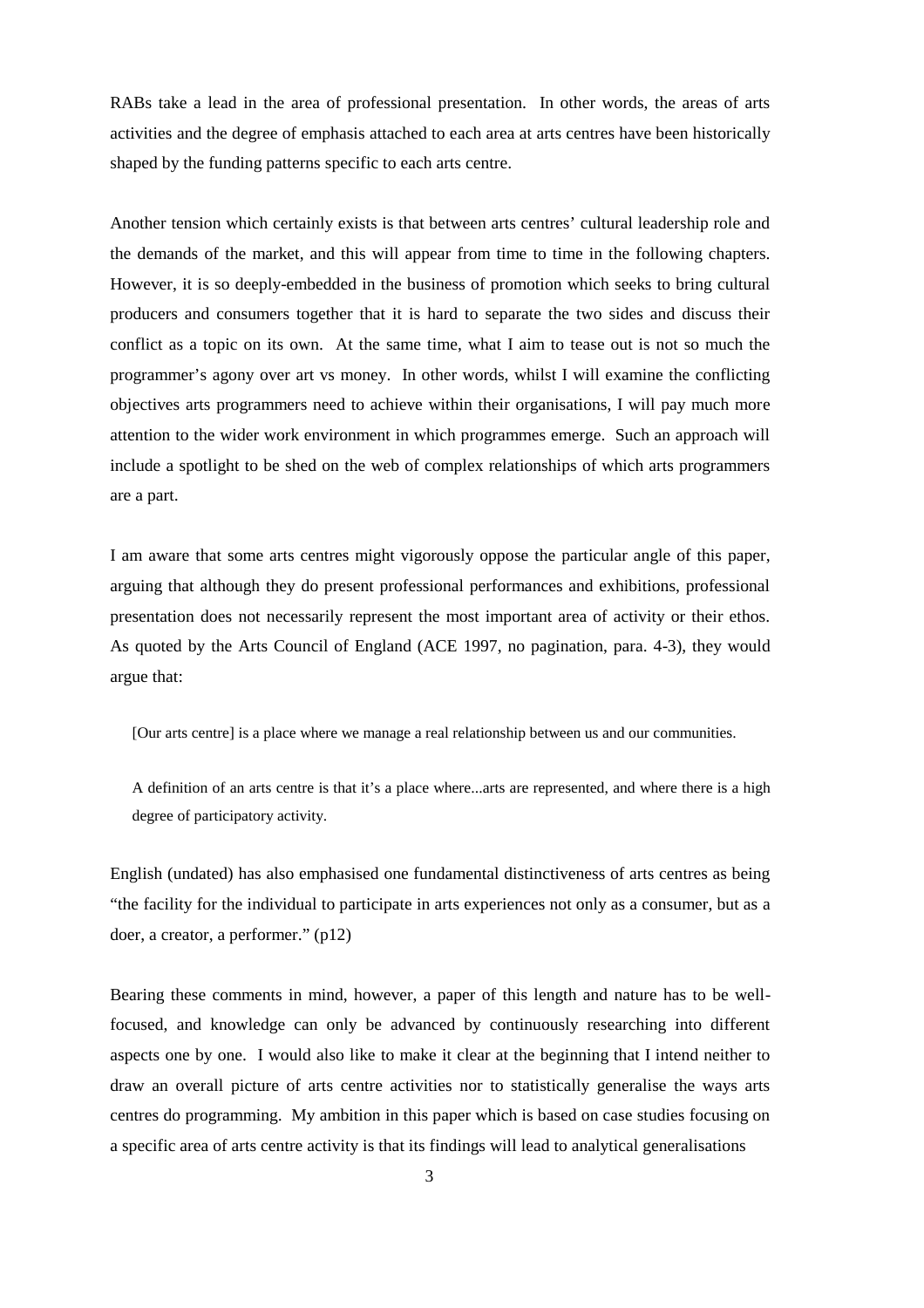and raise wider issues. Therefore, although I broadly follow the definition of arts centres given by previous publications (see below), due to the exclusive focus of this study on professional presentation the discussion, particularly in Part 3, may be more applicable to arts venues in general than to the arts centres whose emphasis is on educational/participatory course provision. My hope is that the study will prove useful to non-producing arts venues in a broad sense. I also hope that the conclusions will indicate policy implications for the distribution of the arts and culture in the regions.

#### **Definitions**

The definition of an **arts centre** is itself contentious and I generally employ the one given by Hutchison and Forrester (1987, p3) as "a building which provides a regular base for substantial programmes of activities in more than one art form." Five other characteristics to describe an arts centre have often been added in publications and they are worth introduction:

- 1. there is a programme and a policy for more than one art form
- 2. more than one space is used for arts activities
- 3. there is some professional input (artistic or managerial)
- 4. there is a substantial usage which is not part of formal education (or adult education)
- 5. it is not primarily subsidised as a theatre.

As the above list suggests, arts centres are hard to define and overlap with many kinds of venues. It seems that the fourth one is to exclude studios of schools and colleges and the final one to rule out Regional Repertory Theatres. This paper largely follows the convention established in the literature, employing these characteristics as indicators to suggest what an arts centre is.

**Middle- and small-scale,** adjectives which are frequently used both for venues and for visiting companies, are terms which have been debated both in relation to their definition and usefulness. My definition is mostly concerned with the seating capacity of an auditorium. Bearing in mind that different papers use these words in different ways, my definition is loose. In principle, however, if the seating capacity is less than 250, it is small-scale. Companies which mainly perform in these spaces may be called small-scale companies accordingly.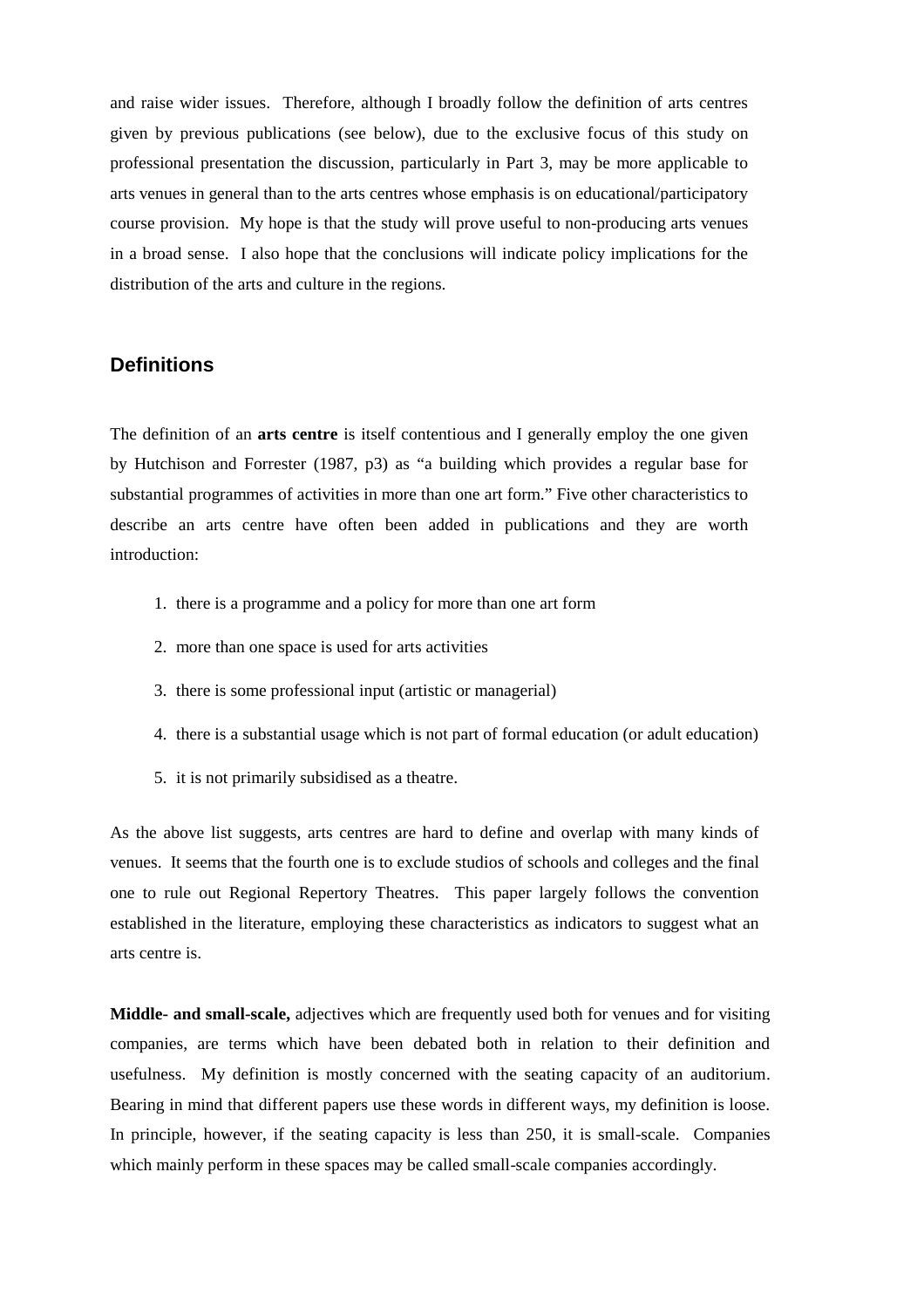In practice, these 'small-scale' companies are very often small in annual budgets, in the number of permanent staff and contractual performers. 'Large-scale' denotes a seating capacity of more than 900 and 'middle-scale' between these. It has been argued by Lancaster (1977, p9) that middle-scale should be distinguished between 250 to 400 and 400 to 900 and that the 250 to 400 band is very much of a grey zone. Since the majority of arts centres do not have any auditoria of the 400 to 900 capacity band, a middle-scale venue in this paper would mostly imply a space with the seating capacity of 250 to 400.

**Programmers** in this paper refer to those individuals who are responsible for booking visiting companies and artists in performing arts, for organising exhibitions in the visual arts and choosing titles of films and negotiating the hire of prints in cinema. The exact job title varies, including Director, Artistic Director, Head of Live Arts, Curator, Film Programmer and so on. As will be mentioned, booking itself may well be only part of the job for these staff.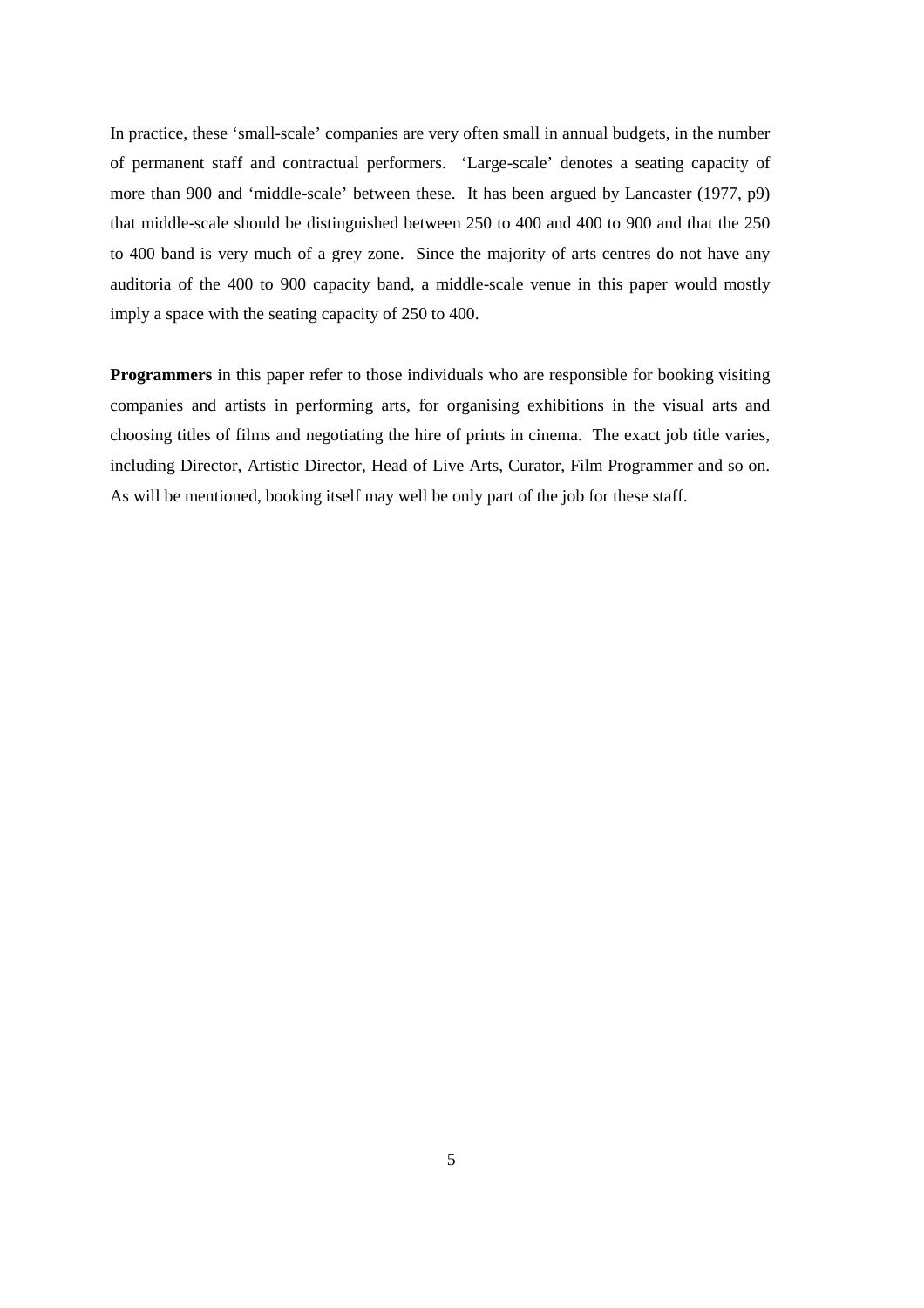## **Organisation of the Paper and Guide for Reading**

For the purposes outlined in the Introduction, the study proceeds in the following way.

After giving details of research methodology the paper will provide a literature review. The literature review will extend this Introduction by laying out the theoretical framework and approaches taken in this study.

Part 1 consists of four chapters which describe the range of activities at arts centres and explain how the programming of professional presentation is conducted. It will start by describing the practical context of arts centres, arts venues and arts touring in general in Chapter 1. Chapter 2 will overview the range of activities undertaken at arts centres. It will then narrow the focus down to professional presentation and outline fundamental constraints and parameters existing in this particular area of activity. Chapter 3 will illustrate the typical relationship between arts centres and visiting companies in performing arts. Chapter 4 will return to the wider context of arts centre operation as outlined in Chapter 1 and examine recent trends in the area of professional presentation at arts centres. Particular attention will be paid to an increase in commissioning and co-production. The chapter will examine the reasons for this development despite the financial difficulties which arts centres have been experiencing. The chapter will then revisit the relationship between visiting companies and arts centres.

Part 2 will analyse the emerging process of programme making by focusing on the ways in which programmers work: to acquire materials, to select them and put them together. Chapter 5 will examine the work of programmers at arts centres and identify the variety of ways in which 'products' come to their attention. The focus on programmers is back in the first part of Chapter 6, where the process of creating the programme 'diary' will be described. The analysis will draw on findings in Chapters 3 and 4 and locate them in the context of annual planning. An investigation will be conducted into the ways in which individual programmers organise their work and the kinds of considerations they would take into account in making programme diaries.

Part 3 will be a conceptualisation of arts centres in a wider context of what I call the Cultural Production System. Chapter 7 will discuss programming as 'collective action' rather than personal choice of cultural connoisseurs, working at all levels: industrial, inter-organisational as well as inter-personal.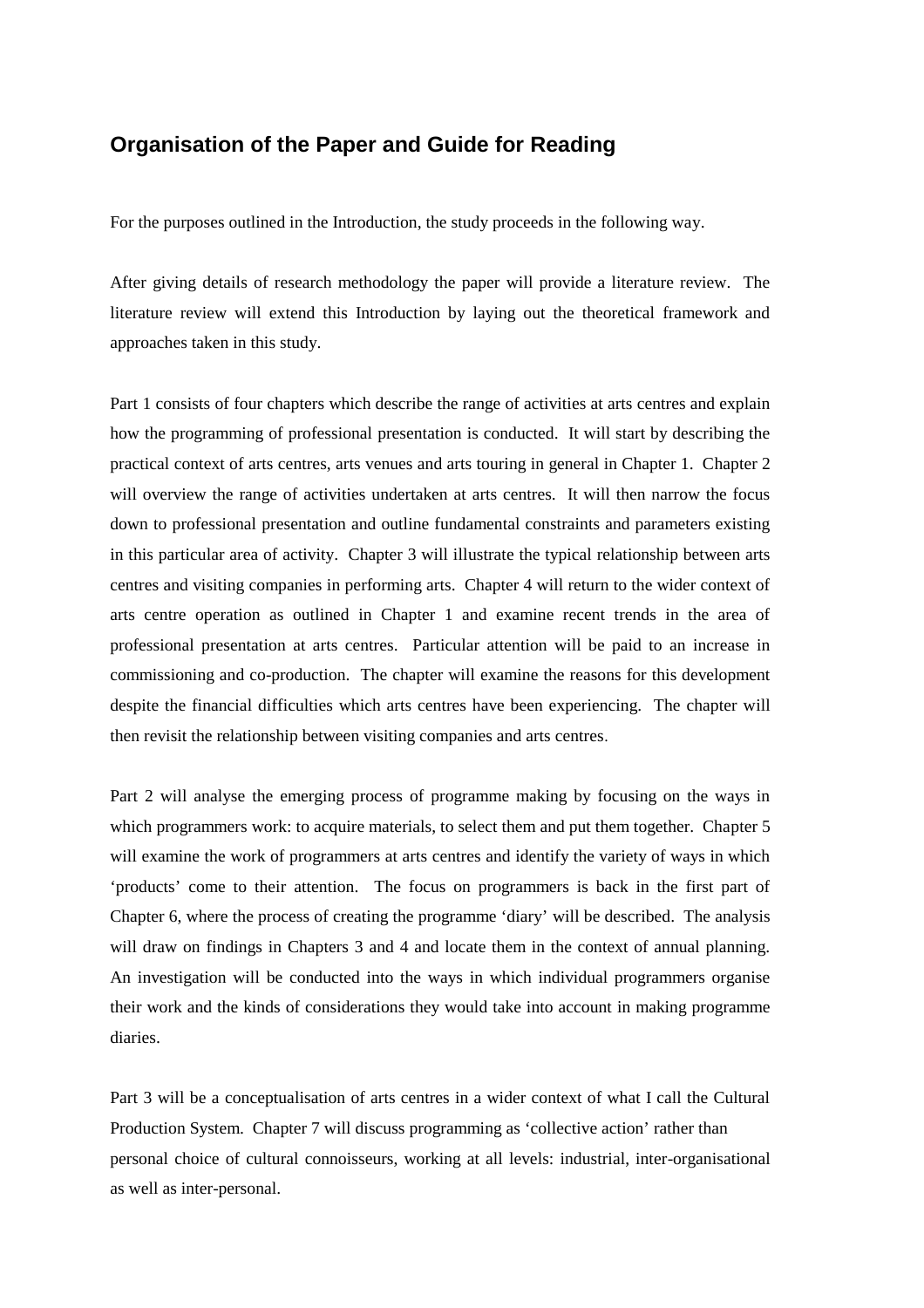Chapters 8 and 9 will be still more conceptual than the previous chapters. It will be based on a premise that the subsidised arts generally work for symbolic rewards, or reputation and recognition, in the particular value system where each art world is located. Chapter 8 will argue that arts centres do not fit in well with this proposition and explain why this may be the case. The second part of this chapter will, however, show some strategies being developed for a reputation system. Chapter 9 will examine the role of arts centres as venues in the larger cultural production system, which will lead to a discussion that arts centres as a whole do not seem to form a sector as such.

In the Conclusion, I will summarise the findings and arguments made in Chapters 1 to 9. I will conclude by discussing some of the issues emerging for future research.

For those practitioners in the cultural sector who are already familiar with the work of arts centres, it may be advisable to skip Part 1, particularly Chapters 1 to 3 which aim to give a flavour of programming work at arts centres, and go directly to Part 2. Part 2 is theoretical and may be useful for those who like to reflect on what they do in systematic accounts. Part 3 is conceptual and meant particularly for senior managers and policy-makers who like to have some strategic thinking for arts centres.

For students of cultural policy and the sociology of culture, the Literature Review and Parts 2 and 3 will be of interest. For those of the readers who are less familiar with arts centres in the UK, however, descriptive information found in Part 1 will be necessary as a foundation.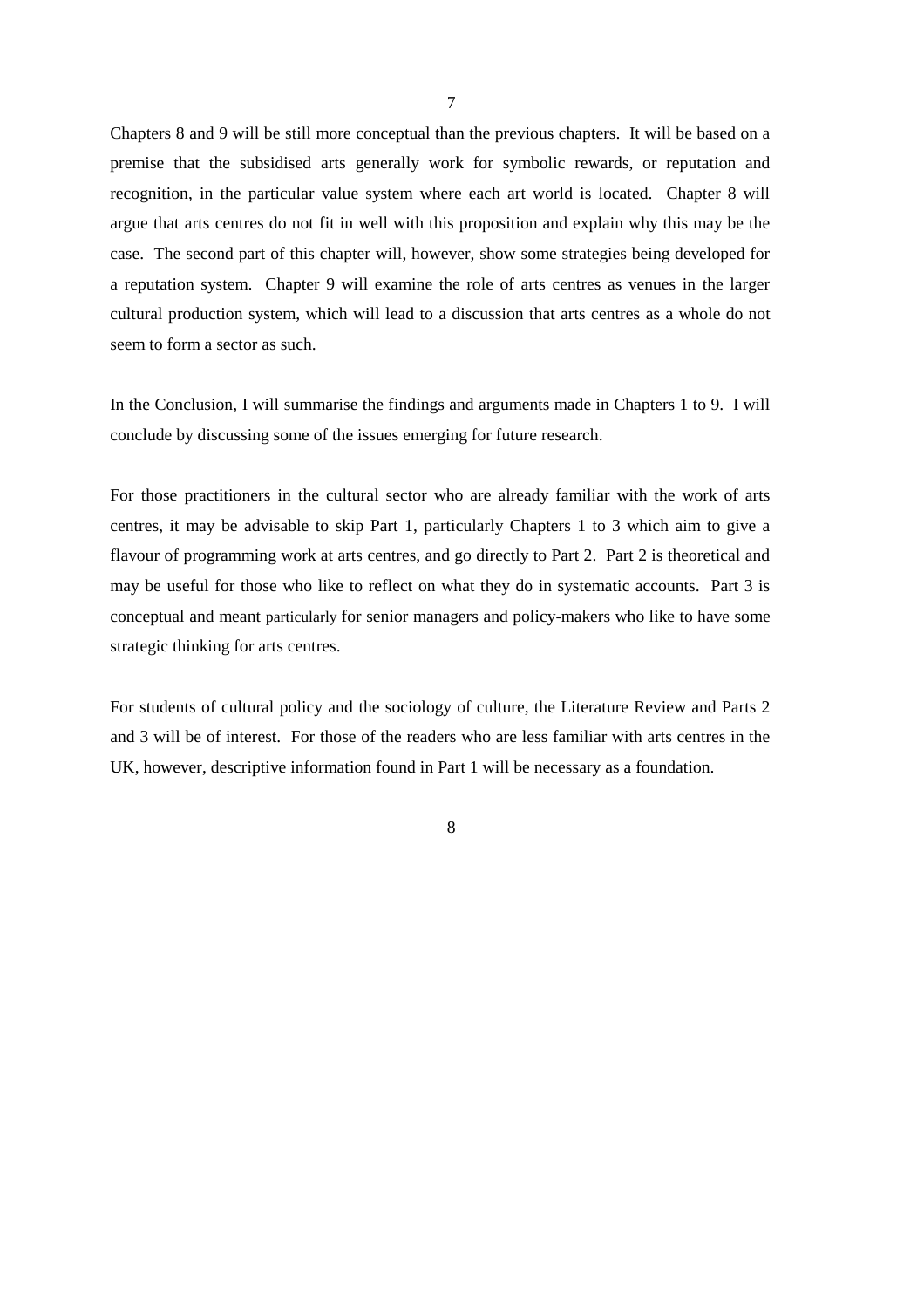#### **Research Methodology**

The discussion in this paper is based on qualitative research, combining personal interviews and a review of archival material. Semi-structured interviews were conducted and taperecorded by the author between January and June 1998. Interviewees and their organisations whose names are kept anonymous in this paper include the following:

- 1. Twenty-one programmers from nine arts centres, including those who have left the posts before or during the course of my study.
- 2. Five individuals who are non-programming staff of the above arts centres (eg marketing officer) or some kind of 'stakeholder' such as board members.
- 3. Thirteen individuals who are in the position of providing strategic support to the arts centres, such as officers from funding organisations and trade bodies.
- 4. Ten individuals from arts organisations which have offered their productions to the nine arts centres, in the areas of dance, theatre and music. Three of the individuals in this category are artists and the rest are administrative staff.

Most interviews ran for one to one and a half hours and six individuals were interviewed twice. This resulted in fifty-five recorded interviews which totalled some seventy hours in all. All interviews were conducted in person, except for one which was done on the phone. Some individuals, particularly in the first category, were contacted again for factual clarification after the initial interviews.

In addition, as much archival material was collected as possible, although not all the arts centres could provide documents such as annual reports due to lack of time. Annual reports, business plans, grant applications and programme diaries were the key documents. Research reports written for particular arts centres in marketing and management in general were obtained wherever possible. Fliers for art productions which were on display at the arts centres were also collected whenever a visit was made. They often indicated the range of venues the companies were touring, including the arts centres under examination.

The nine arts centres from which programmers were drawn represent different types of the institution in many respects: budget size, physical size, geographical characteristics, range of activities, legal status and the number of professional presentations (see Tables 1 to 3).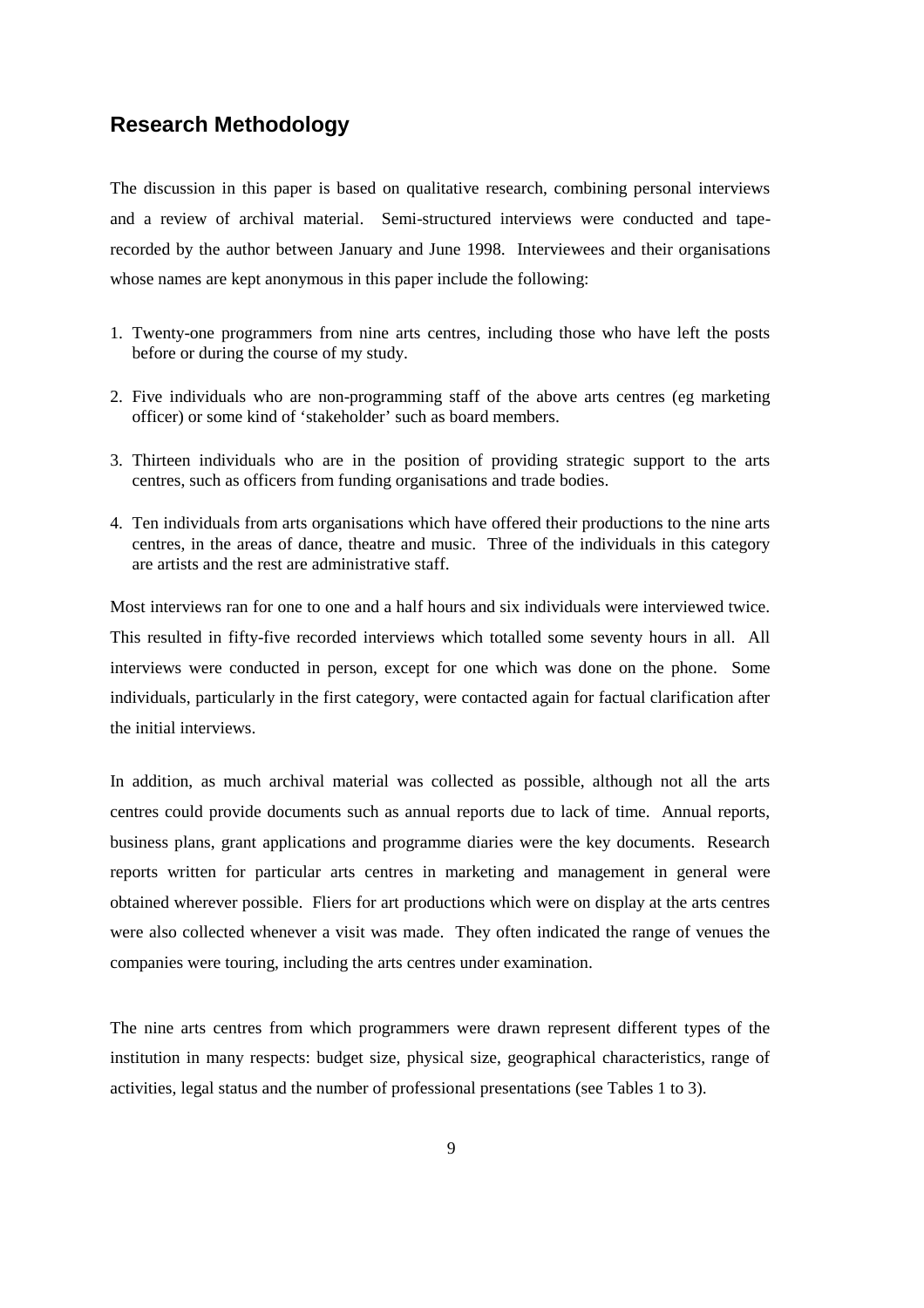The majority have small auditoria (smaller than a 250-seater theatre) only, but the sample includes middle-scale and large-scale auditoria as well. In terms of constitution, all are private and have charitable status, except one which is part of a university. All receive funding from their RABs and local authorities, and occasionally from the Arts Council for specific projects. The kind of activities undertaken in addition to professional presentation varies. They include programmes of classes and workshops, artist-in-residence, community projects and support for young artists

The mix of these income sources varies and there is no pattern of correlation between the income structure with the features shown in the tables below. The proportion of funding from RABs is the only one that is similar across the sample, in the region of 10-20%, with an exception that has a larger proportion of funding from one of the Arts Councils. Funding from local authorities ranges from close to none to 55% of the total income, but generally around 30%. Two arts centres rely substantially on charitable donations. The proportion of selfearned income (box office sales, catering, sponsorship etc) can be anything between 30% and 70% of the total revenue.

10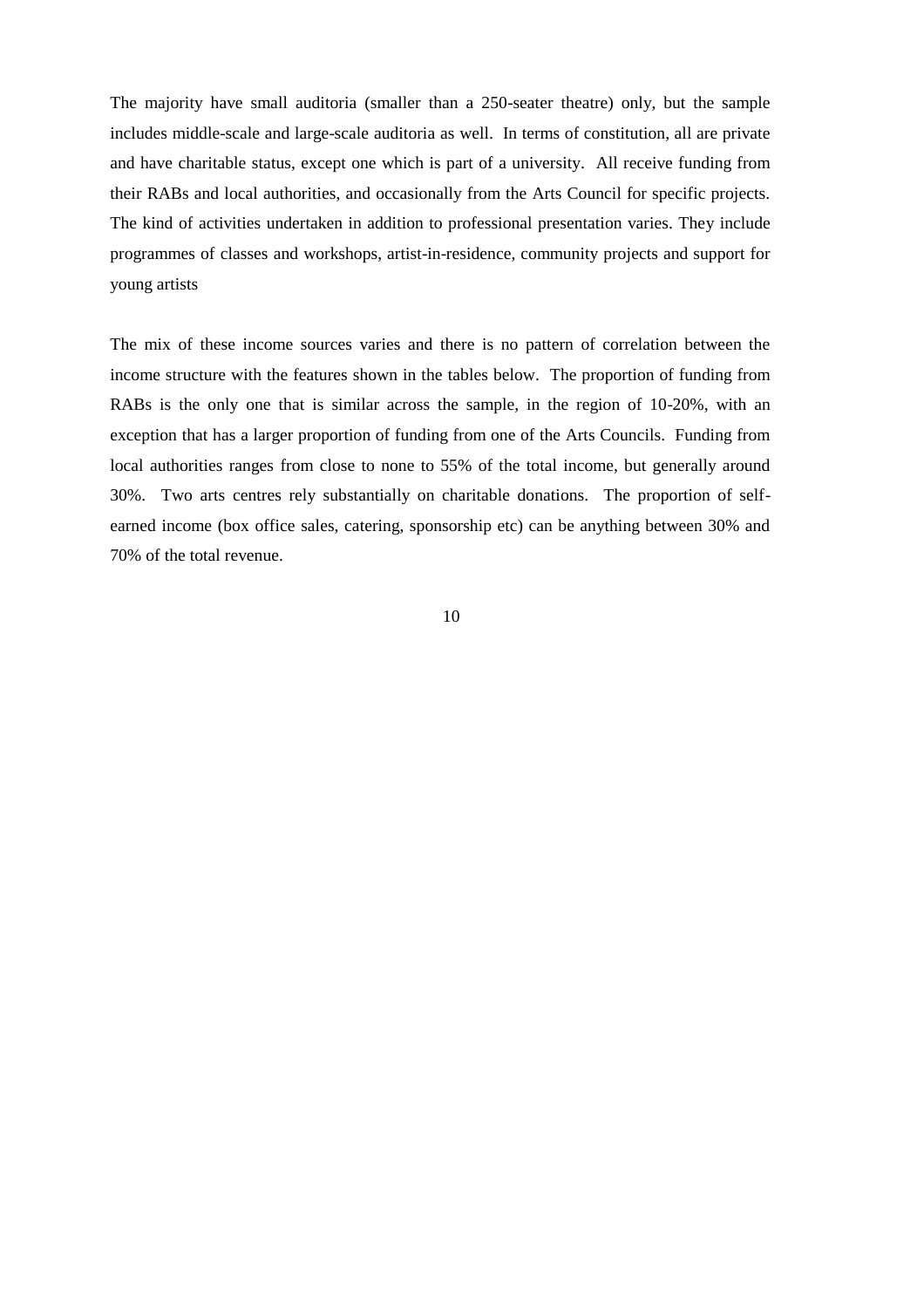*Table 1. Arts Centres by Budget Size*

| Annual Income        | Number of Arts<br>Centres |
|----------------------|---------------------------|
| over £1,000,000      | 3                         |
| £400,000 to £999,999 | 3                         |
| £200,000 to £399,999 | 2                         |
| £100,000 to £199,999 |                           |

*N=9*

*Table 2. Arts Centres by Location*

| Location           | Number of Arts Centres |
|--------------------|------------------------|
| Urban/Metropolitan | 3                      |
| Suburban/Town      | 2                      |
| Rural              | 2                      |
| Inner London       | 1                      |
| Outer London       | 1                      |

*N=9*

*Table 3. Arts Centres by Foundation*

| <b>Foundation Year</b> | Number of Arts Centres |
|------------------------|------------------------|
| 1990s                  | 2                      |
| 1980s                  | 3                      |
| 1970s                  | $\mathfrak{D}$         |
| 1960s                  | $\mathfrak{D}$         |

*N=9*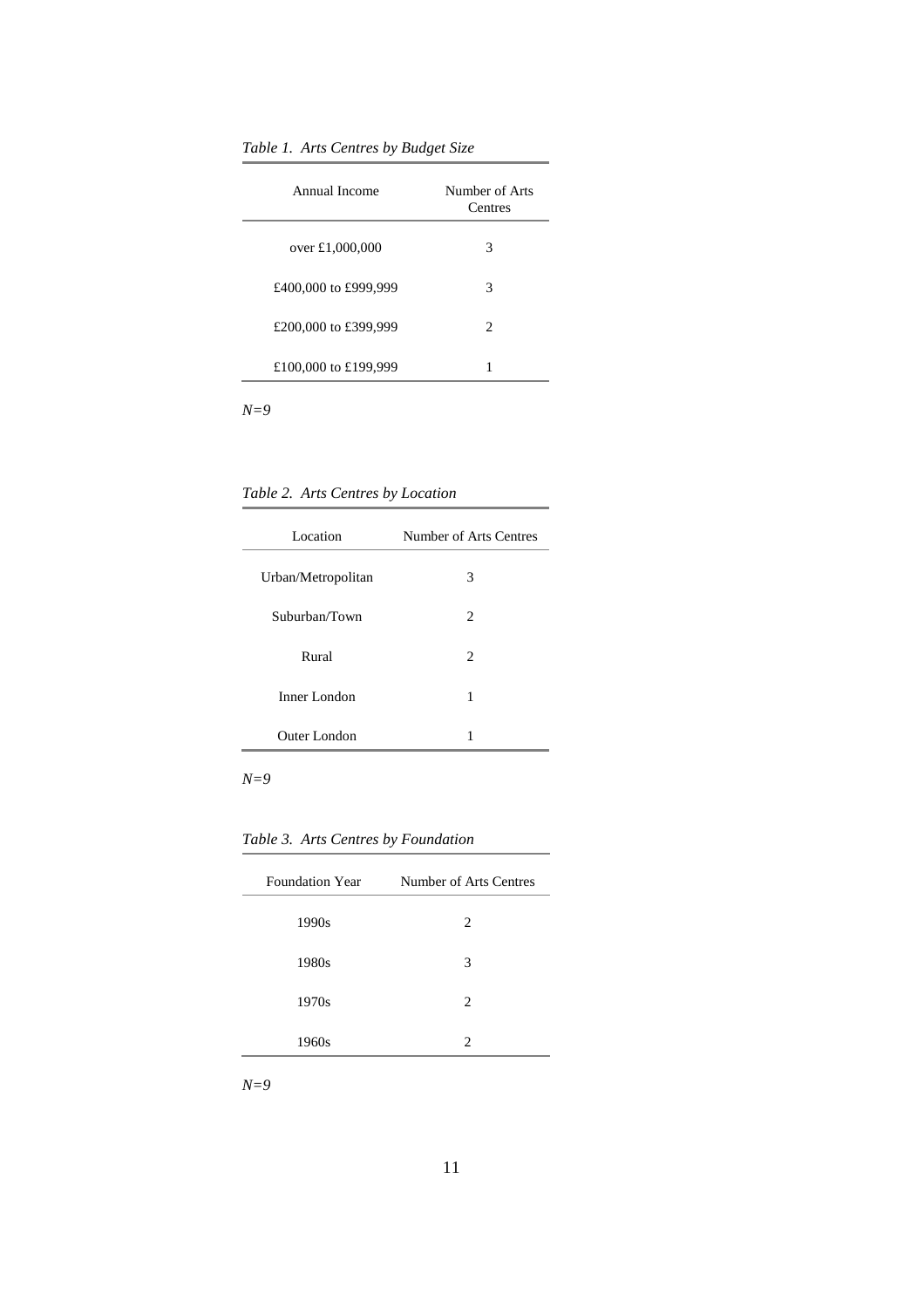# **Literature Review**

The following literature review is organised as two parts: in the first part, practical and policy documents which have relevance to the subject of the present paper will be reviewed. It will expand on my brief comment in the Introduction that very little literature in general, not to mention on their presentation of professional arts in particular, is available on arts centres. The second part will introduce books and articles of academic research on cultural sectors different from arts centres. They are nonetheless relevant to the subject and useful for two purposes. One purpose is to present the theoretical and analytical framework formulated for this research. The other is to review findings in various other cultural sectors, ranging from repertory theatres, to publishing and television, which have implications for the present study. The introduction to each work is kept to the minimum, and some of the reviewed literature will where appropriate be referred to in more detail in the following chapters.

#### **1. Policy-Oriented Research**

Literature that is specifically related to arts centres is very scarce. Mention has been made of their artistic and social values up until the mid-1970s, for example, in the Labour Government's White Paper of 1965 (Cmnd 2601, pp12-13) and by Lord Redcliffe-Maud (1976, p160), but systematic study on arts centres has been limited. Exceptions are Hutchison and Forrester ([1](#page-21-0)987) and MacKeith (1996).<sup>1</sup> These two reports provide overviews of the sector, by outlining the origin, finance, staffing and other operational issues of arts centres in Britain. An earlier study by Hutchison (1977) provides a detailed, sometimes evaluative description of three particular arts centres in these aspects. The founding spirit of the arts centre movement can be understood by consulting Lane (1978) and English (undated). Kushner (undated), Greater London Arts (1987), and Forster (1983) more systematically, survey educational activities at arts centres. The above is an almost exhaustive rather than selective list of works which have arts centres as their focus. Little documentation on arts centres, with the exception of conference proceedings from the National Association of Arts Centres (NAAC 1986) and arts funding bodies, is currently available from trade bodies (since the NAAC and its successor, the Arts Development Association, ceased to exist in 1989 and 1992 respectively). In all these papers professional presentation is only given a cursory glance.

<span id="page-21-0"></span><sup>&</sup>lt;sup>1</sup> O'Brien (1997) and the Arts Council of England (1997) accompany MacKeith (1996).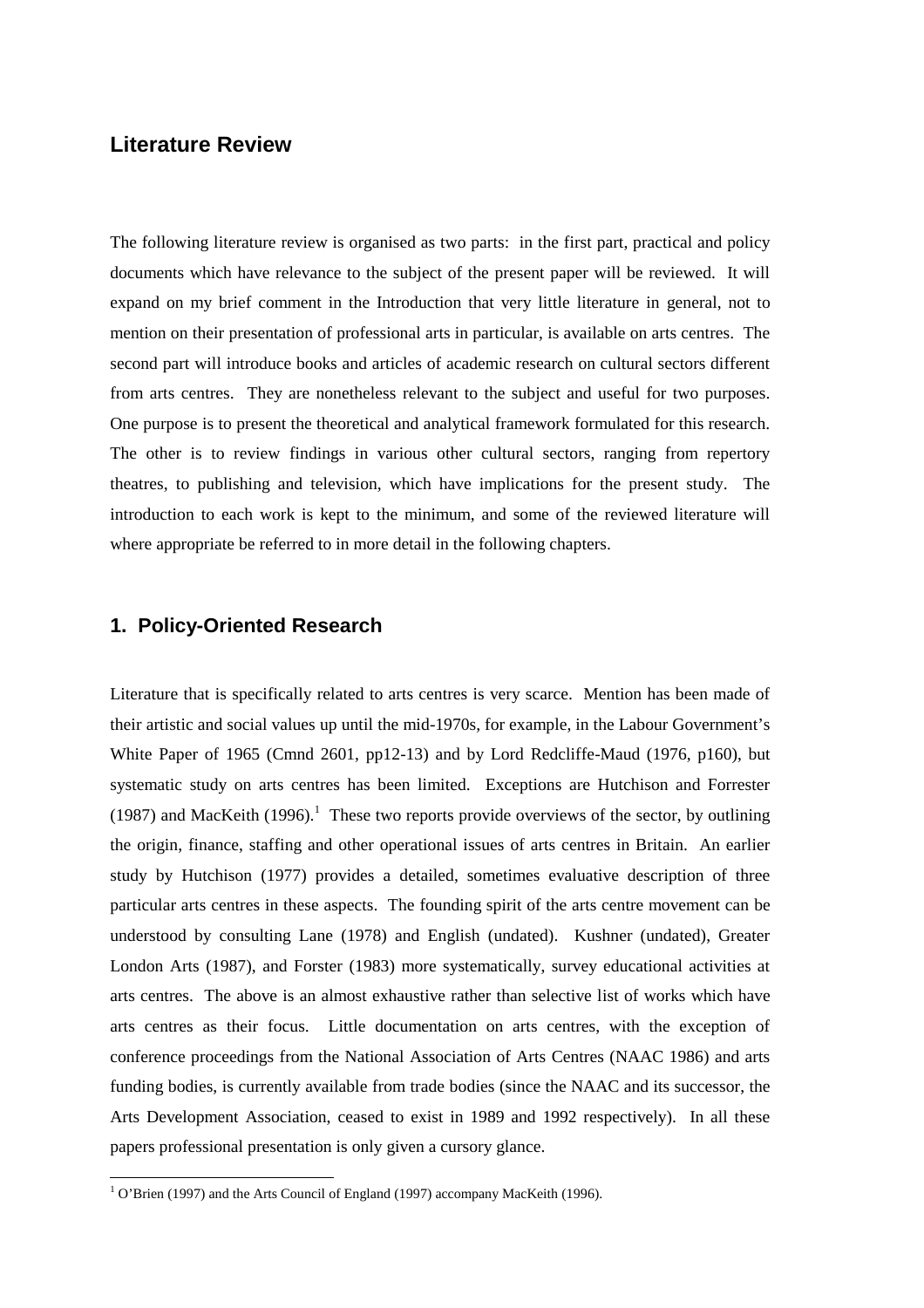In order to examine programming at arts centres which receive products from producing companies and artists, 'touring' serves as a key word to search for relevant materials. The Arts Council has been concerned with this area, if in an uneasy way, as it represents access, one of the principles of public funding for the arts. The policy of improving geographical access to the arts has seen many twists and turns in implementation since the Council's early days (Elsom 1971, pp93-96; Kawashima 1996, pp23-25). There was a time when the Council was mainly concerned with bringing people to where arts were presented (eg by providing transport for people to theatres),  $2$  but soon after it chose to concentrate its resources on funding 'exemplary' institutions in London and some major regional cities (Arts Council of Great Britain undated, p21). 'Housing the Arts' to provide buildings for the arts and culture around the country, thus, had been a major project in this policy. Touring, the other means of increasing cultural provision in the regions, turned out to be more complicated for the Council to plan centrally and has largely been left to the market; today some of the revenue-funded clients receive additional funding for touring and some specialist touring is organised by the Council (eg Contemporary Music Network), and many of its project-funded clients are required to tour to different regions for performance as a condition of funding. However, beyond these measures there is not a great deal of intervention.

The existence of reviews on touring provision, commissioned by the Arts Council from time to time, signifies the lack of policy in this area rather than a continuous interest. Review reports have been written on different areas such as small- and middle-scale drama by Lancaster (1977) and Devlin (1985), large- and middle-scale contemporary dance by Skene (1987), large-scale lyric work by the Arts Council (1998) and more comprehensively by Marchant (1992). They have pointed out the mismatch between the provision of touring products and the needs of venues, and made specific recommendations to the funding body to create a coherent strategy for touring. Reflecting the concerns of the Arts Council, these reports primarily address the relationship between the funding body and the touring companies it subsidises. They mention as an issue the quality and diversity of the products available in the regions, but make relatively less reference to venues. Exceptions are Barker (1991) and Mackenzie and Scott (1991), discussion documents prepared for the National Arts

<span id="page-22-0"></span><sup>&</sup>lt;sup>2</sup> Several Regional Arts Associations (RAAs) likewise operated transport subsidy schemes for arts attenders until the mid-1970s.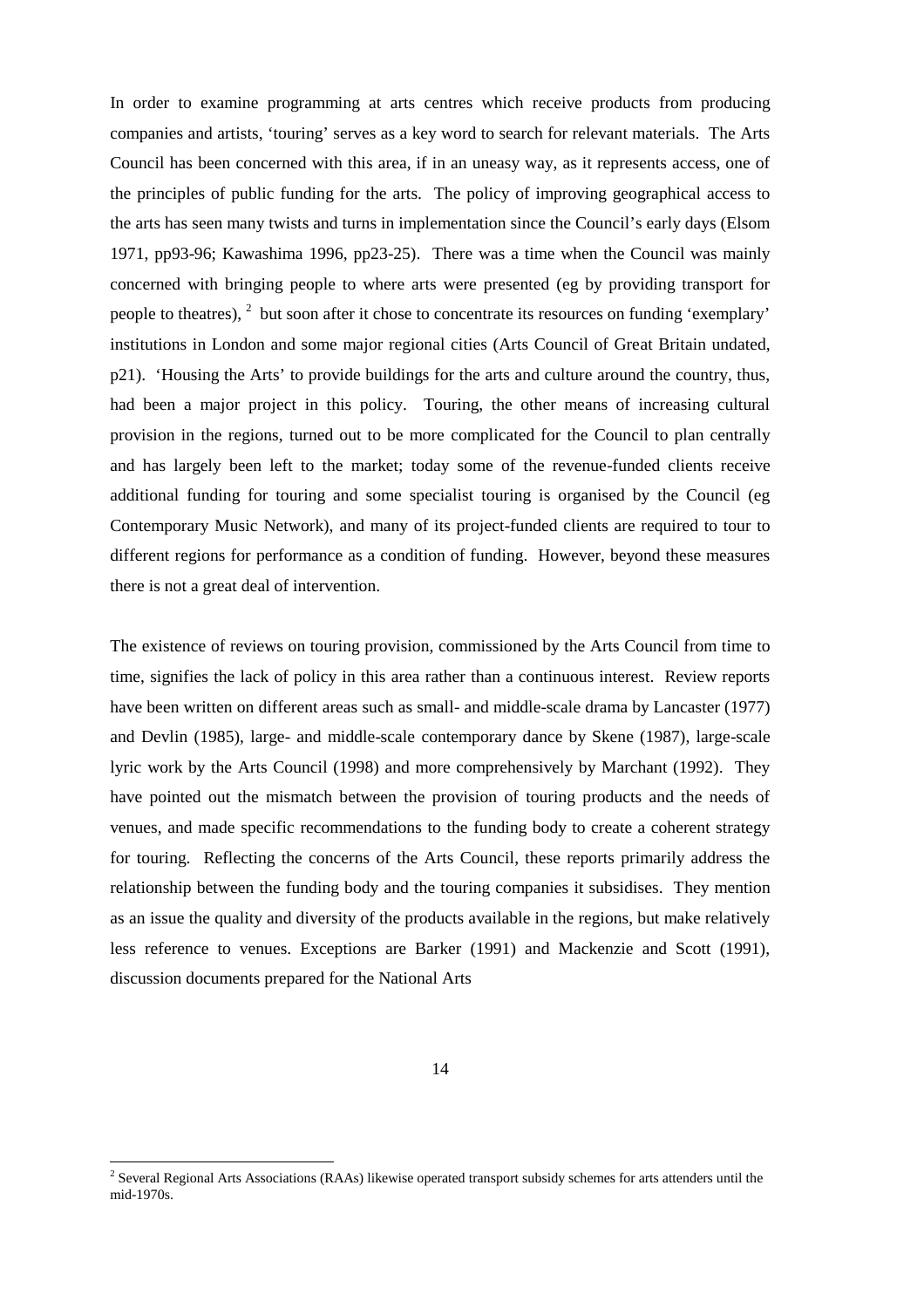and Media Strategy on the touring of visual and performing arts respectively.<sup>[3](#page-23-0)</sup> They offer critical views and raise a number of issues. A stronger message given by Mackenzie is that venues should serve to help products of top quality only in terms either of audience development or artistic improvement or both (Mackenzie and Scott 1991, p15).

Some of the policy documents written or commissioned by the Arts Council on specific art forms also mention touring as one of the issues. For dance, where virtually all the companies are non-building-based, see Devlin (1989) and Foley (1994). On drama, the Arts Council's policy document (Arts Council of England 1996) discusses the specific roles the funding body should play to support the touring of independent theatre groups and to develop large-scale touring in partnership with the commercial sector. Overall, these documents are on the side of the producing companies the Arts Council supports and they suggest that venues do not know enough about art forms nor do they have the time to explore potential products because of their tight budgets.

On film, distribution (the equivalent concept to touring for visual and performing arts) has lately started to receive attention from the Department for Culture, Media and Sport (DCMS 1998), reflecting the Government's policy to strengthen the British film industry (eg DCMS 1998; Department of National Heritage [DNH] 1995). This has been spearheaded by the introduction of Lottery funding which has supported film production, since film is technically classified as 'capital' assets. Film distribution however has largely been left to trade practice and convention and little has been written, except for a detailed description given by Durie (ed)(1993) in a practical guidebook to marketing for independent filmmakers in Europe. Another is a research report commissioned by the Arts Council and other quasi-public bodies on the 'specialised cinema' sector of which arts centres constitute the major part (London Economics 1997). However, much less research has been done to describe and analyse distribution and exhibition than the production and consumption aspects of the film industry.<sup>[4](#page-23-1)</sup>

As far as papers with a focus on venues are concerned, very few are written from a national policy point of view. This derives from the fact that the national arts funding system as a whole has largely been concerned with producers of the arts, as Scott (Mackenzie and Scott 1991) puts it:

<span id="page-23-1"></span><span id="page-23-0"></span><sup>&</sup>lt;sup>3</sup> This was co-ordinated by the Arts Council and led to a book entitled 'A Creative Future' (Arts Council of Great Britain 1993).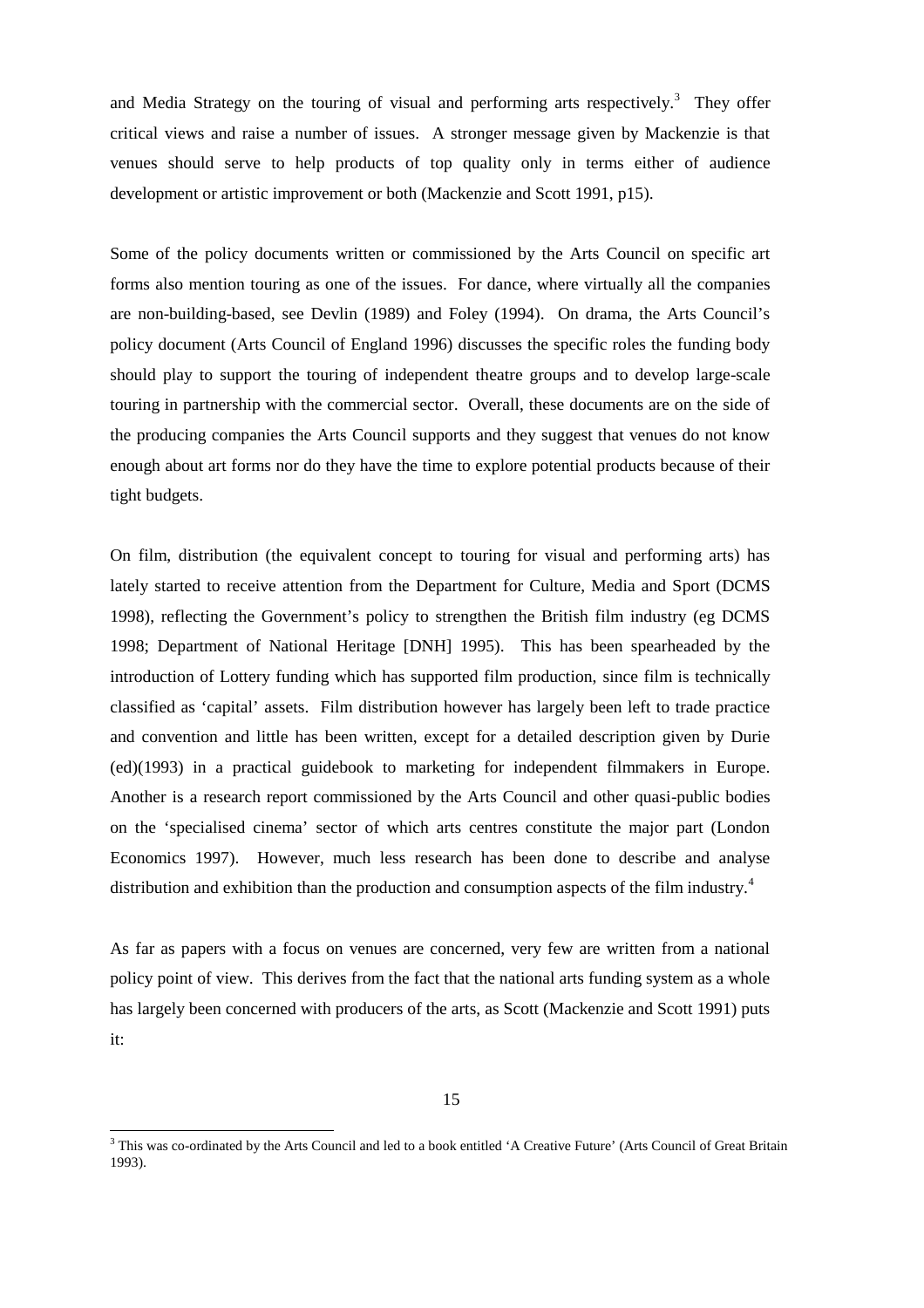...the [receiving] theatres are not Arts Council clients and the Arts Council has always had great difficulty representing or even talking with the art forms and activities that it does not actually subsidise. (P20)

The theatre management consultant Raymond has developed a series of papers on the management of touring theatres (ie middle- to large-scale venues primarily for theatrical work) commissioned by the Touring Department of the Arts Council (Raymond 1990; 1991; 1993). There is some (though limited) overlap between these theatres and arts centres with middlescale auditoria and the papers are helpful in throwing light on the relationship between venues and visiting companies. Raymond (1991, p13) describes the relationship as an "antiquated Courtship Ritual". Maitland (undated a; undated b) has written two manuals on marketing for touring to be used both by venues and by touring companies of different scales. The manuals provide us with clues to the various stages of the process by which touring companies obtain tour bookings. Being management manuals, however, they offer only limited insight into programming at non-producing arts venues.

Finally, mention has to be made of Lewis (1990, pp34-49) who makes a lengthy reference to arts centres in his analysis of the values which underline public funding of the arts in Britain. He concludes that despite their ethos arts centres have largely failed to attract a wide range of people but remain predominantly a preserve of the middle-class.

In short arts centres and venues generally are poorly-documented and very little is available to describe or examine their arts programming and presentation activities.

#### **2. Sociological Literature—the Production of Culture**

The analytical approach employed in this study relies heavily on the literature collectively called the 'production of culture' in sociology. This is a branch in the sociology of culture with an empirical emphasis, developed in the last two to three decades mostly by American sociologists. For the most part, 'production of culture' research has applied sociologies of organisation, industry, work and occupation to the field of the arts and culture, including the area of mass communication. Unlike the traditional approach to the sociology of culture which is primarily theoretical or aesthetic (Wolff 1993, pp26-31), this body of literature has been based on empirical (ie statistical, historical or organisational) research and stresses the

<sup>4</sup> For example, Hill (1996) in his comprehensive account of British film policy makes only a brief mention of distribution and exhibition sectors (pp108-109).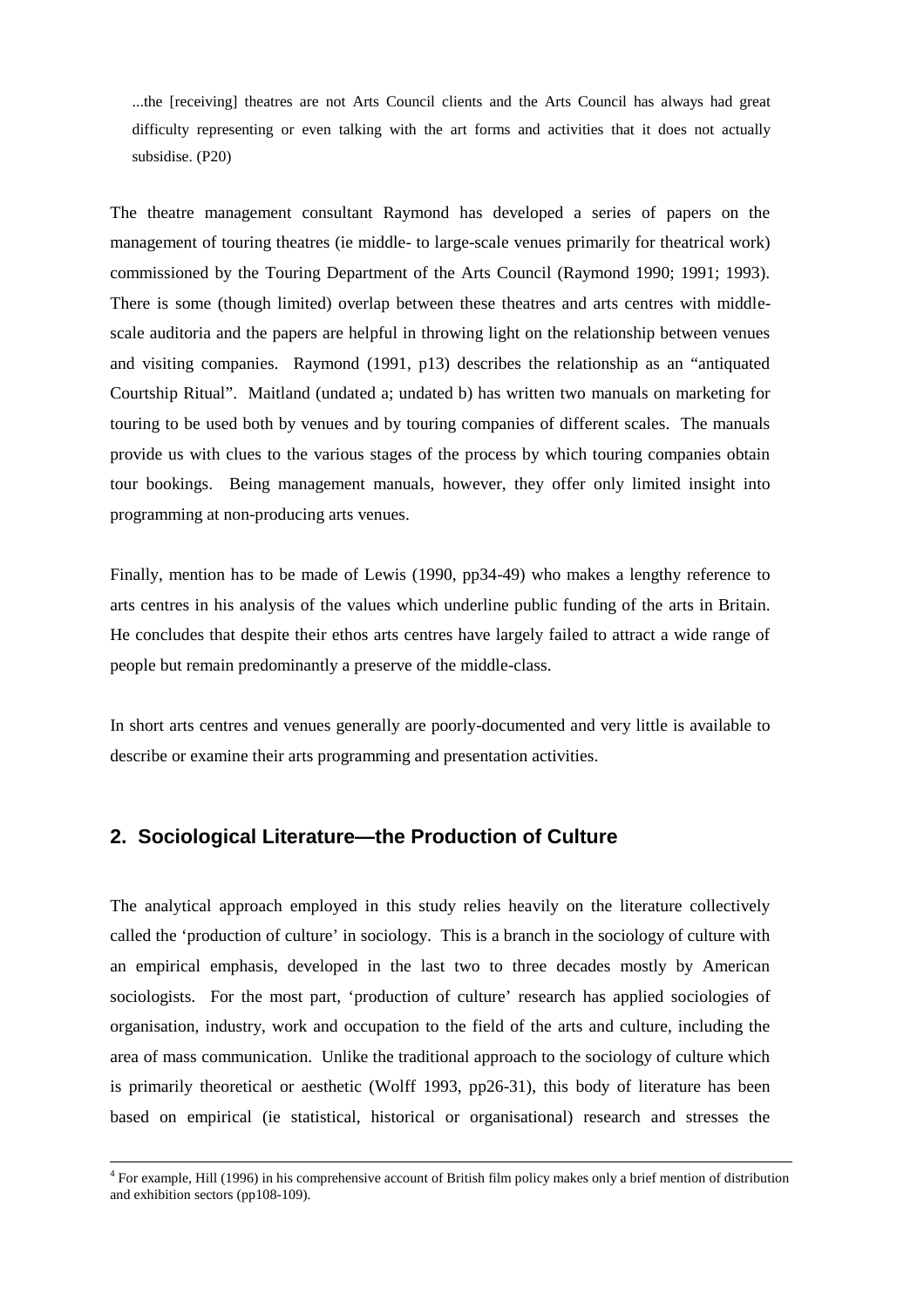importance of examining economic and organisational contexts in which recorded culture is created, distributed, evaluated and consumed. This sociological approach was taken early on, for example, by Peterson (1976) and DiMaggio and Hirsch (1976) in their mapping out of a research strategy for the sociology of culture. As DiMaggio and Hirsch (1976) succinctly put it, the perspective should be:

to examine and compare the diverse range of situations in which works of art [meaning culture in a broader sense] are conceived, sketched, actualized, and enjoyed....We adopt this perspective because...it is naive to ask "How does society affect art?" or "What is the role of art in society?" or "What happens to art under socialism?" until we better understand the concrete range of activities and channels through which art is produced. (p736)

Therefore, to recapitulate what needs to be studied, it would include:

to understand the social context of production—who produces art, what biases of selection make art which is produced and distributed systematically different from that which is not, and what political and economic factors to which they are directed. (p747)

The following two decades have seen a proliferation of research undertaken from this perspective, leading to Peterson's (1994) excellent review of the literature. He identifies six distinct lines of research. They include research on:

- comparative market structures
- market structure over time
- reward structure
- gatekeeping and decision chains
- careers of creative workers
- structural conditions facilitating creativity.

Each of these has different units of analysis, and it is impractical to identify exclusive relationships between a level of analysis and an area of research. One of the analytical levels is micro (ie personal interaction) which is largely related to the fourth and fifth areas of research. Other levels of analysis include institutional (ie inter-organisational relationships) for many of the research areas in the above list and finally societal (ie relating to socio-political values of entire societies), which again cuts across the study areas. There are too many papers in this body of literature to be discussed here, and the numerous review articles which are available (eg Peterson 1994; Wolff 1993, chapter 2; Griswold 1993 on the field of literature; for a critique of this perspective, see for example Heywood 1997) make another attempt unnecessary.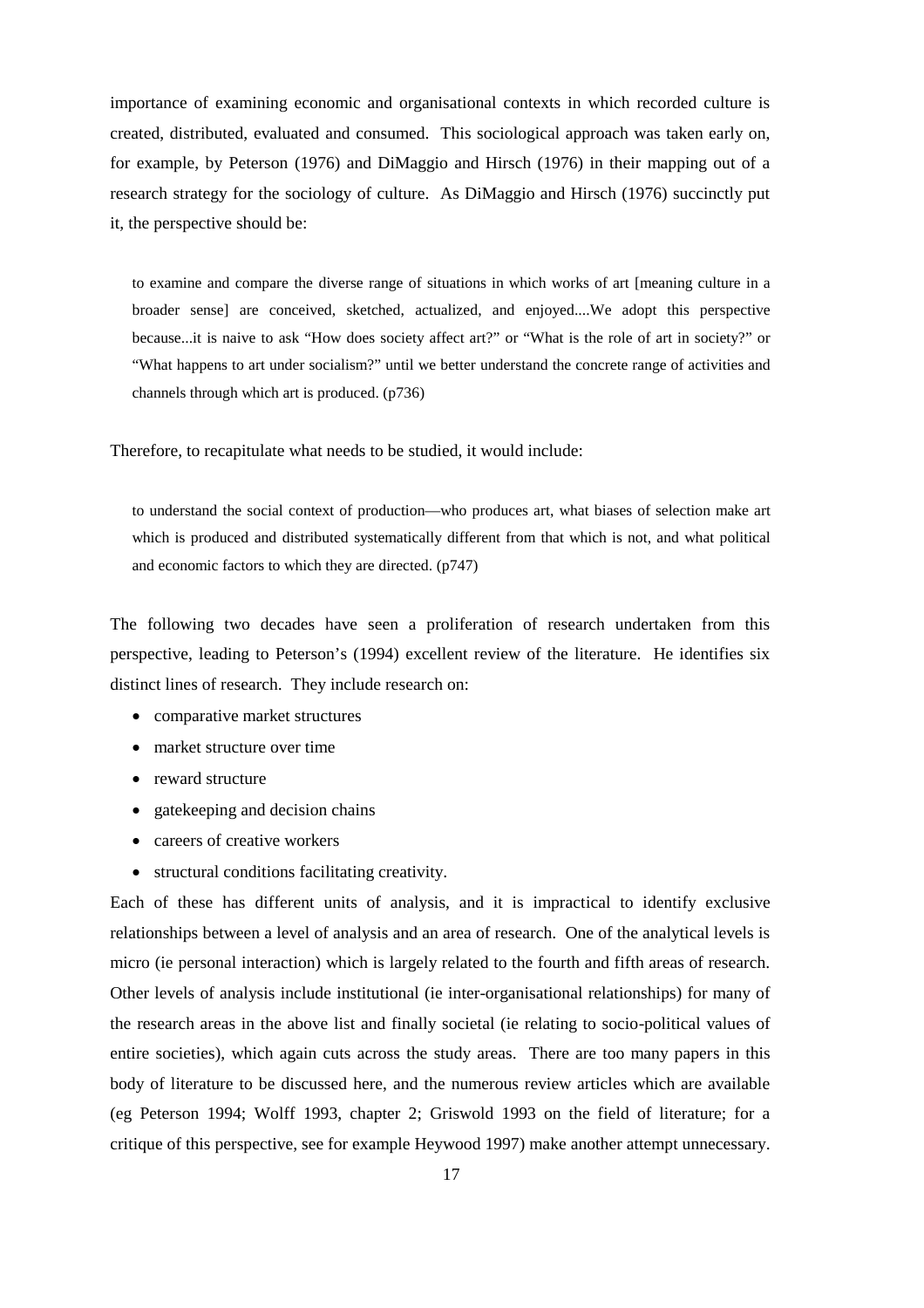Taken together, the researchers in the 'production of culture' have analysed the ways in which organisational and economic factors have affected artistic content and changes and have thereby attempted to de-consecrate and de-mystify Romantic ideas of artists as autonomous geniuses. In Britain, there have been some empirical studies into the production of culture in the field of the media (eg Elliott 1972; Silverstone 1985). However, most studies in the sociology of culture have largely been much more abstract and interdisciplinary, developed with literary critics and social historians of art. They have approached the production of culture by constructing theories on the issue of art vs society or art vs commerce (Wolff 1993, pp29-32; Seed and Wolff 1988, pp10-11).

In the present paper, I will follow the empirical, American orientation and apply their findings to British cultural policy wherever appropriate. It also needs to be mentioned that my paper will freely cut across the categories of research identified by Peterson (1994). To some extent, the aspect of comparative market structure will be introduced as arts centres represent multiple art forms with different industrial structures. In Chapters 5 and 6 in particular, gatekeeping and decision chains will form the main part of the argument. In Chapter 6 reward system and structural conditions facilitating creativity of arts centres will be most relevant. As to the unit of analysis, the study will be largely conducted at an institutional and organisational level, and only marginally at the personal level. Thus, I will examine programmers as part of organisations but pay little attention to their psychology, for example, personal career motivations of programmers or their personal conflicts with artists or other individuals. Unlike humanist scholars, I will not be concerned, either, with the ways in which societal values are reflected into the meanings and narratives produced by arts centres.

Having described the theoretical framework in which this study is placed, I will now proceed to review relevant works from this body of literature. As has been the case with policy-oriented research, there has been very little on artistic decision-making at non-producing venues, let alone at anything equivalent to arts centres in Britain. There are however at least two areas in the literature which shed light on the topic under investigation in this paper. All the papers introduced here inform the present paper and many of them will reappear in Part 2.

First, there have been some research papers which examine producing performing arts organisations, such as repertory theatres, opera companies and symphony orchestras, whose production derives largely from existing canons of work. They are, like arts centres, under constant pressure to reconcile economic and artistic considerations in the choice of titles for production. In general, these papers try to establish the degree of correlation between what they hypothesise as variables (eg the degree of dependency on earned income) and artistic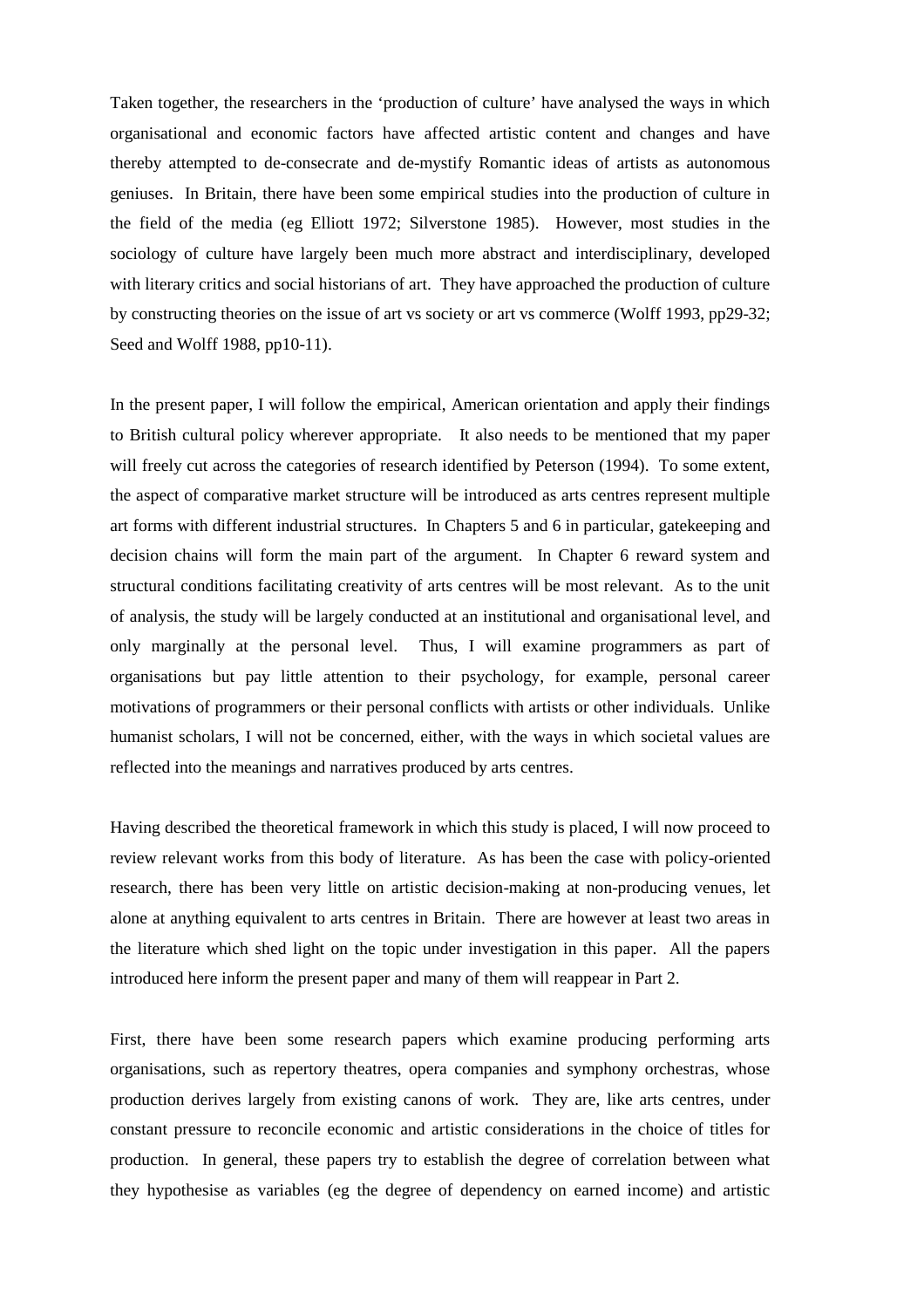orientation expressed in the output (eg the reliance on what are empirically known to attract large audiences). With a risk of over-simplification but for the good reasons and rationales provided, the qualitative dimension of the output is mostly measured by the titles from repertories without taking into account styles of stage design and performance. Therefore, despite being on producing (as opposed to distributing) organisations of the arts, these papers are relevant to my research insofar as they analyse the programme decisions made in the choice of play (or opera) titles from a repertoire (and the choice between the repertoire and new work).

Not surprisingly, almost all the papers in this category conclude that market forces tend to suppress programme diversity in terms of title. DiMaggio and Stenberg (1985a; 1985b) have examined American repertory theatres in two papers with different units of analysis to identify what leads some theatres to present something different from the others. They find that the smaller a theatre's seating capacity is and the less dependent on earned income the theatre is, the more divergent its repertoire tends to be from those of the other non-profit theatres surveyed. Those 'innovative' theatres would be more likely to put on new works or bring forgotten, unpopular works back to the stage than larger houses with high rates of earned income (DiMaggio and Stenberg 1985a). Accordingly, therefore, in the other paper (DiMaggio and Stenberg 1985b) which examines programmes of repertory theatres as an aggregate over time, they conclude that as the resident theatre sector matured and became institutionalised and many of them grew larger towards the end of the 1970s, the conformity of repertoires at sectoral level increased. The cultural economist Austin-Smith (1980) in his empirical study on British repertory theatres similarly concludes that public subsidies encourage the presentation of relatively higher levels of minority interest plays. Martorella (1977) on American opera houses finds the tendency for standardised repertories to be strongly correlated with dependence on box office income.

Secondly, since arts centres as venues can be seen as close to what one might call 'editing' organisations, in other words, organisations which select creative materials, attach meanings to them and turn them into consumer products, a useful analogy and insights can be obtained from research on cultural industries which have the same function. There are a number of industries in the category of 'editing' organisations and studies on them which will throw much needed light on our analysis of arts centres, as the following shows.

Publishing houses are an obvious example of editing organisations; they filter book proposals and manuscripts received from authors and produce books. Coser et al (1982) have conducted a comprehensive study of the US publishing industry by using two levels of analysis mentioned before, namely, micro and institutional. They examine human relations in the industry, for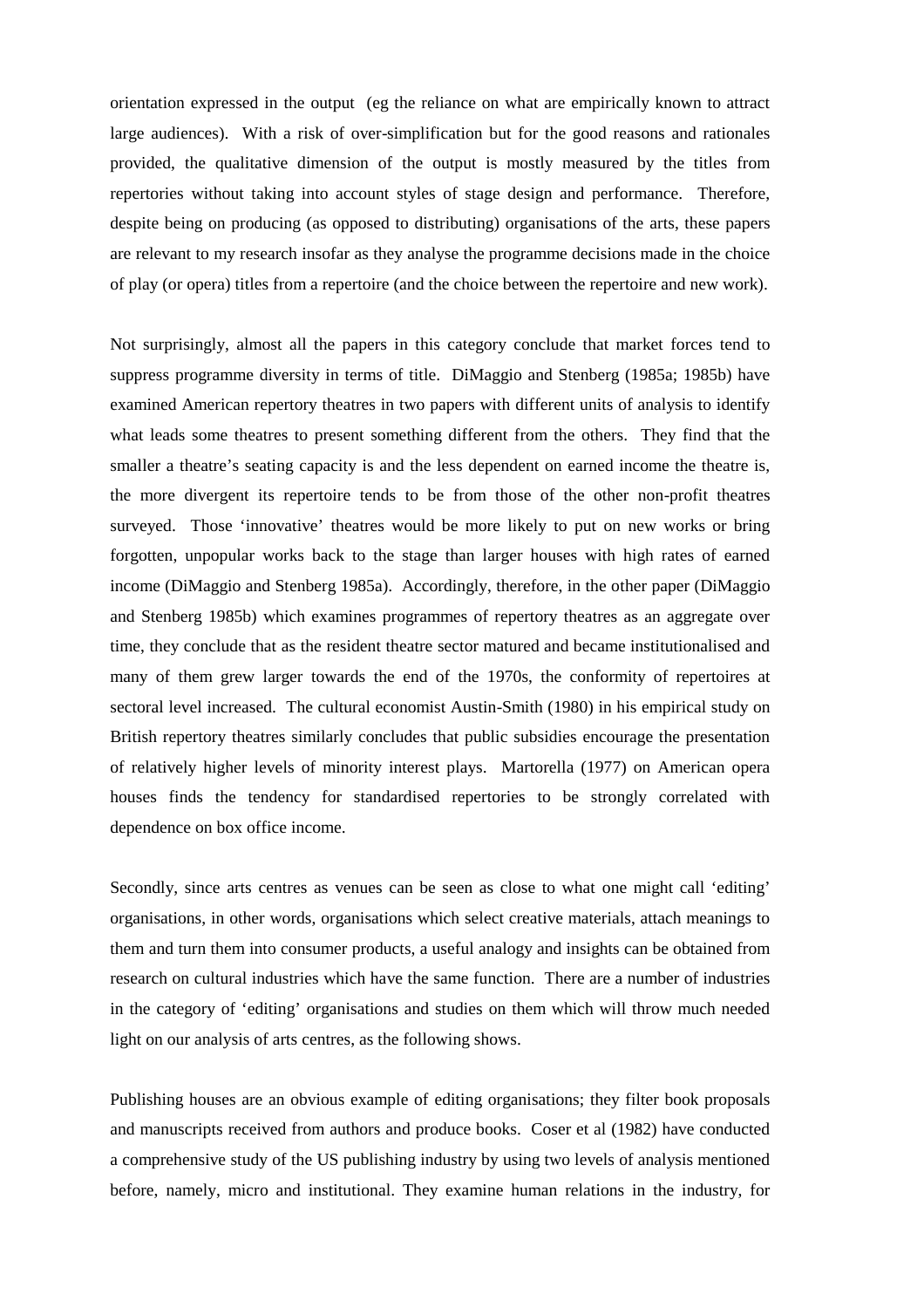example, between editors and authors, marketing departments of the houses and other key outsiders in the book trade and argue all of these shape the production and distribution of books. The descriptions and analysis of these aspects illuminate the whole process in the making of the books as they finally appear on the shelves of book shops.

Television is another major industry in this respect as the product is at least partly purchased from programmes made elsewhere. Powell and Friedkin (1986) offer an interesting study of programme-making in public broadcasting television in the US, in which one of the stations studied relies heavily on two central bodies which distribute programmes to local stations. The authors reveal how the bidding mechanism at one of the central bodies where programme producers and buying stations meet affects the characteristics of programmes which come to be shown. A paper by Bielby and Bielby (1994) examines a similar process in the American commercial television world. Prime-time programming at national television networks in the US has been highly dependent on outside production companies. Bounded by the commercial imperatives of the organisation and faced with the uncertainty of quality involved in the choice of projects, buyers develop strategies and discourses that provide legitimate accounts of their actions targeted to different constituencies (eg advertisers), which eventually affect the characteristics of programmes aired in prime-time slots.

Art dealers and commercial galleries form the third major industry of editing organisations which have attracted research interests. They are largely brokers with little involvement in the creation process; they find talents, assign meanings to them and sell them. White and White (1993 [1965]) is one of the founding works for the 'production of culture' theory, in arguing that the development of commercial dealers and their middle-class clients made a major contribution to the emergence of Impressionist painting in the French art market at the turn of the last century. Bystryn's (1989 [1978]) study examines the relationship between art dealers and the artists promoted by them in New York of the 1940s and 1950s. Crane (1987) is a major work, more systematically and comprehensively researched, on the avant-garde art development in New York between 1940 and 1985. Moulin (1987 [1967]) and Peterson, K (1997) on the French art market of recent decades and Plattner (1996) on an American local art scene have enriched the scope of the study on art dealers. Martorella (1990) is an interesting study on art collections of American corporations to explain why they buy art and what they do with it. She explores the impact of relatively new but increasingly important art patrons in the US on art style and aesthetic judgements in the art market.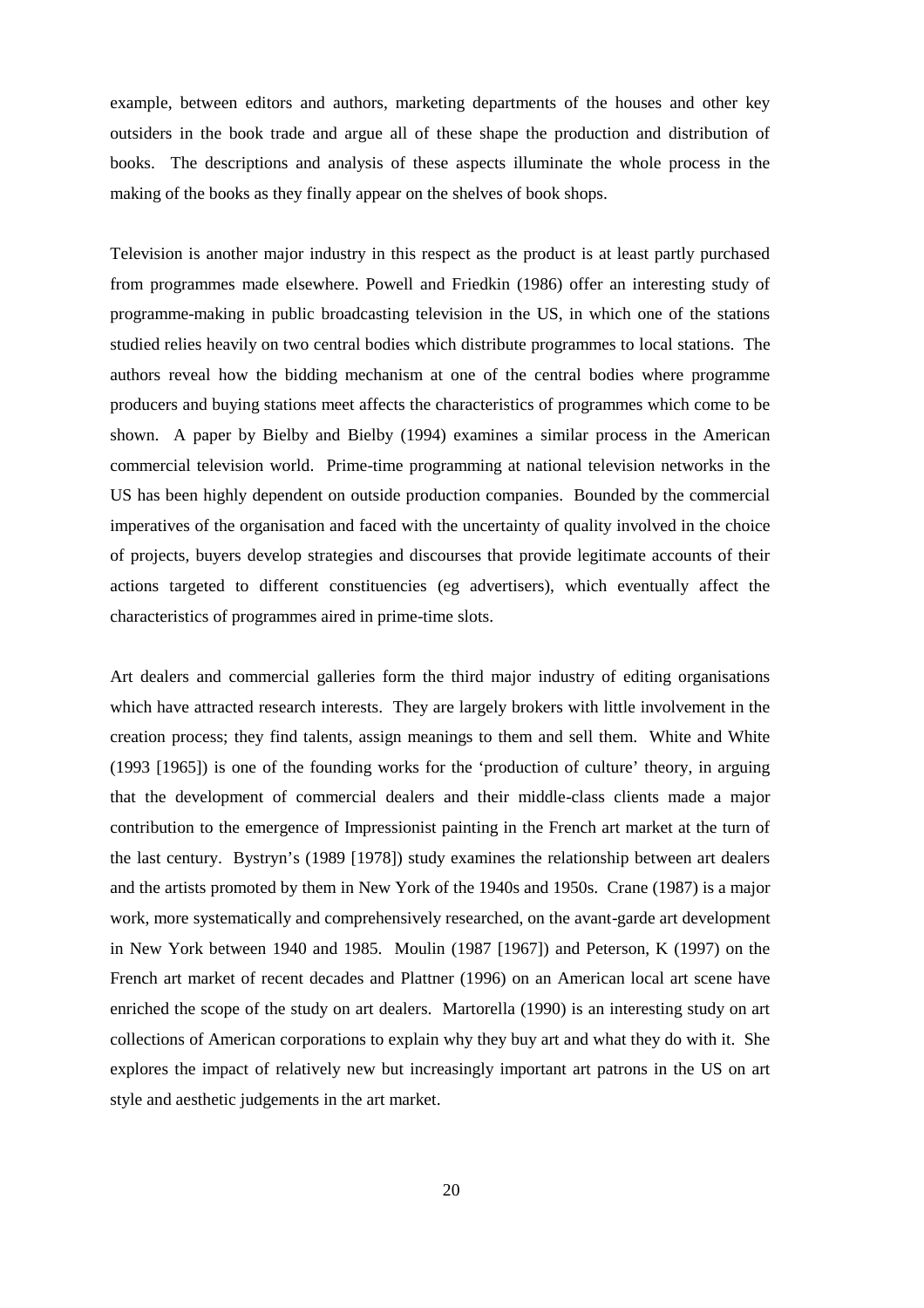There are some papers which focus specifically on art critics, as they perform the functions of selection and validation, if not the selling itself. These papers have examined the effects of critics in providing authority for new movements in fine art (eg Mulkay and Chaplin 1982 on a small but influential group of curators and critics who championed Jackson Pollock) as well as in literature (van Rees 1987) and drama (Levo 1993).

Finally news organisations such as the press and broadcasting houses can be seen as editing organisations. Although they do create their own works in reporting news, news is a constructed social reality: the essence of news report is to select potentially 'newsworthy' events from what is available and produce news by presenting them as such (Tuchman 1978a, 1978b, 1973). Not unexpectedly, research has suggested that journalists work under economic and political constraints and what is presented to us by them as neutral and objective reality is much dictated by the organisation of their work. Mortensen and Svendsen (1980) on Danish newspaper journalists and Powell and Friedkin (1986) mentioned earlier are works of this kind.

Golding and Elliott (1979) is a comprehensive study on news making from a comparative perspective, examining news broadcasting in Nigeria, Sweden and Ireland. The authors argue that broadcast news is a cultural product manufactured through a highly routinised and standardised procedure. Kannis (1991) argues local news-making in the US is an amalgamation of the economic motives held by media owners, the professional aspirations of journalists and tactics used by elected and appointed officials of local government to influence news. In a similar vein, Elliott (1972) is a case study on the making of a documentary series at what was then called Associated Television (ATV) in Britain. He reveals the whole process and organisation of programme making, from the emergence of an idea through the organisation of the production team, item selection to the final filming at the studio.

The kinds of cultural organisations mentioned so far may have seemed remote from arts centres in Britain. Many of those mentioned above are multi-billion, global industries for profitmaking whereas arts centres in Britain are tiny, local and not-for-profit in comparison. Bearing these differences in mind, however, I will show later that the theoretical implications of the reviewed papers are suggestive and applicable to the phenomena under investigation in this study; arts centres as receiving venues can be compared to repertory companies which are producing houses insofar as both are in the business of making choices from what is available: arts centres choose what to present and repertory theatres which title to interpret for production.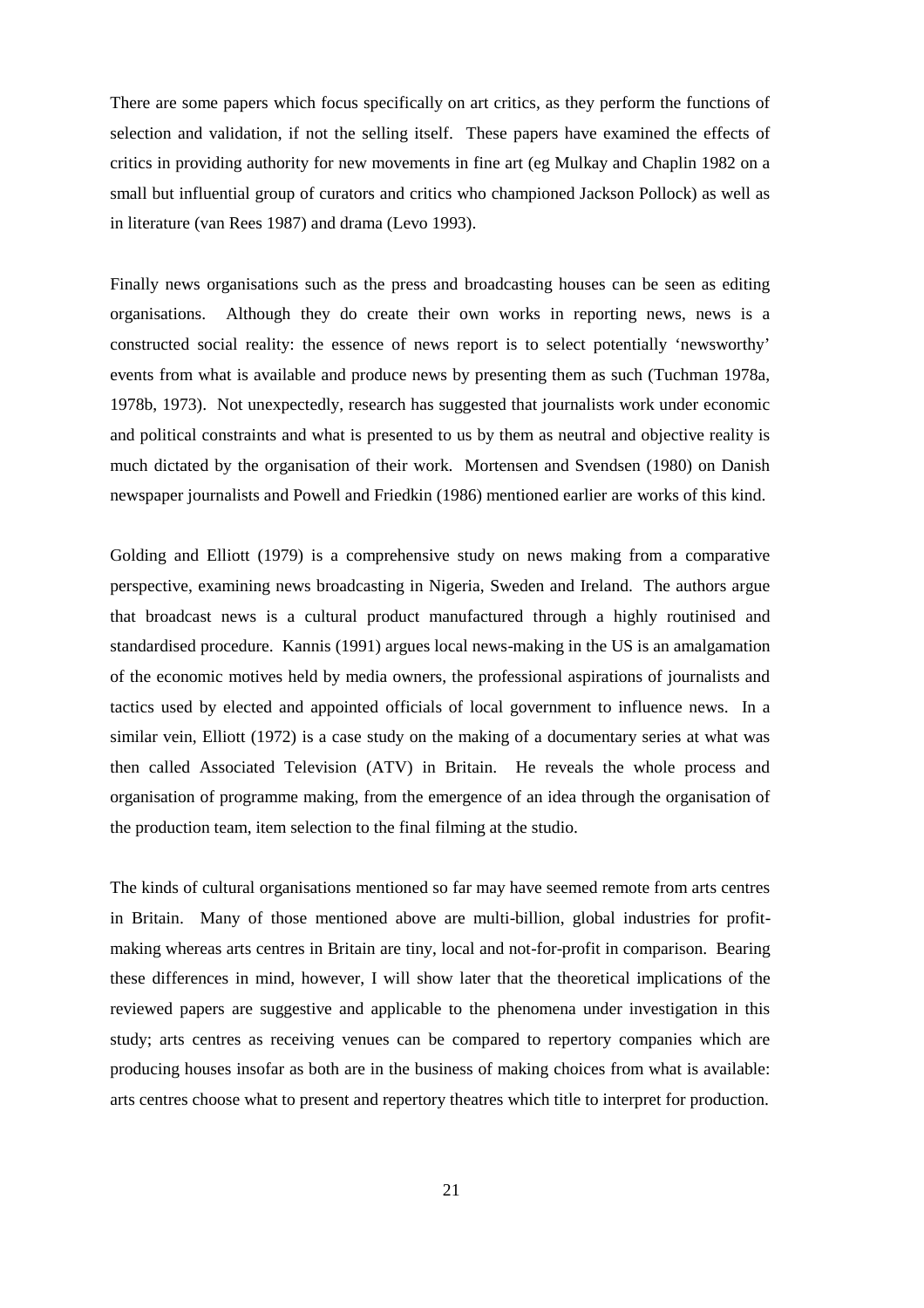Arts centres as venues will more appropriately be considered as part of editing organisations many of which are so-called cultural industries. The range of industries mentioned here for reference and analogy to arts centres as venues in fact suggest the ambiguity and versatility of arts centres in the cultural sector, which will be the central point for exploration in Chapter 9.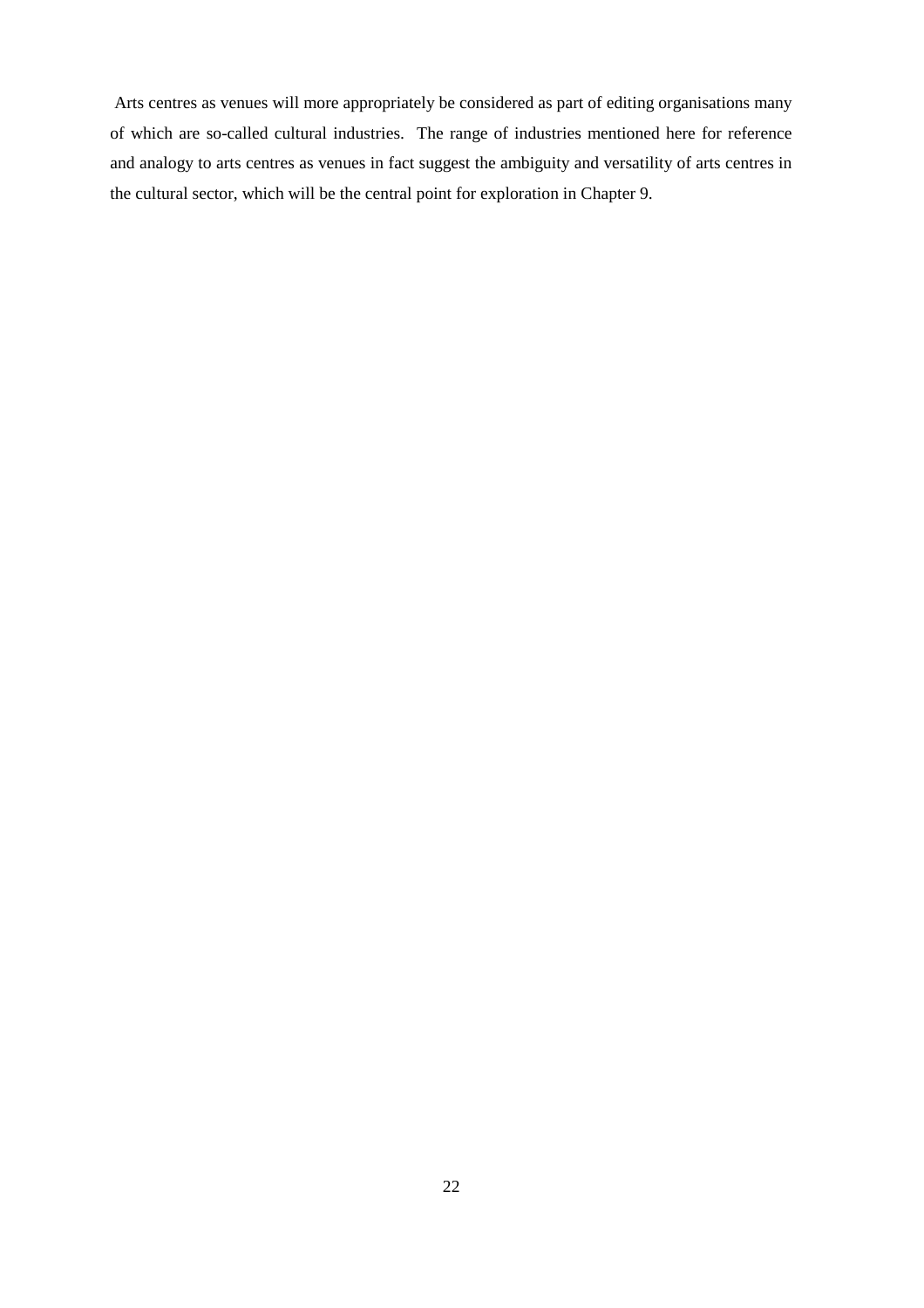# **Part 1: How Programmes Emerge**

The objectives of Part 1 are to show the context in which the presentation of professional activities in the arts and culture takes place at arts centres in the UK and to provide an empirical account of the framework and mechanisms in which programmers' choices are located.

Chapter 1 will explain the historical development of arts centres and regional touring of the arts in Britain. Chapter 2 will draw an overall picture of arts centre activities and outline basic constraints on programming. Chapter 3 will depict the typical relationship between arts centre programmers and visiting companies in performing arts in the negotiation over booking a date and marketing. Chapter 4 will explain recent phenomena which affect the relationship between the two, including an increase in commissioning by arts centres.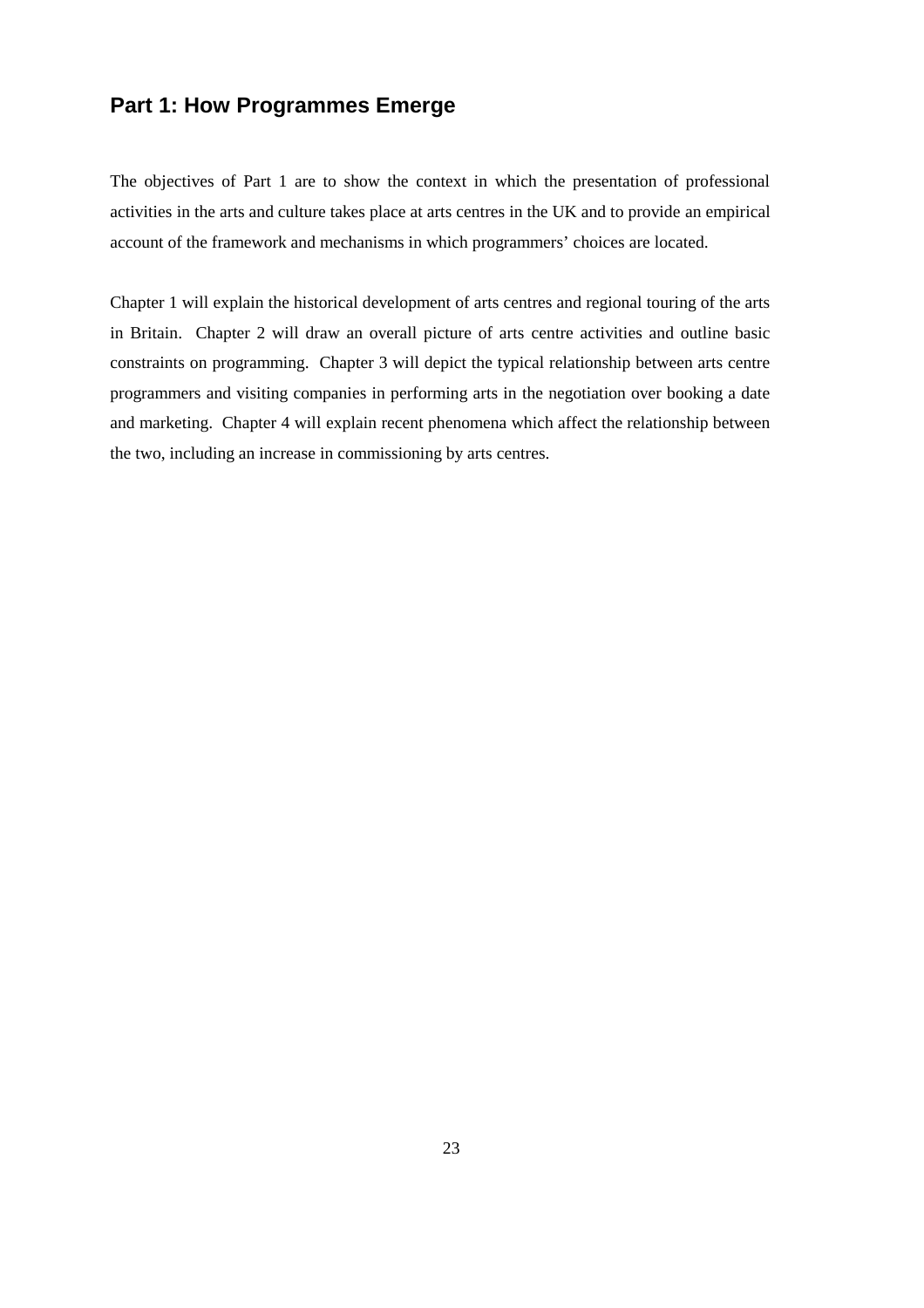# *Chapter 1. Context*

The objective of this chapter is to provide background and contextual information which places the subject of this study, namely, the presentation of professional arts at arts centres, in a larger picture. The following will review the development of arts centres in relation to the scene of arts presentation in the regions.

According to a chronological review given by Lane (1978), the first wave of arts centres was established in Britain in the 1950s and came to fruition from the mid-1960s to the explosion of the 1970s. This coincides with the movement in which the ideals of cultural democracy and the democratisation of culture were put into practice through the establishment of Regional Arts Associations (RAAs) and the development of community arts projects. The descriptive account of arts centre development up to the 1970s offered by Lane (1978) also gives a flavour of the spirit in support of artistic experimentation.

While this chronology probably explains the overall pattern of development over the decades well, it is interesting to note that quite a few arts centres were opened even after the ideology of community arts faded, owing above all to funding made available by local authorities (Hutchison and Forrester 1987, pp7-12). Although the level of involvement in culture and the arts has varied from one authority to another, it can be said that the period from the 1980s to the early 1990s has seen a notable expansion of cultural policy at selected authorities. As an indication of the level of growth in recent years, the study of MacKeith (1996) which included 129 arts centres in the survey had 57 'new' centres that had appeared since the previous study by Hutchison and Forrester  $(1987)$ .<sup>[5](#page-32-0)</sup>

Not only the expansion but also some degree of professionalisation and clarification of policy and strategies characterise the change in cultural policy at the local level in recent decades. This reflects a general trend in public service provision at local government level, which now has to aim at greater efficiency, effectiveness and not least economy. Harsh criticism made by the Audit Commission (1991a) was primarily levelled at local authority support for the arts and entertainment at receiving theatres and concert halls. This does not specifically include arts centres, but, taken together with the same message delivered in another report on

<span id="page-32-0"></span><sup>&</sup>lt;sup>5</sup> It can safely be assumed that most of these new entries are arts centres opened between 1987 and 1996, since there is consistency and comprehensiveness in the research methodologies between the studies. MacKeith is even more selective than Hutchison and Forrester in choosing only those arts centres which are funded by the Arts Council of England or Regional Arts Boards or are considered to be of significant importance in their area. In other words, the new entries are not 'new' because MacKeith has broadened the definition.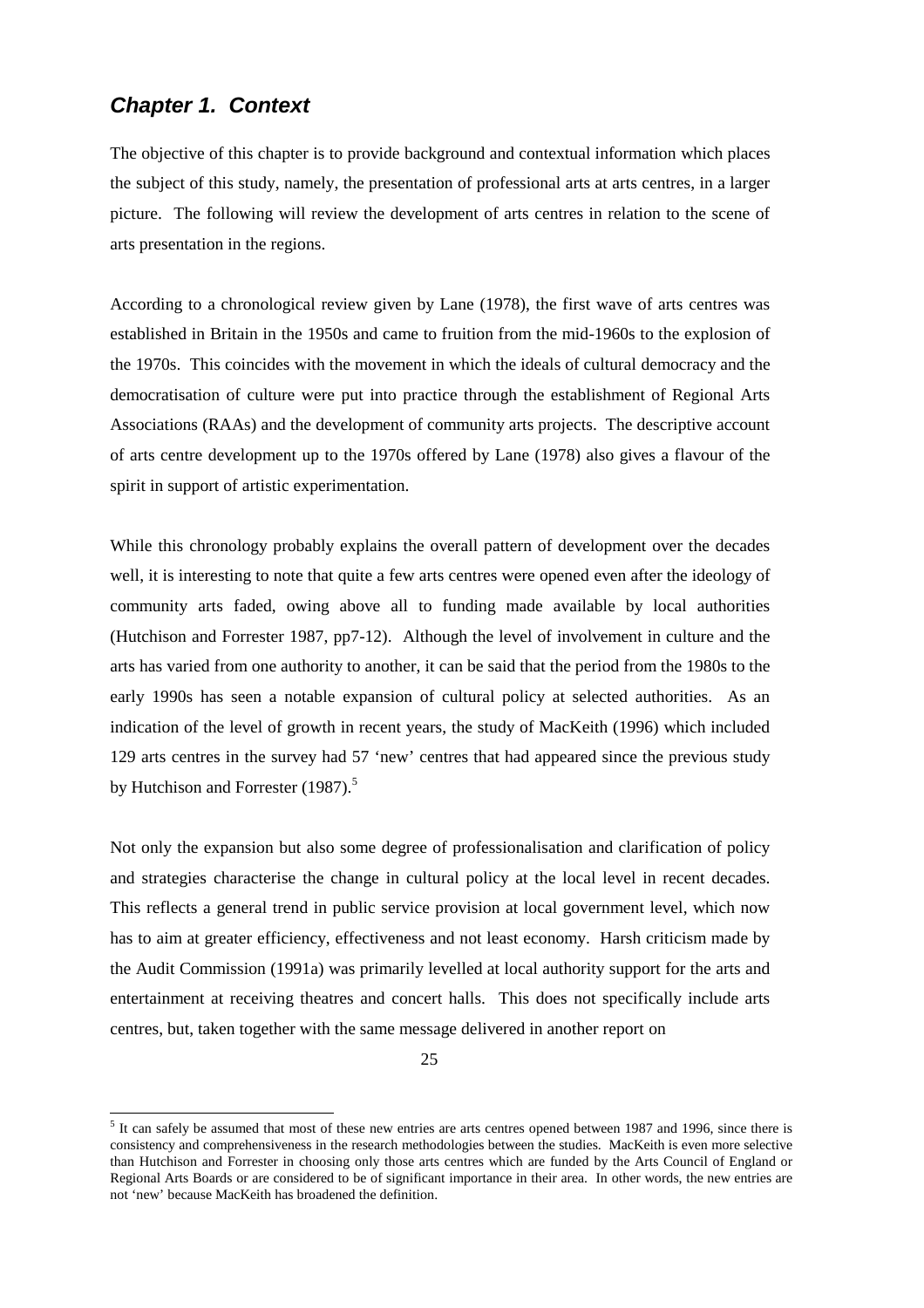the provision of museum services (Audit Commission 1991b), it has been more broadly received. Therefore, the original ideal and enthusiasm alone would no longer be enough; arts centres of the 1990s need to be professional and strategic in artistic as well as managerial terms.

Other drives in the direction of professionalism include the change of corporate culture in the national arts funding system in which the Regional Arts Boards (RABs, formerly the RAAs) have gained more prominence than before, working in enhanced harmony with the Arts Council (Kawashima 1996, pp32-33). The increasing need for plural funding since the 1980s has forced arts centres to review their self-earned income in areas such as catering, sponsorship and marketing (National Association of Arts Centres 1986). Due to the dwindling level of local authority funding and standstill funding from the RABs, financial difficulty at arts centres has increased particularly since the 1990s. At the same time, however, funding for capital projects from the National Lottery has enabled major refurbishment and building work.

In the meantime, Regional Repertory Theatres, which are primarily producing theatres, have been putting on work made elsewhere. This change is mentioned here for two reasons. One is that the works presented in their studio spaces (if not in the main theatres) often overlap with those seen at arts centres. Secondly, the Venue Development Fund of the Arts Council which was initially created to promote Regional Repertory Theatres in this direction benefited arts centres, too.

Many Regional Repertory Theatres present productions by other companies for both financial and artistic purposes. Like arts centres, the Repertory Movement has since its inception early this century and throughout the decades hailed the theatre as a meeting place for the local community where art exhibitions, lectures and discussions would be held in the café and the foyer (Jackson 1984, p92). At the beginning of the 1980s, however, Repertory Theatres found it difficult to move forward. Jackson (1984) described the Repertory Movement in retrenchment:

...the expansiveness and accompanying sense of adventure and purpose, and the ideal of the theatre as the cultural powerhouse of the community, had all taken a severe knock. The idea of the permanent company resident in the community, striven for if attained only at a handful of theatres, has become increasingly in the regions a thing of the past. (p97)

The gradual decline of audiences for these works at Regional Repertory Theatres and the financial stringency of recent years have driven them to review their traditional way of operating. It has been felt necessary for Repertory Theatres to make a better use of their space,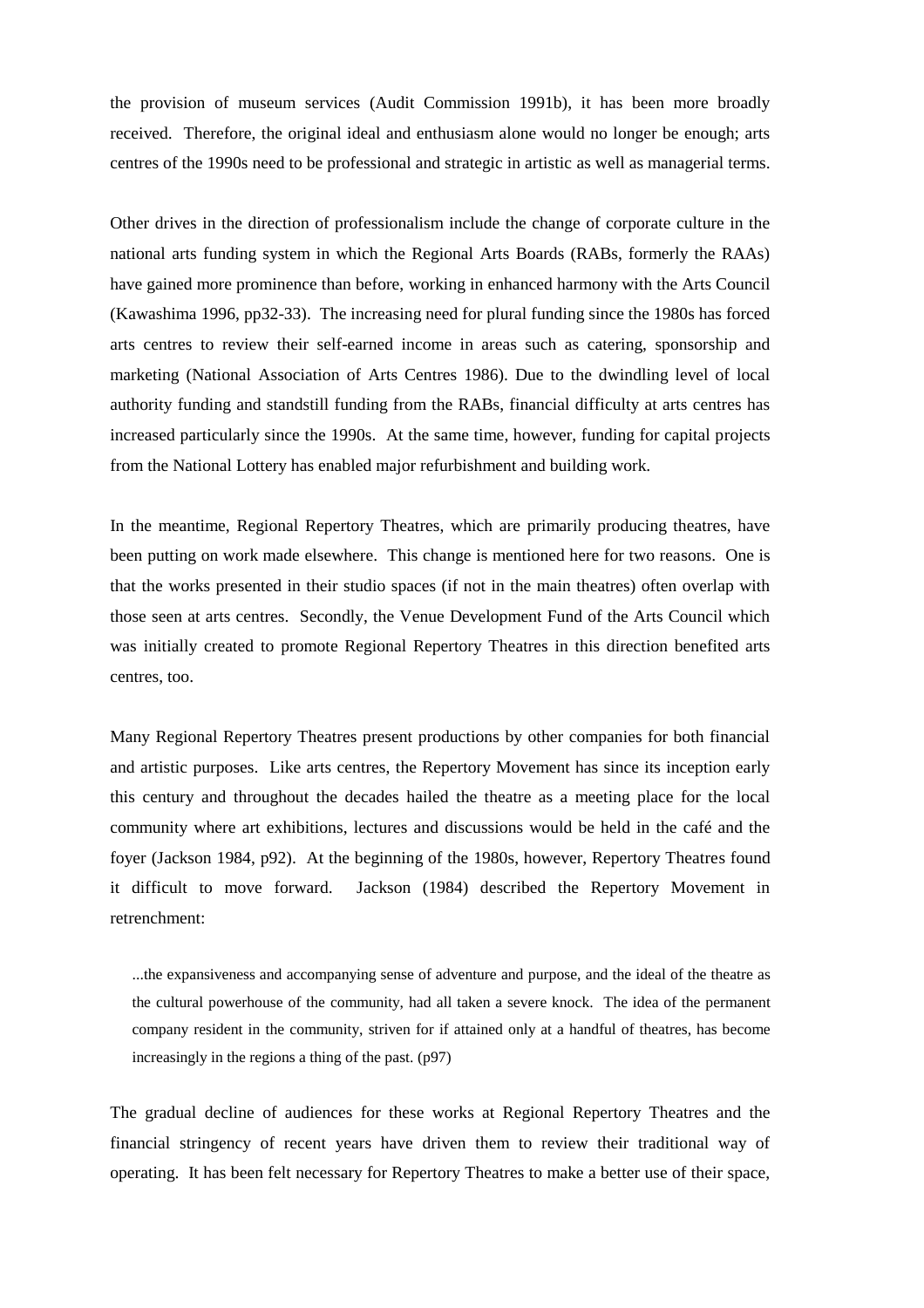during the summer in particular, by inviting other companies to perform or offer workshops (see for some cases the journal for theatres *Prompt* 1997a, pp16-17). This has been in the hope that non-drama works in particular would bring an audience to the theatres who would then come back or start to come to the main productions. It has also become important for Repertory Theatres to co-produce and co-promote productions with external partners which may be nonbuilding-based companies so as to economise on production costs (see for some unusual cases *Prompt* 1996, pp8-9; *Prompt* 1997b, pp10-11).

Taken as a whole, therefore, Repertory Theatres are increasing their role as a presenter, coproducer and co-promoter, whereas arts centres are taking advantage of the Venue and Promoter Development Fund to commission new works albeit on a small scale.

#### **Conclusion**

The invention in the early 1990s of the term 'presenting venue' instead of 'receiving house', which marked a turning point for venues, is located in the context outlined in this chapter. Arts centres have been evolving to become more professional, entrepreneurial and marketsensitive. Also the distinction between presenting and producing venues has become blurred as both arts centres and Regional Repertory Theatres struggle to broaden their traditional boundaries in order to survive in an increasingly challenging climate for the arts. Key words preferred by arts funding bodies and local authorities include strategy, planning, partnership and vision. Thus, while financial constraints for arts centres are increasingly tough, it has become very important for them to invest boldly in new artistic territories and improve facilities (particularly with Lottery awards), which it is hoped will bring in further income.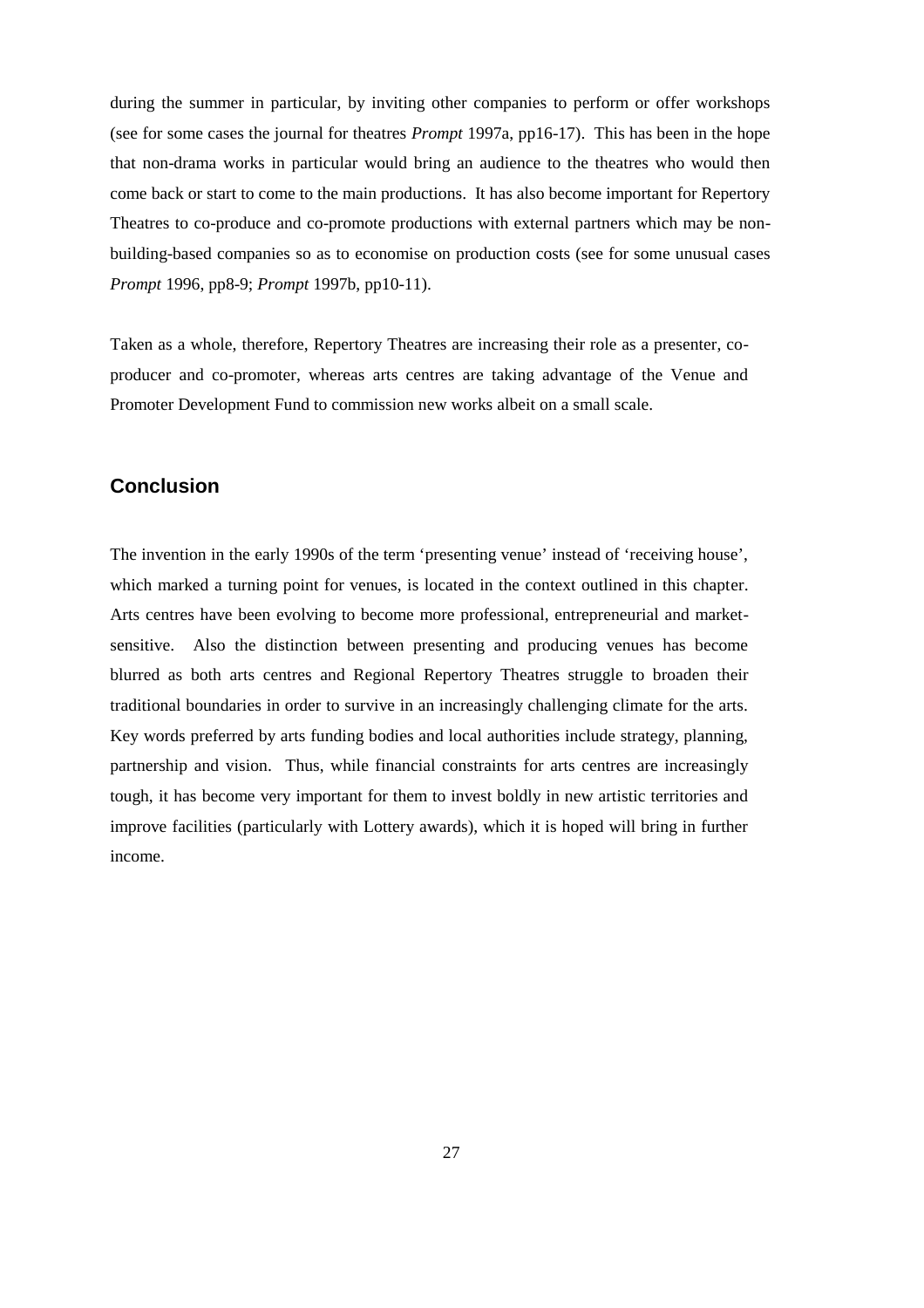# *Chapter 2. A Year at an Arts Centre*

Arts centres present a wide range of professional arts and cultural productions, but presentation is only one aspect among many activities undertaken in one year. The following aims to provide an illustration of what annual programmes in a variety of activities at arts centres look like. It will then focus on the area of professional presentation and outline the constraints on programming in this area such as the economics of costs and income. Finally the patterns of work undertaken by programmers are described.

#### **2.1 The Business and 'Busi-ness' of Arts Centres**

As MacKeith (1996) identifies, there are at least three major areas in which arts centres are generally involved: presentation (both professional and amateur, both visual and performing arts), community participation (eg course provision) and artistic development (eg artist-inresidence programme). There is some overlap between the three. A community theatre project directed by professionals is an example which crosses over the three major objectives of arts centres. In quantitative terms, sessions for participatory courses can number several hundreds annually up to some five thousands per arts centre. An arts centre may let studios to more than ten arts companies or visual artists for very low rents, or host artists in residence.

In professional presentation alone, the sheer volume of presented work is staggering. An arts centre with a large turnover may present 300-400 performing arts productions, 800-1,000 film screenings and 10-40 exhibitions per year. Even a medium-sized arts centre in budgetary terms in my sample presents 90 professional productions alongside as many amateur presentations and 20 exhibitions.<sup>[6](#page-35-0)</sup> The 'busi-ness' of these places as they draw people in to their cafés, bars and restaurants is equally impressive.

What characterises arts centre programming is its enormous variety even within one organisation. At any arts centre, art forms range from music, theatre, dance, visual arts, comedy to literature. In music alone, for example, there are events of folk music, world music, jazz, rock, chamber music and many more. Many of them would include what one might call

<span id="page-35-0"></span><sup>6</sup> The median number of professional presentations in the survey by MacKeith (1996) is however only 38. This comparison suggests that my cases may be skewed towards those arts centres with a keen interest in presentation.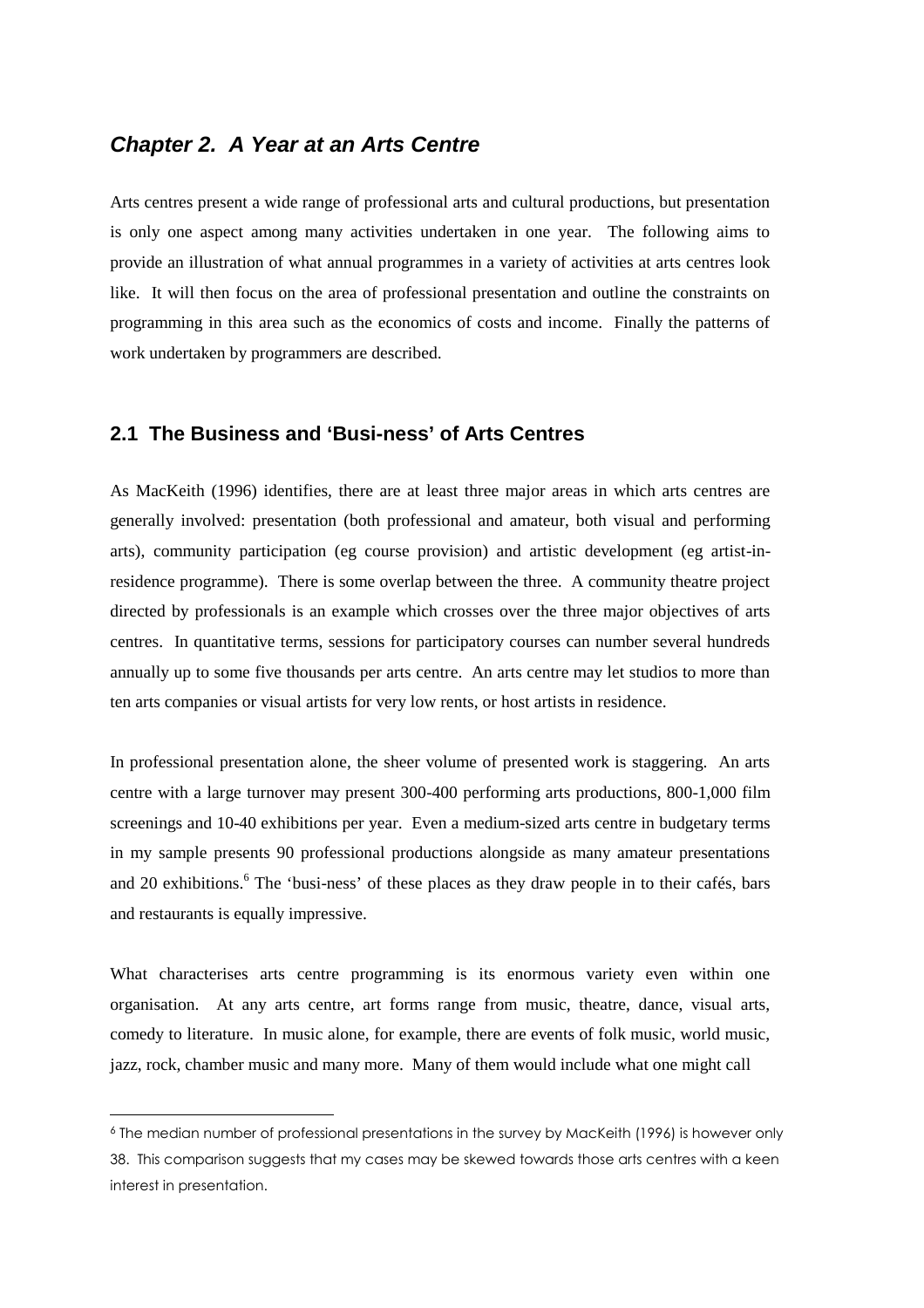accessible, popular, entertaining events and more challenging, esoteric work. Some works are contemporary while others are interpretations of the classics.

Although the summer period tends to be quiet as far as performing arts are concerned, the staff cannot solely engage in booking visiting companies and artists before autumn starts. The programming is a much more dynamic, continuous and organic process. Also the lead time varies greatly from one art form to another. Performing arts typically have three to six months for preparation and art exhibition eighteen months, whereas film has only a couple of months. Therefore there is always something being planned, discussed or mounted throughout the year.

#### **2.2 Constraints on Programming**

There are a number of constraints on programming. Some are structural factors such as seasonal events, physical structure of spaces and the characteristics of the location which are largely unchangeable. Others are variable parameters such as programme budgets and the artistic policy of the arts centre. The following elaborates on these.

Scheduling starts by following the widely-seen seasonal pattern of arts and cultural events in Britain, with autumn to winter tending to be the highlight of the year and spring to summer being less intense. On top of this general seasonal pattern come more specific dates for the programmer to take into account. The first thing the programmer would do is to note major events of significance to the centre's activities, such as annual arts festivals that take place in the locality with which the arts centre may collaborate or compete for attenders. These are given factors and define the boundary for the arts centre.

Another centre-specific factor that influences programming is the general characteristics and the level of arts provision in the local area in which an arts centre is located. Rural arts centres tend to fill gaps in cultural provision and find it necessary to be all-embracing, whereas urban arts centres may be able to specialise in a specific genre or be focused on a specific segment of the local community (eg an ethnic group).

The third constraint that is hard to change is the physical structure of the arts centre. The size of the auditoria and the extent to which they can be flexibly used determine which kinds of events can be accommodated. There are also other physical characteristics than sheer size which may encourage or discourage certain kinds of productions in a venue, such as the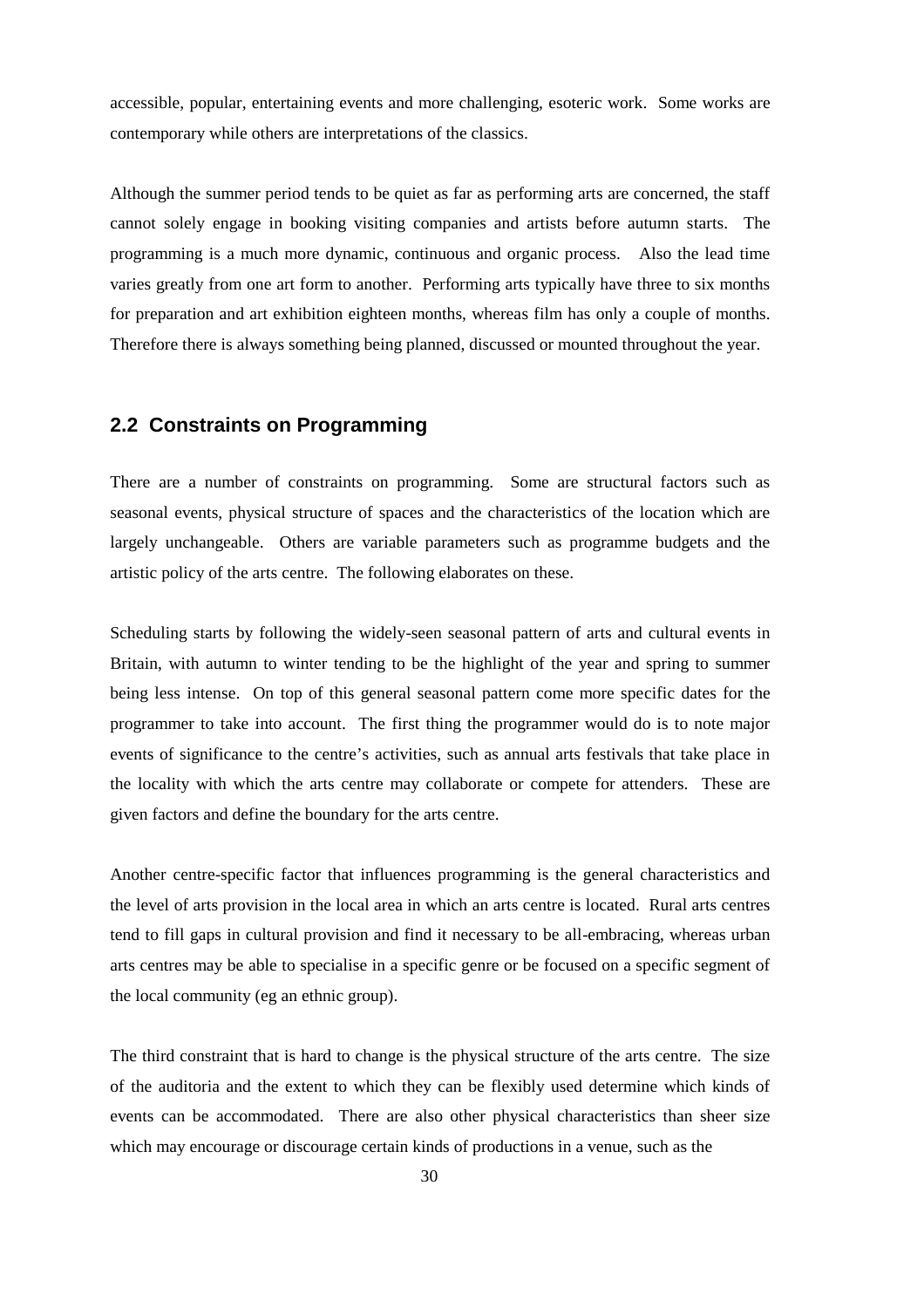width and depth of the stage, the quality of the stage floor (particularly for dance) and the availability of equipment. Similar to the above point is the availability of human resources. Performances and exhibitions cannot be mounted simply by artists but need the skills of technical staff too. Whether competent technicians with the skills required for specific productions are available to arts centres or not is an important consideration.

Finally the availability of productions to book is also a given factor over which programmers have little control, a factor that distinguishes arts centres from producing venues. Products must be available for programmers to show at the right time; they are not imperishable commodities to which buyers can return for purchase.

With these given factors and contexts in place, programmers are now in a position to choose what to book. The following variables in booking particular events now come into play: costs and budgets, audience potential and marketing costs and the artistic aspirations of the organisations and programmers.

One of the variables to consider is the economics of costs and income, namely, the relationship between fees to pay product suppliers and other related costs incurred for presentation on the one hand and attendance level and pricing on the other. Programmers have to try to meet whatever target rates they have in recovering expenditure with box office sales. Financial reports are circulated to inform programmers and other senior staff of the financial status within (at least well-managed) arts centres on a constant basis. For many arts centres the income from catering and the bar is so significant that when booking events the potential for these ancillary services sometimes play a role. For example, a performance with no interval may not be favoured in this respect.

It must be noted that when it comes to film and exhibition, the economics are quite different from live arts. Whilst exhibitions are almost without exception admission free and generate only minor income, if any (ie sales of catalogues), film tends to be the money-spinner in most arts centres due to the financial structure in which film distributors and exhibitors work. Firstly the fixed costs specific to film screening are relatively small, including the rental, insurance and transport. Secondly the box office intake is split between the two parties largely on a 50:50 basis. Thirdly, there is screen advertising revenue. Therefore the cinema is relatively less risky and costly than other art forms presented at arts centres. It may effectively subsidise other arts, although they may keep separate accounts to ensure that each is achieving the sales target in its own terms.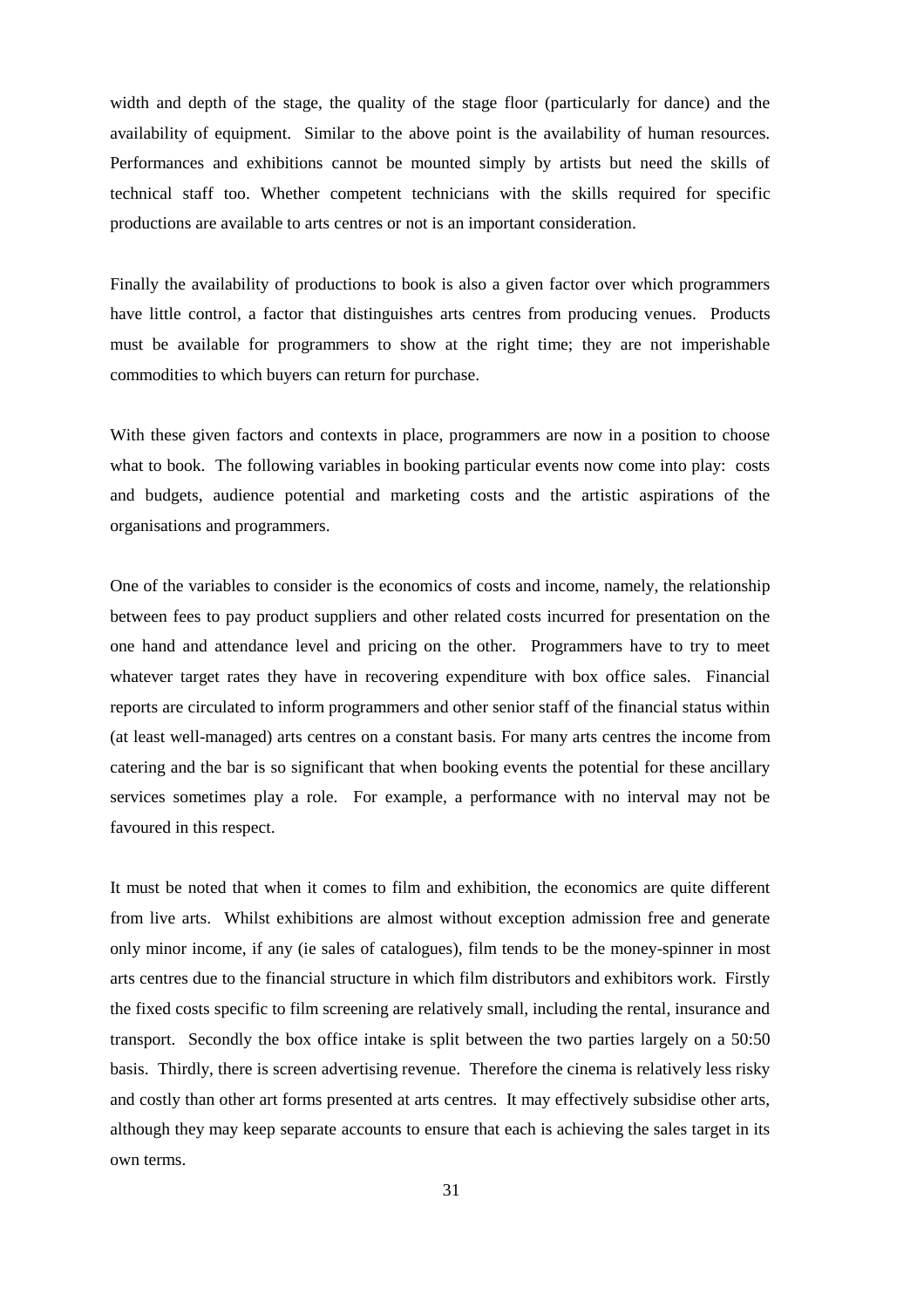Finally the general policies of arts centres and the personal interests of the programming staff, which may largely overlap, are the final determinant. That this factor is mentioned last should not be interpreted as suggesting it is a low priority. However, I list this variable after the others because arts centres tend to be generalist and it is difficult to regard their artistic policies as useful criteria for programming. Mission statements and strategic objectives given by the arts centres studied show their comprehensiveness, for example:

- To present a broad programme of artistic activity which entertains and challenges large and diverse audiences living in [this region] and beyond
- To promote...a mixed programme of the best work in the arts of film, theatre, dance, a wide variety of music, storytelling, comedy, and other related forms, primarily, but not exclusively, of a contemporary nature
- To be the Centre that develops, supports and encourages the arts and related activities for [this town] and [this county] and the surrounding region for the benefit of all [which is followed by a list of some 20 art forms and genres as 'core' areas of activities].

None of the arts centres I investigated has a specific quota or allocation policy by art form and/or the experimental to traditional spectrum. Rather their policies are all-inclusive and everexpansive.

#### **2.3 Work Patterns of Programmers**

One obvious result of the 'busi-ness' of arts centres described in 2.1 is that without exception, programmers have a mixed work load. The number of productions and the range of art forms each programmer deals with vary, but generally they are large and very wide. Developing the programme, supposedly the major area of programmers' work, is however often only part of their responsibilities. A programmer who books 40 productions may well be in a small organisation and responsible for a wide range of work involved in venue management such as fund-raising, marketing, PR and managing staff, paid and/or unpaid. Carrying out educational and community-related activities can be another addition to his/her brief.

Due to the huge volume of work to be done—perhaps all too familiar across the arts programmers tend to work long hours: 50 to 60 and up to 80 hours a week. In addition, their 'private' time is very often spent on attending shows at venues other than their own. In an average week, they would have two shows at their own venues to attend and one to two performances to watch elsewhere from September to May. At home, they would scan video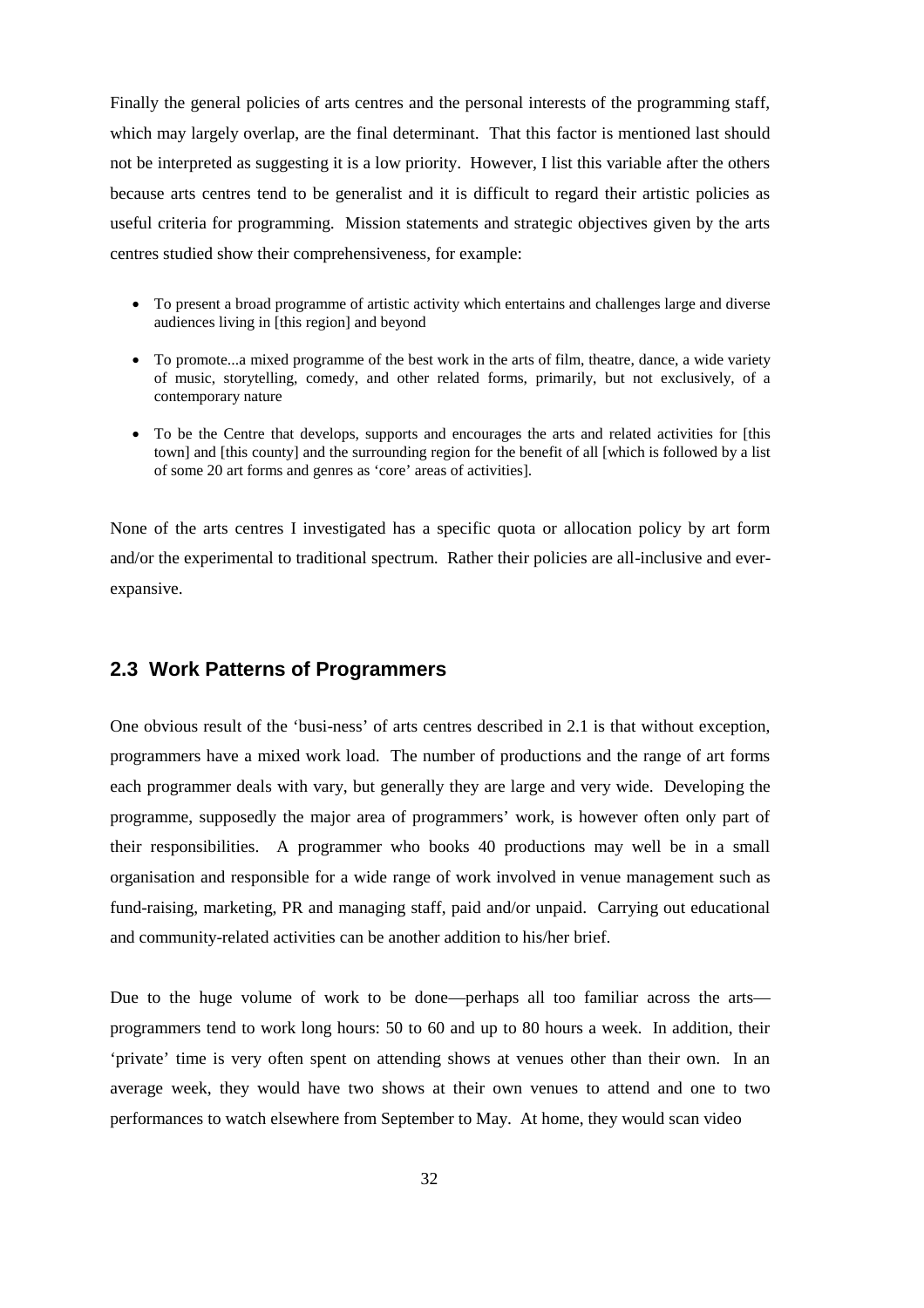tapes sent by companies, and while driving they would listen to demo tapes sent by music agents and promoters. Even so some programmers expressed their dedication to their work (or vocation for that matter) and the sense of satisfaction, or what economists may call high 'psychic income' (Towse 1996, p14):

I've got friends from college...who aren't in the arts business and think that I've got a fantastic, glamorous job. And even though they know that I don't get paid much,...they know that I get a lot more reward than they do.

A lot of my friends are also working in the theatre. Anything social I can do is from 10pm at the earliest.

My children grew up around here [the venue], exposed to most queer things from their infancy.

However, a major implication of such a mixed and heavy work load is that despite programmers' emphasis on proactive ways of finding interesting productions, there is often less time and budgets available to make that way of working possible. As programmers commented:

It is extremely difficult to remain outward-looking. I am spending more and more time on looking inward.

Ideally I would like to go out and see more, but then the building would have to be shut on that day [because there is nobody else to keep the centre open and running].

One of the film programmers interviewed thinks that 'programming' as such (choice of films for screening) takes the smallest proportion of her time (about three days in a two month period) among other works she has to do such as writing grant applications, chasing up the arrival of film prints and so on.

Furthermore, booking itself involves a range of tasks, for example, discussing details of the deal such as 'contras' with companies or their promoters, confirming the deal in writing, contract preparation and liaisoning with technical and marketing staff of the venue. On the day of the performance, programmers should make efforts to attend the performance, which is important in order to observe its quality and audience reception. Then after the performance, programmers receive invoices from the companies and other technical services which they have to check for approval.

As has been mentioned, many programmers, despite the pressure and demands of their work, enjoy it. However, there are some programmers who feel they might switch to different jobs in the near future, partly (or largely) because of the heavy pressure they are under. Not surprisingly, 'burning out' is said to be a serious issue among them.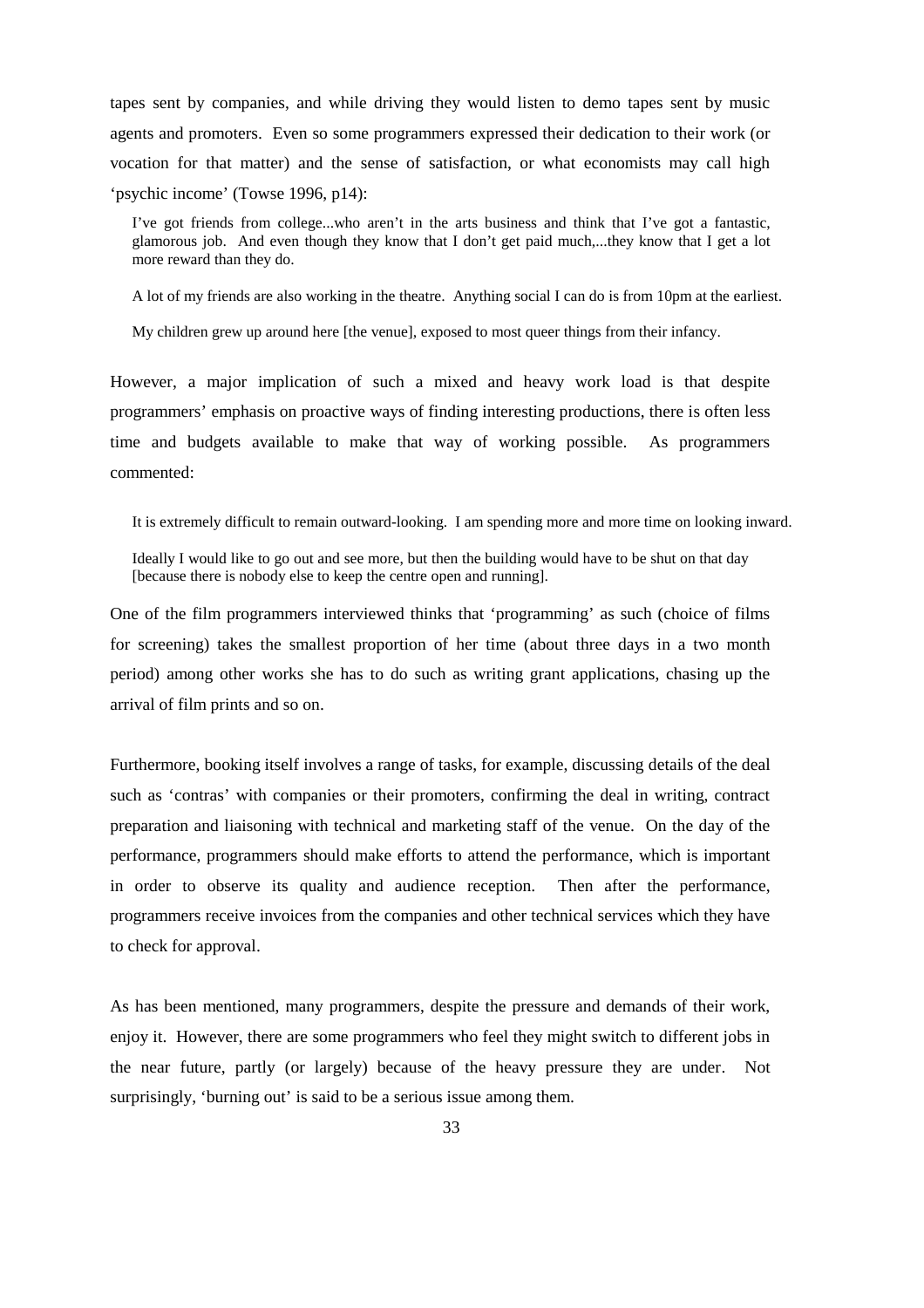#### **Summary**

Arts Centres are busy places with a large number of professional productions in various art forms to present. There is almost no discrimination against any particular genre. Popular as well as esoteric, accessible as well as difficult and contemporary in addition to classic work is represented. These productions are chosen from the existing suppliers by arts centre programmers who have a number of considerations to take into account. Programme choice is firstly constrained by seasonal patterns of consumer behaviour and the arts centre's geographic location in relation to general arts provision in the area and its audience characteristics. A particular production needs to be of the right size and available at the right time in order to be booked by the arts centre programmer. The programmer then considers the suitability of the product in the light of its costs, audience potential and artistic quality. One major characteristics common to arts centre programmers is the heavy and varied work load they have, not only related to programming as such but also in other managerial/operational areas. As a result, they tend to spend less than the desirable amount of time in researching products in a proactive way.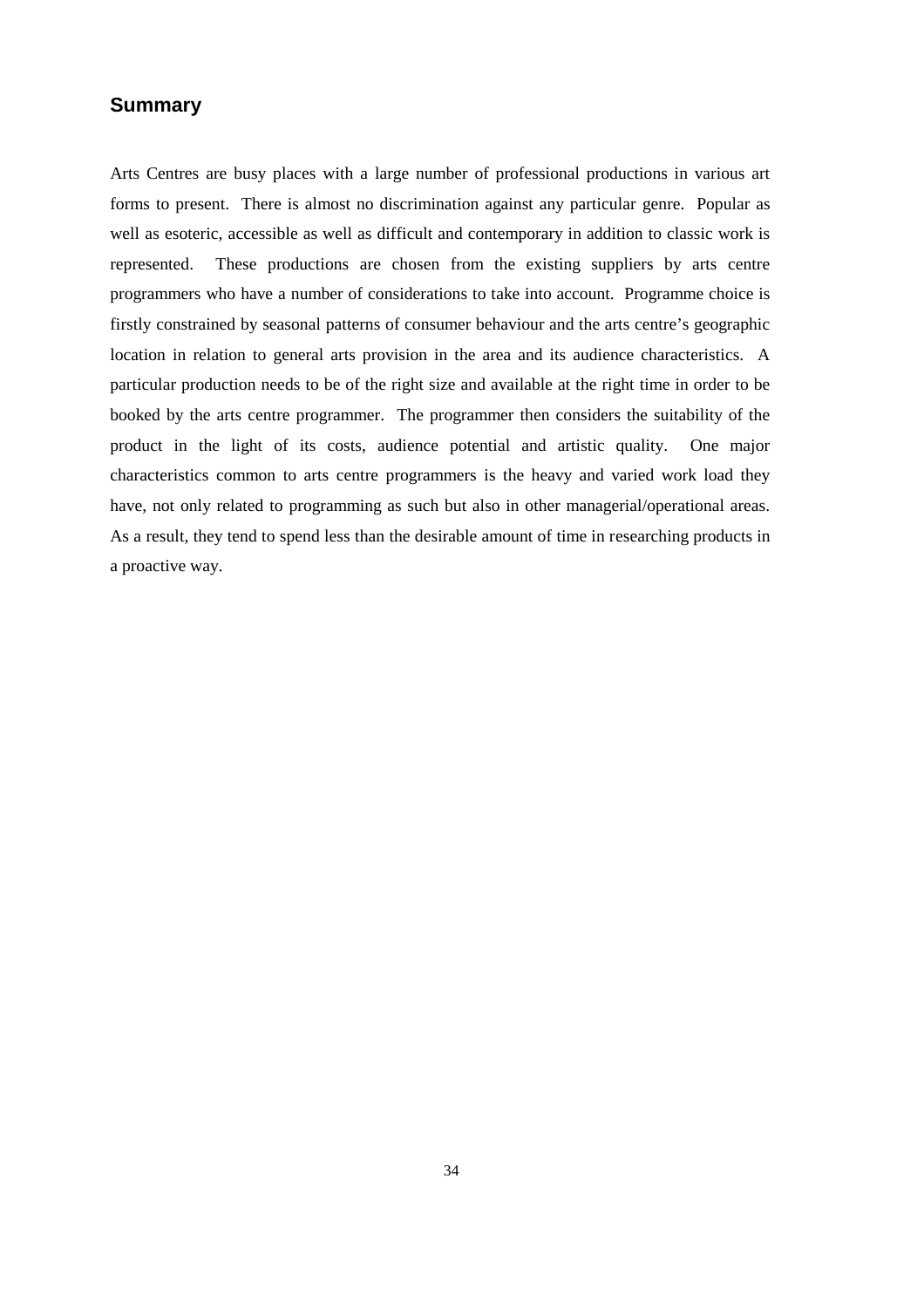# *Chapter 3. Antiquated Courtship or Antagonistic Co-operation? The Relationship between Venues and Visiting Companies*

Chapter 2 has outlined various constraints, parameters and variables which programmers face in considering what to present at their venues. This chapter illustrates what actually goes on between venue programmers and arts companies as the programme emerges.

# **3.1 Booking a Tour—How to Approach Venues**

First of all this is largely a market with more companies wishing to get their performance booked than the number of slots available at venues. As a result, programming staff of arts centres are inundated with endless telephone calls. At the peak time of the year a programmer may receive on average forty calls a day. In order to protect their time, some programmers refuse to talk to those they see as inexperienced administrators. Not to return calls is another practice common to programmers.

Programmers also receive printed information on productions on a continuous basis, about four to five packs a day, or twenty a week. Some of the packs are well-made with succinct information but others are of low quality and the language tends to be self-centred in the views of programmers. Programmers firstly need basic information on particular products such as

- cost of the production per performance
- available dates
- technical requirements
- marketing support available
- education work available

#### (Maitland undated b, p13)

In addition, they need objective descriptions of the plot, style of acting or movement, notes on author, composer, designer etc where relevant, selling points and a realistic assessment of the potential audience. In practice, it is said that information sent to them is often poor, along the lines of "in Supershow Co.'s inimitable, innovative, exuberant style, a tragi-comic tale, with music, dance and visual effects, based on the famous novel by Nils Schneldt, suitable for those aged 0-100" (a fictious example given by Barnett 1987, p5).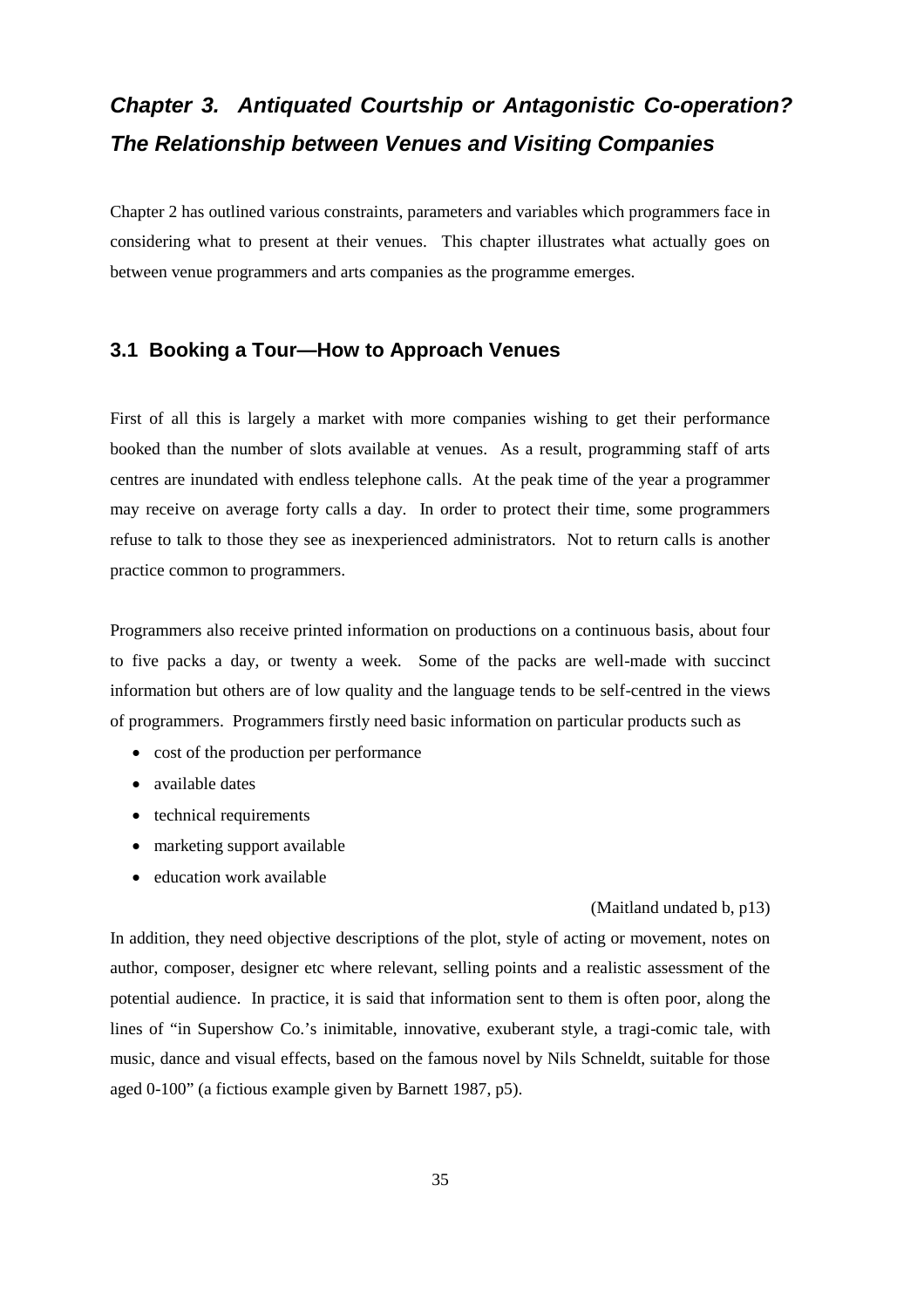Packs without an easily comprehensible description of the products go straight into the bin. There are of course some programmers who go through every pack and place some interesting ones in their in-trays and return to them after accumulating more packs. This kind of sorting process may lead to a booking but not very often. If, however, booking is only occasionally made through the information pack sent to programmers, how do companies get booking dates? In what other ways do programmers identify products worth booking? Why do some packs but not others catch programmers' attention? For the time being, these questions remain unanswered but will be taken up for analysis in the next chapter. We now come back to the discussion of the approaches made by companies to arts centres.

Inexperienced company administrators may, whether after sending a pack or not, simply phone up any venue that looks suitable in the directory. They are likely to get refused in many cases. A more experienced administrator of a small-scale company interviewed described how she would commission the design of a visually attractive pack. She would send the packs off to venues well in advance of the tour period. She would then sit down in front of the telephone, trying to secure bookings with venues.

She would firstly go through her 'Box A' containing cards of some 50 venue names to which the company is known and are hence more likely to give a date than others might do. As was mentioned, this is a buyers' market where programmers are in a stronger position and therefore she needs to have determination and perseverance in order to achieve her target. If it turns out to be difficult for her to get sufficient tour dates with venues in Box A, she moves on to Box B and trawls the next target venues. In the worst case, she would need to consult the directory of the British Performing Arts Yearbook.

These weeks are, according to her, very demoralising. However, it is essential work, particularly because having twenty public performances in four RAB regions is a condition for funding by the Arts Council of England. To get a good tour schedule, however, is a task which is difficult to achieve because of two considerations which must be taken into account. One is that the booked venues should be as geographically close to each other as possible or wellconnected from one to the next so that the company can move efficiently around in the country. This need however often gets compromised. The other consideration is that the tour dates should be as packed in as few weeks as possible because the company pays performers weekly wages only if there is one work (eg a performance or a workshop) in a week, regardless of the schedule for the rest of the week. (The company does not pay performers for the weeks with no work at all.) In other words, booked dates scattered over a number of weeks would be very expensive for the company.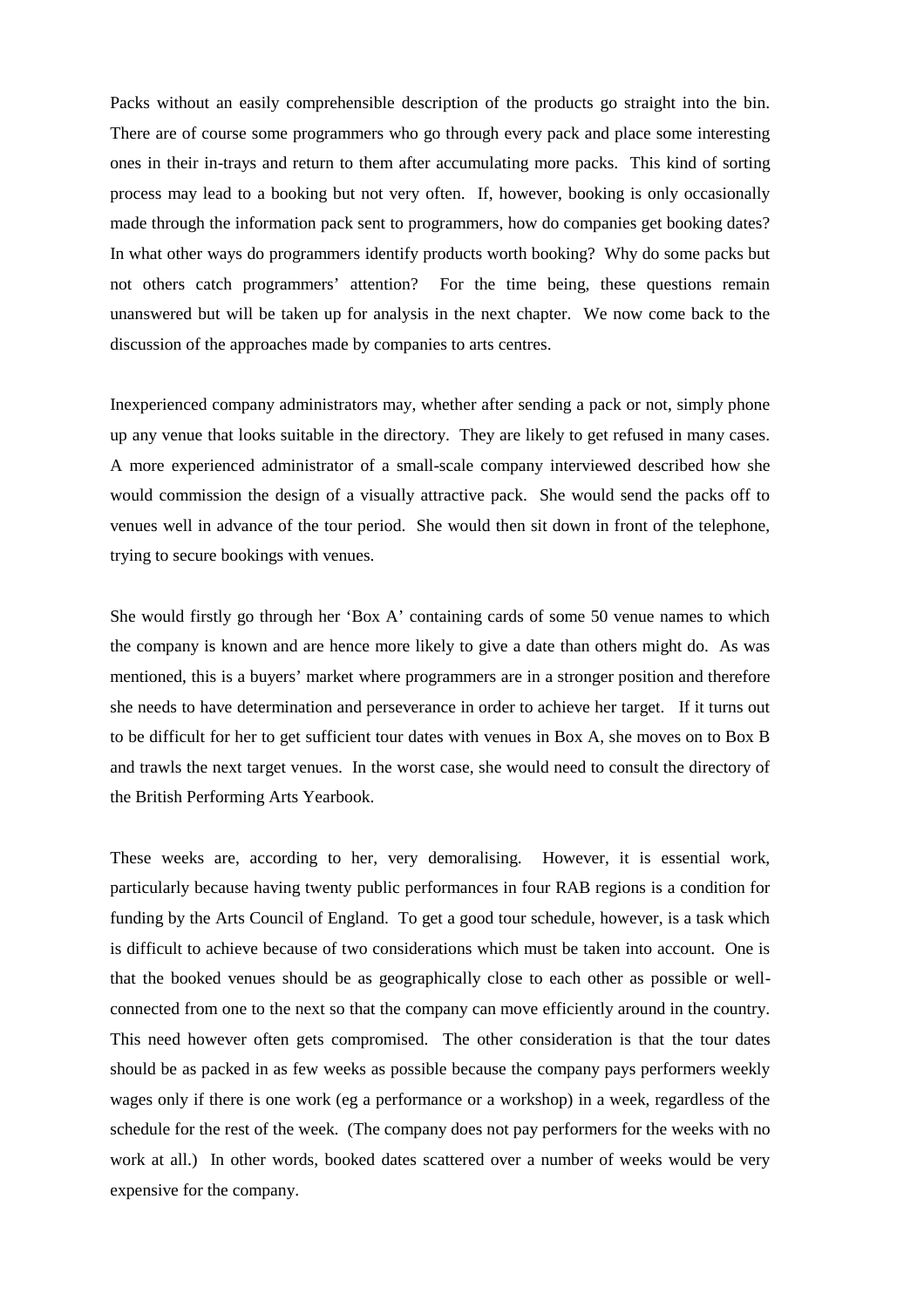To be booked into the 'right' places is equally difficult for two reasons. One is that the administrator might not have all the information on the venues regarding the factors that affect performance in advance. Physical conditions and specifications of the stage are most important. Whilst hard facts on these are obtainable, they do not give a good sense of the whole ambience and suitability for the particular product of the company, including whether the stage is warm enough and the venue is clean and well-maintained or not. She would accompany the tour or visit the venue beforehand whenever possible but this may be too late. The other factor which makes her booking difficult is that when she books she does not know exactly what the product is going to be like. Work is in progress and a number of modifications may be made towards the start of the tour.

Given all these conditions, it is most sensible for her to go back to the venues which are known to the company already. There is another reason for the company to tend to return to the same places. Through regular contact it becomes easier for the company to have multi-faceted relationships with specific venues, for example, in the form of providing educational workshops as well as performances. This helps to strengthen grant applications to funding bodies for other projects in the future, as it demonstrates that the company (and the venues) have strategies for artistic and audience development.

For a more established, middle-scale company with more resources, the administrator can be more strategic. S/he would send, similarly to the previous case, about 150 packs but would not ring as many venues. S/he has a regularly updated list of some 30 to 40 venue managers with whom s/he and the company have had good relationships over the years. An interviewed administrator of this kind states that for the company the relationship is with venue managers rather than with venues:

As far as I know, venue managers have shifted in the sector between venues of this scale....So it tends to be that you follow the promoters around. At one point, X [a venue manager] moved from (one theatre to another) but programmed for both venues for some time. So we could book with him for two places. It was so easy and we were lucky.

Or even if Y, another programmer and a supportive promoter of the company, moves to a venue which is not in the position to book the company for various reasons, she would keep talking to him, because: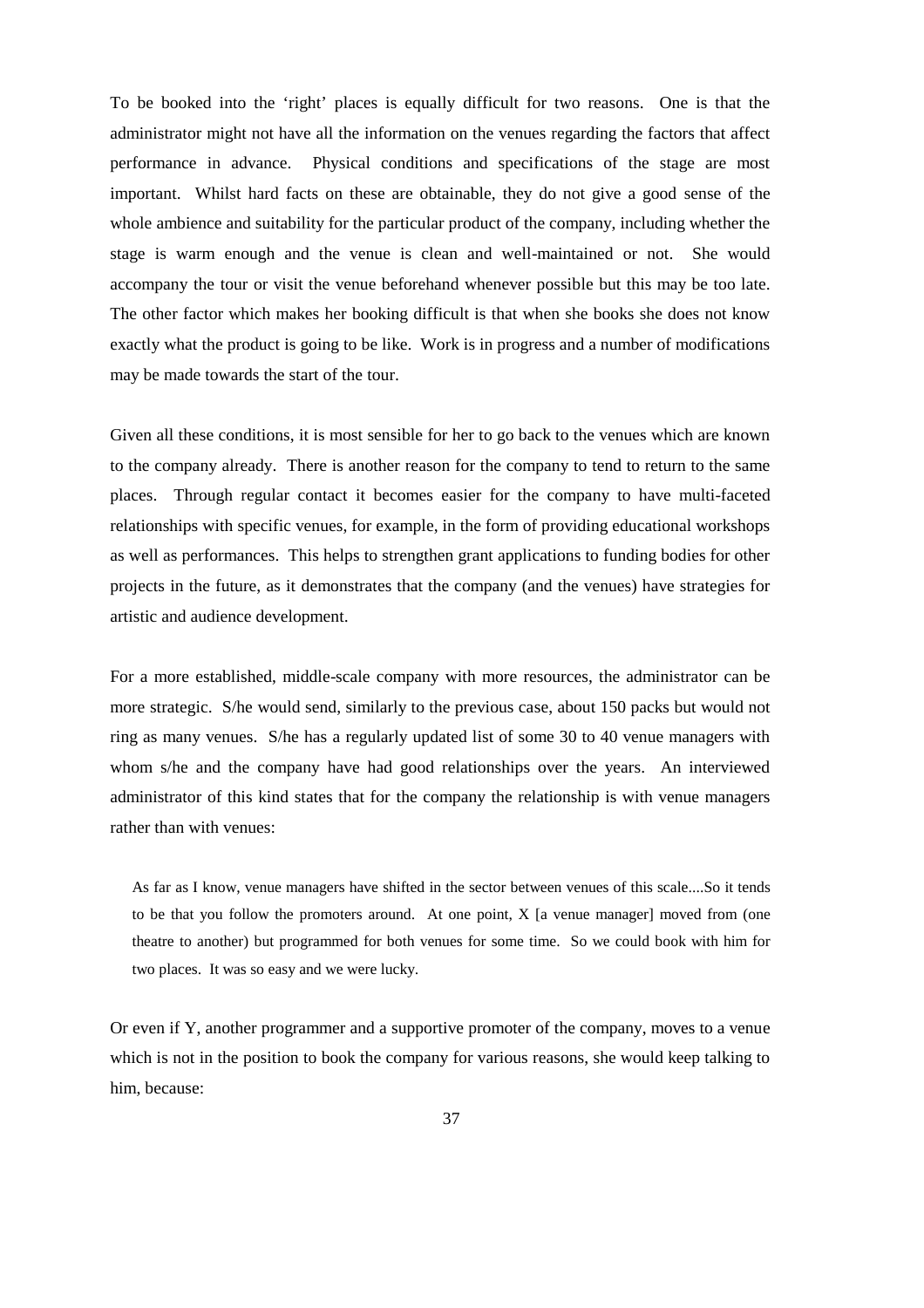it may not be that he can really programme us for another couple of years, but he's on my list of people to keep talking to....I feel it's important. When the time is right for the company and the Theatre, he's the right person to support us.

She would write to these key individuals twice or three times a year to keep them informed of what the company is up to. Therefore by the time the final pack is received by the venue managers there has been some input on the product development at the company.

For the companies of this scale in the sector, there are also a number of opportunities to formally discuss issues between companies and programmers, arranged by the Touring Department of the Arts Council and by the umbrella organisation. Programmers of venues and festivals would meet and talk with company administrators to exchange information and highlight common issues.

A company of this status may be approached by venues but the administrator could afford to be selective and might mildly refuse to come if she could not see "the context is right for the company". In other words, if the venue did not seem to have a clear policy and a strand of programming with proven record that would fit the company, it is likely that the company is going to be used to fill in a gap and the audience may not be there. This particular company performs on a fee basis so that the audience turn-up rate would not matter in financial terms alone but would have a demoralising effect on performers, and hence this kind of venue would be avoided.

For companies with a national and international reputation and long-standing fame, it is a different story. The administrator of a company in this category which I interviewed would start to book eighteen months ahead of a tour, even before the rehearsals begin. Artistic director(s) would have informed her of what kind of stage and what type of audience the work in progress would be suitable for. She, an experienced administrator and a respected figure in the sector, knows of some 200 venue managers. She would then "shortlist the venues, consult the artistic director(s) and just ring the venue managers (ie programmers) up". She may send packs later but that is supplementary and not as an essential tool for securing tour dates.

#### **3.2 Marketing for Touring**

Alongside booking a date, the fee and the payment arrangements need to be negotiated. For small-scale venues and companies, a flat fee seems to be common practice. As the size of both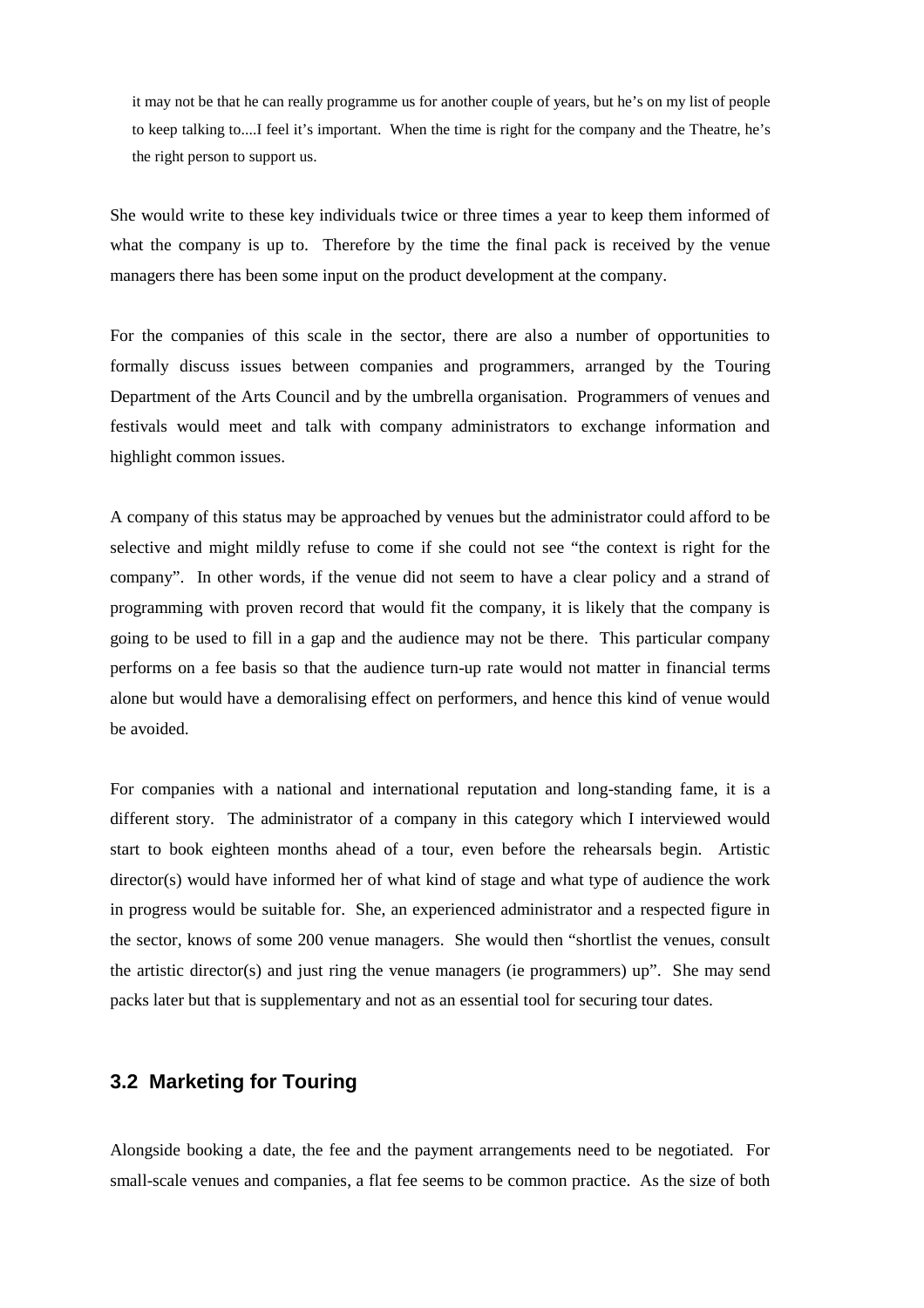companies and venues increases, more complicated arrangements start to emerge, including the box office split with variations on the ratio. For example, the first £1,000 of the sales may go to the company and then comes a 50:50 box office split. The complexity of the arrangement derives largely from a concern with marketing and the desire of each party to encourage the other to make efforts in it.

In fact, marketing is a major area of relationship between arts centres and visiting companies where both are mutually dependent and need to be highly collaborative. Companies do not normally have a direct relationship with nor good knowledge of local audiences, which venues are supposed to possess. Venues in turn have to depend on companies for the information and visual images of the shows in order to sell them. However, anecdotal legends abound about companies and venues blaming each other for the inappropriateness of the marketing. On arrival at the venue for a performance a company may find that the fliers and posters it sent weeks ago are stacked below the desk of the marketing manager. Or a venue manager feels betrayed to find the performance s/he booked and which the company said would be about a wedding turned out to have a gloomy plot about a funeral. Or the marketing manager of a venue is angry not to receive prints s/he is supposed to receive from the company or even the exact title of the performance in time to go to press in the season's diary.

# **Summary**

The relationship between arts centres and touring companies is asymmetrical in the sense that there tend to be more companies than performance slots available. The practical relationship between arts companies and arts centre programmers is various. On the one hand there are examples where both have visions and strategies which result in mutually beneficial relationships. On the other hand anecdotes of poor relationships are multiple. One area that is crucial to the relationship is marketing. In order to maximise the box office income which benefits both visiting companies and arts centres, both parties need to work in close collaboration. In practice, however, the extent of co-operation varies.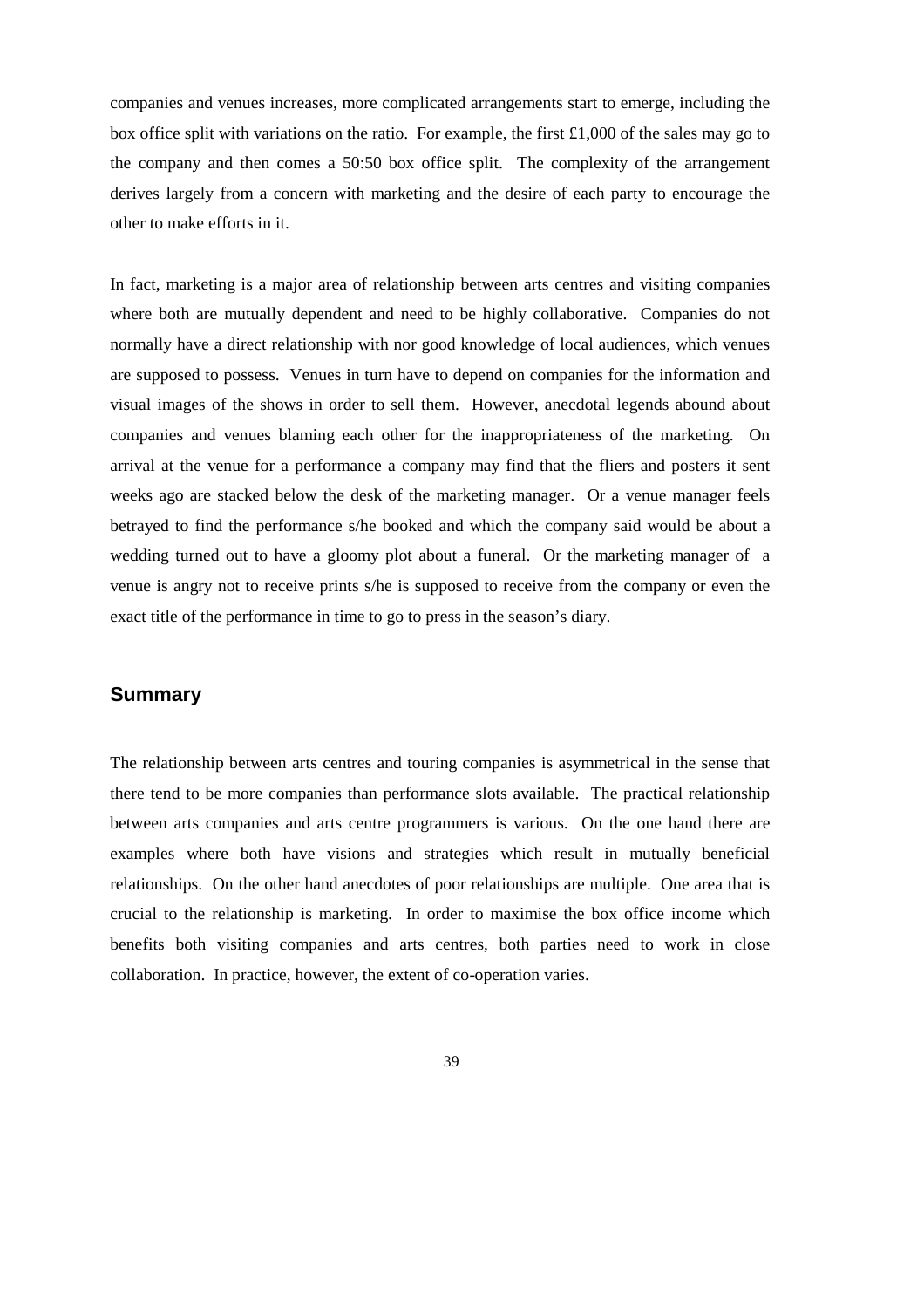#### *Chapter 4. A Changing Relationship between Arts Centres and Visiting Companies*

So far I have largely discussed the programming of professional arts and cultural events by referring to the term 'booking'. This and the overriding tone of the discussion may have suggested that arts centres simply buy in finished products, and the relationship between arts centres and visiting companies is centred around booking and marketing. This chapter will reveal that the relationship in recent years is far more complex than that. I will firstly explore the producer role increasingly played by arts centres. Secondly I will analyse several changes in the economic and aesthetic environments within which arts centres and companies operate, which have implications on the changing relationship between the two.

#### **4.1 Venues as a Producer**

As has been mentioned from time to time, many arts centres have been evolving and changing from 'receiving houses' to 'presenting venues' and have become originators of work to a certain extent. In the Arts Council survey (MacKeith 1996, p30; O'Brien 1997, pp23-24), over half of the respondents commissioned new work, and over 70% had been involved in collaborations. There are others (about one third of the respondents) whose own productions were later toured to other venues. For one of the arts centred I studied, self-production, which may involve local community people working with professional directors, is a major area of activity and occupies the theatre spaces more often than bought-in products do.

There are a number of reasons why commissioning, own production and co-production have become prevalent among some arts centres, venues which are primarily receivers of productions made elsewhere. Firstly, in the course of organisational development arts centres have generally become more professional and better-equipped in terms of staffing and established programme patterns and recognition in the local community. Moving into the area of production is one manifestation of this.

Secondly, there has been a perceived lack of good product available in the market in some sectors, most notably in children's theatre. Unlike some European countries such as Sweden where theatre for children is a well-recognised sector and imaginative work is constantly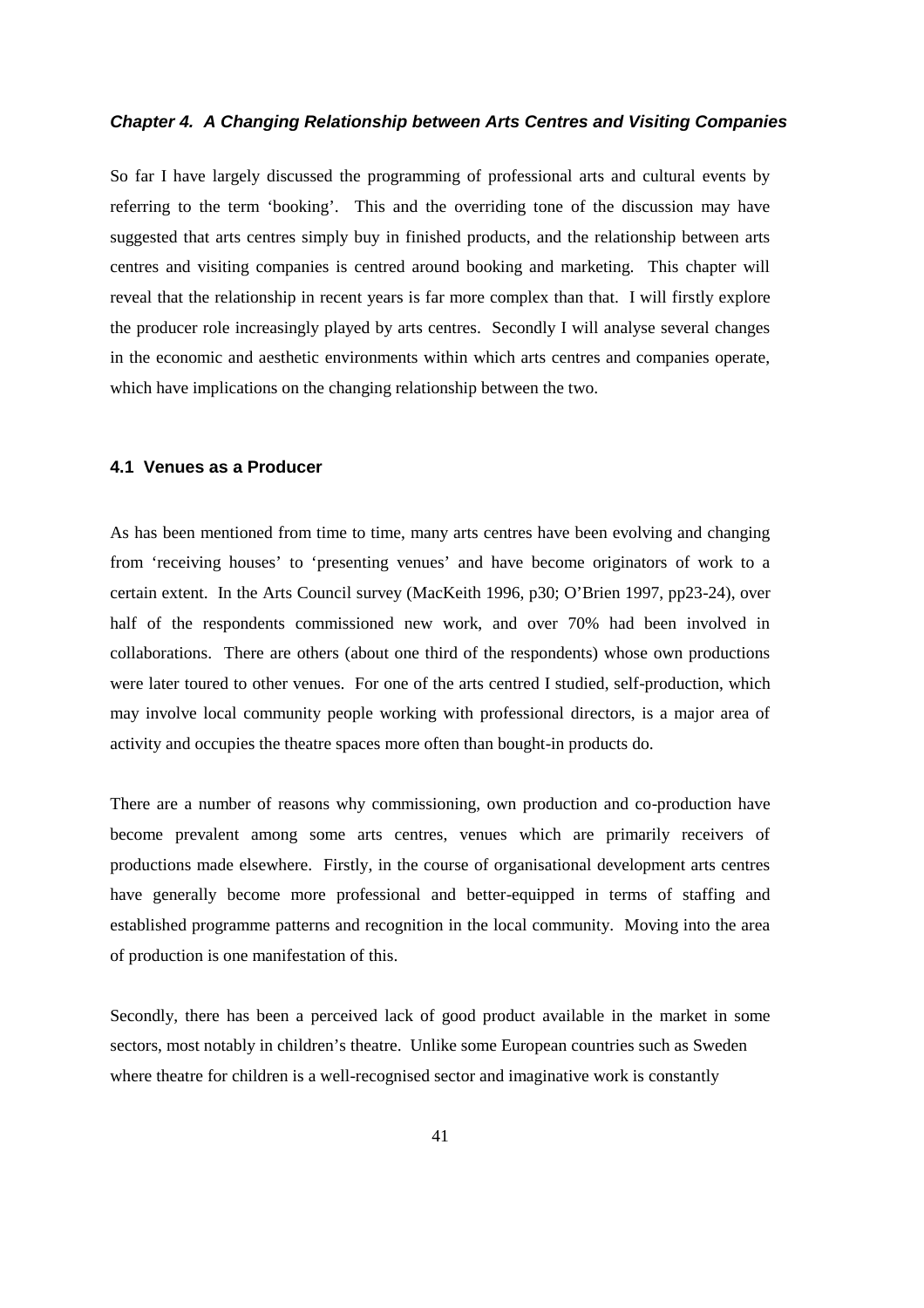produced, Britain is said to lack this. For example, there is no earmarked funding for children's theatre in the arts funding system, and it is largely dealt with within the budgets for drama. Because venues by their very nature depend heavily on what is produced elsewhere, they have had to develop original work in an area where there is little to draw upon. Children's shows are, at the same time, generally profitable for venues<sup>[7](#page-47-0)</sup> and therefore self-production in this particular area can produce double benefits.

The third reason for self-production is staff motivation and training. By getting involved with production, staff can have deeper insights into the working of arts organisations which they host. The venue staff and the arts organisations may come to acquire a good understanding of each other and eventually share values. From the senior manager's point of view, this is also a good opportunity to get the staff to rise to new challenges. In a similar vein, self-production in particular is seen to help the organisation to sharpen its edge. By keeping up with new talents among artistic directors and their ideas, venues may become more adept at making informed judgement on what productions to buy in as well. Self-production involves higher financial risks than buying in and therefore confronts the organisations with constructive challenges.

Fourth, commissioned or co-produced work may help to raise the organisational profile in the national media and within the arts establishment. A commissioned work is most likely to be premièred at the venue and hence to be reviewed in the national press with the venue name identified. The work then tours around in the UK carrying the venue name with it. To what extent attention is paid by the arts world and by the general public to the commissioner is hard to quantify, but the heightening of organisational profile is believed to take place.

The final point has already been mentioned in Chapter 3. Having a wide range of partnerships with arts organisations particularly through commissioning and co-producing is generally seen favourably by arts funding organisations; it is often taken by them as a sign of the professional standards, imagination and artistic quality of the arts centre. To refer to these projects often helps to enhance future grant applications.

The creation at the Arts Council in the early 1990s of funds open to both venues and promoters must be seen in this context. With the funds on the one hand and the professional development and aspiration of arts centres on the other, some strands of new work have been made possible.

<span id="page-47-0"></span><sup>7</sup> See Cameron (1993) for an economic analysis on the use of pantomimes at repertory theatres to cross subsidise other productions.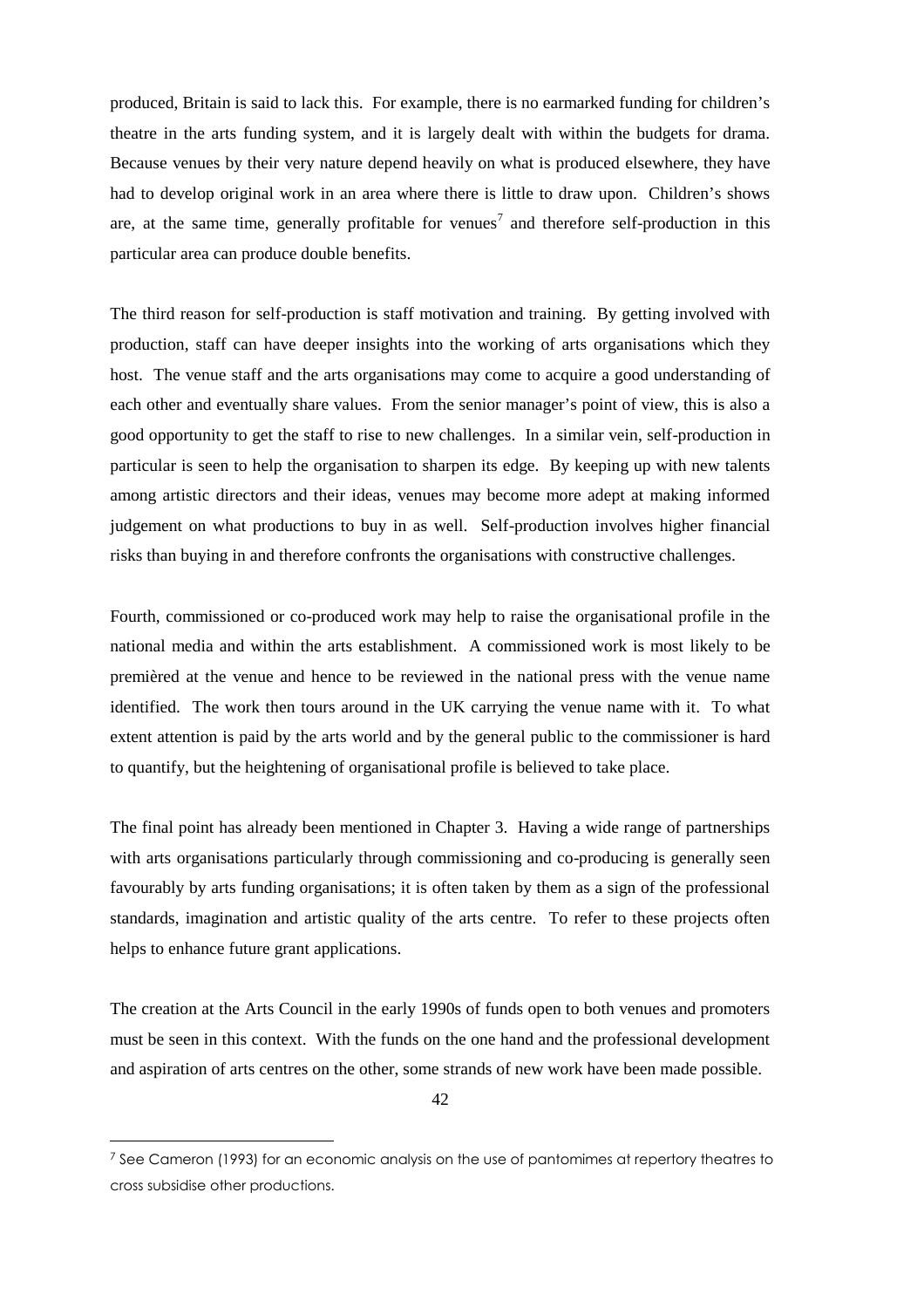Some arts centres, satisfied with the effects of commissioning new work, have established their own funds by saving some money from ordinary budgets or by special fund-raising and aim to expand the number of works to produce.

# **4.2 The Changing Relationship between Venues and Visiting Companies**

The above has explained the motivations of arts centres to move from receiving into the area of producing the arts. From the perspective of a visiting company, commissioning by venues is generally welcomed as an additional source of income. To suggest that venues and companies are increasingly closer to each other and work in collaboration may present too rosy a picture. There are a number of complexities in the relationship between the two sides we need to pay attention to.

First, the current economic climate relating to the national arts funding system is having adversarial effects. Traditionally, arts centres rely heavily on small-scale companies which tend to be 'project-funded' clients of the Arts Council of England (or of similar status at the RABs). However, the small-scale touring sector is financially more precarious than middlescale touring companies which benefit from a certain degree of financial security from their funding bodies. Recent cutbacks in arts funding have been said to hit the small-scale sector particularlyhar[d](#page-48-0)<sup>8</sup> and some small companies have had to disband because of financial difficulties.

Unlike building-based drama companies, small-scale touring companies have lacked sectoral data regarding the number of performances, attendances, ticket yields and so on (Feist 1996, pp4-5). It is said however that the availability of product is diminishing in quantity and may well be deteriorating in quality (at least from the arts centres' point of view).

Secondly, theories of joint campaigns and strategy planning in marketing are relevant largely to a block of events (eg middle-scale projects whose productions run for at least a week and mini festivals consisting of one-off performances), but not to one-night-stands as such. Neither the venue nor the company can afford to invest in special marketing of one-off events apart from including them into venues' general brochures and placing fliers within the arts centre.

<span id="page-48-0"></span><sup>&</sup>lt;sup>8</sup> For example, grants to 'projects' by the Arts Council of England decreased by 26% in real terms between 1986/7 and 1994/5 while the overall expenditure of the Arts Council of England in drama increased by 12% in the same period (Feist 1996, p10).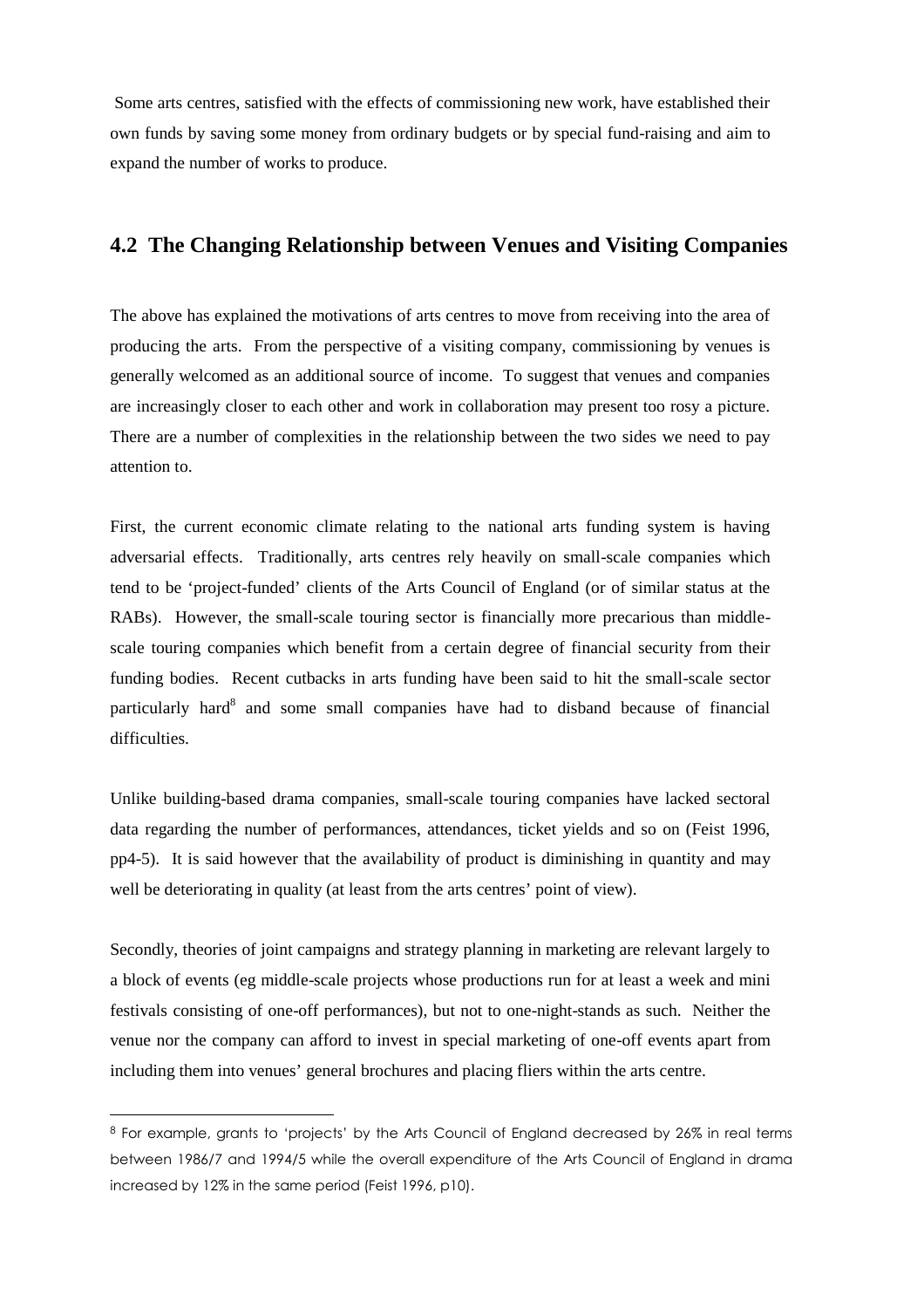Those arts centres which rely heavily on one-night-stands therefore do not develop extensive relationships with companies in the area of marketing.

Third, marketing, which is supposed to be a major area of mutual interest, can be a stumbling block to the development of a closer relationship between touring companies and venues. There is a move among some confident and relatively well-resourced companies to seek more power in marketing at touring venues. Some companies which receive the share of the box office sales (rather than a straight fee) have started to look carefully at what remains with the venue and what is returned to them. The sales from the box office will be transferred to the company according to the agreed terms eventually, but the volume of the sales and the length of the period for which it is kept at the venue can be considerable and bear substantial interest. The customer database is solely kept by the venues and it is not yet clear in data protection terms whether it can be passed on to the company or not.

For these reasons, some touring companies have set up their own direct telephone 'box office' which customers can contact for whichever venue they are going to. In this way, the companies are in effect undermining the position of the venues: part of the ticket sales may well be returned to the venue as agreed, but the venue loses interest borne out of the sales, and more substantially, the customer information. At the moment, this practice is only beginning to be tested by a middle-scale, established touring company although it may have existed among some of the small-scale companies in a limited way. Some investment has to be made to operationalise this direct marketing device, but it would not be too expensive to do so for a relatively well-resourced organisation. Even small-scale companies can form a consortium to share the costs, if they share the same audiences such as in contemporary dance.

Fourth, as far as established companies are concerned, they can be selective about venues and may prefer not to have touring circuits as such. As has been illustrated in Chapter 3, these companies would like to develop product ideas first and then select suitable venues, which would vary from one production to another. There are already other constraints on artistic creativity and therefore they would prefer not to be pre-determined by venues.

Fifth, a gap may be created between venues and companies by an aesthetic development. Some interesting developments in the arts are taking place outside 'black box' theatre spaces. The practice of Live Art is a good example, such as installation work at art galleries and sitespecific work occurring in unconventional settings. There are not many who would promote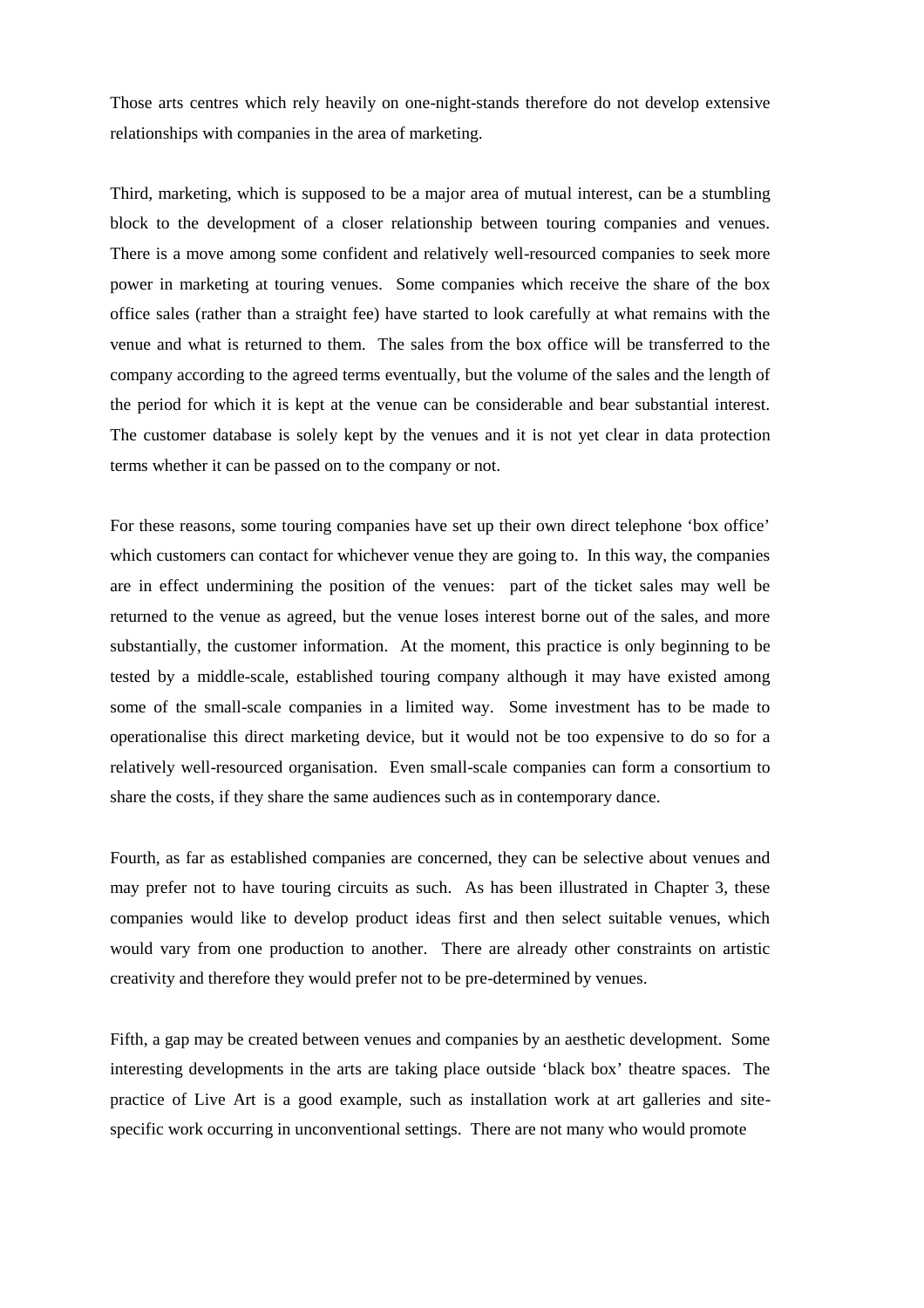these works, as they are seen to be difficult to market, but work of this kind has flourished particularly over the last several years (Keidan undated). One definition of artistic innovation in the performing arts may be to defy convention in the art form, ie challenging the media/mode of expression and changing the nature of presentation (Crane 1987, p14). In this sense it is a natural departure for arts producers to go beyond what they see as conventional, restrictive spaces, and present work which is time-bound and/or site-specific so as to redefine the social and organisational context for the production and display of art (Crane 1987, p15).

#### **Conclusion**

There are a number of arts centres trying to expand the commissioning of work. At the same time, the good practice of collaborative marketing has been promoted between some arts centres and arts companies. Although these trends may suggest an increasingly close relationship between arts centres and visiting companies, which is much encouraged by arts funding bodies, the work environment in which both sides operate has more complexities.

There are some companies which like to avoid having fixed touring circuits. For small-scale arts centres, joint marketing is only worthwhile in certain limited circumstances. Relatively well-resourced touring companies have started to undertake marketing themselves, which means the erosion of joint marketing which should benefit both sides. Most seriously, the funding system and the economics of the arts encourage successful small scale shows to abandon the arts centre circuit to move to middle- to large-scale venues. Finally an increasing number of arts companies and artists are presenting work beyond the traditional confinement of purpose-built spaces for the arts. Given these changing trends in funding, marketing and artistic creation, it will be interesting to see what kind of relationship will develop between arts centres and non-building-based producers of the arts.

45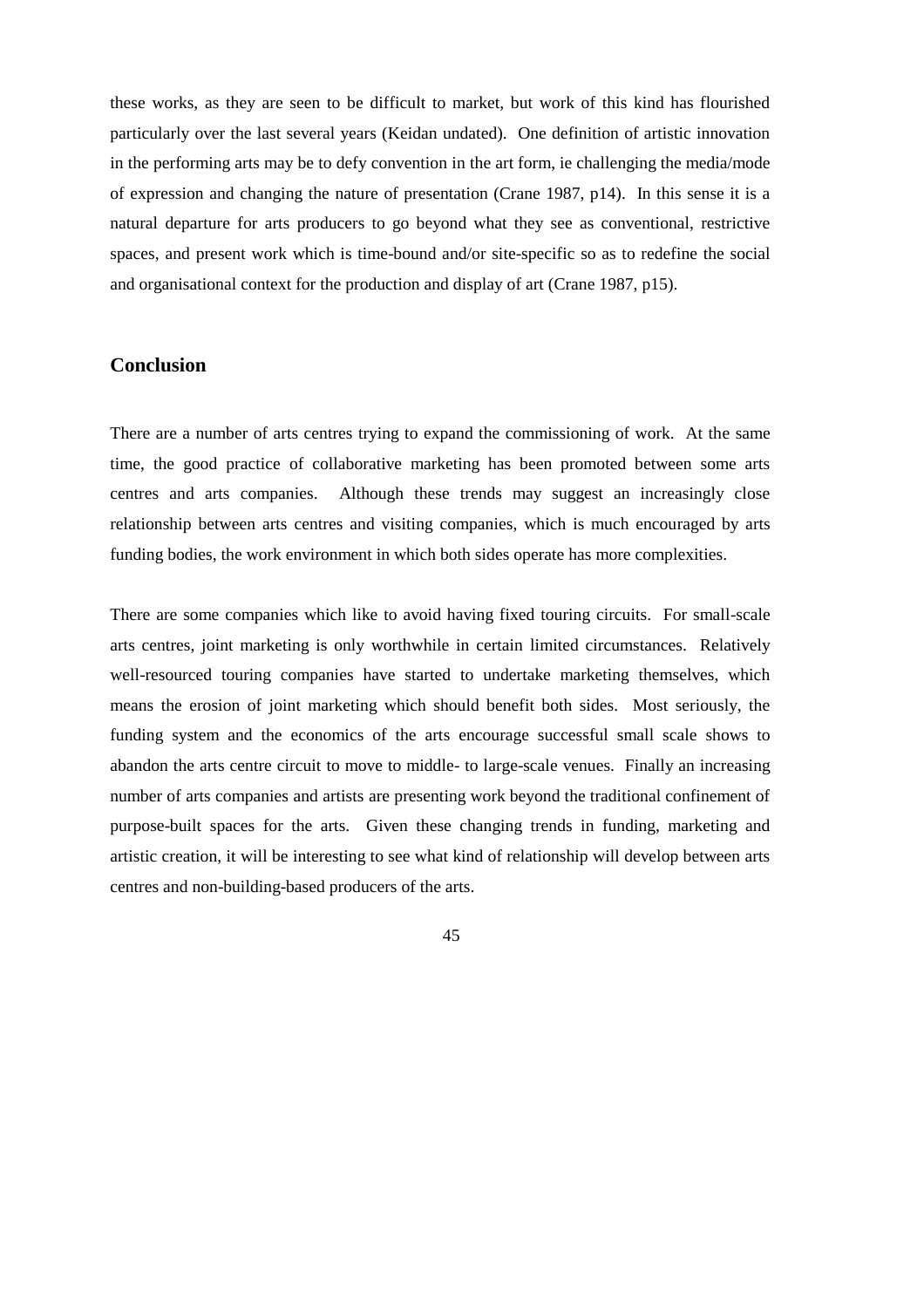# **Part 2: Strategies for Programming—The Social Construction of Programme Diaries**

Part 1 has provided a basic introduction to the work of programming at arts centres. A striking feature is that the arts centre programmer deals with a vast number and a wide variety of productions relative to his/her limited time and expertise. How s/he manages to make a programme diary becomes even more difficult for us to understand when we know that the programmer is often involved with other work than presentation in the running of the arts centre.

Part 2 will place the work of arts centre programmers under the microscope and analyse the ways in which they manage the complexity inherent in the shaping of season diaries.

Chapter 5 will map out various means used by programmers to acquire product. We will see that, despite the apparent variety in the methods, the use of personal contacts threads them together and is seen as indispensable to effective work by programmers. It will then analyse the mechanism through which programmers prioritise different products and project proposals and decide which to present.

Chapter 6 will investigate the implications of the large quantity and wide variety of work to be undertaken by programmers and the impacts of the multiplicity of art forms and genres covered at arts centres. It will argue that programming goals such as 'quality' and 'coherence' often lack concrete substance and these words are used to summarise programme outcomes rather than to guide programme making. The chapter will also argue that programmers employ a number of strategies with which to achieve the best possible artistic quality and minimise financial risks. Examples are establishing regular product suppliers and developing a portfolio of products with different degrees of estimated risks and benefits.

47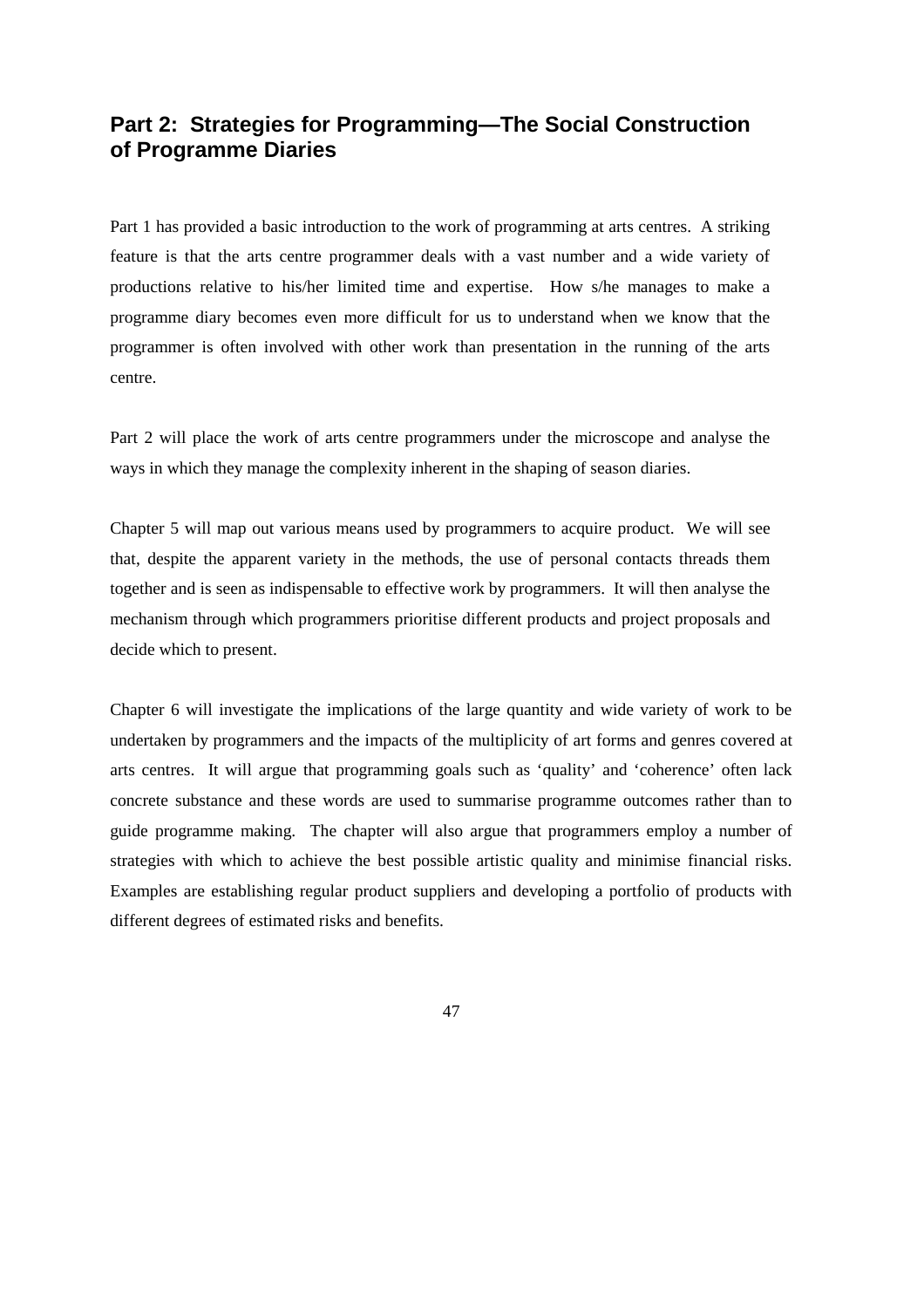# *Chapter 5. Product Acquisition*

Chapter 3 has illustrated the typical processes by which performing arts companies approach arts centres for tour dates and the kind of negotiation that goes on between the two. When we focus on programmers and examine the routes by which they get to know of available and potential products, however, we will see that the description in Chapter 3 forms only one part of a larger picture. This chapter will explore various means employed by programmers to acquire products and analyse the amount of attention given to them. I will argue that the degree of attention is closely related to the chances of booking for the products and that personal contact largely determines whether a product can attract the programmer's eye or not whatever route it comes through.

#### **5.1 Various Means of Product Acquisition**

Most programmers emphasise that they use a variety of means for acquiring products and just sitting back in the office to receive telephone calls and posted packs is not an effective way. Particularly since the invention of the term 'presenting venue' as opposed to 'receiving house', other more pro-active ways of obtaining information and discovering interesting companies have been highlighted. Skimming through various trade journals, magazines and newspapers for the general public is a conventional and yet useful way. In the press there may be interesting companies or quotable expressions to put into programme notes.

Festivals provide excellent opportunities for programmers to see a number of productions intensively and to meet people or see their acquaintances in the arts world. Most programmers mention Edinburgh (referring mostly to the Edinburgh Festival Fringe):

Everybody meets at Edinburgh.

August is a cultural desert, but of course everybody goes to Edinburgh.

Conferences and their tea breaks are equally important for programmers to exchange information with acquaintances and extend contacts for future use. For contemporary dance there is an even more convenient showcase scheduled bi-annually for the venue programmers to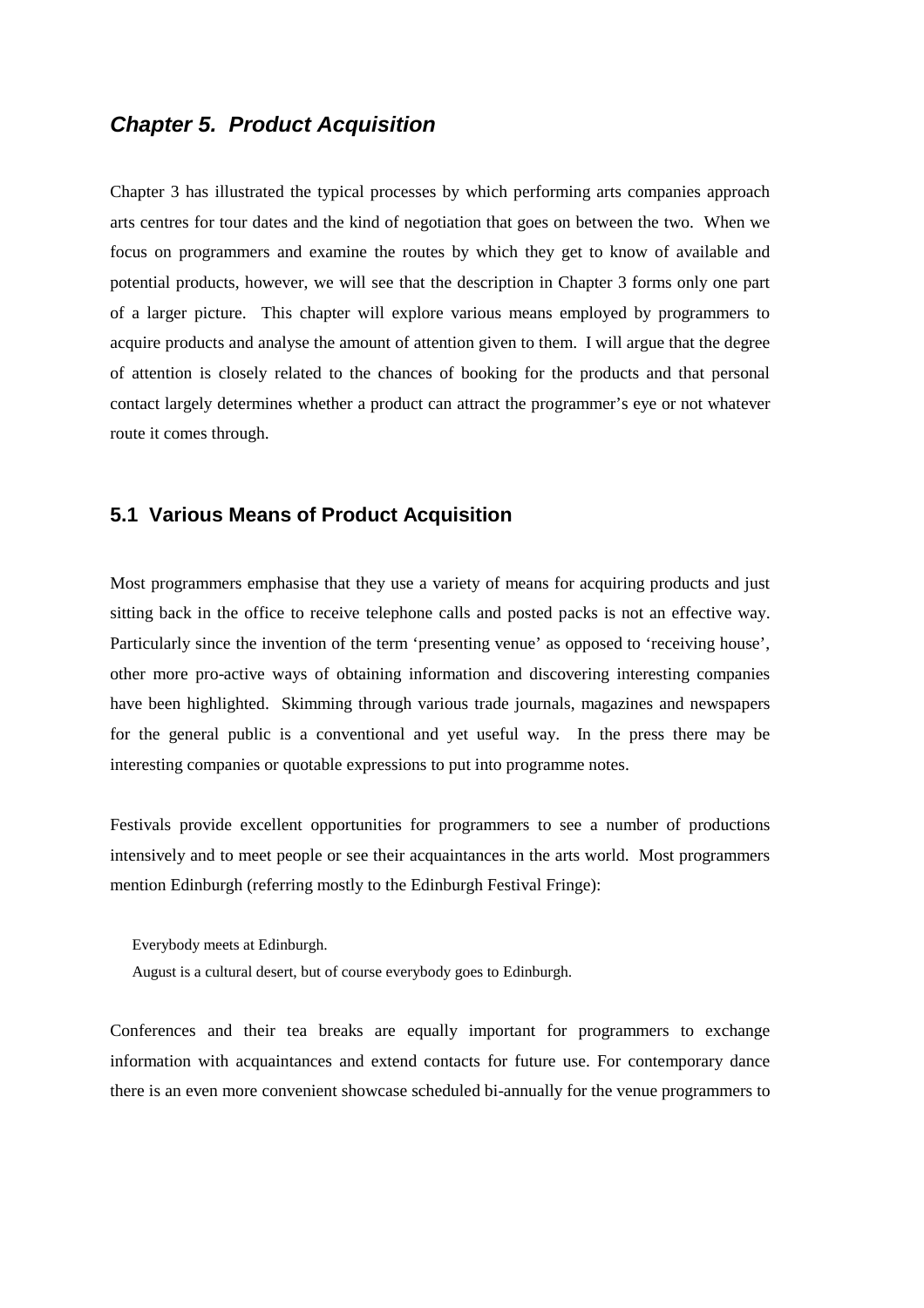see a large number of shows over a weekend while meeting with artists and fellow promoters at thesame time.<sup>9</sup>

For experienced programmers, hearing from artists and independent promoters about the ideas they are formulating and shaping them into defined projects is an important method of product acquisition. The arrangement may take the form of commissioning, co-production or copromotion, depending on what is involved, the financial position and artistic nature of the project. This is a very exciting and inspiring way of 'product development' for these programmers, much more so than the acquisition of a finished product would be.

In these ways of product acquisition, the importance of personal contact is mentioned by programmers most emphatically. They regard such contact as the essence of effectiveness in their work:

I have friends in similar posts and ask them 'Hey, what did you think of that?'

I put this band on (my boss) never heard of. I said, 'the agent said this is good.' He laughed and said, 'Of course he recommends it because he is selling it to you'. But I knew that he [the agent] would not try to sell anything that he would not think good. It is a matter of trust.

Over the years you build up trust relationships with programmers, promoters and companies. This is very much a 'personalities-driven' business.

Personal contact can help them in three ways.

First, for film programmers, the personal contact with film distributors (and the British Film Institute [BFI] officers if they are supported by it) is the only way of getting the product. This tends to be a brutally commercial deal in a closed marketplace with a limited number of players. Both film programmers and distributors play a poker game over the telephone. Distributors push forward their interests, while film programmers want to hire the print considering its audience potential, the length of hire, the days of the week for screening and cultural significance they attach to the film in question in the light of the overall artistic policies of the organisation. Equally, in an unstructured and scattered market where products are hard to locate, such as children's theatre, too, personal contact is essential: it works as an immediate way of finding new products.

Second, personal contact can place programmers ahead of others in a commercially-oriented, popular event worlds and generally in supplier-led markets. By the time programmers are

<span id="page-53-0"></span><sup>9</sup> Up to around the mid-1970s several RAAs (particularly in remoter parts of England) used to organise annual booking conferences (known as 'cattle markets'), to which promoters, arts companies and local venues came together to see and buy shows.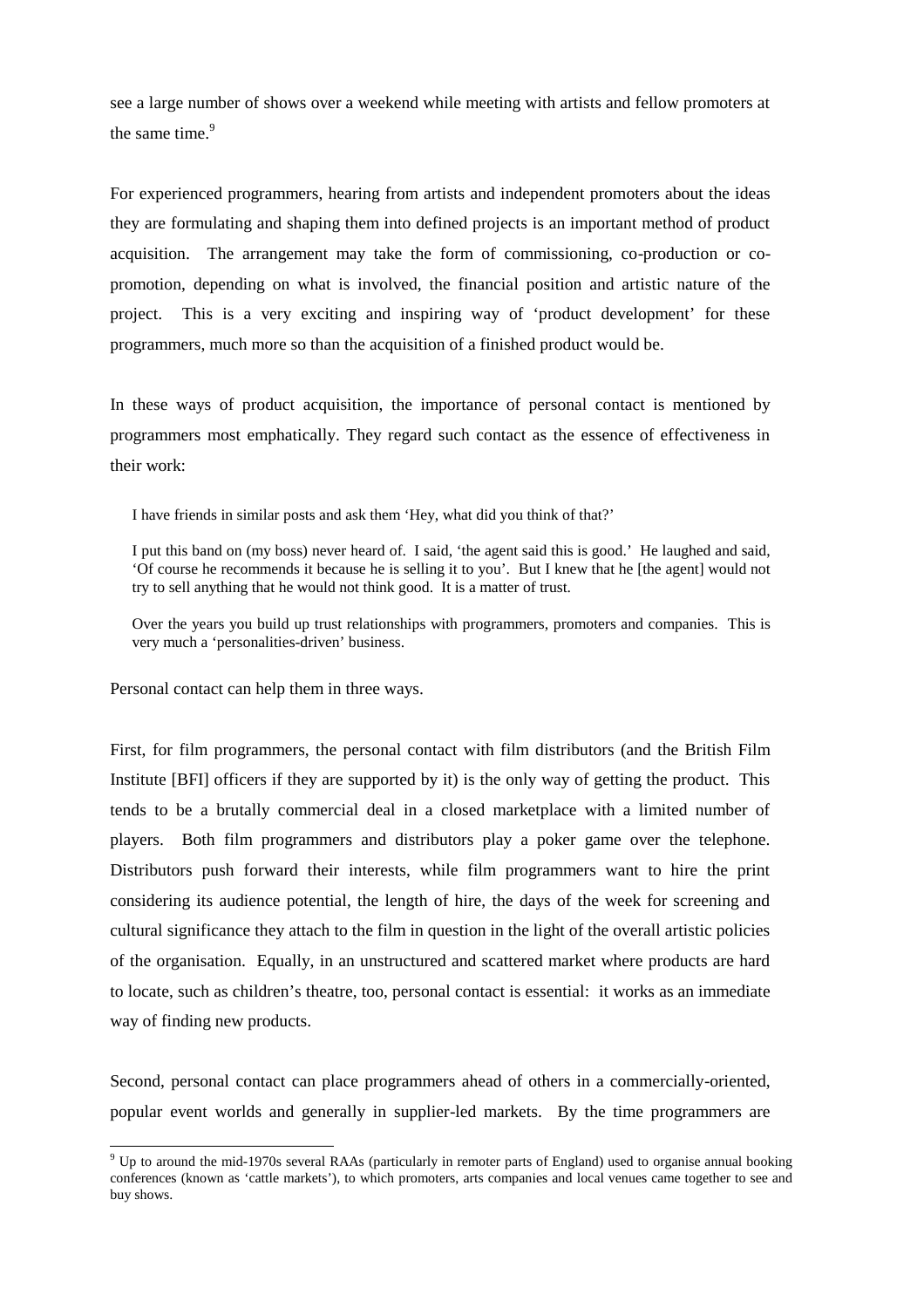officially informed of a possible tour of a popular show it may be too late to obtain a date. To know of the tour informally, ahead of others, through personal contact with commercial promoters allows programmers to jump the queue.

Third, personal contact provides excellent opinions about the content of the product being considered or the administrative/managerial capacities of the arts organisation concerned. When unsure about what appears to be an interesting (or dubious) product on offer programmers can ask other programmers or related professionals for their views and actual experiences. This can be done in-house, but given the limited specialist knowledge within organisations, programmers are much more likely to ask outside. They would ring the people whose judgements they trust and interpret or adapt the given opinions according to their specific situations. Or those people telephone programmers to make recommendations. Information obtained from external programmers and other specialists will reduce the risk involved in the booking of something unknown and such information is therefore highly valued. Companies which are aware of this practice include the names and telephone numbers of venues they have been to or are going to perform at in order to encourage reference between programmers.

## **5.2 Analysis of Product Acquisition—Queue Discipline**

To sum up the various ways of product acquisition, they are as follows:

- 1) The company (or artist, agent, promoter etc) unknown to the programmer sends information and the programmer becomes interested. The contact starts with a telephone call mostly from the company to follow up the posted pack and occasionally vice versa.
- 2) The company and the venue have established trust relationships already. Therefore the programmer is happy to book the company even before detailed information on the next production is available. Or the programmer and the company work together to shape up a project idea to a finalised production.
- 3) The programmer conducts research and discovers an interesting product. This may be done in-house by reading journals and magazines or by literally going out to festivals and shows to which s/he may (or may not) be invited. Research may be consciously done with an aim of identifying companies or contacts related to a specific art form, genre or issue (eg gay art). Or it may be more of an on-going, sub-conscious activity of the programmer, spanning into his/her private time.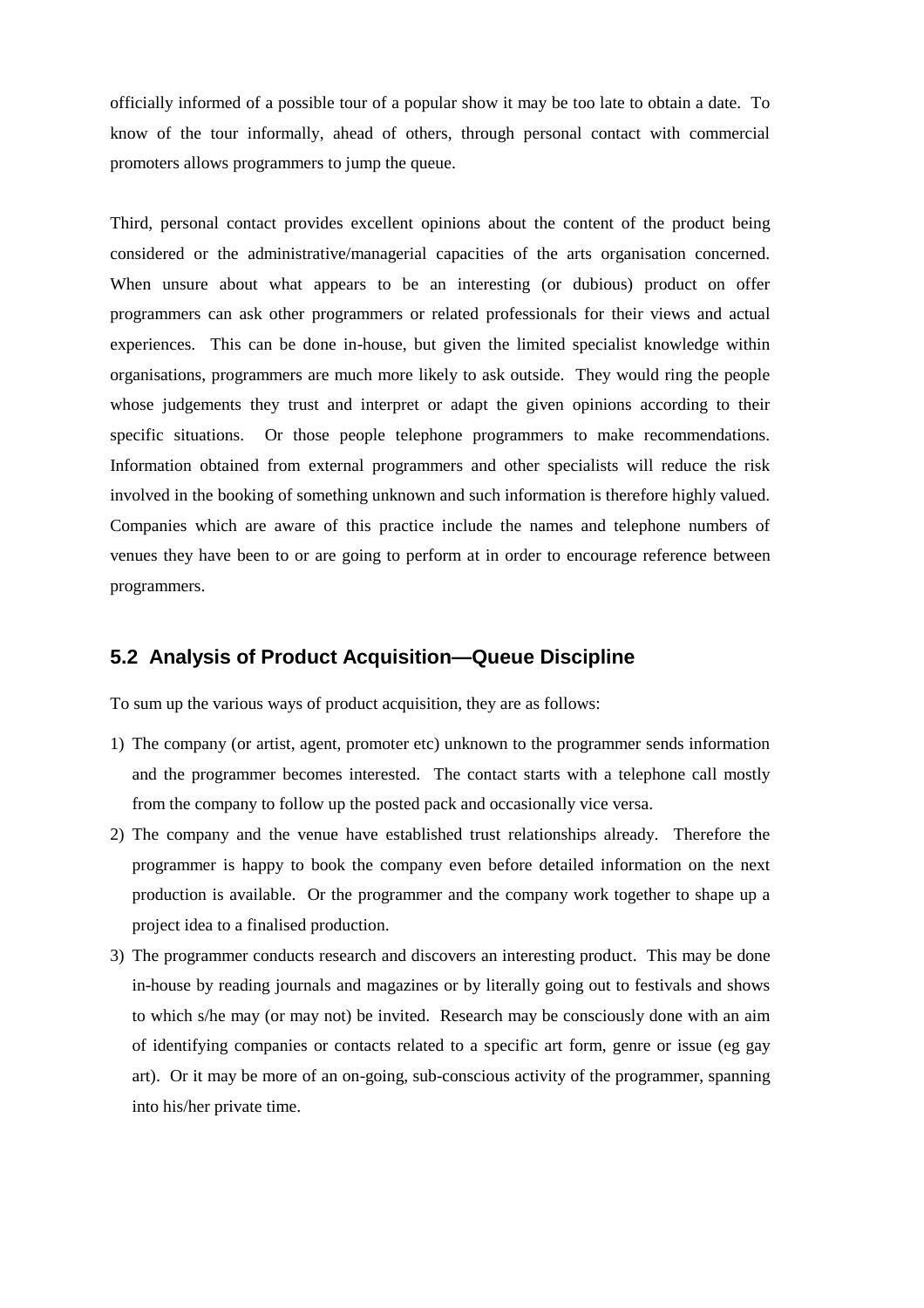4) Colleagues from venues, or promoters and other people in the business, telephone the programmer to talk of a show which they thought was excellent and recommend that it should be booked.

The breakdown of all productions into these categories differs from one centre to another and from one art form to another. Table 5.1 below generalises the estimations given by the interviewees. It needs to be noted that the first method is little used by the majority of the interviewees and yet it is the most over-subscribed. For example, even for the programmer who uses this route more often than others do (ie 30% of 120 bookings he makes in total per year), the selection works as follows. He receives over 1,000 approaches per year. In the first sorting process only one in five go into his 'In-tray' and the rest are discarded, which theoretically leaves him with 200 projects to consider. From this pool, again only one or less in five manages to get booked.

The second route of trust relationship tends to be more frequently used by most programmers. The frequency of the third method may look more substantial than one might guess based on the comment that they do not have much time to go out and see products. The higher than expected percentage is due to the bookings made intensively at festivals and showcases.

|   | Method                    | Frequency (Estimated Average, %) |
|---|---------------------------|----------------------------------|
|   | Unsolicited Approach      | $0-30$                           |
|   | <b>Trust Relationship</b> | 50                               |
| 3 | Research                  | 20-30                            |
|   | Peer Recommendation       | $10-20$                          |

*Table 5.1 Methods of Product Acquisition*

In order to understand the priority of these methods and how the first method in particular works, reference to a study by Powell (1978) is useful. Although the study is not on arts programming but on publishing, what he explains about the behaviour of editors throw much light on our case, and hence deserves a lengthy reference.

Powell (1978, p238) identifies the ways in which editors in publishing houses obtain manuscripts (or book proposals) for publication as follows.

- 1) The author initiates the contact with the publishing house.
- 2) The author has some previous relationship with the house.
- 3) The editor makes efforts to hunt for material.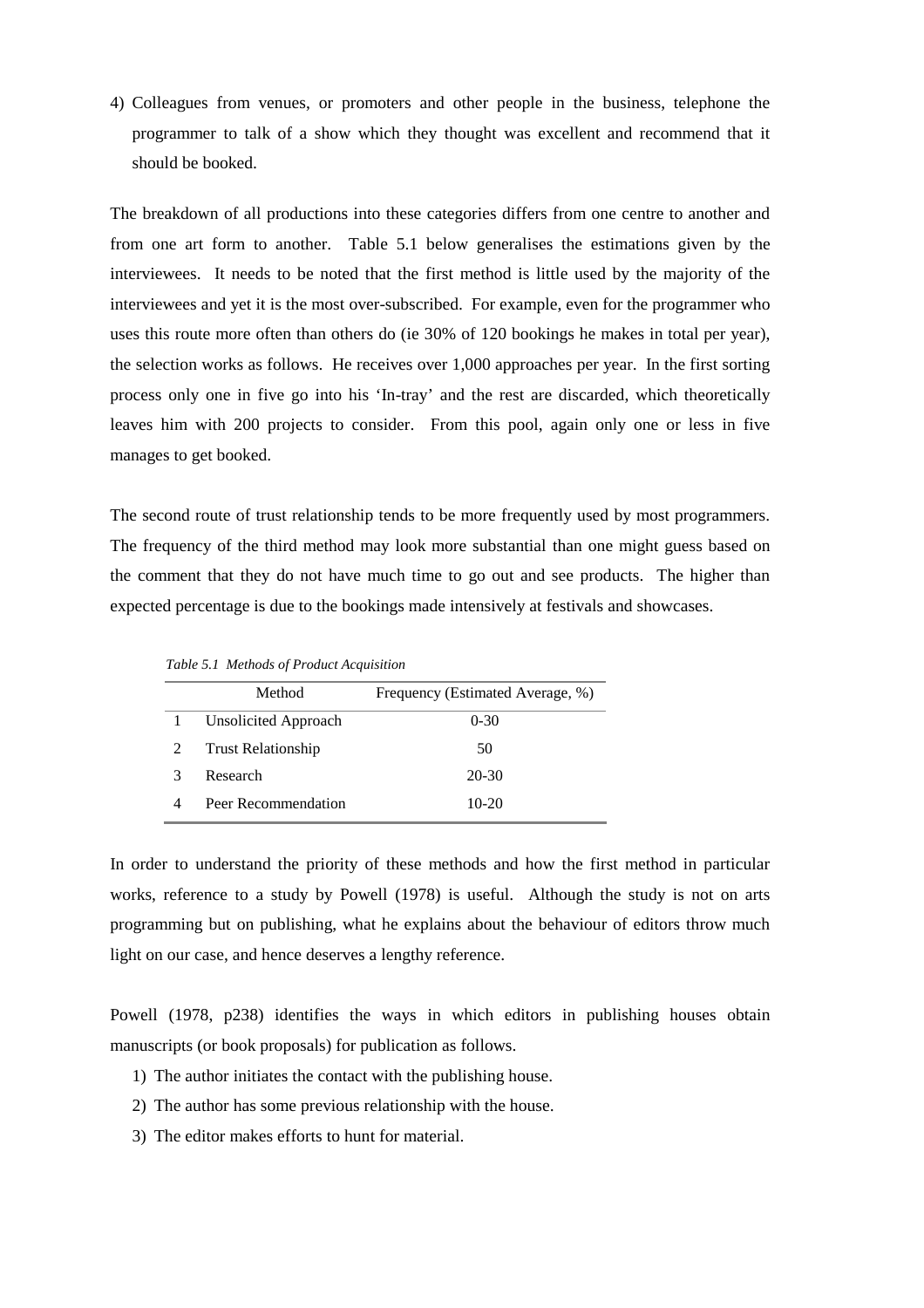Like the arts centre programmers we are examining, editors in the two academic publishing houses investigated by  $Powell<sup>10</sup>$  $Powell<sup>10</sup>$  $Powell<sup>10</sup>$  are bombarded with project ideas to make choices from. According to the author, the key for contract signing is the amount of attention a manuscript or a book proposal can receive from editors. In this respect, the first method which is the most frequent is in the least favourable position. Editors receive ten to twenty times as much 'raw material' as they could ever publish and much more than they can go through carefully. Therefore what happens is that a large number of manuscripts and proposals are piled up on editors' desks at any given time. Many of them are given only quick glances and put into 'To reject' trays.

In contrast, the second category is less frequent but more likely to receive editorial attention and hence may get published, too. The third method of acquisition is the least frequent but when a material is 'found' in this way, it is almost certain to be published.

Powell accounts for this relationship between the frequency and the chances of publication in the three categories by referring to what Schwartz (1975) termed the 'queue discipline'. According to Schwartz, organisations which process people or things created by people, such as scientific journals and hospitals (and we may add arts centres in relation to their selection of products to present), would have systems of prioritisation. Basically, the order of arrival tends to dominate; clients are queued and given attention on a 'first come, first served' basis. However, priority may be given to those at the bottom of the queue for good reasons, and this is where interesting patterns emerge. In the case of publishing, Powell explains that although the first category may have already formed a long queue, projects via the second and third categories would easily jump it because editors know that otherwise the authors may go elsewhere quickly or because editors already have personal interests. Having been moved to the top of the queue, projects via the second and third routes receive attention from editors and get processed. As a result, proposals in these categories enjoy greater chances of publication and early contract signing than the unsolicited manuscripts in the first category can have.

Mostof the above description on publishing seems largely applicable to our case<sup>11</sup> and it explains the behavioural patterns of arts centre programmers. Arts centres, particularly with a

<span id="page-56-0"></span><sup>&</sup>lt;sup>10</sup> One publishes books of a scholarly nature and yet of general appeal in particular disciplines and the other for highly specialised monographs meant for a narrow subfield of specialists.

<span id="page-56-1"></span><sup>&</sup>lt;sup>11</sup> There are, of course, a few differences between the work of editors and that of arts programmers, which suggest that arts programmers need to spend less time on dealing with project proposals, unsolicited packs in particular, than book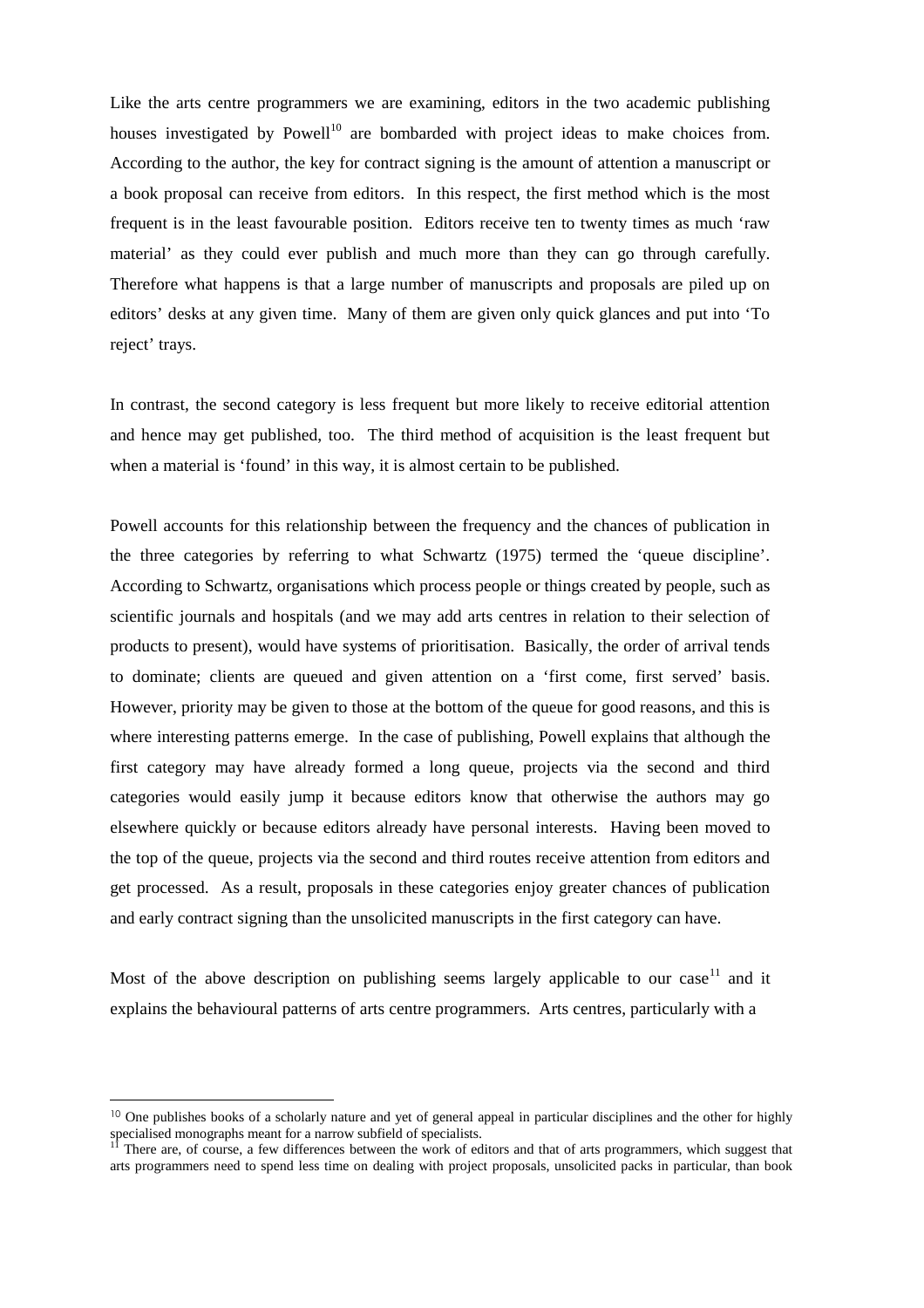longer history and extensive contacts in the touring arts market, receive a large number of unsolicited packs and sales telephone calls. However, programmers do not have enough time to go through them one by one with great attention. There are many programmers who would in principle only book productions, companies and artists they (or their colleagues) have personally seen or known of fairly well, allocating only 5% of their available slots to the first method (ie unsolicited approaches from strangers) as a result**.**

Therefore, it is very important for arts companies to be known to programmers in one way or another and the packs should function only to activate the memories of the programmers. Does this, however, mean that the arts world only operates within a self-perpetuating circle that does not admit newcomers? One programmer vehemently denies this suspicion: "It's not difficult to break into a circle. If you are good, you'll get noticed." To explain how this breakthrough could happen, it is useful to return to our discussion of personal contact.

Recall the means of product acquisition I have described:

- 1) The company unknown to the programmer initiates approach.
- 2) The company and the venue know each other and the programmer receives information on work in progress from the company.
- 3) The programmer researches and discovers interesting products.
- 4) Peer recommendation.

The role played by personal contact is obvious in the second and fourth way of product acquisition in the above list. In the third way, too, personal contact plays a key role: the programmer would ask his/her colleagues where to look for or what they think of a product in question. Even in the first way which may appear the least personal, what can attract the programmer's attention is 'recognisable' names in the pack. The names may not be known to the general public but ring a bell to the professionals in this business. They can be those of artists, producers, designers, venues, festivals, or any project that companies have been associated with, which programmers would read as signs of quality and indicators of style. In this sense, therefore, packs which manage to reach in-trays are not completely anonymous: personal contact is quietly working here, too.

A parallel is found in the behaviour of art collectors and dealers in a study by the economic anthropologist Plattner (1996). His explanation of trust relationship between the buyer and the seller is interesting: this is not very different from a peasant market in a developing country where the notion of community plays a key role. Here economic transactions of goods and

editors do. First, the familiarity of product suppliers tends to be greater at arts centres than at publishing houses. Second, visual images which arts projects tend to make heavy use of helps the filtering process at arts centres.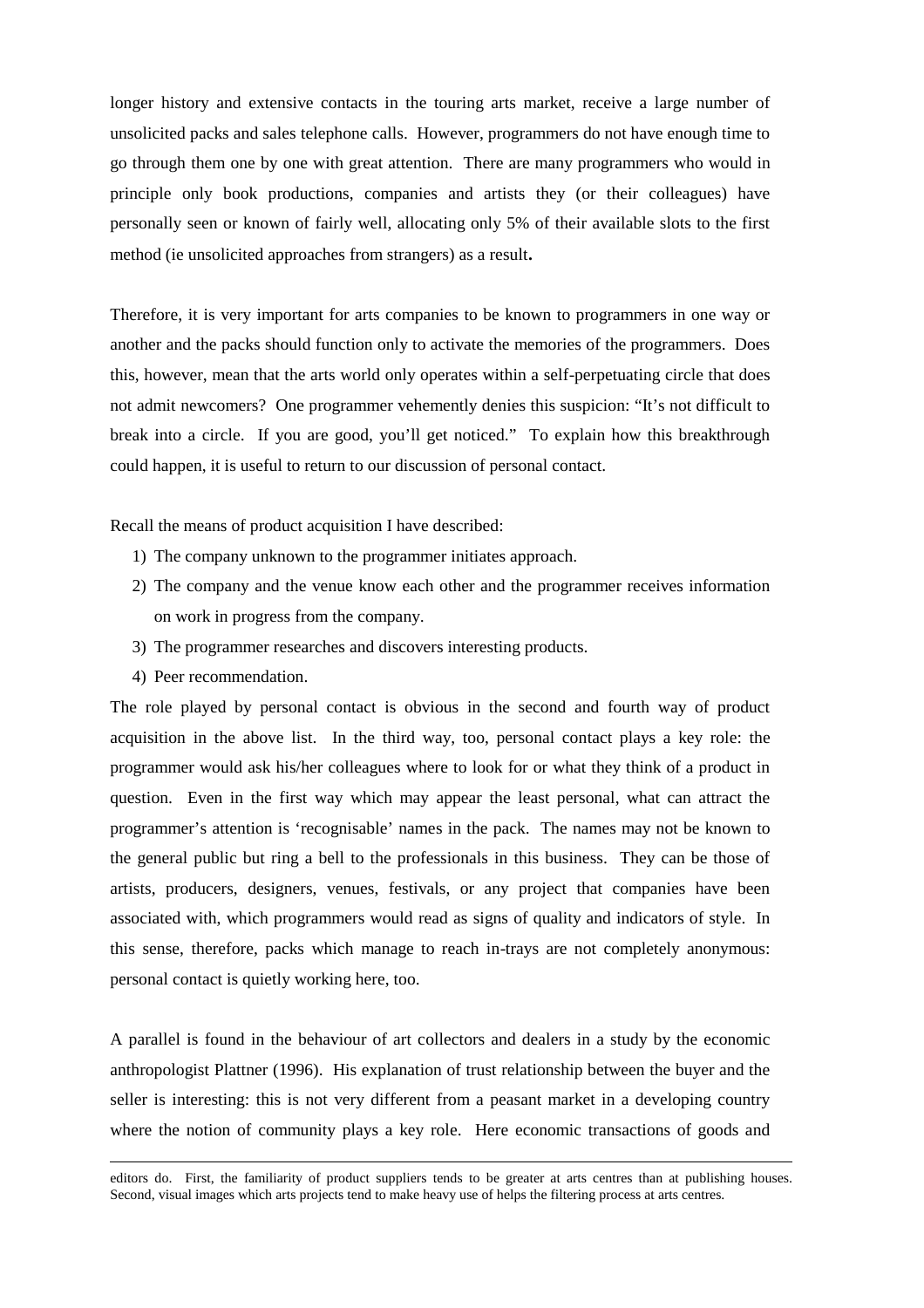services whose values are hard to determine require embedding the two sides in an enduring and generalised relationship where betrayal or cheating will eventually result in the culprit expelled from market participation (pp11-12, pp147-150). This theory again underlines the importance and key function of personal contact in our case.

#### **Summary**

Arts centre programmers employ various means to acquire products—performing arts productions, film prints, exhibitions for loan and individual artists for originating exhibitions. As arts centres have become more professional and proactive, the receipt of printed materials by post and telephone calls is now seen as only one of many more ways to acquire product. To find out 'what is out there' programmers try to skim through journals and magazines and go to festivals, theatres and galleries as much as they can. As their time and money budgets are tight, there are two more important methods. One method is to return to the same companies they can trust, and the other is to obtain information through personal contacts which can be done on the phone. Both methods are not only efficient but also reliable and effective in quality. Programmers frequently ring a variety of arts professionals, including their fellow programmers, artists, agents and promoters, development agencies and arts funding bodies to find available products, and these people would in turn phone them for recommendations.

The concept of 'queue discipline' has been useful to explain the relationship between the different means of product acquisition and the priority given to them in making booking decisions on the part of the programmer. Individual programmers may have different systems of sorting the flow of information about potential products, but in essence they put them into a queue. What comes through personal contact tends to jump the queue and be processed first, and hence enjoys a better chance of being booked. In short, the importance of personal contact is definitive in the business of programming at arts centres. Unsolicited packs are only likely to grab the programmer's attention when they include 'recognisable' names.

55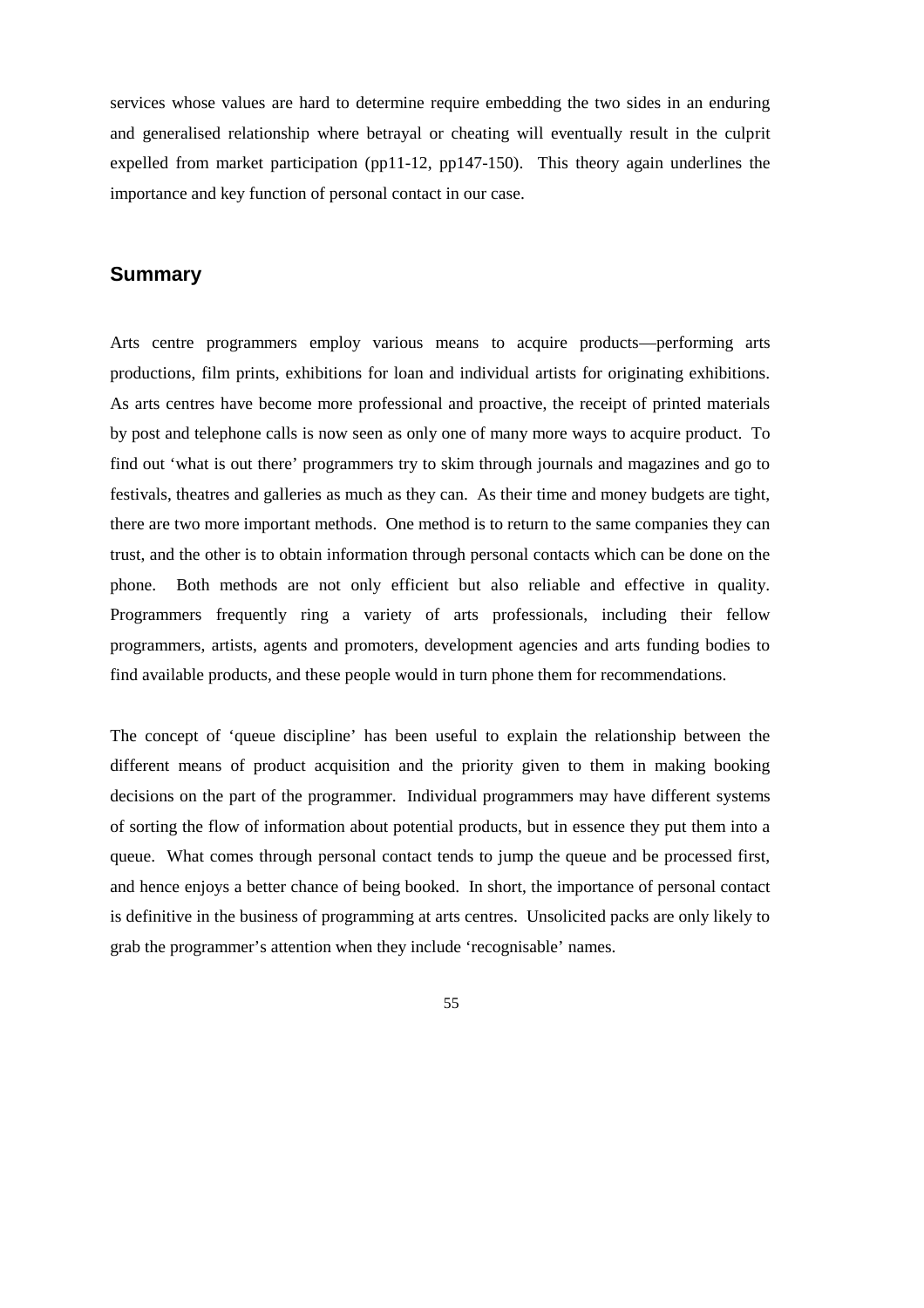# *Chapter 6. Strategies for Programme Making*

So far I have discussed the nature of the negotiation between venues and companies over tour bookings and outlined the ways of product acquisition which programmers employ so as to broaden the scope of options and be creative in presenting, rather than receiving, professional productions in the arts and culture. This chapter draws on Chapters 3 and 5 and analyses in more detail the ways in which programmers work in shaping the season diaries.

As was described in Chapter 2, arts programmers have a very heavy work load, being not only responsible for a variety of art form and genre but also in charge of managerial duties. The implications of both the sheer volume and the eclectic nature of programme are threefold: first, programmers tend to depend heavily upon a limited vocabulary to describe or justify their programme policy. Second, programmers develop certain patterns which help to reduce the stress of dealing with uncertainties. Third, programmers aim to maintain a 'balance' in season diaries, a strategy of developing portfolios containing different kinds of product so as to spread the risks. In the following each is discussed in turn.

#### **6.1 Policy Discourse for Justification**

As was mentioned before, there are differences in the industrial structure, trade practice and lead time specific to each art form, and because of these, disparate planning processes have to go on. It is almost impossible for programmers in a venue to meet and discuss the policy for a season and set out to book things to meet agreed targets. For example, at one of the largest arts centres studied in which a number of individuals are involved in booking it is only recently that regular meetings to discuss programming philosophy, ideas, policy and strategies in a broad way were instigated. These meetings however are not expected to affect immediate actions but intended to work towards shared values on a long term basis. In an arts centre with only one programmer to cover all areas it might be easier to have an overview as s/he knows in every detail what is firmly pencilled in and how much is still to be sought. However, since each production has been placed at different points in time the whole may not represent specific aims in the completed diary. It is more realistic to understand that the programme as a whole is an amalgamation of decisions made at different points in time and by different staff not necessarily in relation to the others, rather than the result of a plan-driven, determinant approach.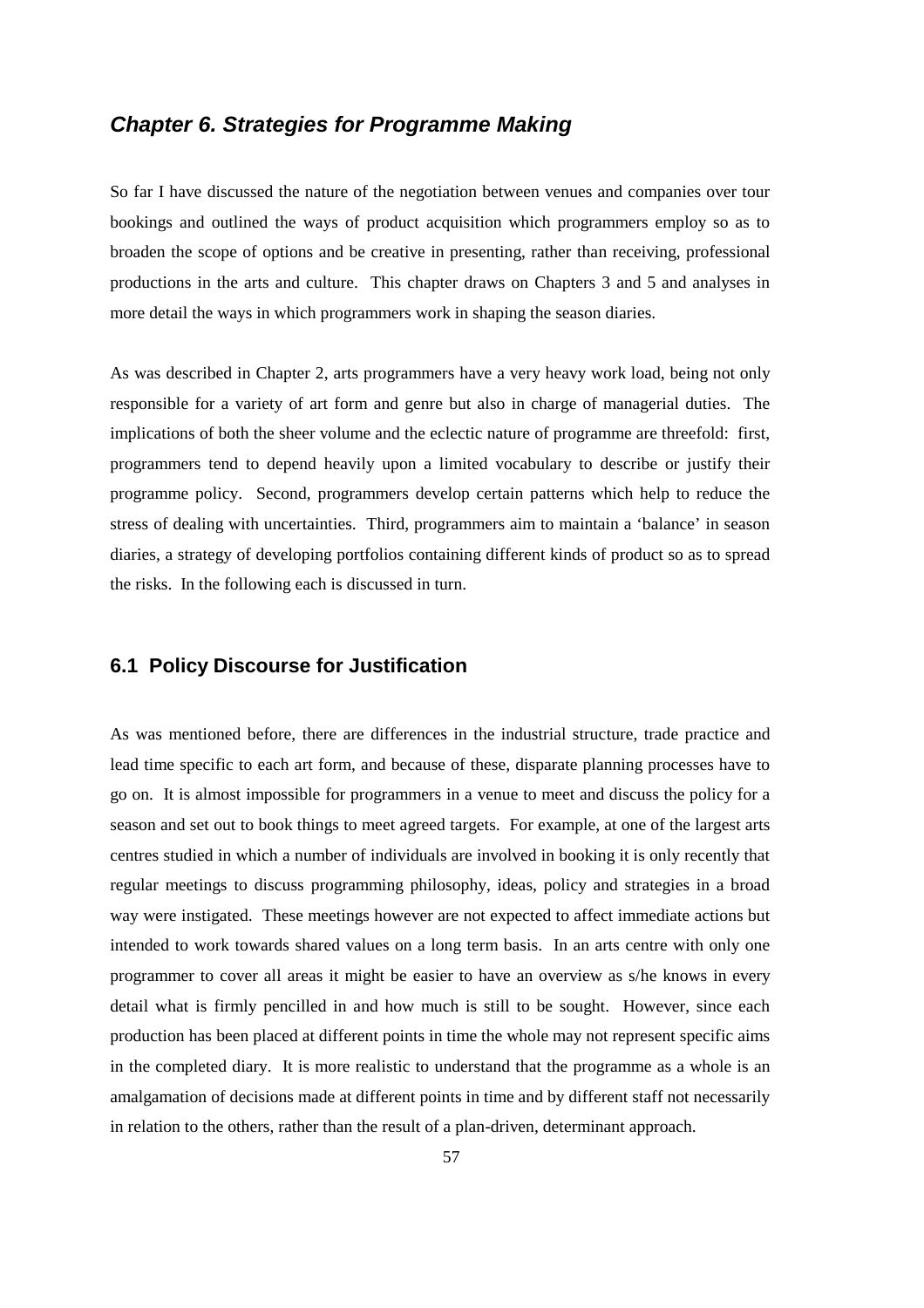Under such circumstances there is a need for programmers to have a discourse to explain and justify their actions. The key words used by programmers to summarise the events include 'variety' and 'diversity' on the one hand, and 'balance' and 'coherence' on the other. The potential conflict between these two kinds of notions is often mitigated by the heavy use of 'quality' as an overarching principle. The vocabulary is almost limited to these terms and, despite their vagueness particularly in the case of 'coherence' and 'quality', repeated in many places not only by programmers but also by funders and other related arts professionals. As is often the case with the arts (see, for example, McGuigan [1983] for the case of grant-making at the Arts Council of Great Britain in literature), 'quality' and 'coherence' remain un-defined but recognisable, at least within arts centres and between programmers and the people whom they contact. Despite the lack of precision and substance in these key terms they seem to be regarded as appropriate and sufficient at least for the purpose of communication among themselves.

To illustrate that these key words are not so much related to explicit objectives in programming as useful expressions to positively describe results, one programmer stated that:

It's terribly difficult to achieve coherence [in programmes]. We try to do it by changing the way in which we contextualise each event....Coherence is not something to be sought. It's like happiness....It's an essence, not a part.

Another example that shows the key words are for 'post-event' justification rather than for the aims to guide programming can be obtained from a programmer in her reference to the content of service agreement between her arts centre and one of its funders. The agreement which spells out the goals of programming by specifying the numbers of professional productions from different art forms and genres to be presented is explained by her: "these quantitative indicators are there, but they are what we would be doing anyway". In short, arts programming proceeds in an evolutionary, sometimes fragmented way and "what arts centres are doing anyway" is rationalised by the single term of quality.

Having briefly made a somewhat critical view of programming practice and the use of some key words by arts centres, it is however possible to suspect that the notion of 'coherence' in particular matters largely to programmers themselves and to other arts professionals, but much less to their audiences. It is generally said that the arts audience in the UK is divided by art forms. For example, there is little overlap between comedy and contemporary dance audiences in terms of age, demographic and socio-economic characteristics. It can also be assumed,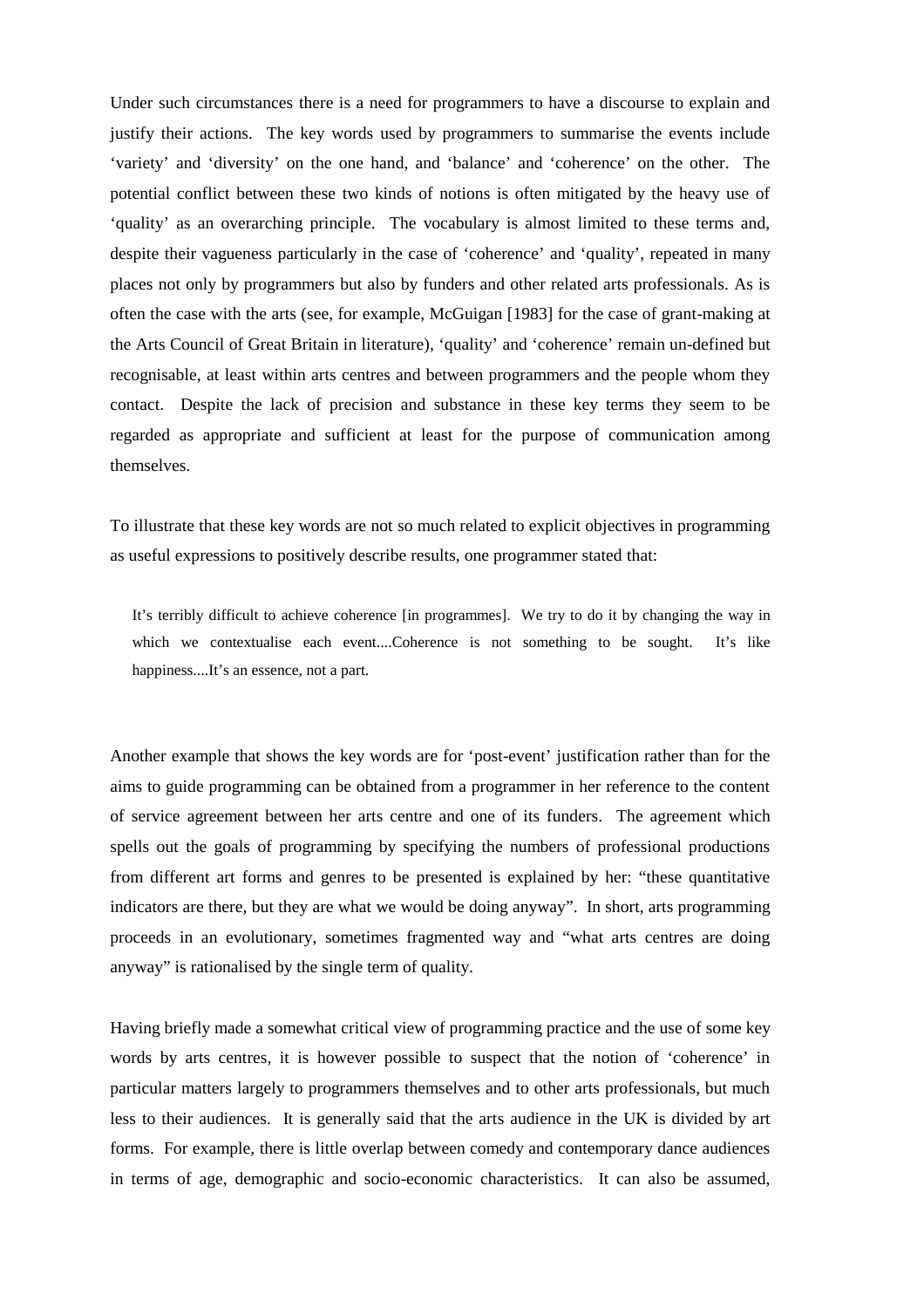although some exceptions have been witnessed by programmers, that arts centres, particularly large ones, have a number of different, parallel audiences. There is a need for research on this issue to be systematically conducted at arts centres and also sector-wide. However, available data and informal but on-going observations made by the staff point to a hypothesis that arts centres cater to different 'taste publics'. As a whole they may draw a diverse community but the loyal core who would liberally cross-over different kinds of events is not very large. Therefore, it can be said that most audiences pay attention only to their favourite art form events in the programme brochures and do not read the diaries as a whole.

#### **6.2 Routinisation for Programme Development**

The second phenomenon that results from the eclectic nature of programming at arts centres is that programmers tend to establish some patterns and mechanisms to minimise uncertainty of choosing what is difficult to specify in concrete terms and before the final execution. At this point it is helpful to refer to the explanations given about commercial cultural industries for us to better understand arts centre programmers. It must be noted that the ultimate purpose of cultural industries is profit-maximisation, different from the goal of loss-minimisation commonly held by not-for-profit arts centres. However, the reference is valid insofar as they are both in the business of 'editing', as has been referred to in the Research Methodology. DiMaggio (1977) observes that:

...managers of [cultural industry] organizations place a high value on predictability. Certainty that the performance of similar tasks in similar ways will lead consistently to a desired outcome...facilitates the establishment of stable procedures, routines, communication channels, and interpersonal relationships that ensure continued performances and minimize risk, administrative overload, and interpersonal and intergroup conflict over goals and means. Research on individual psychology and organizational behavior alike indicates that individuals, including managers of firms, find uncertainty stressful and will go to great lengths to minimize it. (p438)

Hirsch (1972) provides a similar conclusion in his argument on cross-functional relationships in the industries of popular music, film and publishing in the US. He asserts that all of these industries involve a certain degree of unpredictability in the quality of source material to be transformed into consumer products and their market potential. Therefore they have adopted systems to minimise risks, such as to forge a link between the market of raw material suppliers (eg musicians, script writers and authors) and the editing organisations (eg record manufacturers, film studios and publishing houses). It is also important to build bridges with the distribution channels (eg radio stations, film distributors and book shops) so as to boost sales.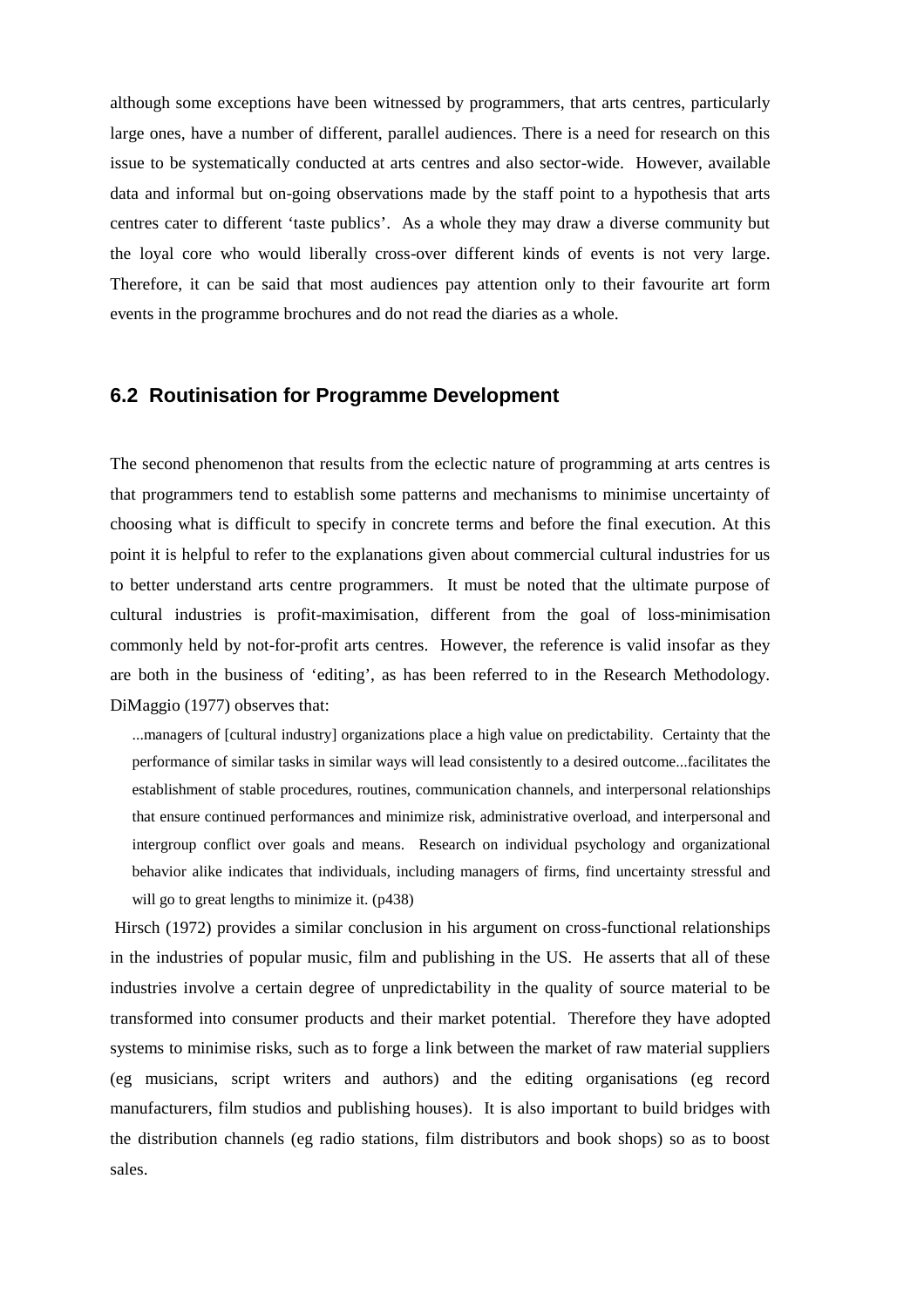The sociology of culture literature has analysed more specific strategies of risk minimisation practised in the media. Tuchman (1973) and Golding and Elliott (1979) on news reporting find news highly dependent on scheduling predictable events and routinising the flow of information. Unpredicted events, in contrast, are covered only to the extent organisational arrangements (eg staffing) can respond. Bielby and Bielby (1994) on programmers in American television network discuss the use of 'reputation', 'imitation' and 'genre' as rhetorical strategies to justify their choice. Television programmers in explaining their expensive and uncertain choices to their executives and advertisers tend to reduce the details of projects by classifying them into easily recognisable genres (eg sit-coms and light entertainment shows), and resorting to a discourse which emphasises the reputation of artists involved (eg the script writer) and similarity to hit programmes (eg of the plot).

In our case, it is possible to identify at least three such mechanisms. The first mechanism of introducing order to programme planning is to identify high-profile events and build other things around them. The autumn is the most important season for most venues and the year should start off with some high-profile, popular, 'sexy', artistically prestigious or highly saleable events. Not only the beginning of a season but each 'diary season', so to speak, needs to have some highlight. To identify high-flyers and assemble others around them is a common way. A piece of work commissioned by the venue may be staged to mark the beginning of its season.

In practice the identification of high-flyers or good sell-outs does not contribute to reducing the number of events to book or the pressure of bringing other things in. Or this may not always work in such a chronological order. The programmer might come across a high flyer at a later stage of planning. Psychologically at least, however, this mechanism gives a focal point, or a foundation for programme development.

The second pattern seen in programme planning is to ensure the regular return of some key companies and projects. It offers a great deal of benefit to venue programmers to establish relationships with specific companies in two respects. One is that it reduces the task of research, which contributes to cost efficiency and time saving. The other is that it reduces the uncertainty inevitably involved in this business. With the regulars, the quality of the product is, albeit to varying degrees depending upon the consistency of the companies, reliable. The sales figure is also reasonably predictable as long as proper marketing is done as previously, and marketing is easier to do because the venue knows what the visiting company can provide. Both would have a good understanding about the other in relation to artistic orientations and managerial (marketing especially) capabilities and would talk the same language.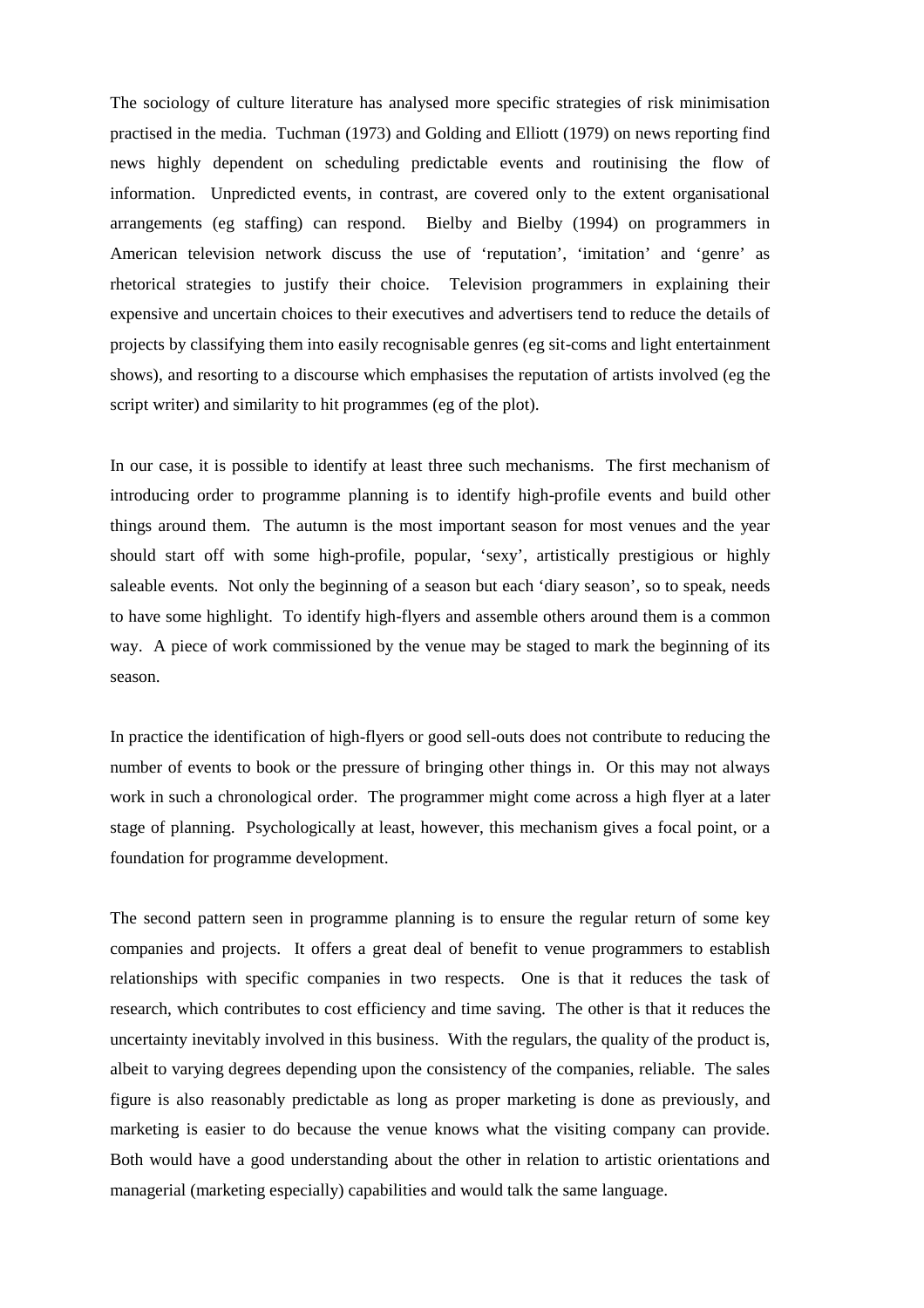They can have realistic expectations of each other which reduce the possibilities of conflict and strain. The regular return of the same companies can also help to develop audiences and nurture their expectations of the venues.

Despite these various benefits for both parties, arts centres are aware that there is danger of ghettoisation and over-routinisation on both sides. Therefore they make no permanent commitment to specific companies, and their official position, explicitly or implicitly, is that the regular companies have no right to return each time. Arts centres which rent studios out to arts organisations and artists are also careful not to give an expectation that they have better access to public performance/exhibition than those who are not resident.

The third mechanism for stability in programme planning is similar to the second. Arts centres build up partnerships with a number of external organisations to which they partly delegate programme decision-making, and/or have regular strands of programme co-planned with them. Collaboration with annual festivals in the same city or nearby, for example, work for mutual interest and convenience. Festival organisers are looking for spaces with marketing capabilities. Venues are equally happy, as long as the kinds of performances festivals invite would fit in with them both physically and artistically, to offer slots to festival organisers. In addition to the effect of reducing the task of research and uncertainty on the part of venues, specialist focuses attached to festivals can lend a theme or regular feature to the venue. Moreover, financial costs and risks may be shared with the event organisers.

Not only festivals but also other external bodies such as development agencies for specific art forms and music promoters are often co-presenters with venues. The effects and benefits are the same as those mentioned already.

# **6.3 Portfolio Development and Risk Spread**

In the preceding section I have outlined the strategies and mechanisms programmers establish in order to work in a more time-efficient and effective way and to increase certainty and predictability in the choice of products for presentation. These strategies contribute to the financial and artistic security and stability of the programme.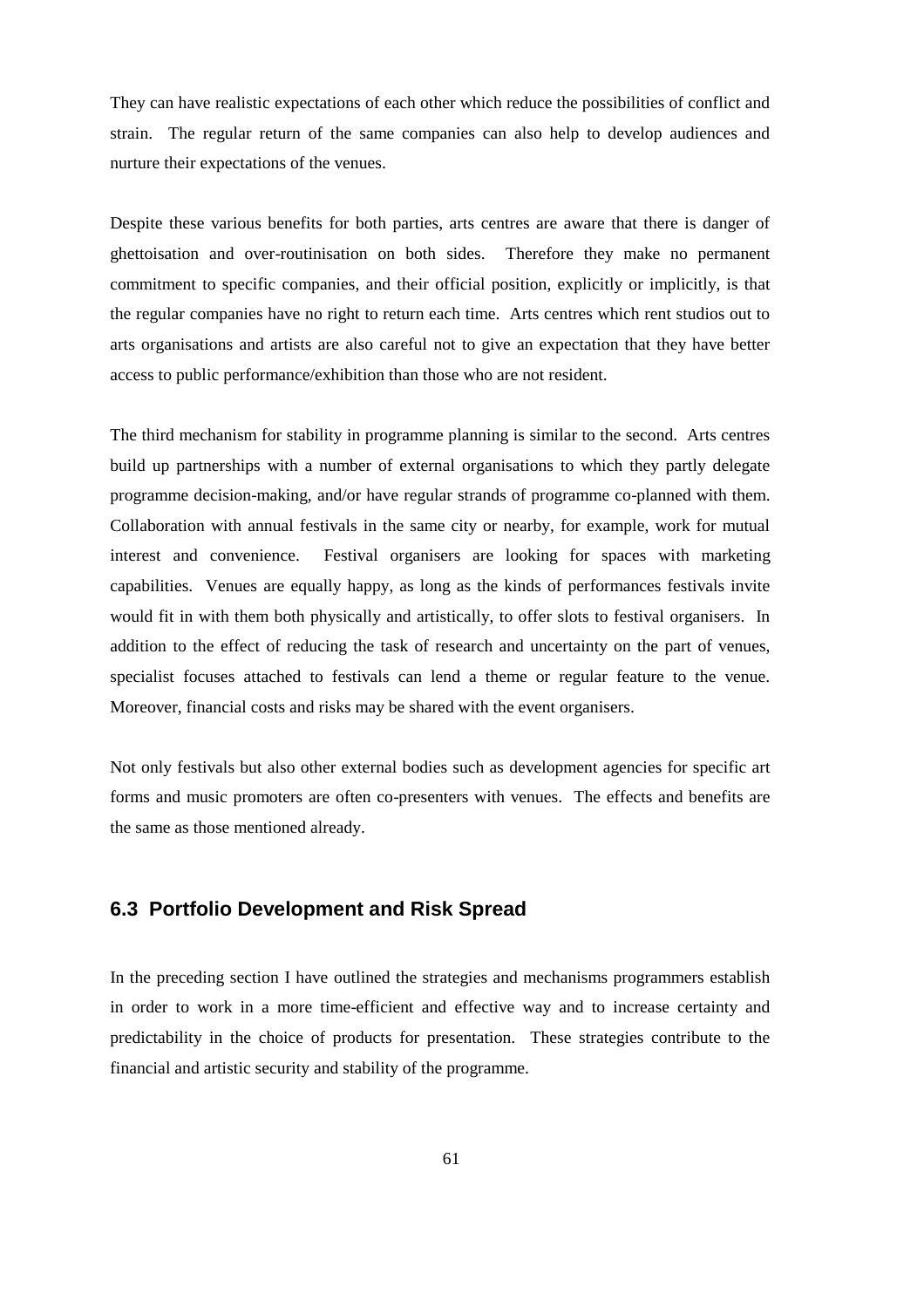Suppose that half of the slots are already taken up by these mechanisms but there is still a need to look at the whole range of products available in the market and put them into the remaining slots. What factors affect the programmer at this stage? What are the strategies here?

As always, the market potential and artistic contribution each event would make to the whole programme would be prominent in the mind of the programmer. On top of these fundamental parameters, programmers now would have to consider 'balance' in the season diary at least and in the whole year at most. Balance has to be aimed at between (1) different art forms, (2) experimental and traditional styles of the productions and (3) what they think will be sell-outs and unpopular events. As has been mentioned, each event may be judged according to the financial and artistic risk and contribution it involves, but now care must be taken to ensure the balance between events so as to meet financial targets and achieve optimum artistic qualities. This will help not only to offer something for every segment of the local community the arts centre serves but also to build up a portfolio of different products and spread their risks.

In addition to these obvious criteria for 'balance', there is one more, very important strategy. This may be only an implicit criterion for the programmer but it is the balance between what is predictable and less so for the arts centre. I have outlined some of the mechanisms the programmer uses for introducing the 'regulars' and the 'reliables' and thereby introducing order in the work of booking and increasing predictability in the final outcome. The firmer these mechanisms have taken root, ironically, the less interesting and exciting the work can become for the programmer. A firm basis can also allow the programmer who might want to be more creative to manage less predictable events. It is also considered to be important that the programmer should not become complacent with what s/he has established but s/he must constantly be engaged in research and development.

The programmer thus starts to try something new to the organisation. This does not always mean to put on so-called experimental work, but it is about starting a new relationship. For example, it could be a booking of a new play staged by a company known to the venue for its classical work. Or it could be to start a new activity, eg educational workshops, with a core supplier of performance in the formal sense. The point is that the arts centre experiments with productions and inter-organisational/institutional arrangements new to it, while maintaining predictable patterns of relationships which provide key events in the diary. The key concept here is, as mentioned, 'balance'.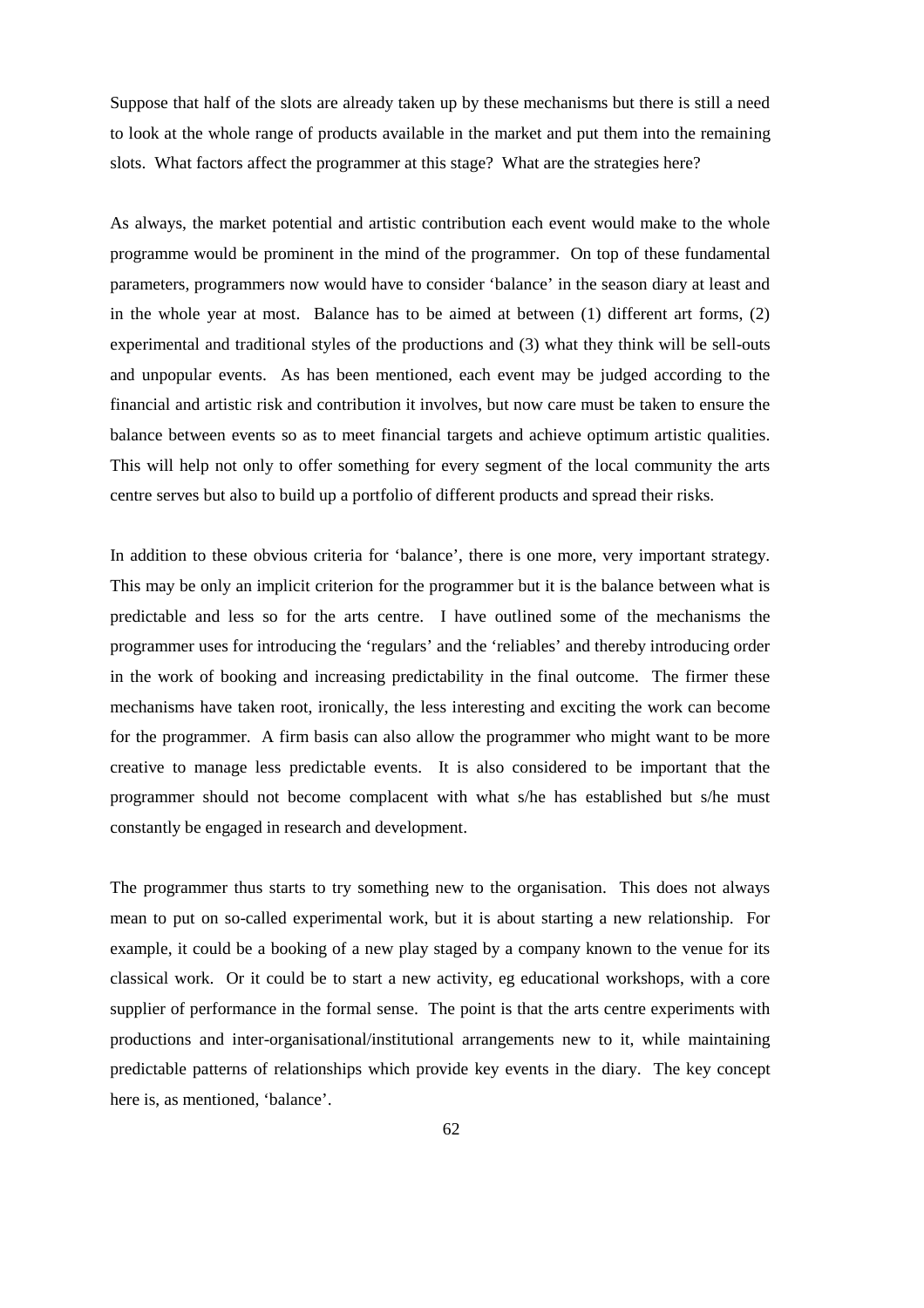#### **Summary**

Arts centre programmers deal with the vast quantity and remarkable diversity of professional productions available on the market alongside other work they need to carry out. It is inevitable that a season diary tends to be the result of piecemeal choices which may or may not achieve coherence as a whole. 'Quality', which arts centres do not try to define in precise terms because of the multiplicity of art form and genre represented, is perhaps the only indisputable concept that holds the presented works together. 'Coherence' may be another eligible concept to summarise what arts centres are engaged with, but it is used to ratify the results rather than as an aim.

The volume and variety of the products for the programmer to deal with necessitates some kind of order in their work. There are several mechanisms used by the programmer to reduce the stress associated with dealing with unpredictability, to decrease uncertainty in artistic quality and to minimise financial risks. Ensuring the return of the regular product suppliers and forging partnerships with external bodies are important vehicles.

Having stable and predictable strands of the programme enables arts centres to experiment with less known projects. To maintain a 'balance' between different art forms, genres, target audiences and estimated financial performances is a very important strategy of spreading risks and perhaps the only definable goal of programming.

63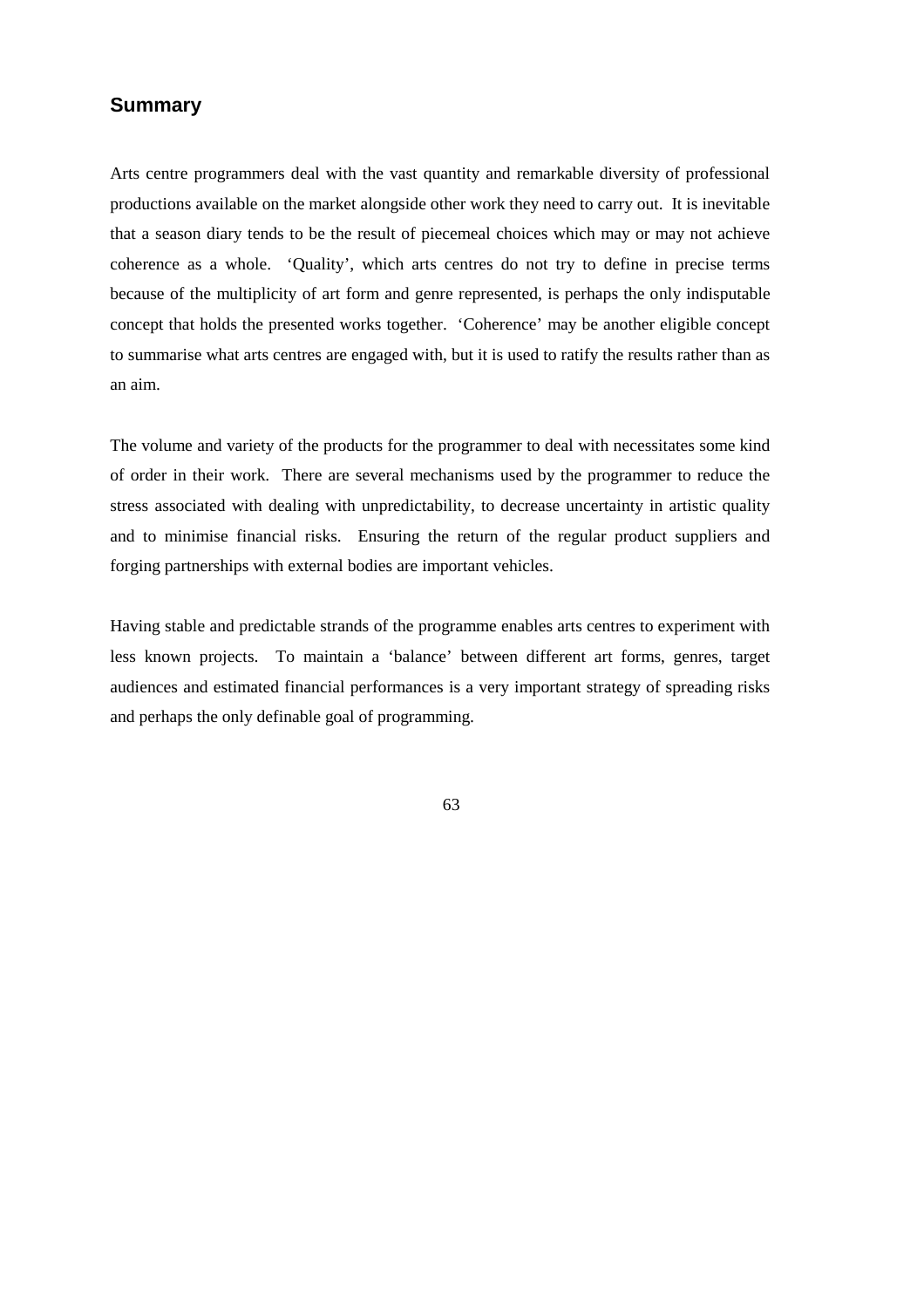## **Part 3: Arts Centres in the Cultural Production System**

Part 2 has taken an analytical and critical approach to explaining the process of programming. Chapter 5 outlined various means of product acquisition employed by venue programmers. The different priorities programmers attach to them have implications for the chances of products to be booked for presentation. Personal contact has been highlighted as the most useful tool for effective programming. I have argued that personal contact is the key not only because programmers constantly ask their fellow colleagues for their views on specific products but also because programmers pay attention to 'recognisable' names in what would, without them, be impersonal information such as unsolicited packs sent by post.

Chapter 6 has pointed out various strategies employed by arts programmers who need to cope with the multiplicity and huge volume of their work. Programmers identify flagship projects for the season and build others around them. They also ensure the return of regular product suppliers. Co-planning programmes with external partners is another effective method to stabilise the flow of product and its quality. Constructing a season diary is thus a 'bottom-up' act, collecting disparate decisions made at different points in time and by different individuals, rather than a 'top-down' implementation of artistic policies.

Part 3 will attempt a more conceptual discussion and examine the presentation of professional arts in a wider context. Whereas the analysis in Part 2 has been mostly concerned with the transactions between product suppliers and venue programmers, Part 3 will broaden the scope and investigate arts centres as a whole in relation firstly to the many sub-sectors in the cultural sector with which they are involved and secondly to the aggregate of the 'cultural production system' which includes not only producers but also consumers of culture.

Central to the argument of Chapter 7 which follows will be a notion that programming is collectively made at arts centres. At the micro level, arts centre programmers are involved with a large number of networks and circles, and the opinions of the members and information flowing from them influence programme making. At the macro level, economic and policy structures of specific industrial fields, be they music or film, pre-determine what can be programmed at arts centres.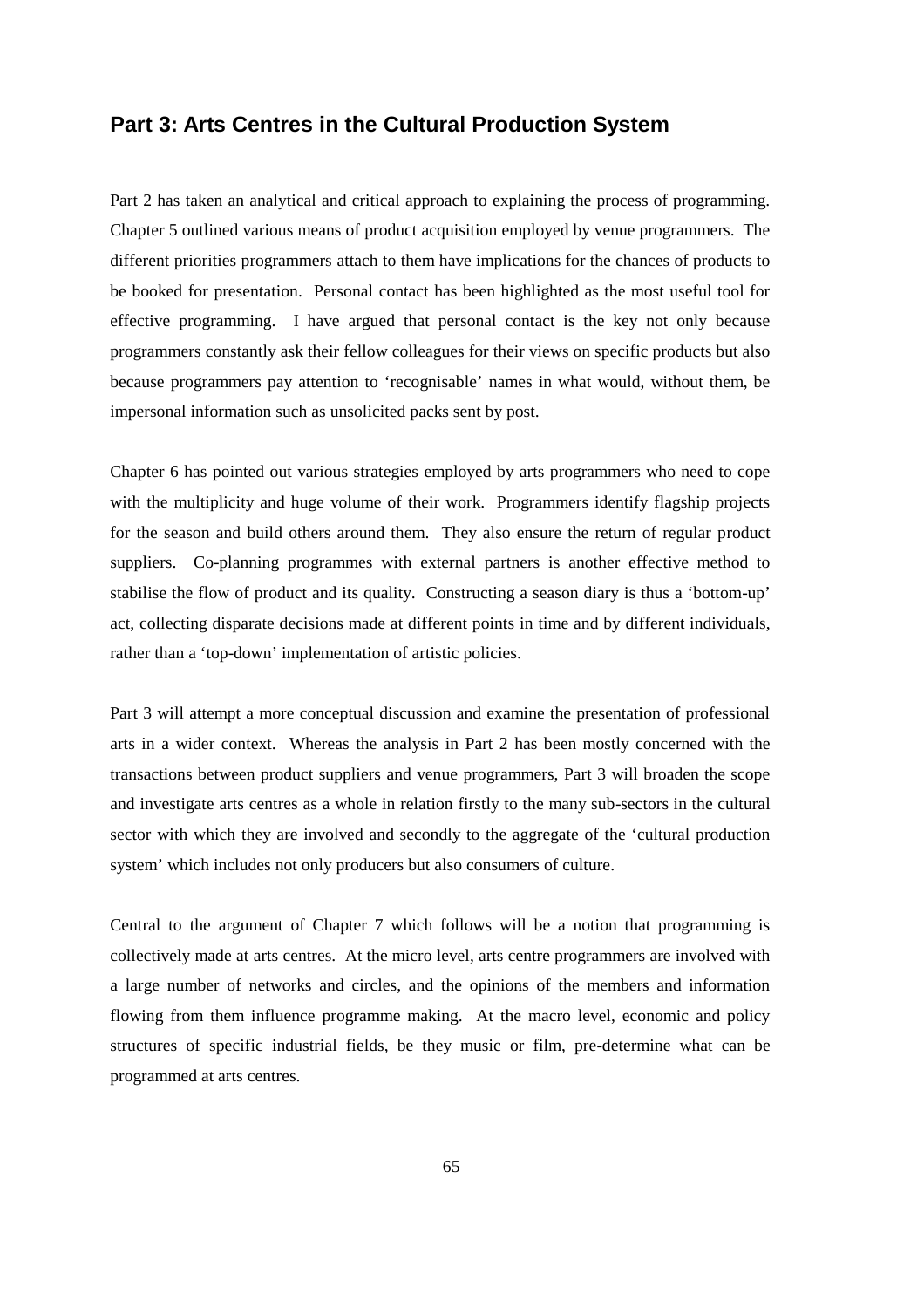Developing the findings on the ways in which programme diaries are made, Chapters 8 and 9 will explore their implications in the wider context of cultural production. Chapter 8 will argue that arts centres seem to have a vague system of reputation, unlike many sectors in the subsidised arts. It will explore the reasons and point out some strategies being developed for a reputation system.

Chapter 9 will advance this argument and see arts centres as omnipresent in the cultural production system. This is owing to the multiplicity of art forms and genres they present and the myriad relationships necessary for such multiplicity that they build up with external partners. However, this in effect means that their place tends to be ambiguous.

66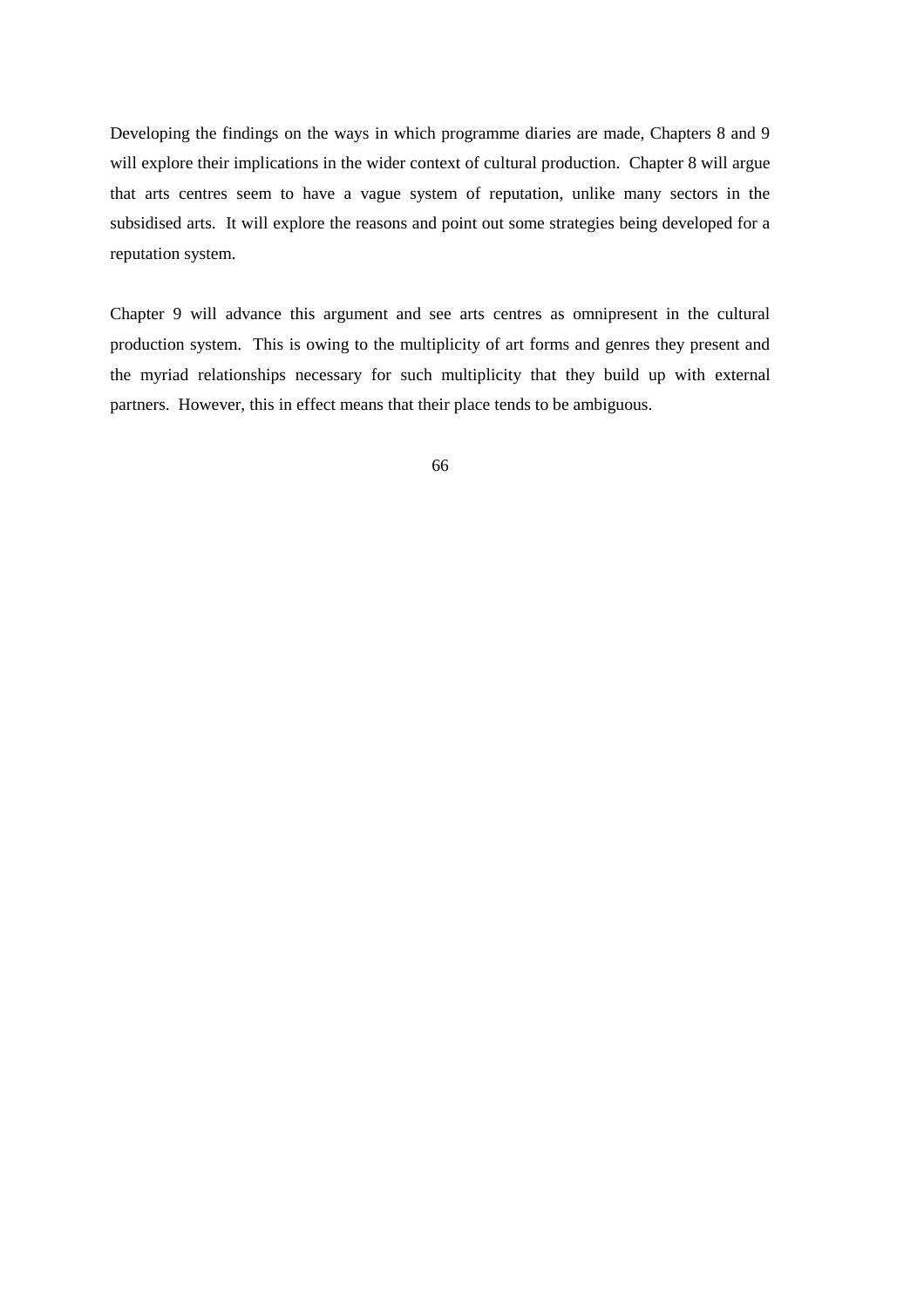# *Chapter 7. Programming as Collective Action*

# **Introduction**

As has been argued in Chapter 5, personal contact is the thread that connects different means of product acquisition. Its importance has been elaborated on as a key resource for establishing the 'regulars' and an indispensable reference for introducing the 'experiments' to the venues. This raises a question about the degree to which programming is the result of programmers' personal choice or the projection of personal taste. Expanding on Becker's idea developed in his book entitled 'Art Worlds' (1982), this chapter will argue that programming is better seen as the result of collective action.

Becker's (1982) main argument is that the arts are the collective product of artists and their 'support personnel', a theory which can be applied to poets who tend to be seen as selfsufficient artists as well as to film producers who can more easily be understood as people who work in collaboration with others. A composer, for example, relies, among other things, upon what performers are capable of playing. The existence and workings of music publishers, concert organisers, copyright laws, manufacturers of musical instruments (and their technology) all affect what can be written. The piece of music composed will then be admitted to the cultural world through being legitimised by critics and musicologists and received by an audience. Starting with this focus on individual artists, Becker broadens his scope to interorganisational and inter-industrial relationships to cover the whole cultural production process: creation, distribution, reputation and consumption.

Becker was most concerned with the relationship between artists and those he calls support personnel, but in our case the work can be seen to be collective not only between individuals but also in the larger context, involving inter-organisational, institutional, industrial and international dimensions. The following expands on both of these in turn.

#### **7.1 Collectivity at the Micro Level**

To begin with, the programme can be seen as a collective product at a person to person level. This collectivity can be further broken down into two types, one within the organisations of arts centres and the other across venues and other related organisations and individuals.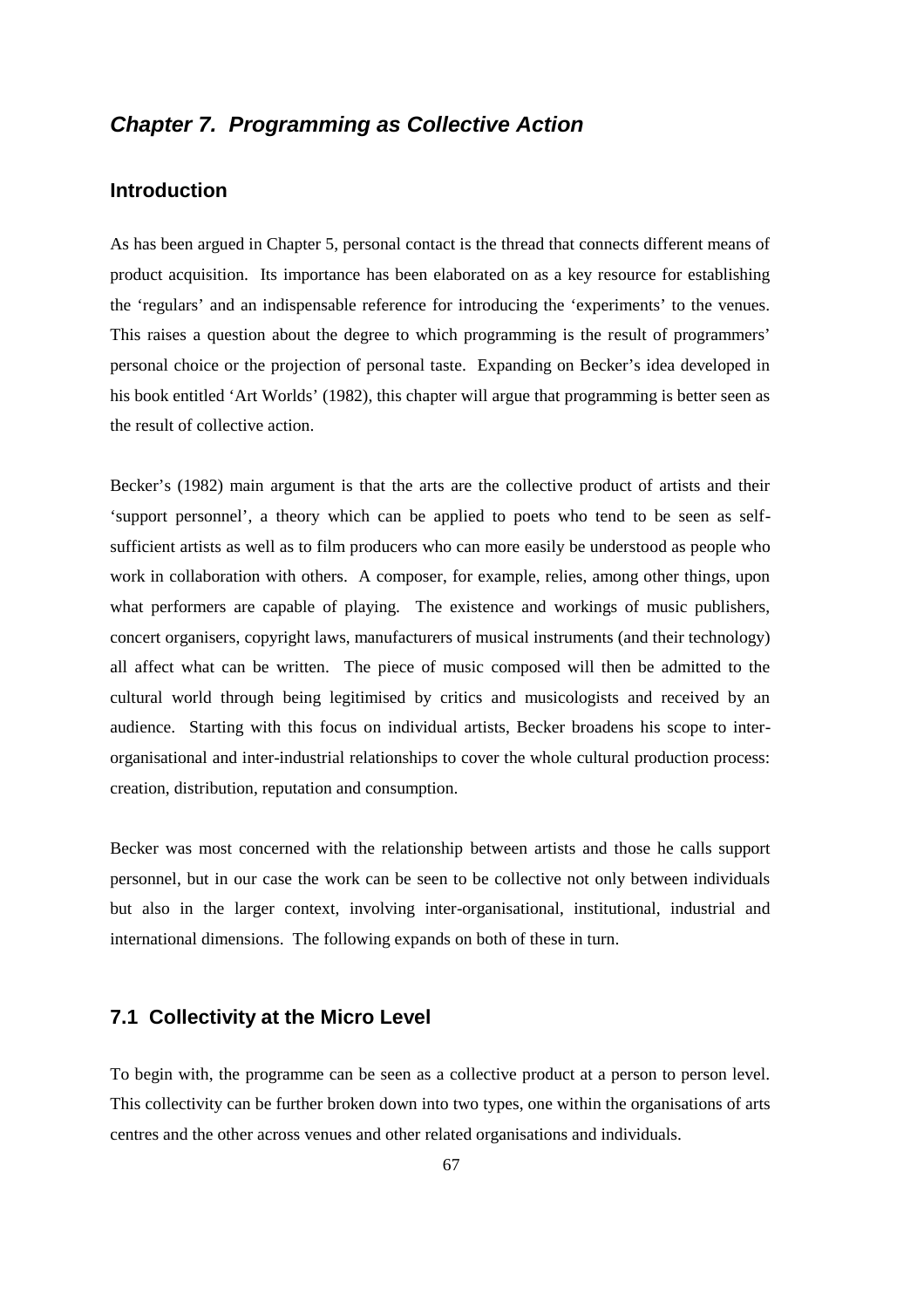First, it is common that members of staff, regardless of their posts, make contributions to programming, officially and unofficially. At two particular arts centres studied which have had substantial periods of time with no Director in post, patterns gradually developed to involve and delegate responsibilities to other staff who had not previously been involved in programming. Technical and administrative staff in small organisations are more likely to have access to programming decision-making than their counterparts in larger organisations and suggest some names in the areas which they are personally interested in or familiar with.

Collectivity within the venue organisation may have a historical dimension as well. As has been mentioned, programmes at arts centres typically involve a large number of different kinds of events which are hard to summarise. Even in those cases where strong emphasis is placed on contemporary culture the programme is wide-ranging and diverse. What develops is a largely historical accumulation of previous practices, patterns and relationships. New programmers can and may modify the programme to a certain extent, but not totally unless there are major policy changes. New additions and shift in focus may take place gradually rather than radically. It would be very costly to demolish the whole of the corporate identity embedded in programme, visibility and reputation which the venue has developed in the local and artistic communities over the years and start from scratch. Therefore historical patterns tend to be inherited, and alterations and additions are made to them.

Second, beyond the organisational boundary, programme decisions are made collectively with other professionals, even if sub- or un-consciously. As was mentioned in Chapter 4, recommendations and the views of colleagues are influential. Equally the promoters and agents with whom they have trust relationships have a decisive effect on what is brought to their attention. The recommendations and quality judgement which programmers obtain from promoters and agents or swap with other programmers tend to converge over time and they come to share values, aesthetic standards and judgements. Without these shared understandings, to put it in a different way, it is impossible to work closely with external bodies. The ones whom programmers find difficult to trust or sympathise with would become redundant in due course.

This of course does not mean that programmers are devoid of their own views or unprepared to make independent decisions. However, the difference of their views from others is most strongly related to their audience tastes. In this sense, audiences can be seen to participate in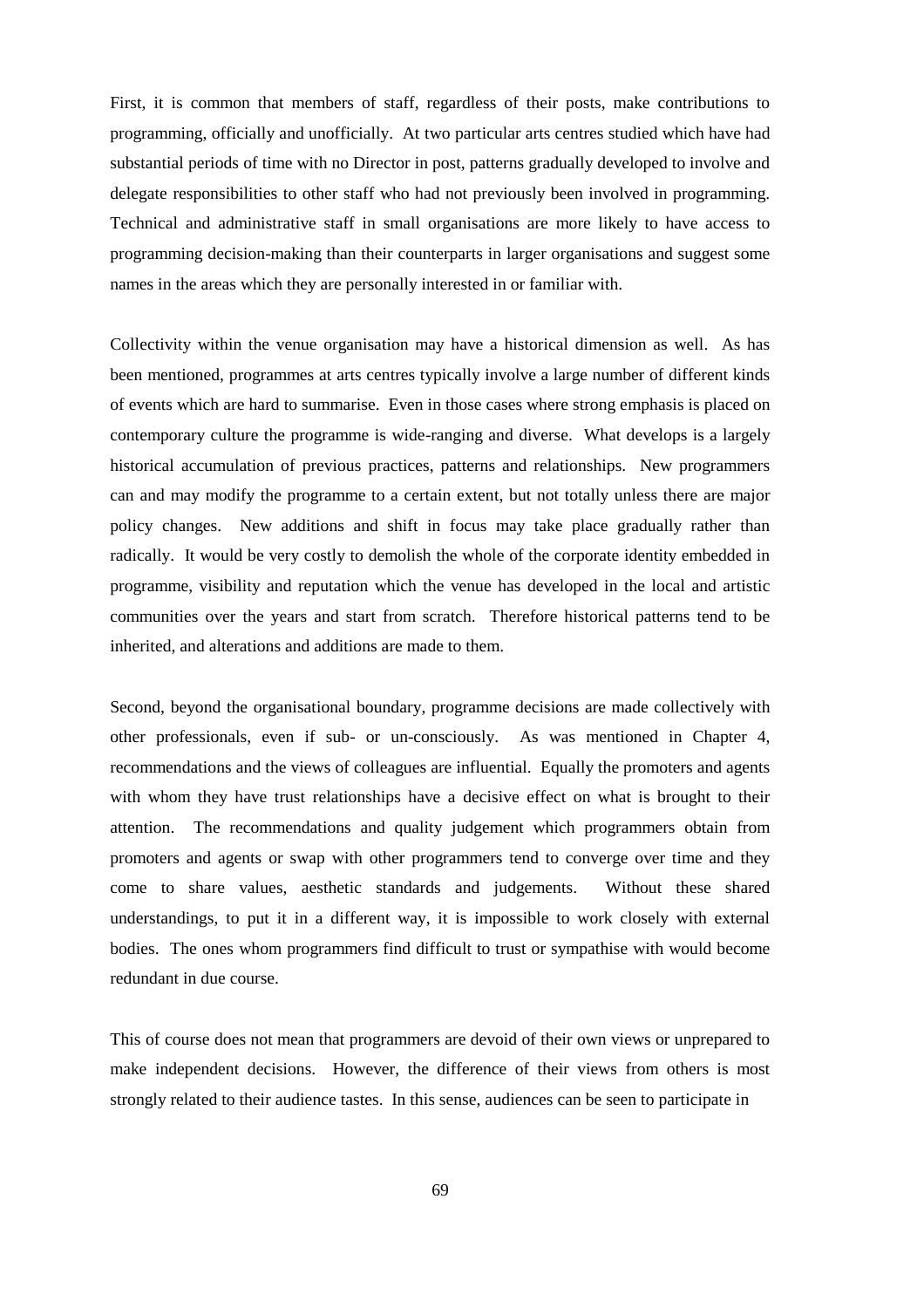the decision-making process indirectly but very significantly. For many programmers it is important that an existing audience is interested in the product concerned. If the company has visited previously, the programmer can easily check the box office record. If not, s/he can ask other experienced venue managers, preferably those who have similar types of audiences. At the organisational level and on a long-term basis, a genre without an existing audience may be cultivated by constantly presenting such products while giving a context to them. Developing new audiences is however costly and can take a couple of years at least.

The inter-organisational collectivity described above does not always mean that programmes in different venues which are in close touch become similar. Different venues have different constraints and packaging abilities. The networks of each venue programmer may overlap but their aggregate is different in the two venues.

In order to better understand the nature of the inter-organisational relationships in which arts centres are involved, it is helpful to refer to Kadushin (1976) who makes a distinction between 'network' and 'circle'. According to him, while a network is a system with a clearly defined boundary and a common interest, a circle is informal and fluid. It is a loose, noninstitutionalised totality and the boundaries are unclear. There is no formal leadership; members do not have direct relationships with all other members, and hence it is invisible as a whole. The existence of circles is, Kadushin (1976) argues, typical of cultural production systems, and the concept seems to be particularly relevant to arts centres. An arts centre may be in a number of networks, including the ones for specific art forms. Within these networks, the arts centre may be in informal circles, for example, related to genre, ie experimental, cutting-edge, traditional and so on. Personal contact, the importance of which has repeatedly been mentioned, tends to be initially made in a network and then expanded and made substantial use of in a circle. Arts professionals in a circle related to, for example, jazz will ring each other and exchange information on current practice.

Through these informal and occasional, albeit strongly influential, webs of circles and more formal networks, programmers develop a sense of peer evaluation and this affects the shaping of the programme. This again is a sub- or un-conscious factor which programmers may or may not take into account in deciding *individual* event selections. However, in the *total* programming activity, peer evaluation and approval as perceived by programmers themselves influence the final product of the programme. There is no formal mechanism to judge which programme is better than others. However, programmers can sense how their work is seen at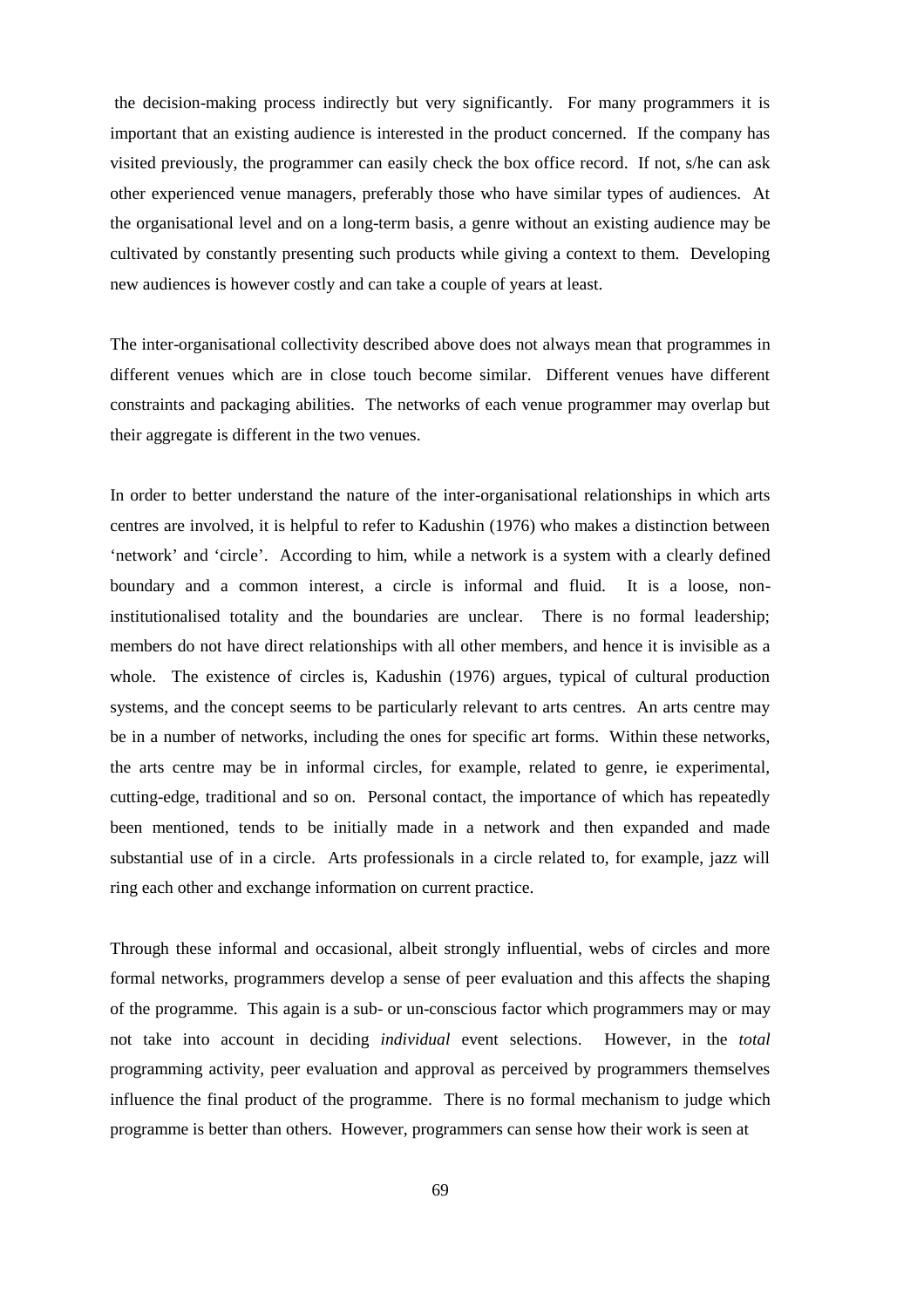least by their close peers because they will phone to congratulate on the success of season diaries when they think the programmes look interesting.

Finally programming assumes a collective element through formal relationships made between individuals, including venues, venue managers, artists and arts organisations in management boards and related services. One of the programmers interviewed had a wide range of experience and serves on the board of a major theatre festival and of a major producing (and occasional touring) theatre. She is therefore favourably positioned to know what will be produced by the organisations. It also enables her to work closely with them to develop and copromote or co-produce some work, an opportunity which might not be easily accessible otherwise. Another programmer interviewed is a course tutor on the strategic management of venues at the Independent Theatre Council, a national body for (particularly small-scale) theatres. This is an excellent opportunity for her to get to know other venues in some depth as she hears from participants about their issues and major projects at the seminar she leads.

Arts centre directors and programmers are also likely to be involved with funding bodies as advisors or panel members. This provides them with the opportunity to go and see different productions and to critically watch, or assess other arts centres in different RAB regions, both of which provide ideas to bring back home. The board of the venue in turn draws on senior managers from arts companies. Board members in many cases function to connect internal and external stakeholders of an organisation (Middleton 1987) or provide sources of 'insider' information from other organisations and fields they are involved in. Mutual representation on the board by arts managers and venue managers is likely to result in joint projects and product development.

# **7.2 Collectivity at the Macro Level**

Collectivity of programming can be more extensively found at the macro level, involving the impacts of institutional and industrial structures on programming. The association with festivals or mini series of events primarily organised by external bodies is a prime example of the programme as a result of collective activity at the smallest scale at this level. Collectivity however goes beyond inter-organisational relationships. Although it is an extreme case which involves the only centre in the sample which has a concert hall, orchestra booking deserves a more detailed description as it offers an interesting example for my argument. To put it simply,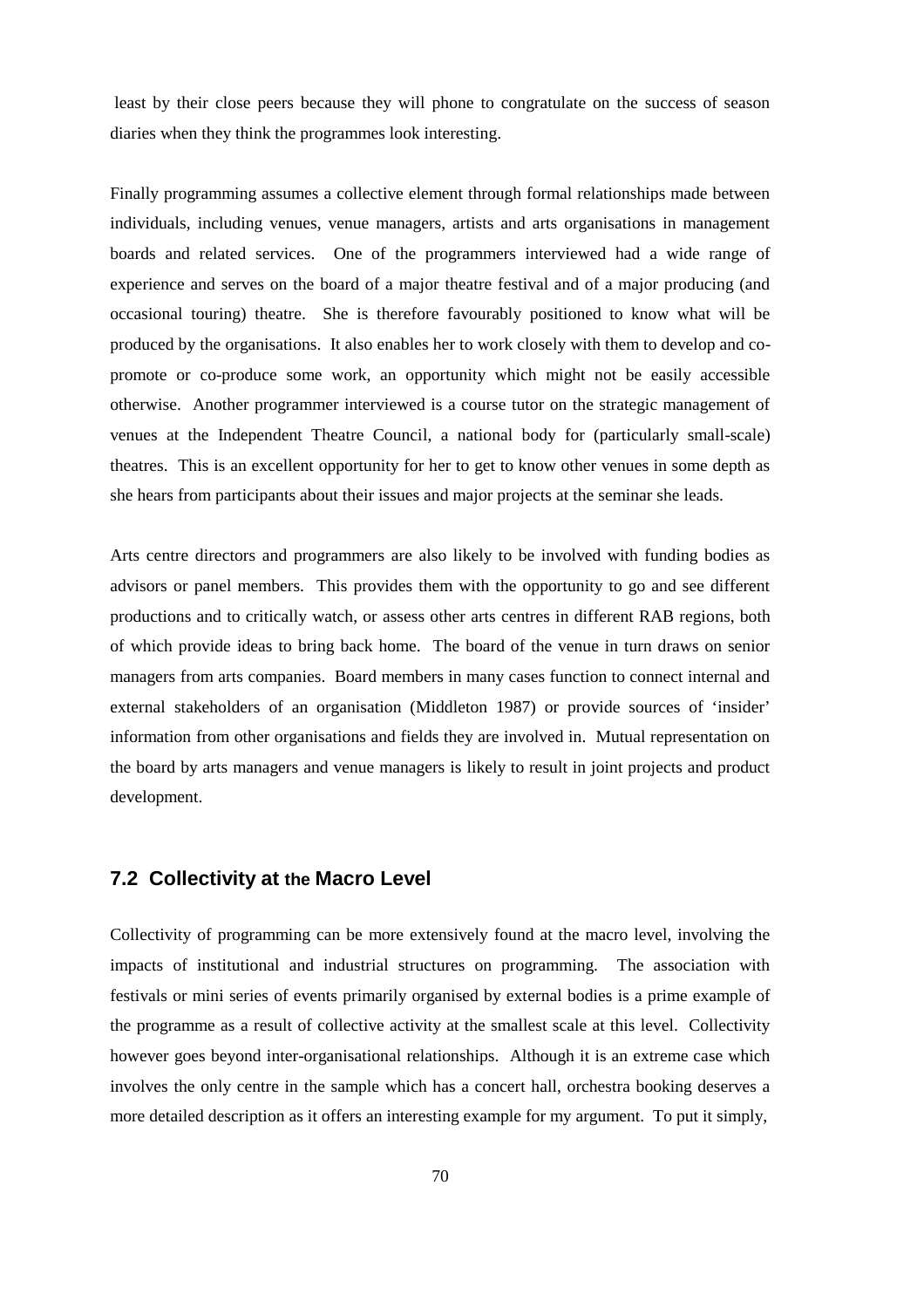the content of a concert is customarily decided by orchestras. For venues, there is room for negotiation but it is highly limited, as the programming of a concert operates at a more structural and industrial level as follows.

In Britain, the seasonal concert programmes of an orchestra is largely decided by its Artistic Director or Principal and Guest Conductors, namely, chief conductors with whom the orchestra works closely whatever the exact titles may be, in consultation with its General Manager or Chief Executive. The orchestra firstly decides the contents of the concerts it self-promotes usually at its resident venues (eg the London Symphony Orchestra at the Barbican Arts Centre, the City of Birmingham Symphony Orchestra at the Symphony Hall in Birmingham). These concerts, financially onerous on the orchestra, are the highlight for the organisation and the platform where its artistic quality is judged. The orchestra has to earn income through 'engagement' at home and abroad (ie giving concerts for fees paid by venues or other promoters) and recordings.<sup>[12](#page-72-0)</sup> Amongst many sources of income, UK engagement is very important to most orchestras. The key strategy of an orchestra in negotiating a date and the programme with a venue manager is to try to repeat the repertory of self-promoted concerts elsewhere. The repetition allows the orchestra to economise on rehearsals which unlike public performances do not earn a penny despite their costs.

In theory, venue managers may be offered, say, 10 to 20 different programmes by a particular orchestra if the date for the booking is open-ended. In most cases, both the venue and the orchestra can only offer limited availability for booking to each other. A date both can agree on may fall into a particular week when the orchestra concerned is supposed to be playing, for example, a piano concerto and a symphony by Mozart. The venue might say it is not affordable because of the soloist engaged in this particular programme, and ask if the concerto piece can be changed to a symphony. However, beyond this level of modification, major changes in the packages rarely take place in practice, for both the agent of the soloist and the orchestra would be reluctant to take on anything which requires extra rehearsal and practice.

Seen from an orchestra's viewpoint, this convention may have self-restrictive effects on its concert programming. Orchestras when desperately in need of an engagement must programme

<span id="page-72-0"></span> $12$ Available data shows that the proportion of earned income (including sponsorship) is 45% of the total income for the total of 21 orchestras in 1993/4 (Arts Council of England and BBC, 1994: 25). The total includes English regional orchestras, London's self-governing orchestras, BBC orchestras, chamber orchestras and contemporary music groups. For regional orchestras in England, the proportion of earned income is about half of the total revenue (Cultural Trends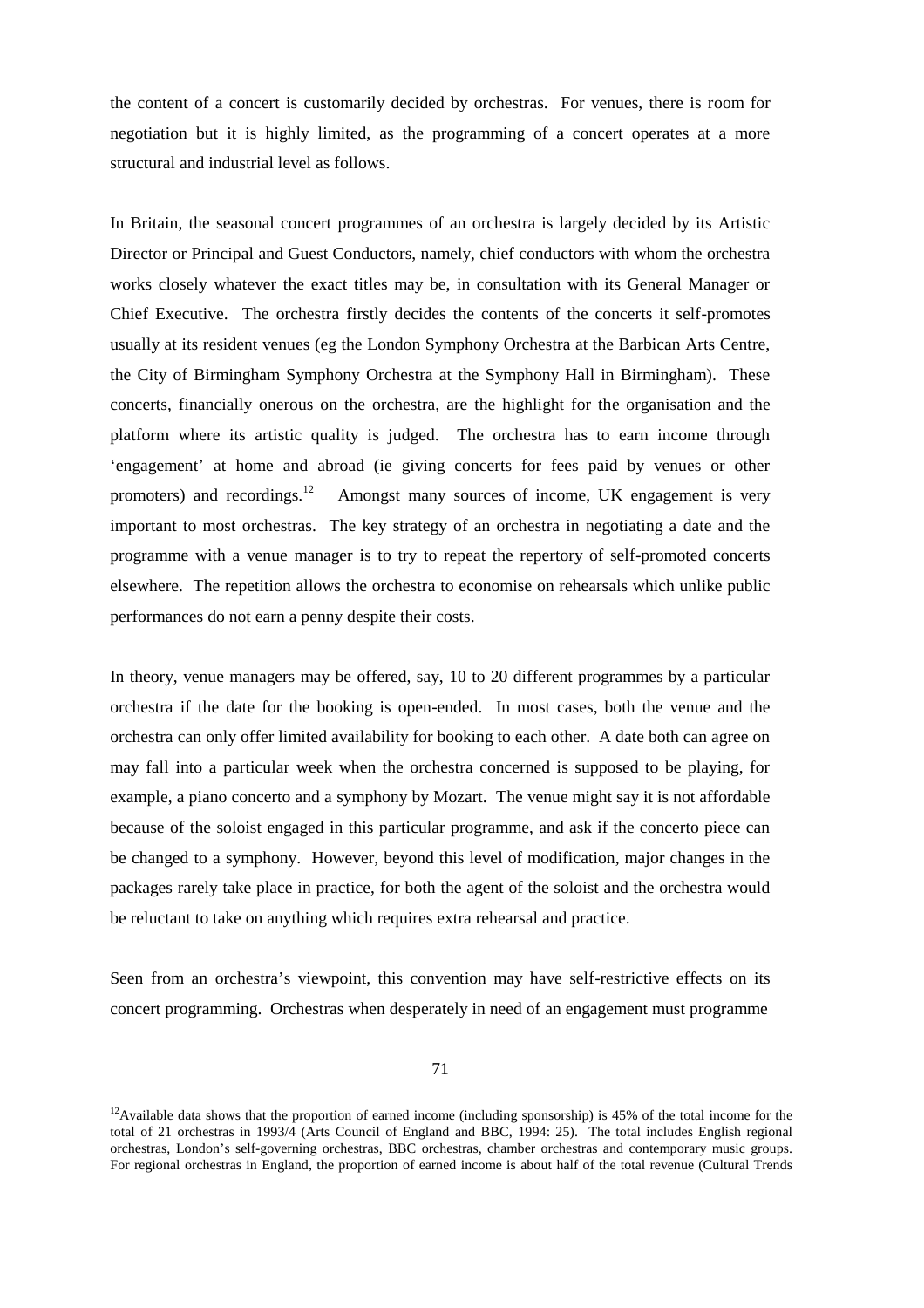their own promotion concerts so that they are acceptable to other venues. From a venue's point of view, their ability to programme orchestral music is highly limited and determined by how the industry works, which is beyond the scope of what can be negotiated between the visiting company and the venue.

When it comes to film, it is even more complicated and involves a more international, commercial world. To begin with, what is produced gets virtually no public exhibition unless there is an international sales agent who is interested in the film or the project idea and buys the rights to it. The film may not be even made in the first place without a sales agent who helps finance the production. The film is then sold to local distributors. Any cinema, whether commercial or non-commercial such as arts centres, is dependent on what distributors have on offer. The distributor's decision whether or not to buy the product in question basically depends upon the estimated box office return and profits made out of sales to network, satellite and cable television and video media in the light of the marketing costs involved.

The UK cinema market is highly dominated by US-majors both in the distribution and exhibition sectors (DNH 1995, p10; London Economics 1994, p176). Over 90% of the box office income in the UK cinema market is held by films of US origin, the highest penetration rate of Hollywood movies in the EU in 1991 (Durie [ed] 1993, p26). As a result of this, arts centres which are mostly committed to introducing non-Hollywood films are having difficulty in acquiring the kind of films they would like to screen because there are too few available in distribution. The role played by the BFI as a collective negotiator with distributors is important,but only a few arts centres are represented by the BFI.<sup>13</sup> Arts centres show not only specialist but popular films too, because this is a very important part of income generating activity. However, arts centres, as a minority in the UK cinema exhibition sector, are in a weak position in making deals with distributors. The prints of the films they wish to show are, from an arts centre's point of view, insufficient in number and often only available some considerable time after first release.

The downward trend of European films shown in the UK in particular is exacerbated by the fact that television stations such as Channel Four are becoming less and less inclined to screen films

<sup>1991, 12: 8).</sup> London's four self-governing orchestras earn as much as 80-90% of their income from the market (Cultural Trends 1991, 12: 10-11).

<span id="page-73-0"></span><sup>&</sup>lt;sup>13</sup> In the light of this situation, the Department for Culture, Media and Sport is at the time of writing considering whether to support the distribution of British films with Lottery funds (Arts Council of England undated; DCMS 1998).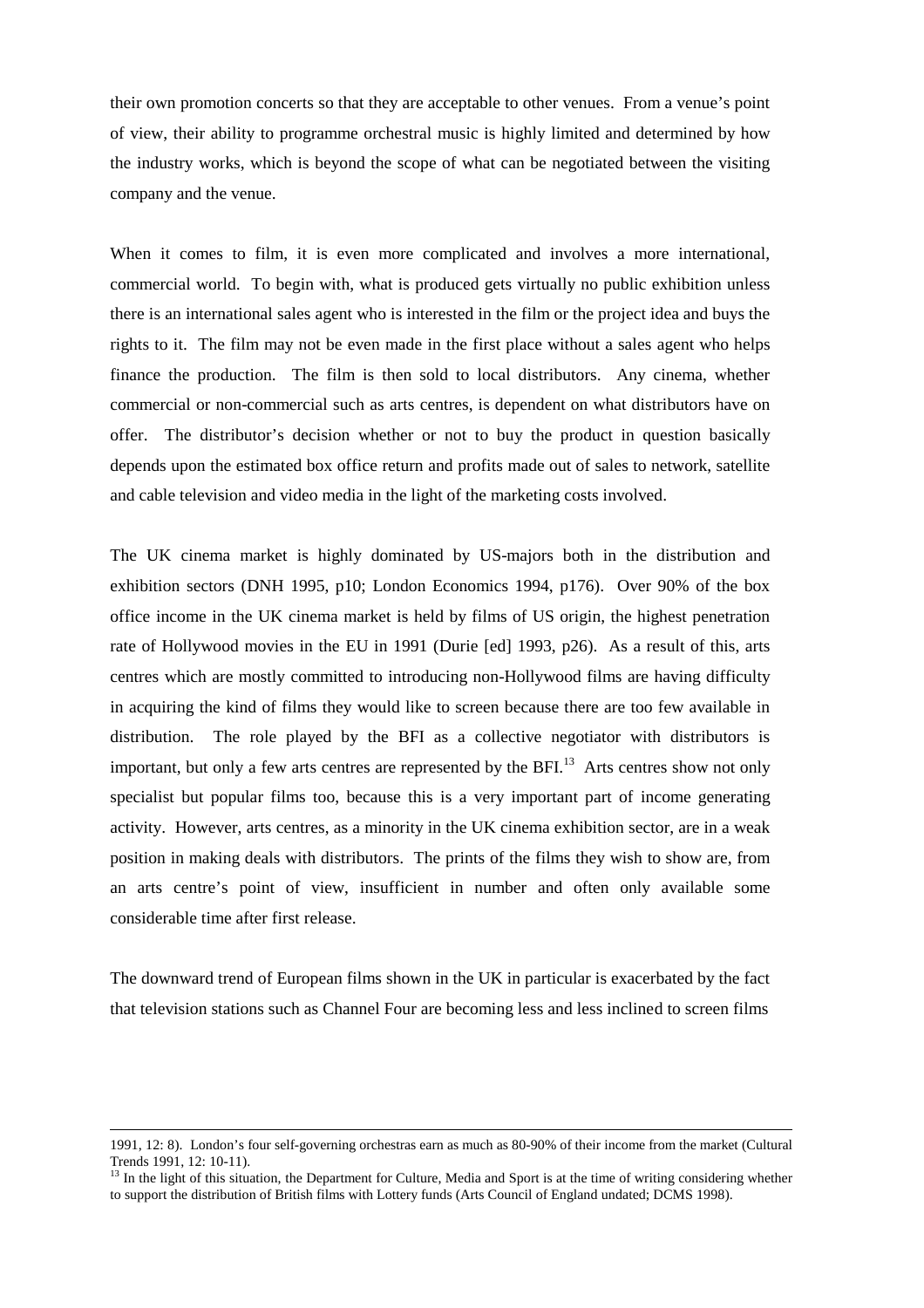of minority interest.[14](#page-74-0) The transmission fees paid to distributors by television stations can be high enough to effectively subsidise the distributor's deals with art cinemas including arts centres. What television stations feel able to air, depending on their financial and cultural policies, therefore, have knock-on effects on what is screened at arts centres.

Programming at arts centres is affected even beyond the realm of the narrowly-defined cultural sector. Take children's shows as an example. The availability of products tends to depend on the government's education policy and school funding as the companies' major clients are schools and colleges. With the exception of some imaginative teachers who believe that children's exposure to the arts is important both for their academic and emotional development, most schools would book shows either as an educational instrument for set texts or as a treat. This tends to work to make children's shows shorter in duration than is regarded as desirable by arts centres, but the products cannot easily be changed to adapt to the needs and expectations of the venues. Given the financial stringency and the increased complexity in booking with individual schools because of changes in school management<sup>[15](#page-74-1)</sup> on the one hand and the National Curriculum requirement on certain texts in English (Arts Council of England 1996, p19) on the other, non-curriculum-led companies are finding it increasingly difficult to survive. It is these companies however that arts centres would like to invite.

### **7.3 Programming as the Projection of Personal Charisma?**

Through the mechanisms outlined in this and the previous chapters, the programme presented emerges as a product of collective action taken at different levels and dimensions, rather than as a projection of personal charisma and personal taste. In fact, some programmers would not hesitate to maintain that there is no need to have a great depth of knowledge in each art form but that it is very important to know the right people and have common sense. Interestingly nobody has expressed any embarrassment over the lack of specialist knowledge in some areas which they cover. Lack of specialist knowledge can be compensated for by building up 'circles of friends' from whom to obtain advice and opinion.

<sup>73</sup>

<span id="page-74-0"></span><sup>&</sup>lt;sup>14</sup> See, for example, Hood (ed) (1994) and Siune and Truetzschler (eds) (1992) for changes both in technology and in government broadcasting policy in the early 1990s which have meant a more competitive market for commercial television companies.

<span id="page-74-1"></span><sup>&</sup>lt;sup>15</sup> Theatre companies used to deal with Local Education Authority advisers who made collective booking for schools. Much of funding for school has been devolved, and schools which now self-manage do not tend to see bringing theatres to schools as a priority (Arts Council of England 1996, p19).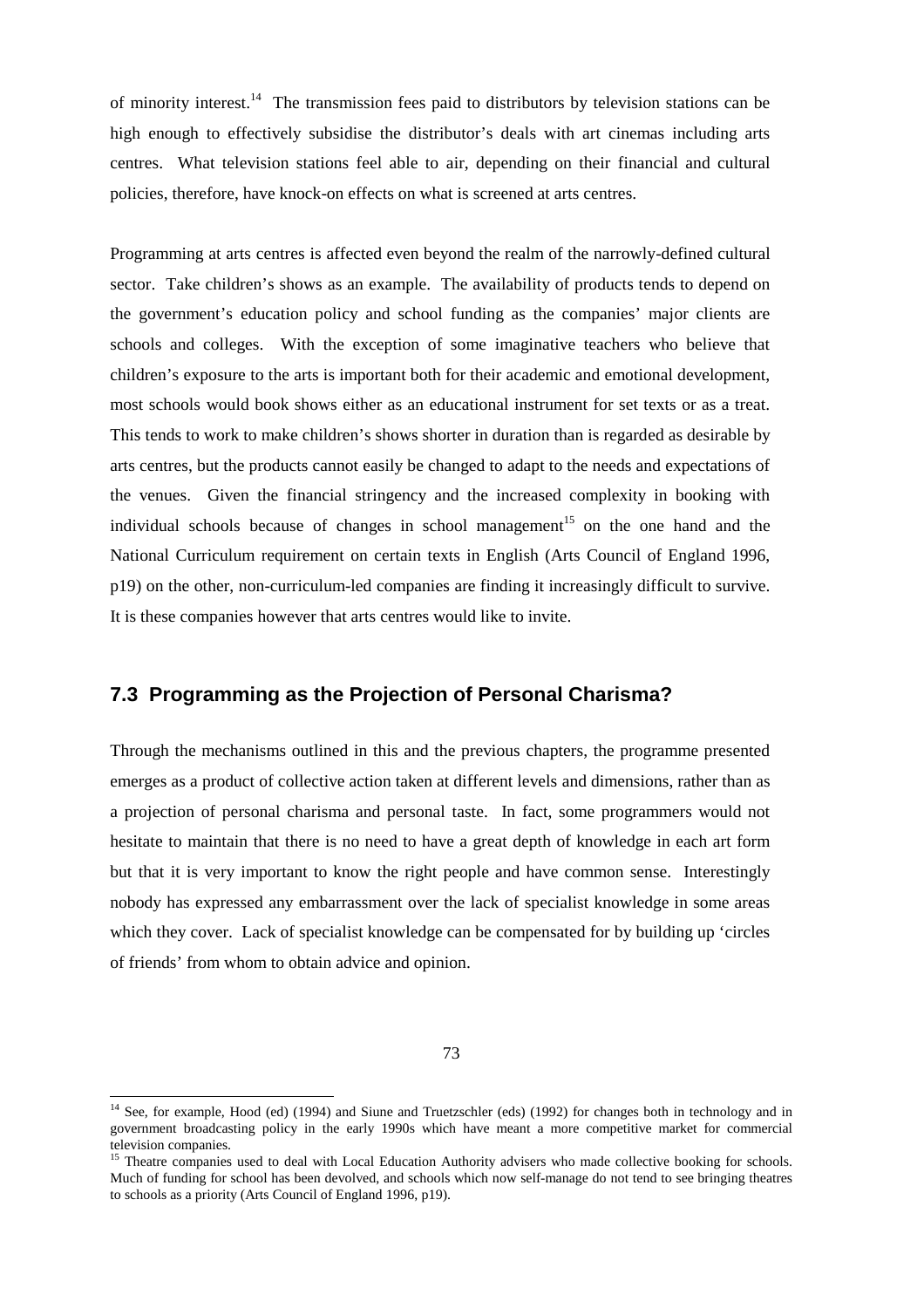There is a structural element which tends to deny the possibility of programming as a projection of personal charisma and taste of the programmer. This is related to the mobility of individual products presented at arts centres and of the audience. On the one hand, touring companies by definition travel everywhere. A 'find' made by one venue programmer is hard to contain at a specific venue. Ironically, successful companies may start to raise their fees so that the original venue may no longer be able to afford it. Even more ironically a small company, once successful, is encouraged by arts funding bodies, and by agents and promoters in some cases, to increase its size, and will no longer fit the original venue. Arts centres with more than one differently sized space tend to encourage the company to grow from small to medium (and to large) which helps the artistic as well as financial development of the company.

The Arts Council's funding system also encourages companies to grow wherever possible. Middle-scale companies enjoy better funding arrangements and benefit from other services in touring and marketing, as has been illustrated in Chapter 3. The view that small-scale theatre groups and products are for research and development has been explicitly made in the literature (Arts Council of England 1996, p13) as well as in the interviews I conducted with funders. By implication, therefore, successful companies should progress to larger spaces. Arts centres with only small spaces lose out in this structure.

Audiences on the other hand have limited mobility. Conventional wisdom in arts marketing is that the majority would, in the regions, drive for up to 40 minutes in a single trip to venues, but not more than 60 minutes.<sup>[16](#page-75-0)</sup>

The combination of the limited possibility for a product to be contained and the limited mobility of the audience has two implications. One is that it is difficult for the venue sector to develop a system of reputation in which some venues are seen as more eminent than others, for example, for frequently discovering talented artists previously unknown in the arts world or for programming special events only available at them. The lack of a reputation system for the sector, if this is called a sector at all, will be extensively discussed in Chapter 8.

The other implication of high product-mobility and low audience-mobility is that for suburban and rural arts centres with little other arts provision nearby it is very difficult to specialise in

<span id="page-75-0"></span><sup>&</sup>lt;sup>16</sup> Tomlinson (1993, p143) suggests drive-time 'isochroms' as 20, 40 and 60 minutes.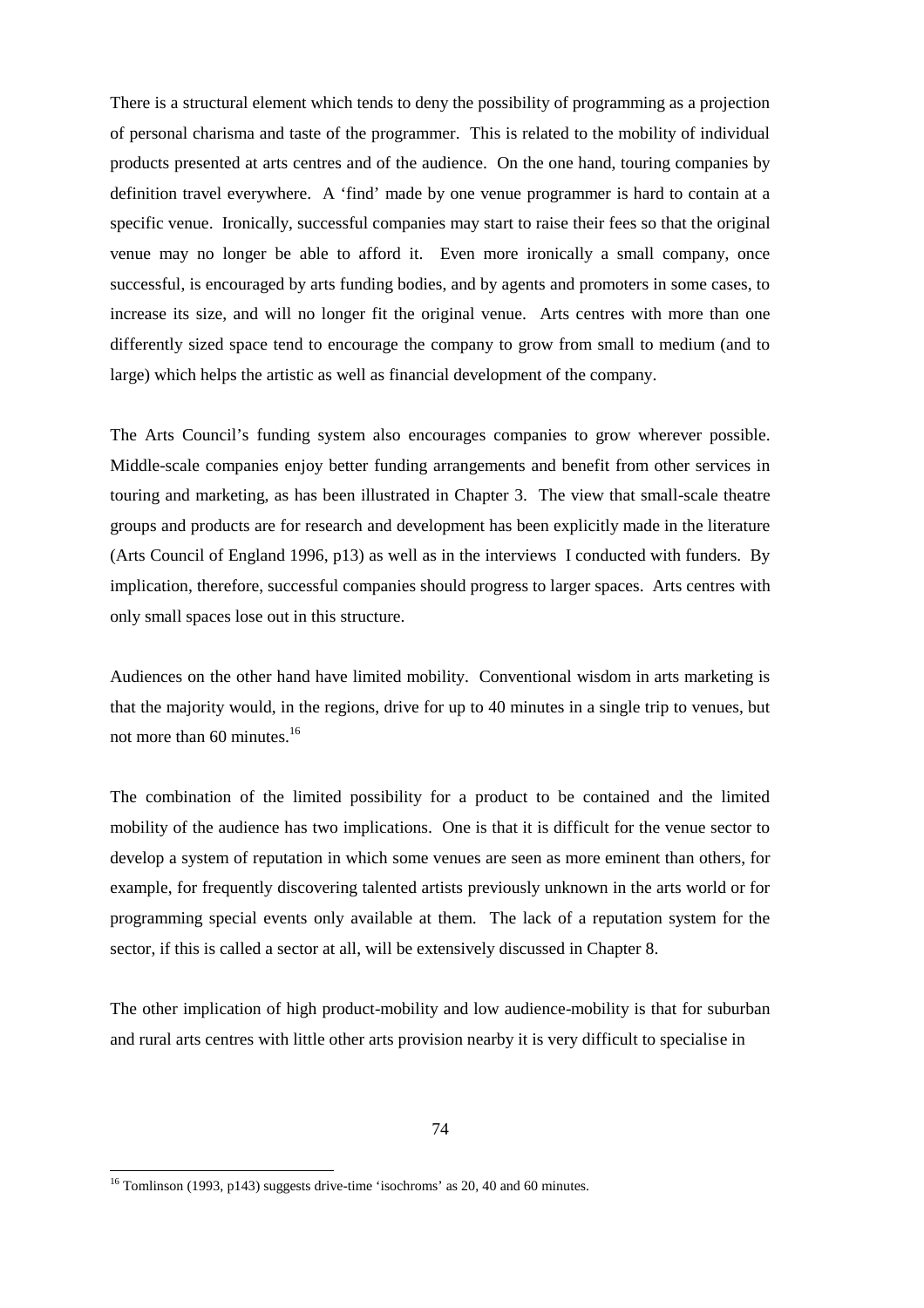any specific area and thereby establish corporate identities and reputations through their programming. Even at urban centres, if not in central London, it is not easy to sustain venues of a highly specialist nature and of minority interest economically, for example, those dedicated to contemporary dance and Physical Theatre. It is known empirically that specialist arts provision needs a hinterland to draw a critical mass.

#### **Summary**

Drawing on the findings of Chapter 5 on the process by which products are acquired and the analysis given in Chapter 6 on the way in which arts centres' diaries are shaped, this chapter has presented a view that programming is the result of collective action, working at various levels. At the micro level, the programmer relies on arts professionals for information and views on products to be obtained. The programmer may not have specialist knowledge in every genre s/he deals with. S/he is not an impresario and does not have to be a connoisseur, but is more of an efficient co-ordinator with a good grasp of local audiences and good connections in arts circles. It is very important for the programmer to be able to ask for opinions and recommendations on the product concerned by using different networks and circles. The arts centre gains access to arts producers through its board members, whilst arts programmers obtain good contacts in the arts world through helping arts companies, funding bodies and professional associations as advisors or in other capacities.

At the macro level, collectivity emerges as a result of industrial and sectoral structures and workings. The cases of orchestral music and film industries have illustrated the impact of their business conventions and economics on the programming at arts centres. Government policy on broadcasting and education, albeit indirectly, affect what is available for them to book.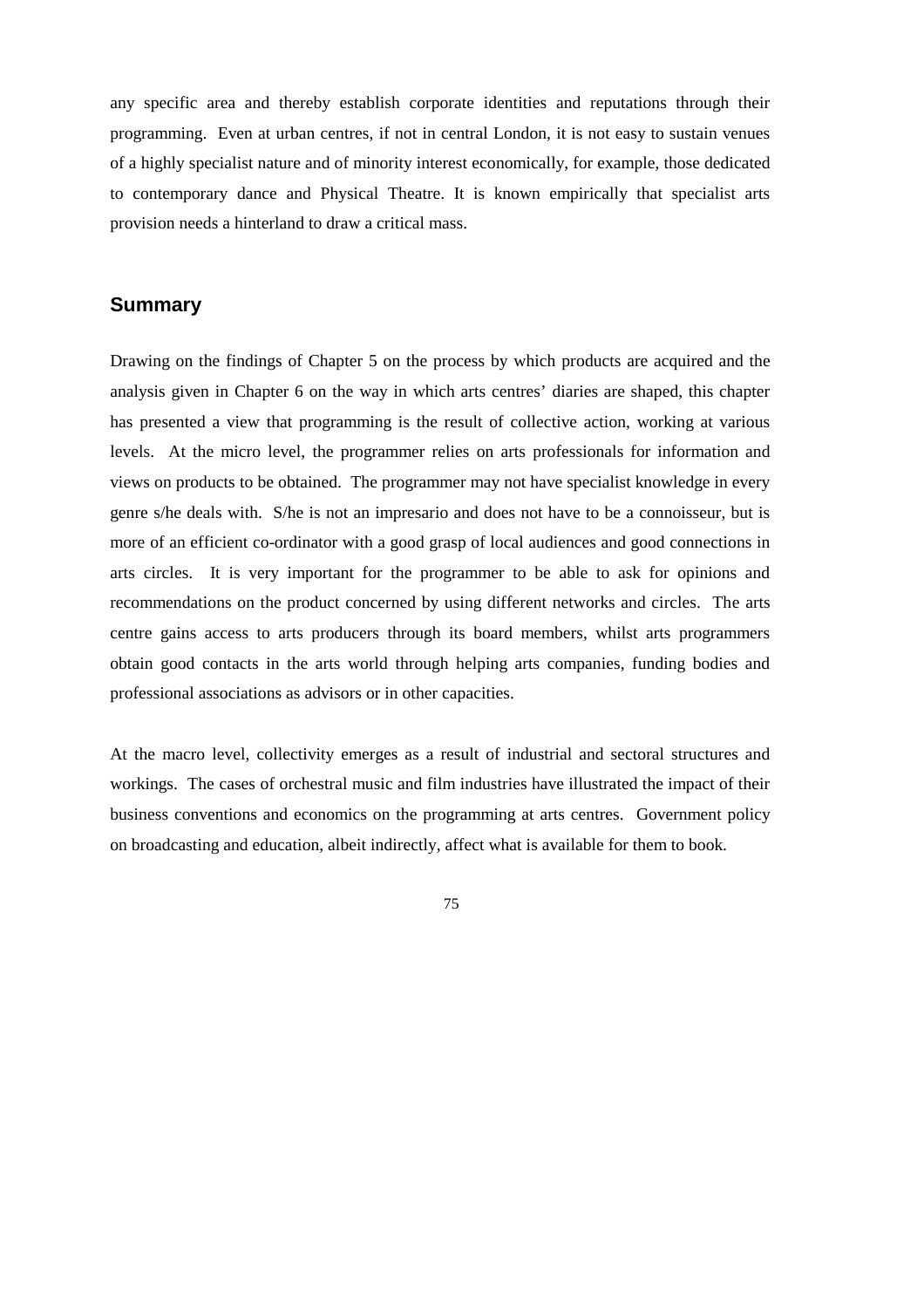## *Chapter 8. The Reputation System*

The discussion in Chapter 4 examining the future of arts centres as producers and presenters now needs to be expanded in the much larger context of cultural production. The theoretical argument to be made in this chapter has two parts. In the first part, I will examine whether arts centres have a 'reputation system' through which some centres would become more prestigious, famous and powerful than others. My main argument will be that there are structural factors that make the development of any system of this kind very difficult. However, in 8.2, I will identify some of the strategies for a reputation system being developed in recent years. These will explain why commissioning has become important, for some arts centres at least. This line of argument is carried forward to a conceptualisation of arts centres as venues in what I will call the Cultural Production System in the next chapter, where I will discuss the ambiguous place occupied by arts centres in the system and explain the reasons for this.

#### **8.1 The Reputation System**

In explaining why arts centres are becoming more of a producer in Chapter 4, I have left out one possible explanation, that is, the role of producer can enhance the arts centre's reputation. This is now taken up for close examination. A useful way of starting the discussion is to refer to the sociological theory, developed most notably by the French sociologist Pierre Bourdieu, that artistic and cultural production (in a broad sense, encompassing the primary creation of an art work, its interpretation, distribution and consumption) operates in a system of allocating symbolic as well as material rewards (eg Bourdieu 1985). In the commercial sector,  $17$  material reward may carry primary weight, but the symbolic reward has some significance as well, whereas the reverse pattern is the prevalent norm in the subsidised sector.<sup>[18](#page-77-1)</sup> It is symbolic rewards that subsidised artists, interpreters and distributors of culture seek for professional satisfaction and this may lead to material rewards personally and organisationally as well.

<span id="page-77-1"></span><span id="page-77-0"></span><sup>17</sup> Bourdieu calls this the field of large-scale cultural production.

<sup>&</sup>lt;sup>18</sup> The field of restricted production, according to Bourdieu.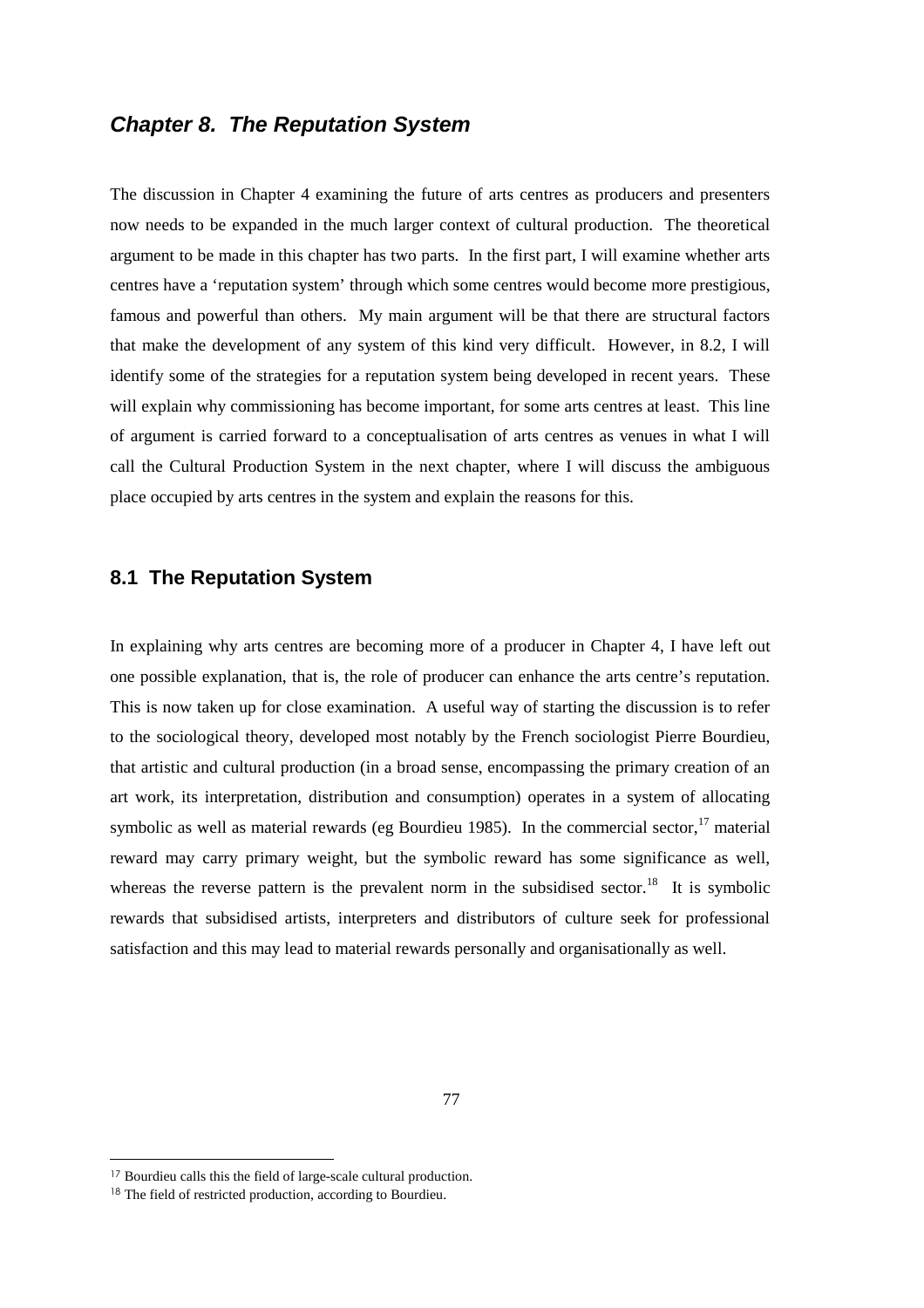### *8.1.1 Reputation and Reward*

Having identified the two types of reward—material and symbolic—which exist in what we might call a reputation system of cultural production, another angle from which to examine this system can be obtained by reference to Lang and Lang (1988). In their paper on the survival of artistic reputation among etching artists they distinguish two components of reputation, namely, recognition and renown. *Recognition* is established largely by peers and other significant 'insiders' such as the juries of awards and prizes. *Renown* in contrast refers to a more universal world beyond an esoteric one, including the general public. Renown is dependent on the publicity generated by critics and the press and promoted by dealers, and can be measured by press notices, sales in the market and purchases by museums. An artist may be well-recognised in the small, former world, but may not always be so in the latter and vice versa.

Crane's (1976) typology which elaborates on evaluative systems of innovation is also helpful. She identifies four 'reward systems' (ie systems for rewarding innovation) in a broadly defined culture including arts, knowledge and religion. The key to her categorisation is who controls the system by allocating resources. The first is a self-contained, or 'independent', system operating in, for example, academia. It is the members of this community themselves who set the norm and standard for quality judgement and allocate symbolic and material rewards accordingly. An excellent scientist is recognised by his/her peers through publishing articles in journals refereed by peers and obtaining an academic post in a prestigious university again through peer selection. One should not assume that in publishing a book the scientist's work is now judged by the editor who is unlikely to be a scholar: the editor would ask academics for professional opinions on the quality of the proposal or ask them to act as 'series editors' (Coser et al 1982, pp302-307). This is therefore in effect a system of peer evaluation again.

In the second reward system identified by Crane (named semi-independent) a major difference from the first is that material rewards are allocated by consumers, entrepreneurs or bureaucrats. For example, in the public arts funding system in Britain, artistic judgement is largely made by peers in various panels and committees collectively or individually. Grants will be allocated according to their views, although the material rewards may well be obtained from the market as well.

The third system is called subcultural, which is similar to the first one in a sense that it operates within a narrow community of participants. In this system, it is innovators that set norms but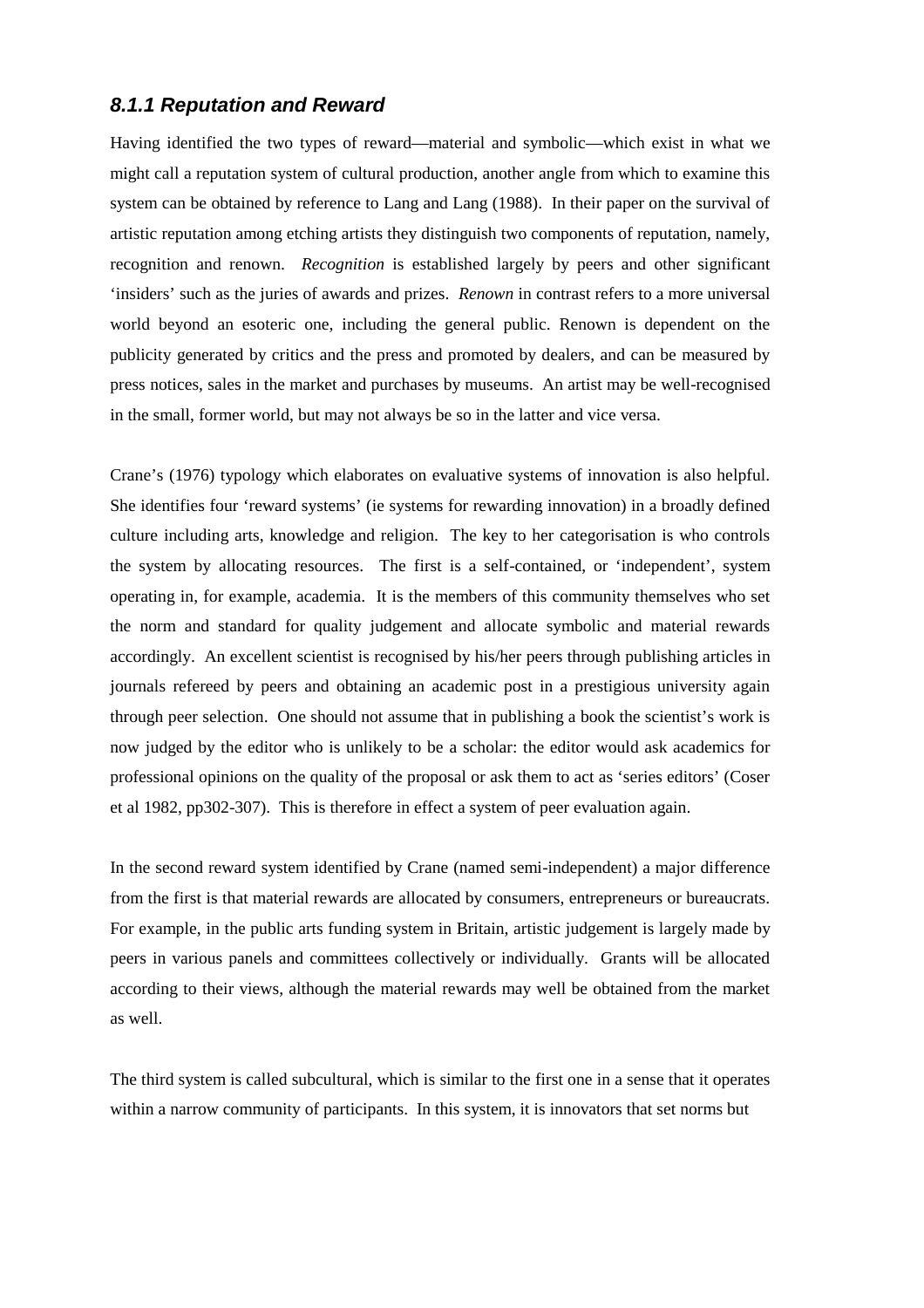both symbolic and material rewards are allocated by consumers. Crane gives examples such as black urban music, religious sects and radical science.

The fourth reward system is called heterocultural, and is characteristic of cultural industries for heterogeneous audiences. Here entrepreneurs set norms and innovative work is tested on consumers. If they provide symbolic rewards, then entrepreneurs (or bureaucrats) allocate material rewards to innovators. This then goes back to consumers who would materially reward cultural innovation. Examples are film and record industries and technology.

To integrate the discussions of Bourdieu (1985), Lang and Lang (1988) and Crane (1976) introduced so far, the amorphous concept of reputation may be better understood by delineating the following three points.

First, it is useful to have a conceptual distinction between symbolic and material rewards in a reputation system, although they may well be closely related to each other in practice. Arts organisations in the subsidised sector which obtain symbolic rewards (eg good reviews by critics) then perhaps stand a good chance of getting material rewards as well such as grants, awards and commercial gains from the market.

Second, it is also helpful to note who controls the process of resource allocation and which resources are in their hands. It might be peers of artists and the members of esoteric circles who provide symbolic rewards by making artistic judgements and providing rationale, legitimacy and validation for particular genres or works. In a more popular kind of culture, external actors such as consumers and the lay public may do the above. It is, however, useful to understand that reputation is made, not by a particular person or institution of influence, but by the dynamics of various agents involved in the whole field concerned. In other words, it is in the struggle for the power which the relevant agents and institutions seek to legitimatise art that artistic reputation, or the value of art works and belief in it, is continuously generated (Bourdieu 1980, p265).

Third, it is necessary to pay attention to the definition of quality, ie the criteria used for resource allocation, employed by resource allocators particularly in a system where more than one actor exists for different kinds of rewards.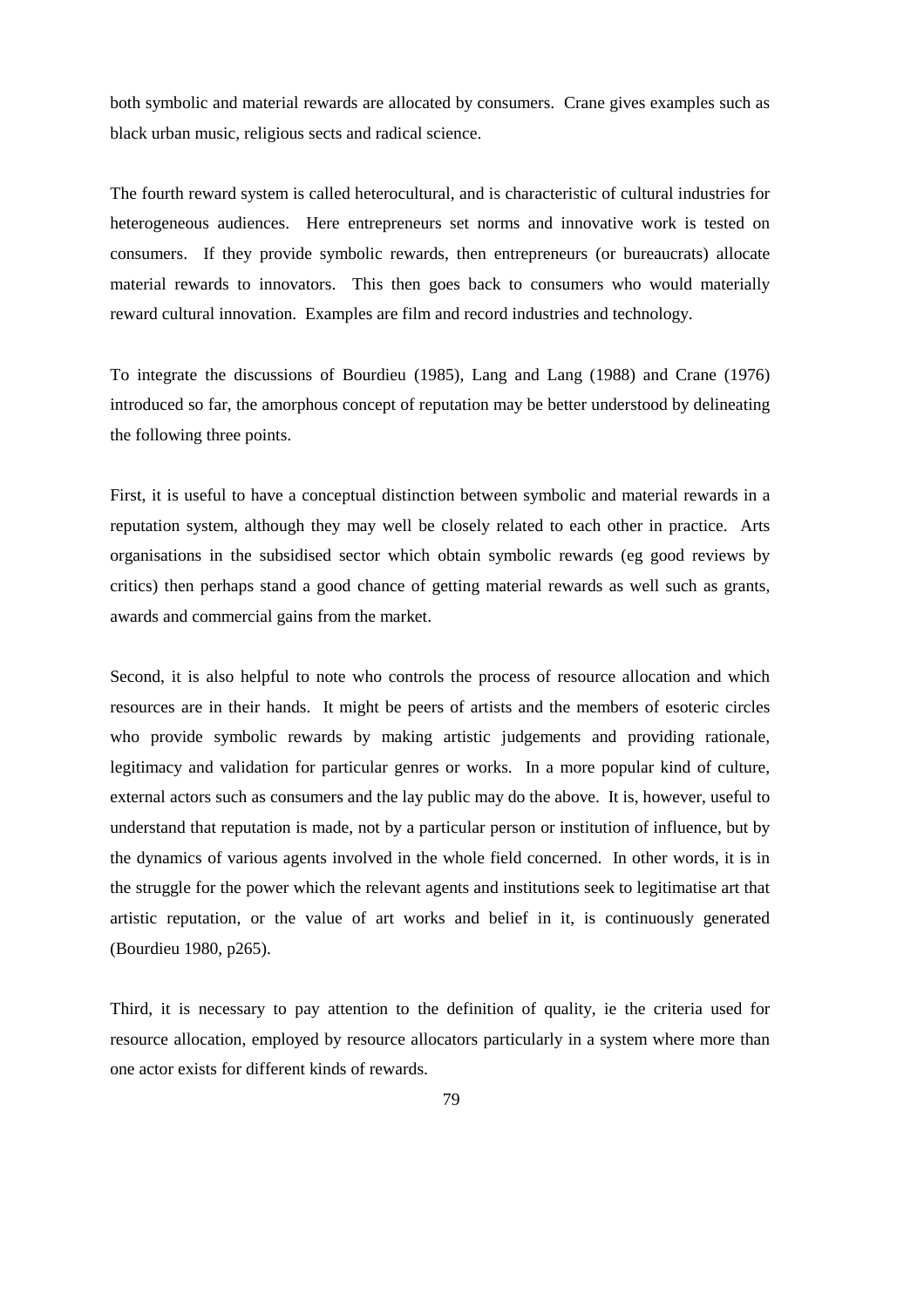#### *8.1.2 A Reputation System for Arts Centres*

In reviewing what has been discussed on arts centres in this paper and in the light of the above delineation, it seems that arts centres have only a vague reputation system and it is very fragmented. Programmers' sense of peer evaluation mentioned in Chapter 7 certainly exists, but only in a limited, unsystematic way. A particular arts centre may be seen as more prestigious than others in one sense, but in other respects this arts centre may fall behind others.

For example, one of the arts centres investigated, because of its size, may have a generally good reputation particularly in the field of middle-scale touring theatre and to a certain extent in contemporary arts within the established canon. When it comes to the contemporary arts of still more experimental nature, however, despite its policy of presenting 'challenging work' particularly in the Studio, much smaller arts centres can be found to have a better track record and reputation. Another arts centre I examined whose income is only 6% of the previous one mentioned above and is run virtually by one member of staff is well-known in the genre for its singular emphasis on cutting-edge, experimental work, attracting audiences from even 100 miles away. It is not that this tiny arts centre is particularly well-resourced, but due to its very smallness this space has managed to find its niche market very well.

Arts centres may however be highly-regarded by audiences in their individual localities, and service to the local community may be what really matters. However, regional producing theatres, which are also locally-based, seem to form part of a national overview and professionals would rank different theatres in one way or another. There is an implicit competition between theatres for recognition and renown, even though they do not compete for the same audience. Regional Repertory Theatres have this mutual awareness, particularly because they had been drama clients of the Arts Council until the early 1990s.

The main reason why a reputation system is unclear for arts centres is related to the diversity of the activities undertaken by arts centres and the different degrees of emphasis placed on each area. However, even when we focus on the area of professional presentation alone, arts centres only have an ambiguous reputation system. The reason for this is firstly the diverse range of the controllers who allocate resources and secondly the criteria they employ. Table 8.1 below shows the complexity of controllers and their criteria for assessing arts centres. The fact that arts centres are assessed by diverse 'juries' may not be particularly distinctive in itself, but rather the number involved especially when multiplied by the number of art forms represented at arts centres.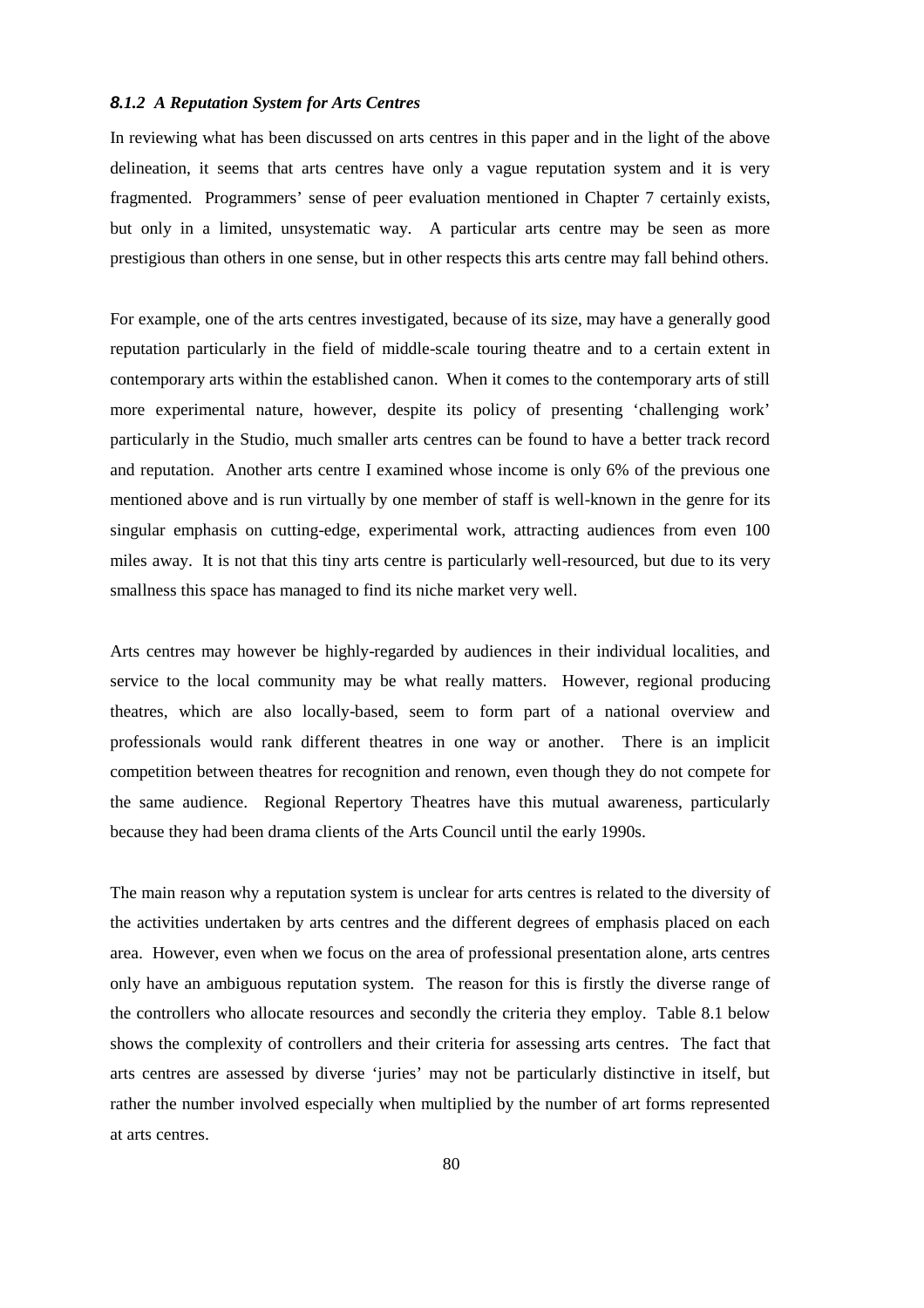Those who belong to the 'internal' reputation system which is close to the 'recognition' of Lang and Lang (1988) would include arts centre programmers and funding organisations, albeit to different degrees in terms of the explicitness in making judgements about the quality of the arts centres. There are other 'insiders' such as festival programmers and promoters with whom arts centres work closely particularly in co-planning diaries. Visiting companies are also important judges of arts centre qualities. They can be seen as a constituency in the internal system, as they have specialist, professional knowledge about certain aspects of arts centres which the lay public does not possess. Noticeably, there are hardly any critics or aestheticians, who would normally play a very important role in reputation systems for symbolic rewards.

As to the 'external' system of reputation, or 'renown' by Lang and Lang (1988), and which is more related to the market and material rewards, an important feature to note is that visiting companies which have been discussed as part of the internal system can be included in the external one as well. Arts centres in fact work to two distinct (and related) markets: to attract as many good companies as possible is no less important than to attract a large number and a broad range of audiences to sustain arts centre activities. By being sought after among arts organisations and artists, arts centres can become selective. The quality of particular shows and the programme as a collection of them is almost entirely reliant on what visiting companies can offer.

|                                  |                 | <b>Internal System</b> |                | <b>External</b>       | <b>System</b> |
|----------------------------------|-----------------|------------------------|----------------|-----------------------|---------------|
|                                  | Participants in | Other Arts             | <i>Funders</i> | <b>Arts Companies</b> | Audience      |
|                                  | Programme       | Centres                |                |                       |               |
|                                  | Networks and    |                        |                |                       |               |
|                                  | Circles         |                        |                |                       |               |
| Particular<br>Show(s)            | $\ast$          | $(*)$                  |                |                       | $\ast$        |
| The Whole<br>Programme           | $\ast$          | $\ast$                 | $\ast$         |                       | $(*)$         |
| Space, Building<br>Customer care |                 |                        |                | $\ast$                | $\ast$        |
| Marketing,<br>Management         | $\ast$          | $\ast$                 | $\ast$         | $\ast$                |               |

*Table 8.1 Reputation Systems for Venues—Different Actors with Different Criteria for Assessment*

*Note*: \* denotes the area with which the assessor is concerned, and (\*) a weak concern.

The second complexity of a reputation system for arts centres is that the criteria with which different constituencies judge the arts centres is multiple, including each show; the whole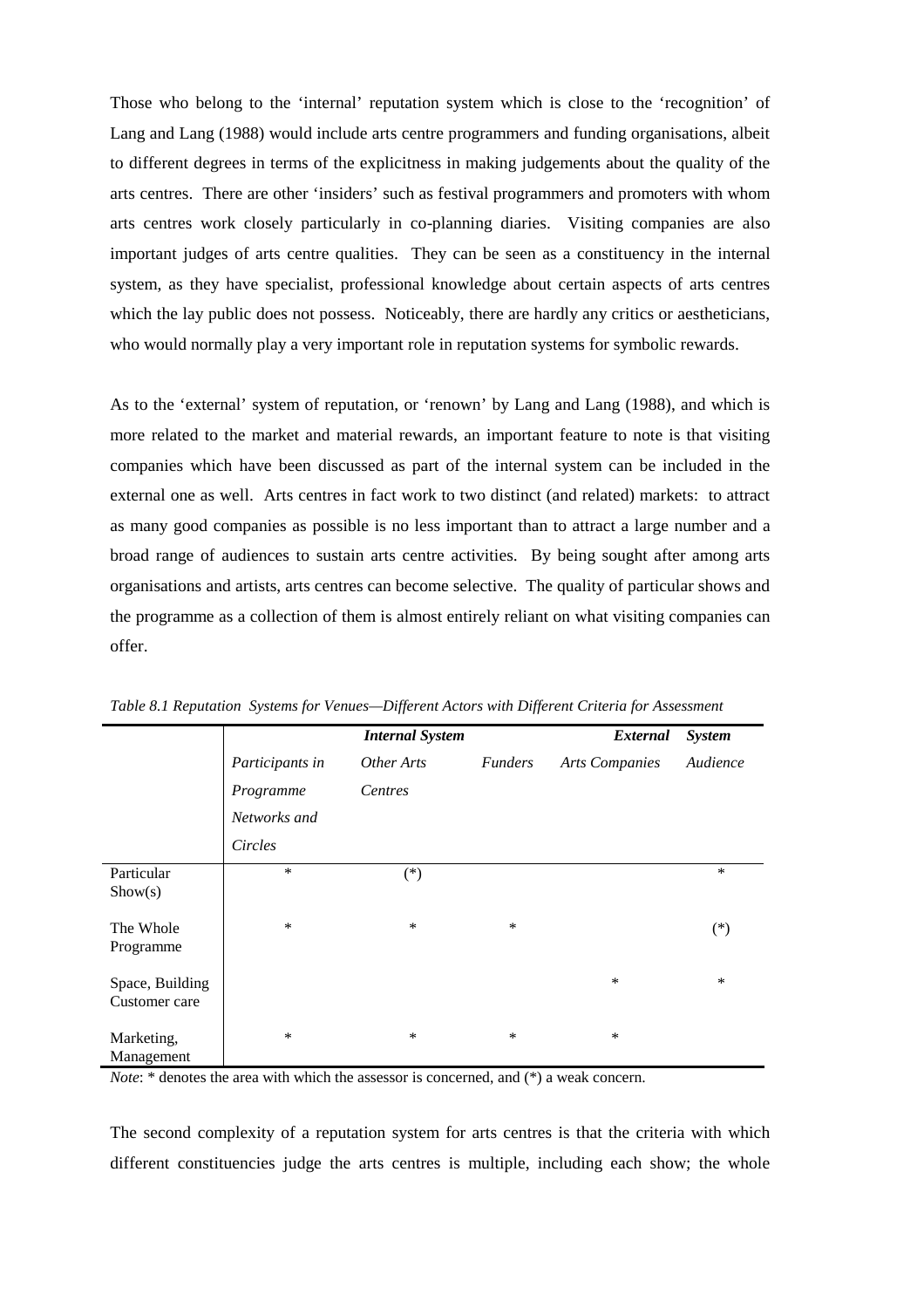programme; space, the building and customer care; and marketing and management capabilities. This list is perhaps more wide-ranging than for many other kinds of arts organisation and artistic products.

What is noticeable in Table 8.1 is the lack of artistic concerns about venues (the items in the top two rows) on the part of visiting companies, different from other participants in the system. In fact, the value judgement visiting companies make about arts venues is quite distinctive in Table 8.1. It looks as if visiting companies and customers share the criterion of the physical features of the venue and its friendliness. However, the specific expectations of each are totally different. What visiting companies would like to have in terms of physical elements is a good stage, adequate dressing rooms and friendly staff to welcome them on arrival and chat away after the performance. Customers in contrast want easy car parking, comfortable seats, a nice restaurant, clean toilets and the welcoming Front of House staff. Moreover, visiting companies think highly of venues with good marketing and audience development capabilities. The artistic visions of venue programmers may well be personally respected by the staff of visiting companies. Generally speaking, however, what they expect of venues most of all is suitable space, bookings and good marketing to fill the house. They talk about venues based on these criteria but it is not their business to judge venues on the quality of their programme as do the participants in the internal system.

Such a diversity in terms both of 'reputation builders' and of the criteria they use in relation to arts centres inhibits the development of a reputation system for arts centres particularly for symbolic rewards and at a national level. As far as the local level is concerned, however, the system for reputation is clear; it is centred around audience and of paramount importance at least in terms of material rewards.

### *8.1.3 Inhibitors for a Reputation System of Arts Centres*

Even when we only look at the artistic aspect of arts centres, namely, the individual events presented and the programme as a whole, there are a whole range of factors that hinder the development of a reputation system. First of all arts centres as non-producing venues are inherently dependent on the external product suppliers. Quality control is exerted mainly through the selection of products, which ultimately leaves a certain degree of uncontrollability.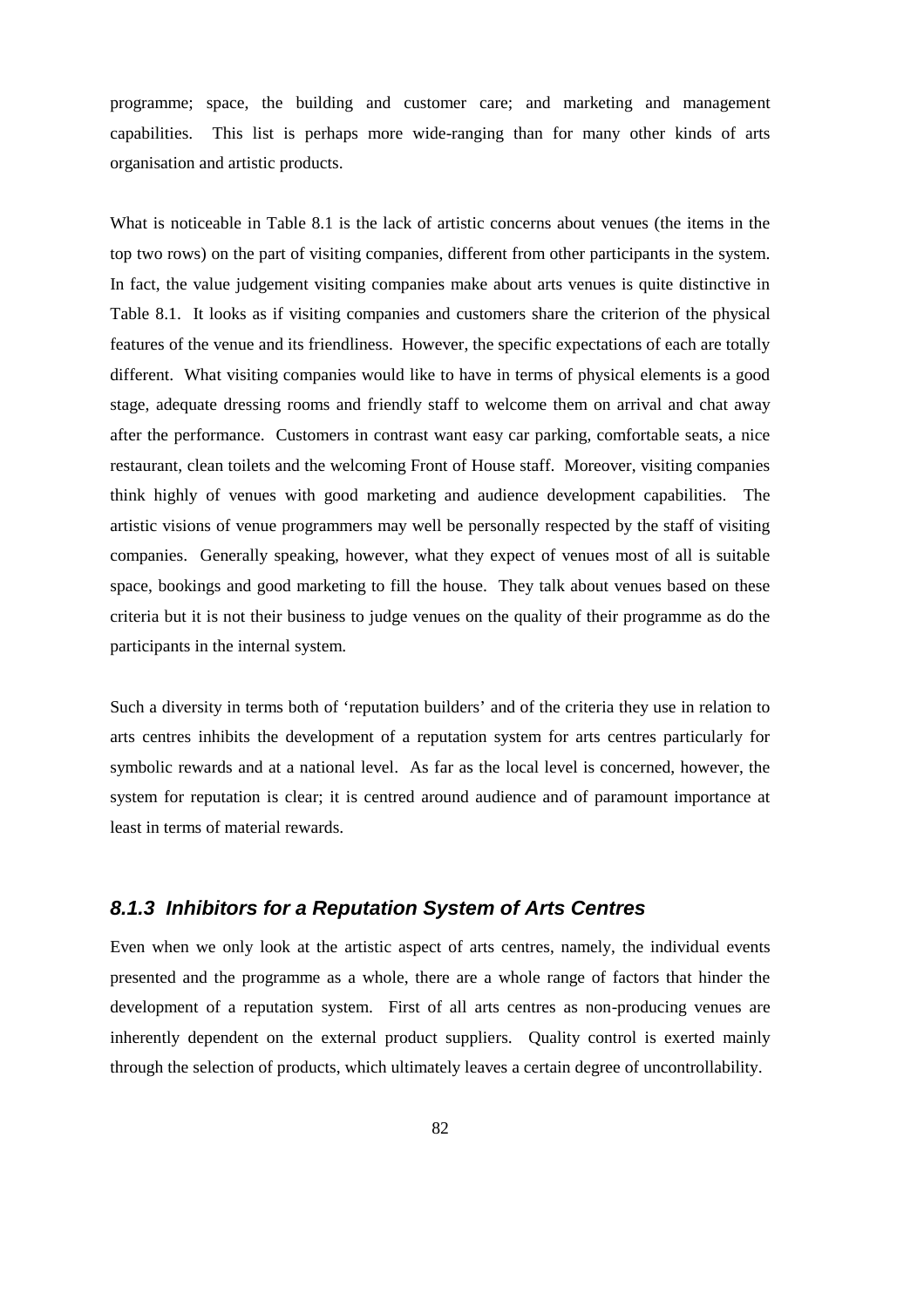The second major disadvantage for the development of a reputation system among arts centres is that touring companies by nature go to many places. In order to gain symbolic recognition, the property with which those assessed are associated must be scarce. To illustrate this point, a prestigious artist exclusively contracted with a particular art dealer can be a symbolic as well as economic asset to the dealer because this resource is unique. Insofar as professional presentation at arts centres is concerned, this kind of exclusive relation with the product is nearly impossible.

One of the strategies arts centres have employed so far so that some arts centres may become more prestigious than others is to create a speciality attached to individual products by commissioning work. However, in the current financial structure of the performing arts sector in Britain it is impossible for any arts centre to retain the commissioned piece of work within it. The product once premièred needs to travel. Attention may be paid to the name of the commissioning organisation when the performance goes elsewhere, but it is not sufficient as a key indicator around which a reputation system could be created. Furthermore, the involvement and the credit given to the venue is often limited. There are companies who would say that as far as artistic inspirations are concerned they would have done this work anyway and the commissioning money was effectively a subsidy. If the commission is to compose music, the completed work might be more strongly associated with performers of the music than where the performance takes place.

Quantity as well as quality is important as a contributing factor in reputation (Cole and Cole 1967). A genius may write a book and stay famous for a number of decades or even centuries, but this is rare. Normally an effective way of building up a reputation is to be productive and have a large number of opportunities for exposure. High productivity is important also because in an area where output quality is less predictable in the developmental phase, such as science and the arts, quantity is in a sense a necessity for the occasional production of excellent works (Cole and Cole 1967, pp387-388). At the moment, the level of commissioning at arts centres is so marginal as to be hardly recognisable by the wider artistic community. Also unlike repertory theatres performing arts productions at arts centres last only for a short period except for children's Christmas shows. This is not enough for the reputation of the commissioning arts centre to emerge and spread.

As an alternative strategy, a venue may want to emphasise its 'discovery' of some artists or arts companies at their emerging stage. Through the accumulation of such practices, a group of 'innovative' arts centres would develop differentiating themselves from others which might be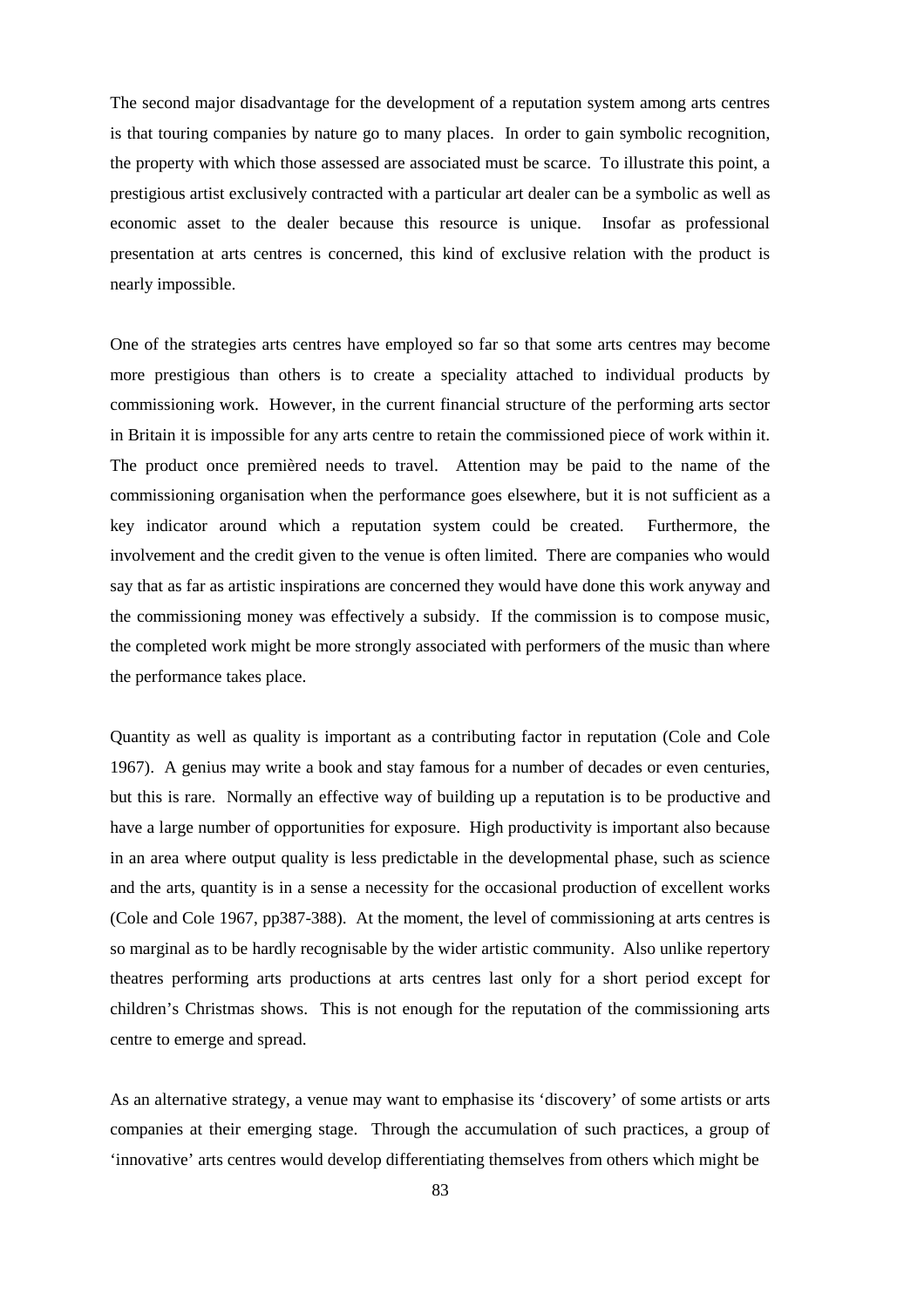secondary disseminators. The irony, as mentioned before, is that the more prestigious visiting companies or artists become, the less likely they are to come back. Once established a company starts to charge more for a performance and can no longer be afforded by arts centres. Or the previous venues start to look too small for the company. A successful company may feel, on a personal level, sorry to abandon the small-scale venue circuit where it has been nurtured, but it is more sensible and rational to move to larger venues at least economically and also artistically (provided that their artistic dimension expands to meet the demands of the larger spaces). Moreover, a company keen to establish its reputation in its own world would, if possible, choose to perform in London for a substantial period to allow for word of mouth to spread. Though risky, the most effective way of doing this is to hire a theatre and exert total control over marketing rather than being booked for no more than a week into presenting venues.

The third structural factor which prevents the development of a reputation system for arts centres and arts venues is related to what has been discussed as the 'collectivity' of programming. It may be financially successful for a venue to host a series of concerts largely organised by an outside festival organisation. The artistic success however may well be credited to the festival and much less to the venue, depending on the degree of involvement and agreed arrangements between the two parties.

The fourth factor is related to the eclectic nature of activities undertaken and the mixed nature of professional works presented at arts centres. The mix makes it extremely difficult to assess arts centres in comparison with each other. The formal assessment conducted by the Arts Council and the RABs on their clients and funded projects is firstly art-form based. Traditionally assessment has been developed in drama, music, visual arts etc, but much less on venues for presentation. The product is made elsewhere, so the presenting venue must be praised or criticised for its collection of products in conjunction with customer care, marketing and its management in general. Also the assessment is based on 'comparison' of similar and comparable organisations. In the case of arts centres this would have to be done in totality, considering educational and other activities but not just focusing on presenting. The range of activities differs from one arts centre to another, depending on the combination of the parameters described in Chapter 2. It is therefore extremely difficult for assessors to make reasonable comparisons between arts centres.

The lack of comparability is not only relevant to the assessment by the funders but also to the internal system of symbolic reward. For literary work, for example, de Nooy (1991) argues that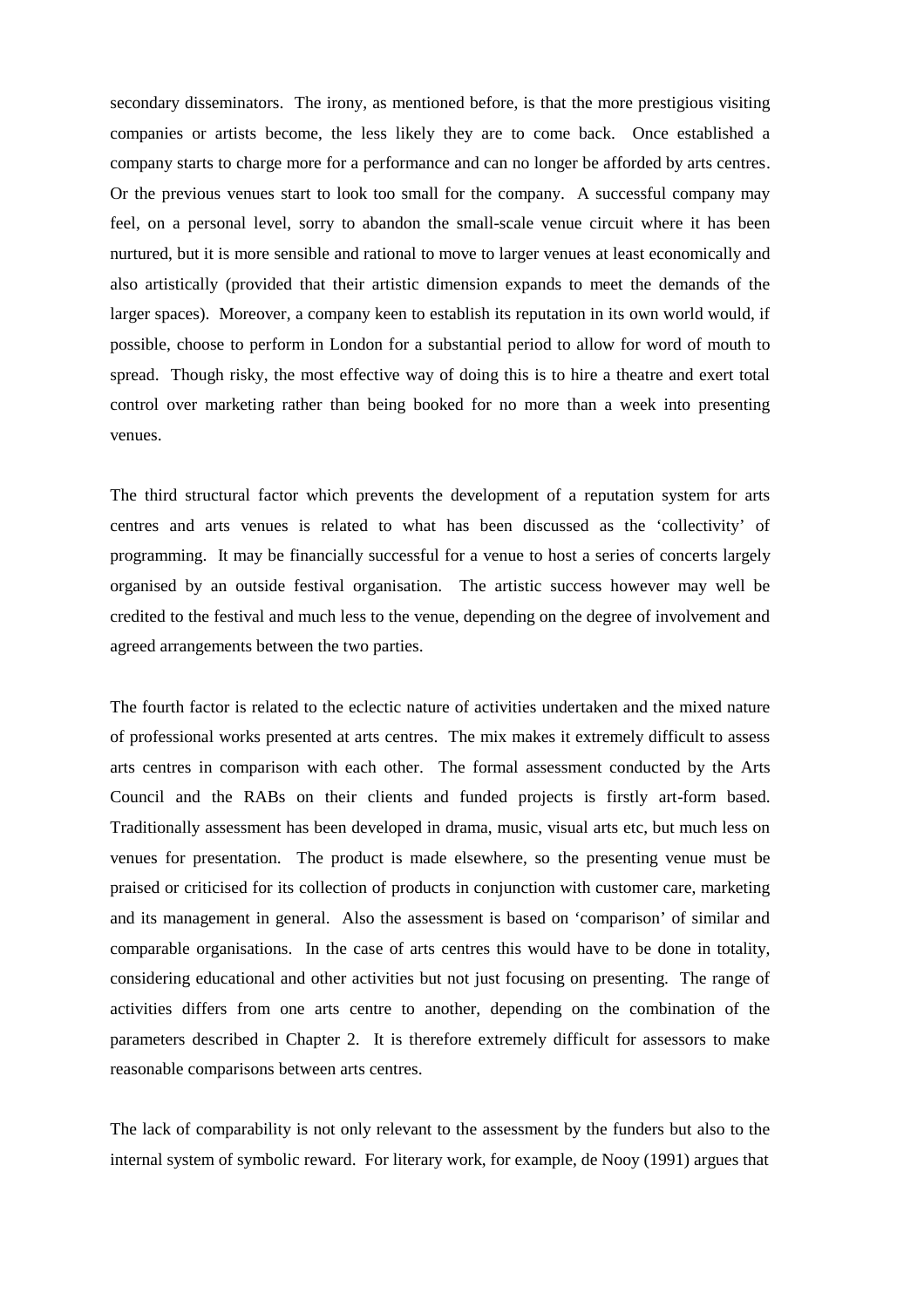classification and comparison are the key routes through which reputation emerges: "in order to make a name, an author's work has to be compared to the work of contemporaries and predecessors. Thus, a reputation specifies the artistic affinities and differences between authors." (p513) As a common method of art criticism, critics and other gatekeepers classify art works and artists into manageable groups and compare individuals in that category or assess the historical place of the whole category. This discussion can be well illustrated by reference to a work by Levo (1993) on British theatre critics of the 1960s. Levo (1993, pp529-534) argues that Martin Esslin, one of the critics he examines, categorises otherwise disparately working playwrights as a group by identifying a common strand. Esslin then labelled them as 'Absurd Theatre' and compared them with other established forms of drama. This label given by the critic Esslin, according to Levo, significantly helped the success of the playwright in subsequent years. In short, historical as well as contemporary cross-reference and comparison serve as the basis of judgement on the contribution made by a work of art to its field.

Arts centres, however, are not conducive to this kind of comparative assessment. They present various art forms and art styles, ranging from music, visual arts to dance, and from the familiar, to the experimental and highly innovative. As was mentioned in Chapter 6, the quality of the whole and the degree of coherence may be recognisable to a certain extent and can be agreed upon at least by programmers and RAB officers for combined arts. But they are not definable, and hence their total activity does not easily lend itself to reputation building.

The fifth factor that inhibits the development of a reputation system for arts centres is the economic nature of the industry itself. Arts centres present many events, and each stake is relatively low. Although some may not recover the costs with box office returns, they tend to be for one night only and the gap can be filled by booking a predictably lucrative event. Compared with what is done by commercial galleries, producing theatres, record producers and film makers, programming at arts centres can be characterised by low risk and low return. In contrast, those cultural organisations which I have listed tend to involve, albeit to different degrees, high risk and high return. The risky nature of the business facilitates the differentiation of players in respective industries. Typically, this occurs firstly by some of the major players becoming oligopolies of the market while the rest of the market comprises hundreds of small entrepreneurs. The latter, because they are small, tend to specialise.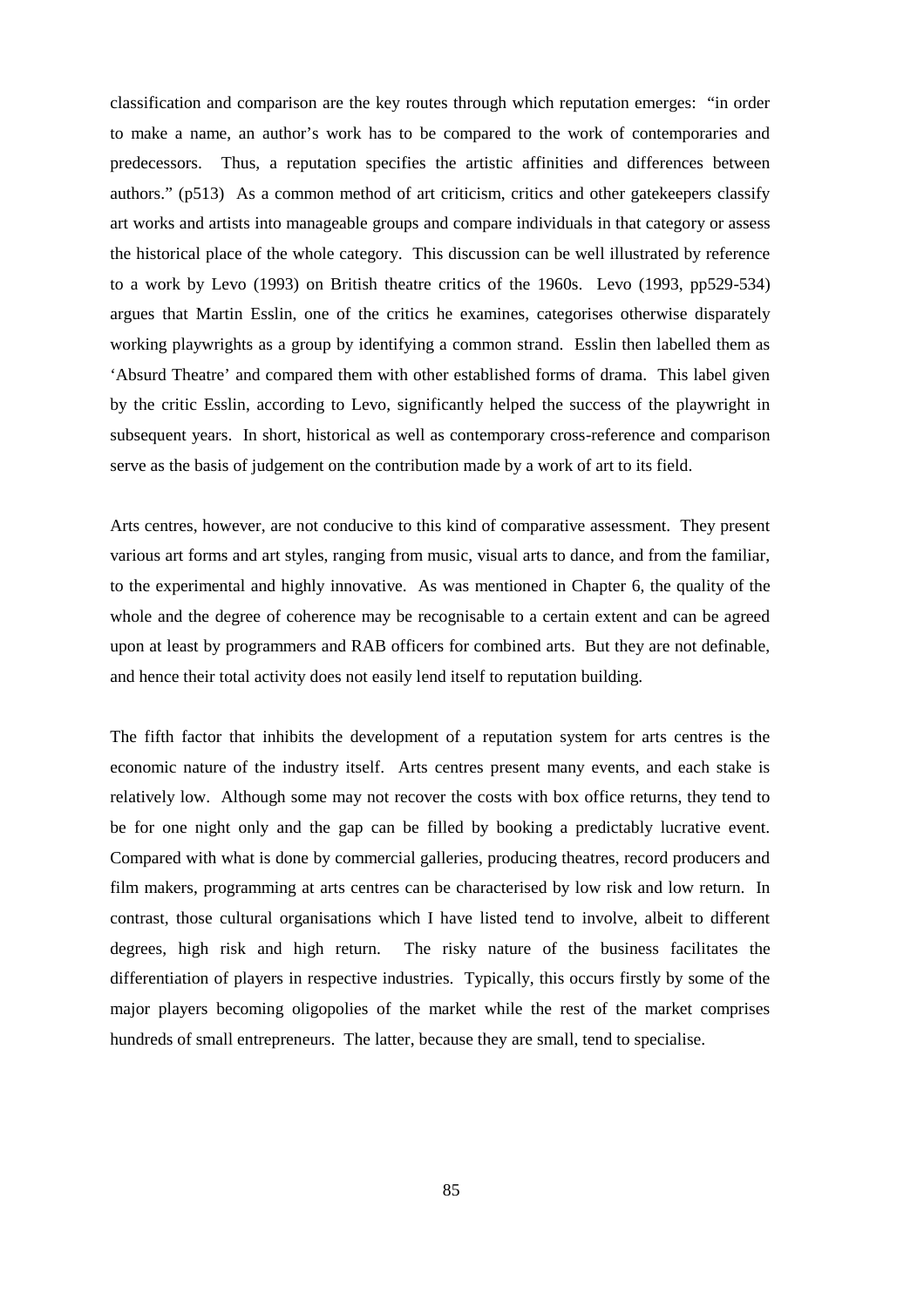In a similar vein, the stake is relatively low for arts centre customers, too. Consider the purchase of a ticket at an arts centre in comparison with that of a painting from an art dealer. The latter would typically involve highly speculative and considerable spending on the part of the customer who would need some kind of reassurance that s/he has made a right decision. It is for this reason that legends abound of art dealers whose disinterestedness and dedication to art led to their association with new art movements (see for example Bystryn 1989 [1978]; see also Peterson, K 1997). Art dealers therefore need to perform the role of cultural connoisseurs and command authority and charisma to spellbind their customers (Moulin 1987 [1967], pp37- 65; Peterson, K 1997, pp256-257). The individual and personal relationship of the dealers with collectors from relatively high socio-economic class adds to the glamour of this business. At arts centres, a similar strategy could be taken, for example, by profiling the programmer as a cultural critic. Generally speaking, however, such practice has been limited and customers do not need charismatic persuasion in order to make a purchase.

Finally, the fact that arts centres are building-based makes it difficult to establish a reputation system around artistic output. The costs of general maintenance such as heating, lighting and security take the bulk of their expenditures (see MacKeith 1996, pp44-45), and a programmer who tends to be a venue manager at the same time must keep an eye on the management of customer-related facilities. Festivals in contrast can be provided at lower marginal cost in comparison with regular building-based activities in the arts (Frey 1994). Being not only free from the heavy duties of building and equipment maintenance and customer care but also able to shop around for spaces as needed for presentation, festival programmers have fewer constraints on the physical nature of their programming. Furthermore, because festival performances take place intensively during a limited period, it is easier to achieve a sense of a whole in a festival programme than in an arts centre which regularly puts on performance all the year round.

Given all of these structural disadvantages pertaining to arts centres, it is no wonder that no single reputation system regarding their artistic quality has developed. In contrast to the numerous awards, prizes and competitions for artists and arts companies which are associated with varying degrees of prestige, there is currently only one award for venues in the UK which is for being 'welcoming'. There is no academy or exclusive society for the arts centre sector which individuals can only join through invitation. No venue programmer has ever been awarded a knighthood for his/her achievement and contribution to the arts. One may laugh at these ideas and can argue that there is nothing wrong with the lack of these institutions and that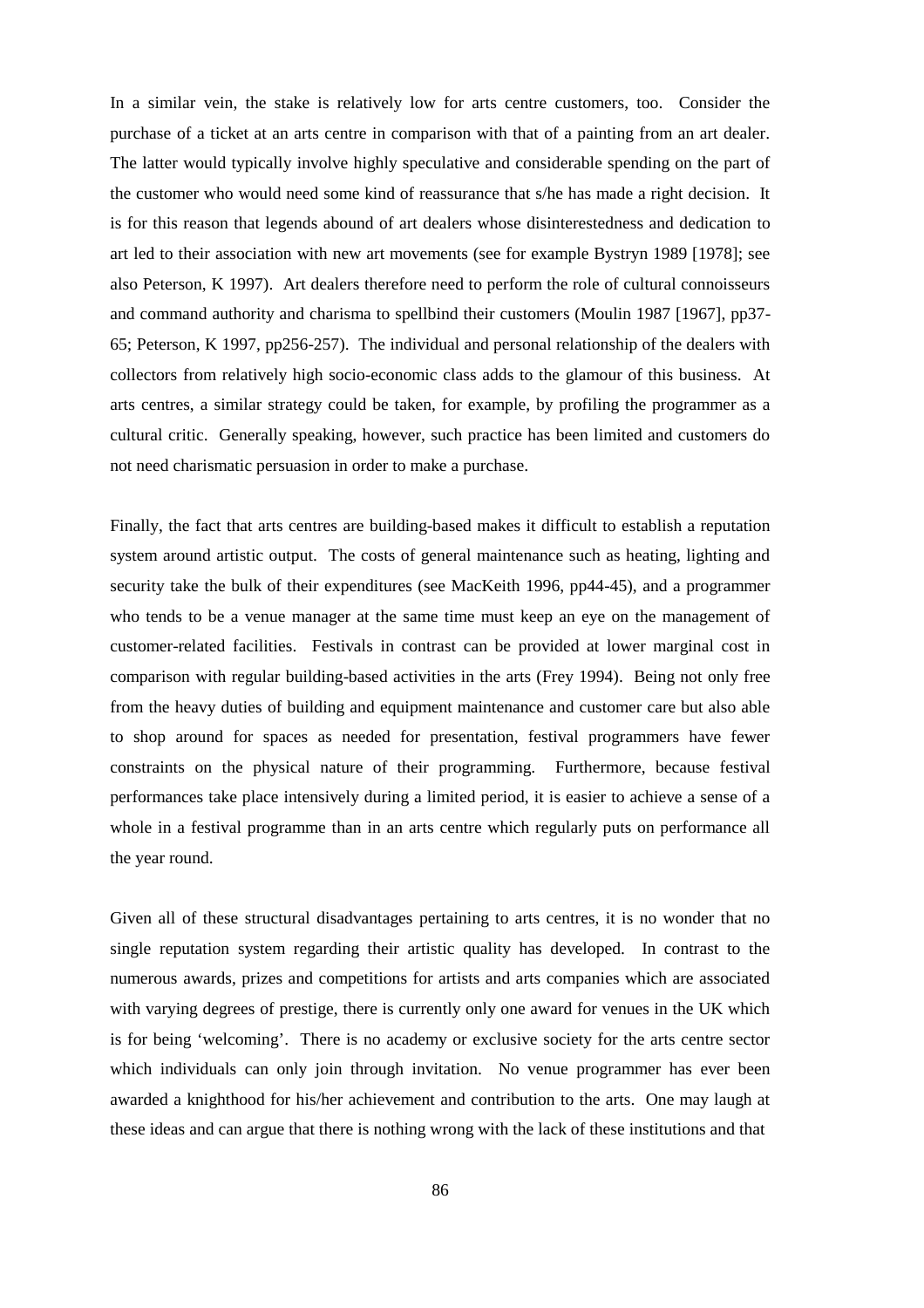it is healthy and desirable not to have a hierarchy which would stifle artistic development. The counter argument however would be that the absence of awards does not facilitate artistic competition which is often believed to help artistic development. In other words, the reputation mechanism is significant for artistic innovation because it rewards innovators by enabling them to appropriate more returns from their innovative exertions (Wijnberg and Gemser 1998).

### **8.2 Strategies for a Reputation System Building**

Nonetheless, there are movements which are working toward the development of a reputation system for arts centres. The first strategy is an obvious one: arts centres bring in products which are regarded as prestigious in each genre or renowned to the general public. Owing to economic imperatives, producing theatres with their own buildings have been encouraged to tour more than before, which is an opportunity for venues looking for good products. When competition among venues for this kind of occasional touring is high, those which can secure these 'scarce' products have more prestige than others.

The second strategy is for arts centres to differentiate themselves in one way or another, for example, in relation to art form or audience groups. This does not always create a single hierarchy but helps establish some degree of reputation for the quality of work in the specialised area or for having a specialised area itself.

The third strategy is to increase the general visibility of venues in the national media and the arts establishment. The latest appointment of the Director to one of the arts centres studied is a good example. Having been the only freelance board member of the Royal National Theatre she convinced the recruitment committee of her good connections and reputation in the theatre industry. More importantly, the prospect of her continued voluntary service to this prestigious institution is expected to heighten the profile of this arts centre on the national scene. Janssen (1998), writing about the literary status of Dutch writers, finds that 'sideline' activities, or the writers' versatility of performance in the literary world (ie writing literary reviews and being members of juries for awarding literary prizes etc, in addition to their core activity of writing books), are important to stimulate or retain the interest of critics and give the writers a higher profile in general. It is for this reason that the staff at well-resourced arts centres are encouraged to be engaged in these side-line activities, for example, serving on boards and committees of other arts organisations and their intermediary bodies of various kinds.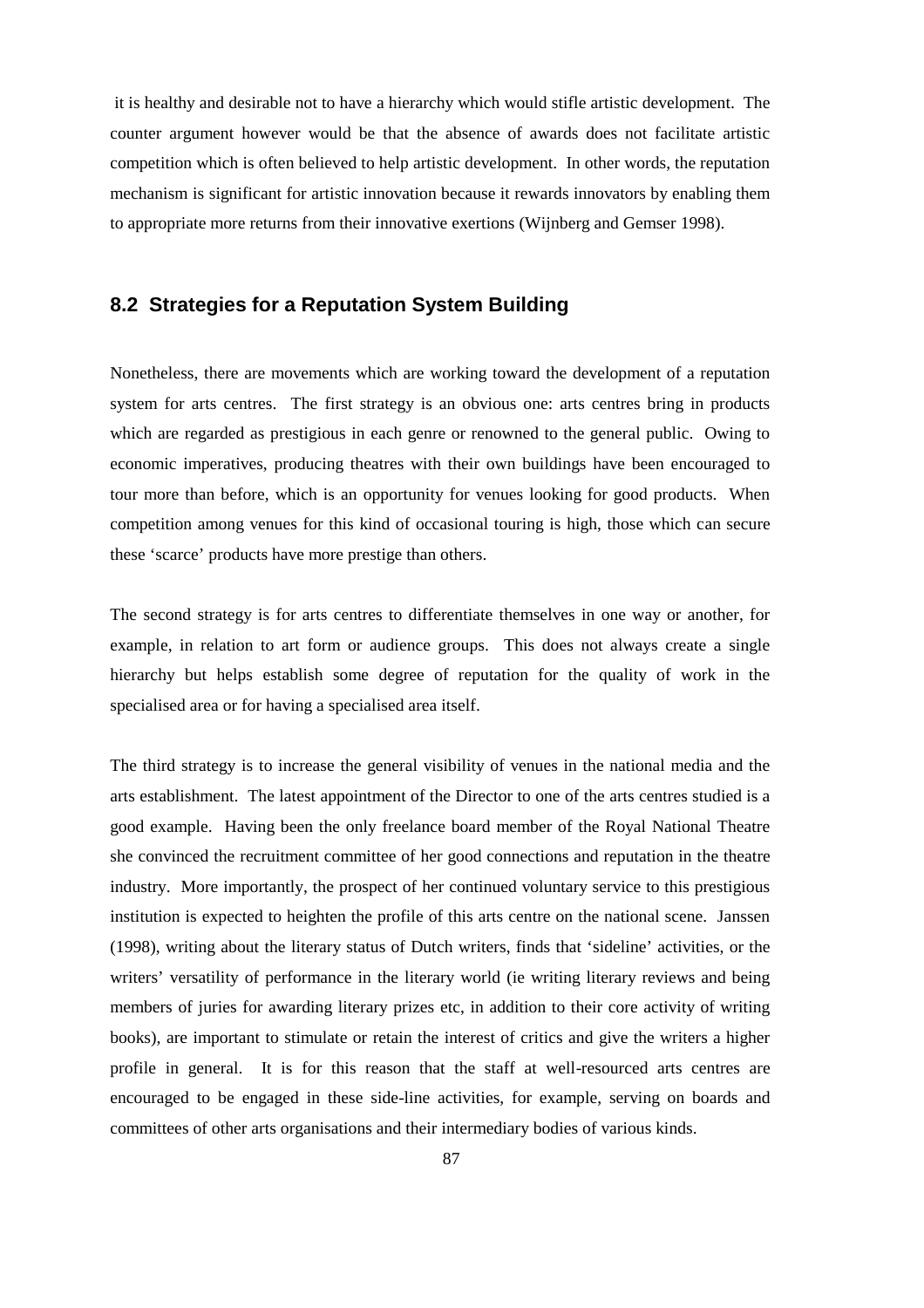The fourth strategy is to increase originality in the programme. There are some arts centres which aim to invite more international work from abroad because of its high quality and the culturally different dimensions it would represent. International work, except for orchestras and visual arts exhibitions which have a tradition of world travelling and dance to a certain extent, is however at the same time less likely to tour around in the UK. Theatre has less of this tradition, and hence introducing the works in this area from abroad seems to promise a certain kind of originality.

The move to commissioning and producing found among a surprisingly large number of arts centres is also an effective way of enhancing originality. Ultimate originality would be acquired by commissioning site-specific or one-off work by definition, produced by arts centres' initiatives in particular. This would enable arts centres to claim original editorship of an essentially unique work.

There are however two issues in considering the effectiveness of this strategy. One is that this would require substantial resources, not only the money for commission fees but also the space for creation such as a workshop and studio. For this reason commissioning has not been as highly developed as the programmers would like. The other issue is that there are a growing number of freelance promoters who can dedicate more time than venue programmers can to finding ideas and talents and shaping projects which are manageable and affordable for venues and artists. It should be noted that this is an 'issue' only insofar as arts centres strive for originality and creativity in the internal reputation system of symbolic rewards and that in practice arts centre professionals would be more than happy to have competent freelancers to help them. Ironically, the more artistically discerning and aspirational the venues, the more likely it is that competent intermediary people would gain power in the reputation system rather than venues.

#### **Summary**

In many fields of cultural activities systems of reputation operate whereby innovation is recognised with symbolic and material rewards by a number of participants such as funding bodies, critics, commercial distributors and consumers. Arts centres and venues in general do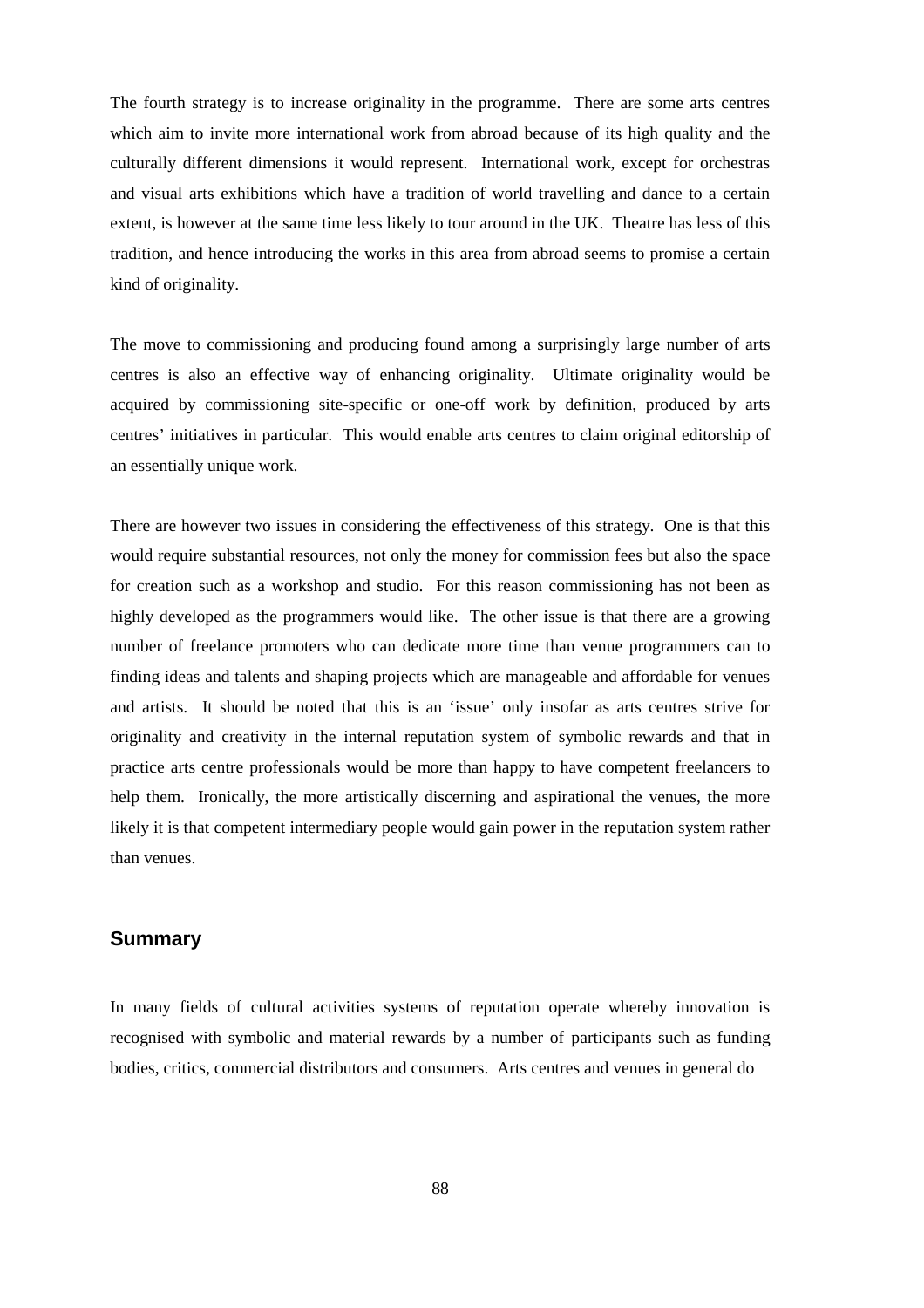not seem to have a strong reputation system in which they are given differentiated recognition and renown. Individual arts centres may be locally appreciated by audiences, but one rarely hears of an arts centre which is considered to be artistically superior to others except for a very small number of national institutions. There are many reasons for the lack of a reputation system. Most significant is the existence of the two markets arts centres work in, namely, that of visiting companies and that of consumers, each of which judges the qualities of arts centres by totally different criteria. The eclectic nature of arts programming does not lend itself to classification and comparison, the two essential techniques in criticism and assessment used in the arts. Some arts centres have used various strategies to develop originality and specialism by commissioning work, but not to a sufficient extent to create differentiated arts centres or a cultural hierarchy of them as seen from a national perspective.

$$
\phantom{0}89
$$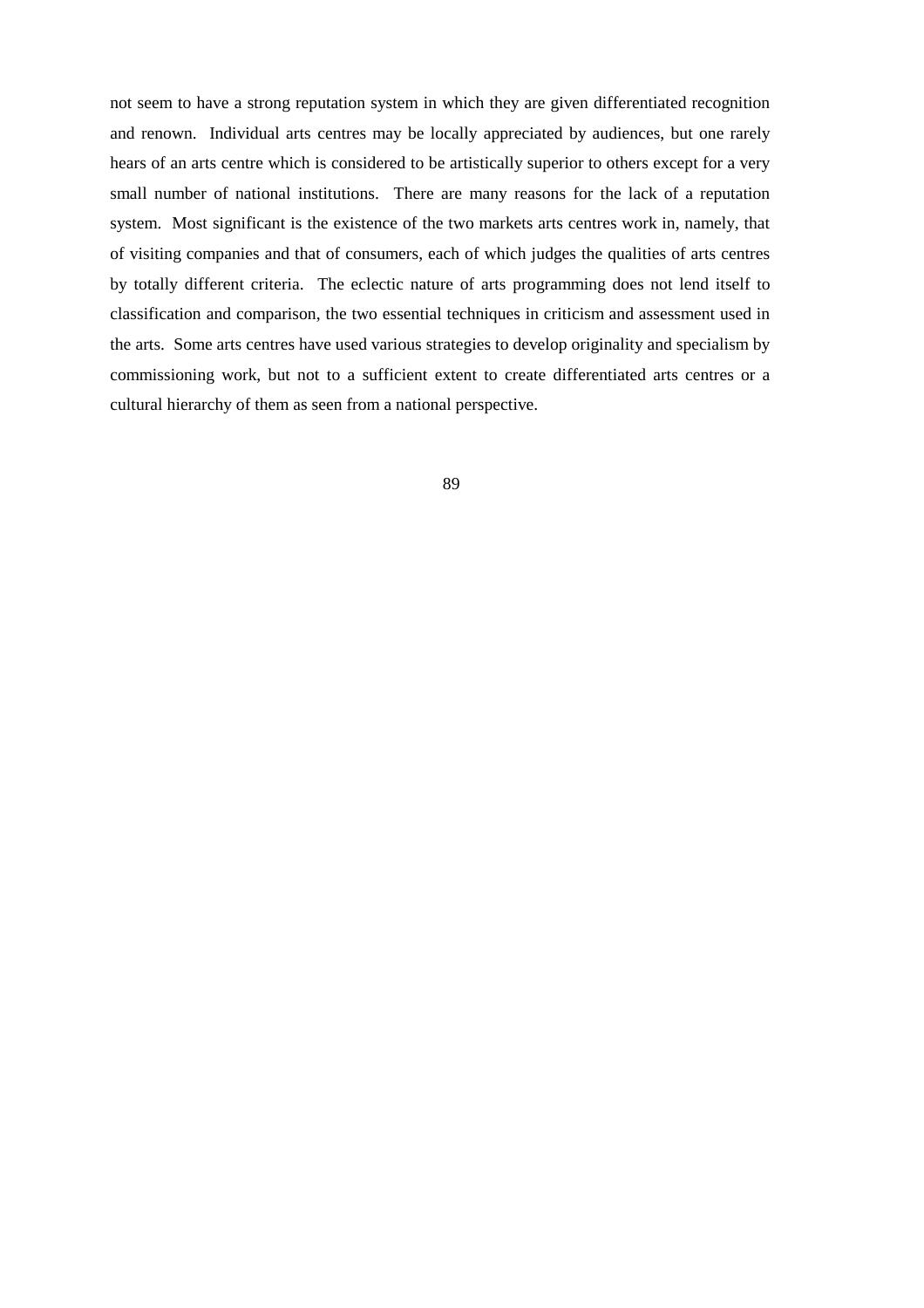### *Chapter 9. Arts Centres in the Cultural Production System*

Chapter 8 has discussed the lack of a reputation system for arts centres and analysed the strategies employed at some arts centres which are working towards developing some form of reputation nevertheless. In order to examine the future direction of arts centres as venues in more depth this chapter will attempt a conceptualisation of the arts centre sector as a whole in the larger 'cultural production system'. I will discuss the ambiguous place occupied by arts centres in the system and explain the reasons for this. This line of argument will be carried forward to an examination of whether arts centres form a sector at all.

#### **9.1 The Cultural Production System**

What I call the cultural production system (henceforth CPS) here is a total entity that comprises primary creators (ie people who conceive the idea of the work such as composers and playwrights), secondary creators or interpreters (ie people and organisations who execute the work conceived by primary creators, such as musicians, orchestras, actors and theatre companies),<sup>[19](#page-90-0)</sup> gatekeepers and disseminators, evaluators and finally consumers. Therefore the CPS is larger than the 'cultural sector' which would normally be concerned with producers and distributors of culture and exclude evaluators and consumers.

Arts centres have always played a number of different roles in the CPS. They are often disseminators of work, but are sometimes secondary creators in co-production. There are centres which run artists-in-residence programmes, which makes them quasi-primary creators. This multiplicity of roles in the CPS however can obscure their place in it. Even when we focus on the presentation role alone, as we have done in this paper, the place of arts centres in the CPS is unclear. The first, obvious reason is that the boundary between arts centres and Regional Repertory Theatres has become increasingly fuzzy in recent years. Arts centres are becoming more of a producer, while the latter are receiving productions of various art forms from elsewhere (see Chapter 1).

The second reason why the presenter role for arts centres is difficult to locate in the CPS is related to the distinctions between creation, editing and distribution (see Table 9.1). The predominant artistic ideology in the CPS as a whole tends to place a much higher value on

<span id="page-90-0"></span><sup>19</sup> See Becker (1976, p703) for the distinction between primary and secondary creators.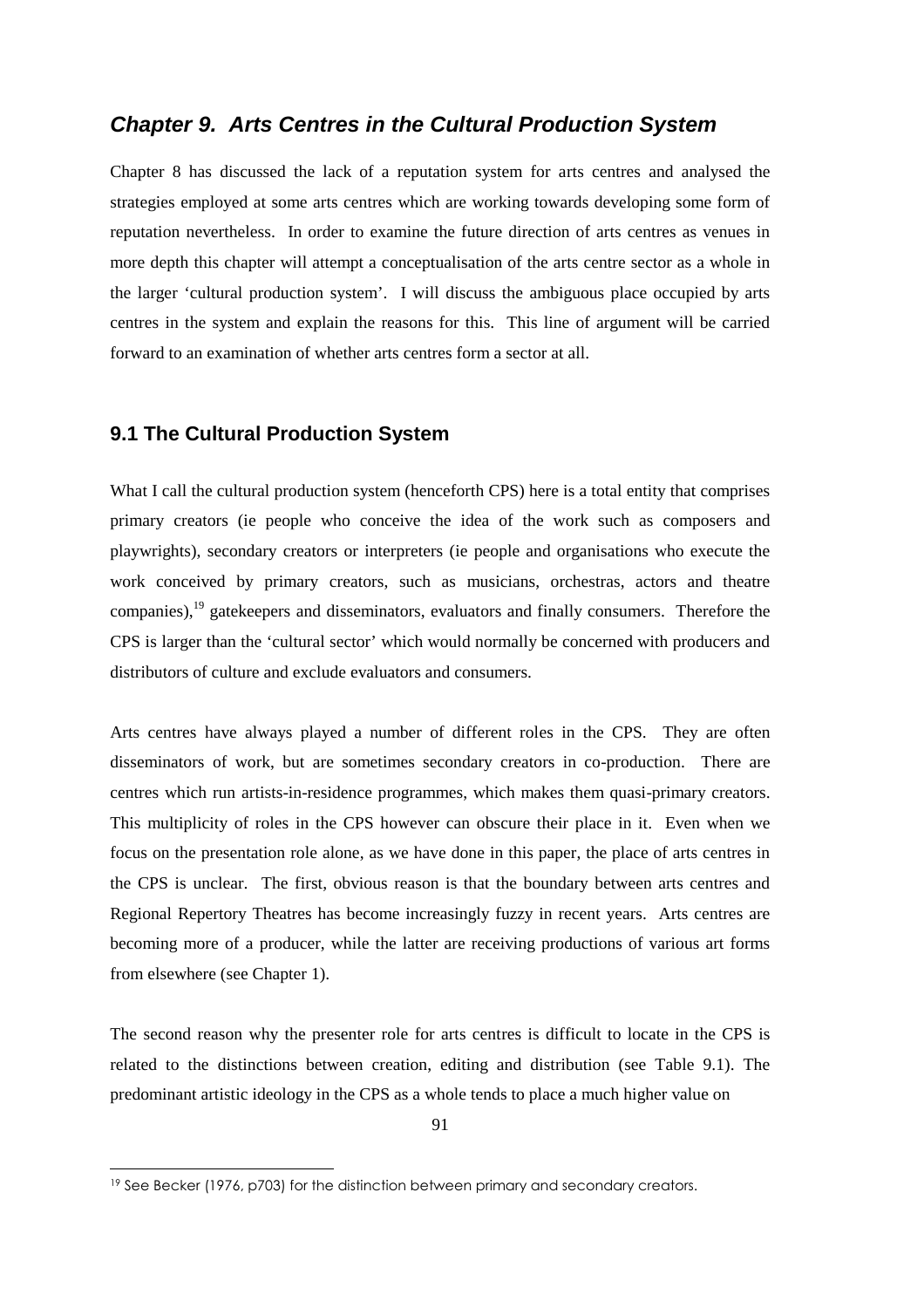creation than on editing and distribution. Editing and distribution in contrast tend to be rewarded more by material gains. The morally higher status given to original creation is a tradition established by modernism and the Romantic artists, and enhanced by the rise of the cultural industries in the first half of this century. This tradition lingers despite some challenges made to it. The national arts funding system in Britain has largely been developed to allocate grants and other resources to the creator sector, leaving the functions of editing and distributing to the market.

Arts centres and subsidised non-producing venues in general are difficult to locate in this schema. They are constitutionally either part of the subsidised arts which is dominated by creators or part of public service organisations funded by local authorities. They stage subsidised art work (though not exclusively), share the values of subsidised arts and the ethos of putting quality and serving the local community first while financially aiming to break even. However, the key feature of the artistic side of their work is much more similar to that which prevails in the editor and distributor role, namely, managing other people's talents and repackaging them. The major difference from the so-called cultural industries is that arts centres do not work to make a profit, although such behaviour is possible to the extent that loss is subsidised. Self-financing venues, therefore, would not behave very differently from forprofit distributing organisations.

|                               | Creator                                     | <b>Editor and Distributor</b>                  |  |  |
|-------------------------------|---------------------------------------------|------------------------------------------------|--|--|
| Participants                  | Individual Artists and                      | Cultural Industries                            |  |  |
|                               | Organisations of High Art and Culture       | <b>Cultural Entrepreneurs</b>                  |  |  |
| <b>Function</b>               | Conceive ideas, execute them                | Find talents, commodify and distribute<br>them |  |  |
| <b>Values</b>                 | 'Originality', 'Creativity'<br>'Innovation' | Popularity, Profit                             |  |  |
| Reward                        | Symbolic                                    | Material                                       |  |  |
| Finance                       | Subsidised                                  | Commercial                                     |  |  |
| Reward System<br>(Crane 1976) | Semi-independent                            | (Semi-independent to) heterocultural           |  |  |

*Table 9.1 Distinction between 'Creator' and 'Editor and Distributor' in the CPS*

As has been pointed out in the previous chapter, it is difficult for arts centres to assert their originality, a crucial condition for the 'membership of the creator sector'. Ironically, despite the usual image of work in the cultural industries being profit-driven and mass-produced, at least some producers can claim authorship of the product. For example, the film producer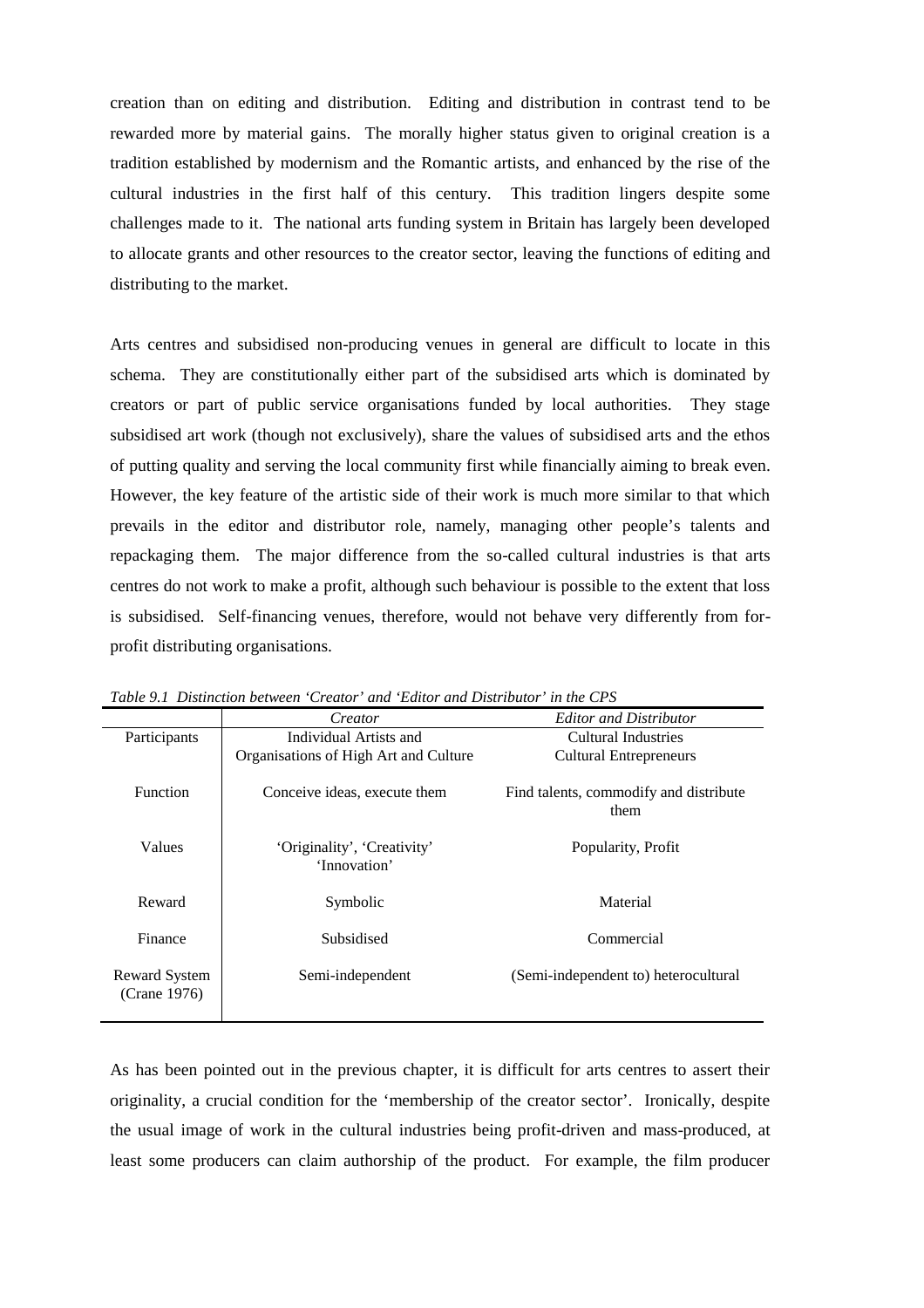would claim his/her product however collectively it is made. Book editors too would be able to name *their* authors and books (Coser et al 1982, pp89-91).

### **9.2 Different Art Worlds**

While the above theory on the lack of originality can be applied to non-producing venues in general, one major feature specific to arts centres, namely, the diversity of art forms and genres presented, pose more problems in our search for the place they occupy in the CPS.

At this point it is necessary to understand that the CPS, which has been discussed as a large single unit, should be seen as an aggregate of a large number of smaller CPSs specific to particular art forms and genres. Even within one art form, there may well be different CPSs coexisting with little interaction between them. The components of each CPS and the principles of organisation are generally the same across different CPSs. In painting, for example, as Greenfeld (1989) depicts the Israeli situation, there is a CPS of abstract, avant-garde art and another one for figurative painting, each comprising different artists, commercial dealers, buyers and gallery visitors. Each has its own distinctive group of these and is unlikely to mix with the other. The dominant reward for each is, however, different. The CPS of figurative art is more oriented towards commercial success and their galleries represent the majority of the sector in Israel (p124), but is almost totally neglected by art critics. The CPS of avant-garde art by contrast is seeking to make art history, and work in this world seeks the approbation of its agents such as critics and museum curators. Overall the two art worlds form a CPS of painting, but remain mutually distinctive with different kinds of value system. Each value system gives rise to a hierarchy in their own field and an invisible system of legitimisation, validation and resource allocation.

Gilmore (1988) offers another analysis of different art worlds by inventing the concept of 'schools of activity' (as opposed to 'schools of thought') referring to social organisations of activities in an open system. He suggests that this is one of the mechanisms through which artistic creativity and practice develops. Schools of activity are constructed through the interaction of the participants, who actually collaborate and develop conventions. These are different from 'schools of thought' which are labels devised by critics and historians and based on aesthetic similarities. In his study of concert activities of Western classical music in Manhattan, New York City, Gilmore finds three distinct concert subworlds involving different kinds of participants, sites and styles. In the Midtown Repertory Concerts, conservatory-trained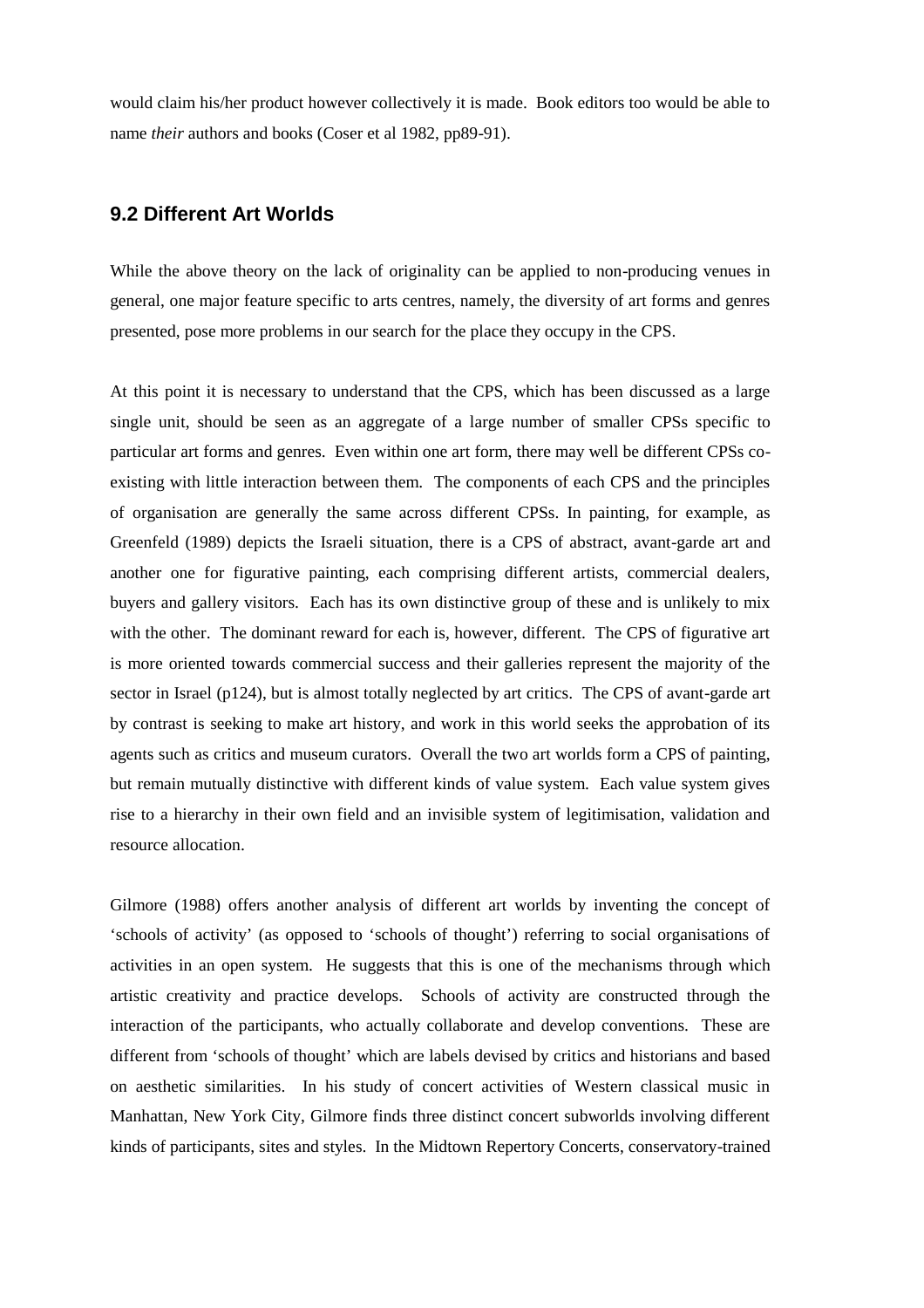players perform the classical music canon at the Lincoln Centre and Carnegie Hall to a distinct type of audience. What counts here is artistic virtuosity. In the Uptown Academic Concerts, composers and performers are university-affiliated and organise concerts mainly at studios on campus. The aesthetic emphasis is on compositional ideas and techniques and gradual changes from the traditional basis. In the Downtown Avant-Garde Concerts world, participants include composers such as John Cage, Steve Reich and many more relatively unknown ones, as opposed to Brahms in Midtown and Elliott Carter in Uptown. The composer/performers live in small performance lofts in SoHo and Greenwich Village. This world is the least institutionalised and the most informal. The aesthetic emphasis here is the avant-garde, radical innovation and pluralistic forms of music.

Although the writings and theories introduced above have different nuances and their theories are developed for different research purposes, they in essence point to the importance of developing distinctive aesthetic and organisational conventions for each genre, school of activity, art world or CPS of this paper.

Each arts centre, however, is involved with many different CPSs which include different creators and taste publics. This is the case because arts centres deal with a large number of art forms and genres and also because they are embedded in a web of personal and organisational contacts. This means that there is a variety of conventions to adopt (or fail to understand) and shared values to develop with other participants in each world. The fact that each CPS involves arts centres as a disseminator in the middle of the production system and hence many different CPSs meet here (see Figure 9.1) does not, however, mean that arts centres have a strong position in the comprehensive CPS. On the contrary it means that their place is ambiguous and peripheral to any CPS, unless they have staff dedicated to a CPS.

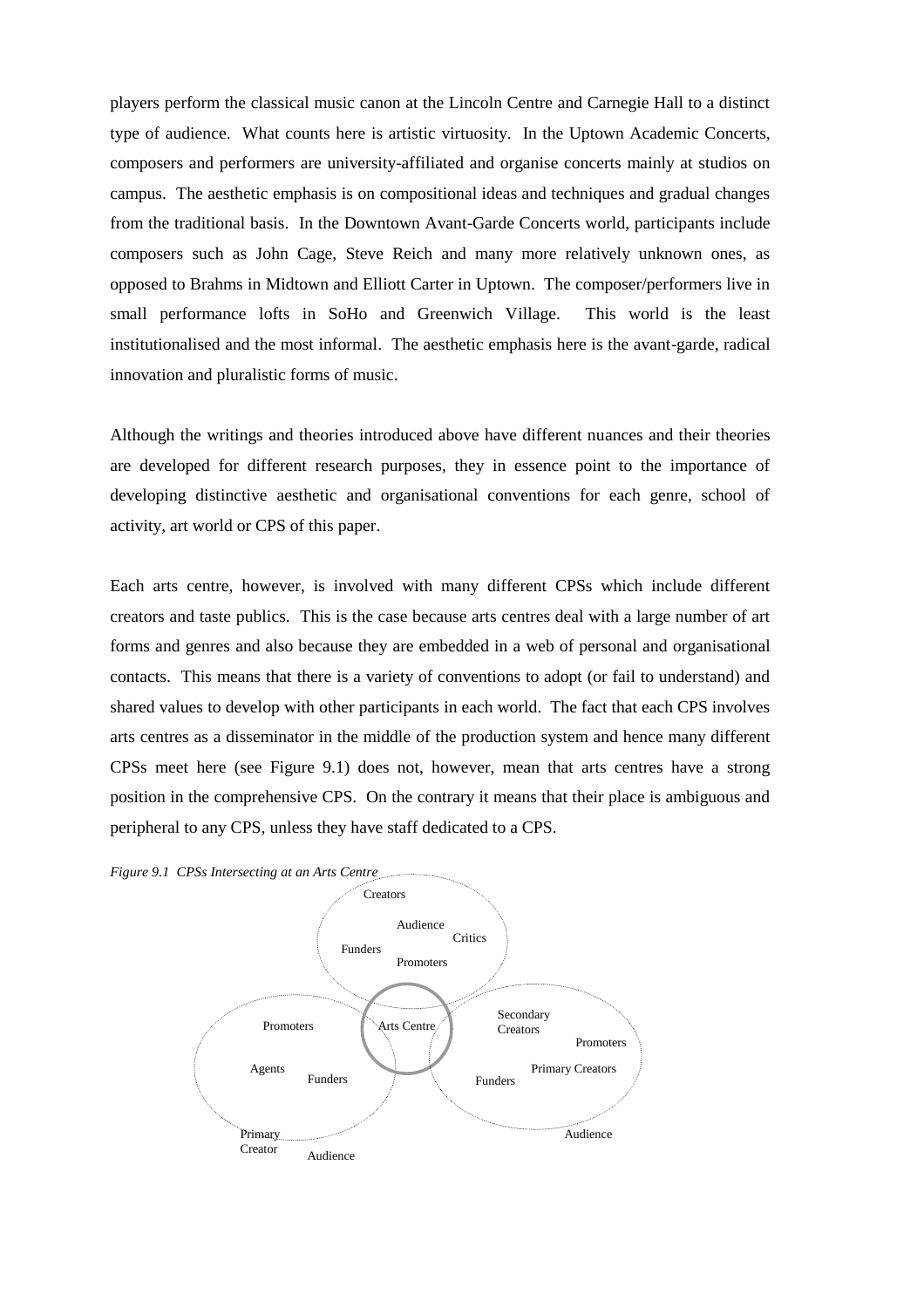This ambiguity in relation to art worlds is enhanced by the fact that for each art world there are a number of alternatives to arts centres for the function of dissemination (see Figure 9.2). For middle-scale events there are receiving theatres and multi-purpose halls. For small-scale events, there are a large number of college studio and studio spaces attached to larger auditoria and even non-arts spaces such as community centres. There are places of all scales which art world participants can hire if they can afford them. For visual arts and crafts, there are a number of commercial and non-commercial galleries dedicated solely to art exhibitions. Therefore, although arts centres are broadly defined as a disseminator for every genre, resources are too thinly spread to make it easy for them to have a firm position in each small CPS and subsequently in the large CPS.



*Figure 9.2. Different Disseminators Co-existing in a CPS*

There are two implications drawn from this frequent and yet ambiguous appearance of arts centres in the CPSs. First, arts centres tend to carry less symbolic than material importance in the CPSs. Second, when we take a look at the arts centres as a whole, although they overlap with each other occasionally, it is difficult to see the aggregate as a sector. The fact that a major function, namely, the presentation of professional activities in multiple art forms, is almost a common feature does not, in itself, lead to the development of a sector.

#### **9.3 A Sector of Arts Centres?**

So what is prerequisite and/or facilitating for the development of a 'sector'? One obvious factor may be commonness in terms of function. Museums can be easily identified as a sector, despite their diversity in terms of size, collection disciplines, constitution and funding because they share the same set of multiple functions including conservation, collection, exhibition and so on. This set is even applicable across national boundaries. There are a few more conditions of a sector. In order to explore them reference to what DiMaggio (1983) calls an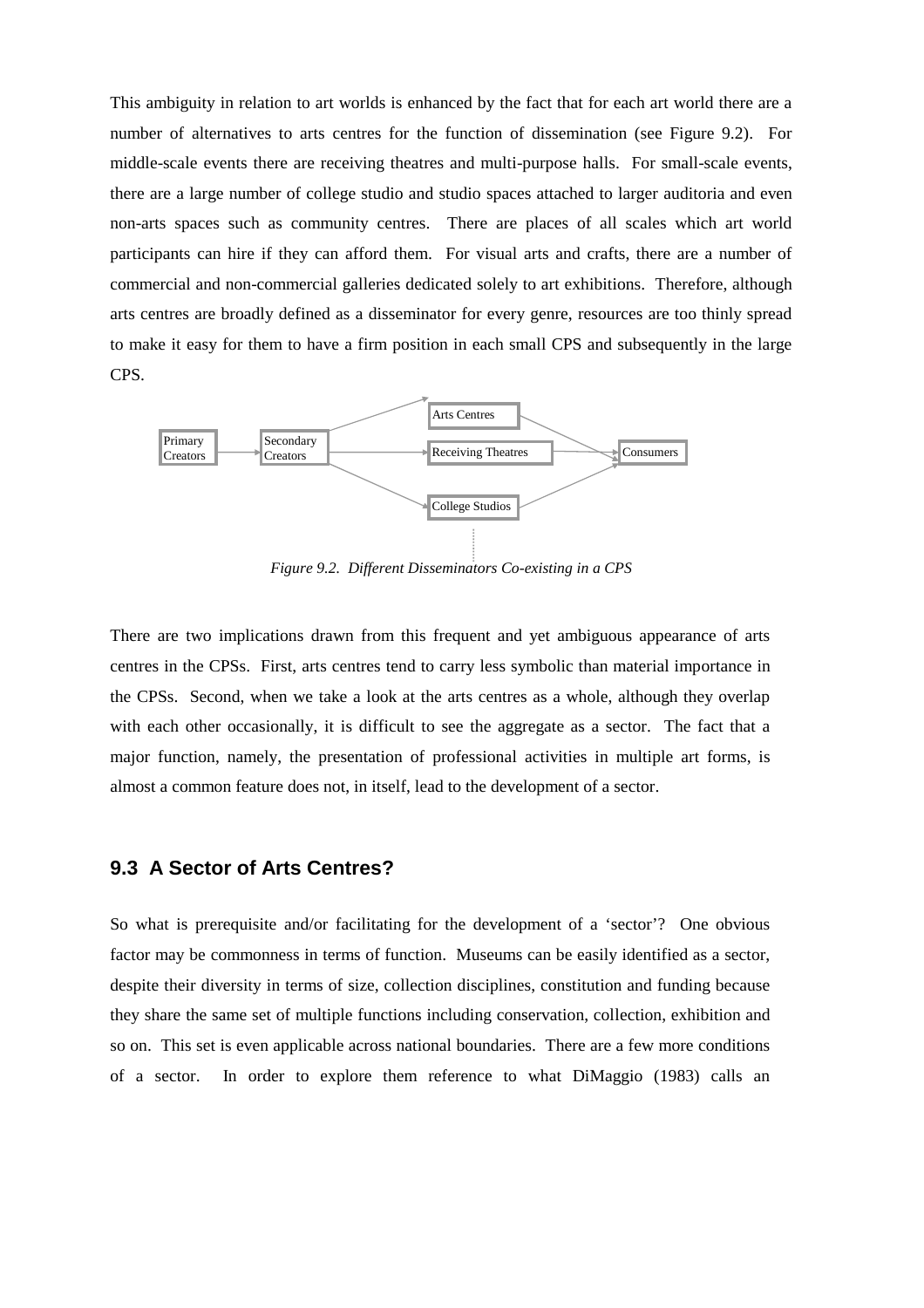'organisational field' is useful.<sup>[20](#page-95-0)</sup> Although much broader than a sector, this concept is helpful for us to understand why it is difficult to see the totality of arts centres as a sector.

In explaining how an organisational field emerges, DiMaggio (1983) refers to field 'structuration' which Giddens (1979) describes as a process that includes five components:

- 1) an increase in the level of interaction among organisations in a field
- 2) an increase in the load of information on organisations in a field
- 3) the emergence of a structure of domination
- 4) the emergence of a pattern of coalition, and
- 5) the development, at the cultural level, of an ideology of the field.

DiMaggio (1983) illustrates this process by explaining the development of a federal government policy for the arts in the United States. Before the establishment of the National Endowment for the Arts in 1965, there was limited interaction, communication and awareness of each other among American arts organisations around the country. With the development of funding from the federal government and some private foundations such as the Ford and the Rockefeller Foundations, there emerged so-called service organisations, trade journals, training opportunities which cut across individual organisations in the same fields and an increase in the exchange and mobility of creative and administrative talents from one company to another. Gradually, structures of domination and coalition have emerged.

When we look at arts centres as a possible organisational field, none of the phenomena ascribed to the process of 'structuration' seems to apply. The absence of trade associations specifically for arts centres is the epitome of this. The National Association of Arts Centres (NAAC) which was founded in 1975 collapsed in 1989 as did the Arts Development Association (ADA), an expansion of the NAAC, in 1992. Since then nothing has replaced these national bodies. The lack of a trade body is significant, because a trade association would normally enable members to collectively negotiate with, for example, arts funding bodies, and to generally manage the environment in which they operate in their favour (see Hirsch 1975).

<sup>96</sup>

<span id="page-95-0"></span> $20$  It needs to be noted that any organisational field is an analytical construct to examine inter-organisational relationships. It is somewhat similar to what has been mentioned as a school of activity or an art world, but it is more flexible in that what it actually involves depends on specific research purposes. This concept is used here to look at the interorganisational relationships between arts centres, rather than the relationships between arts centres and other partners.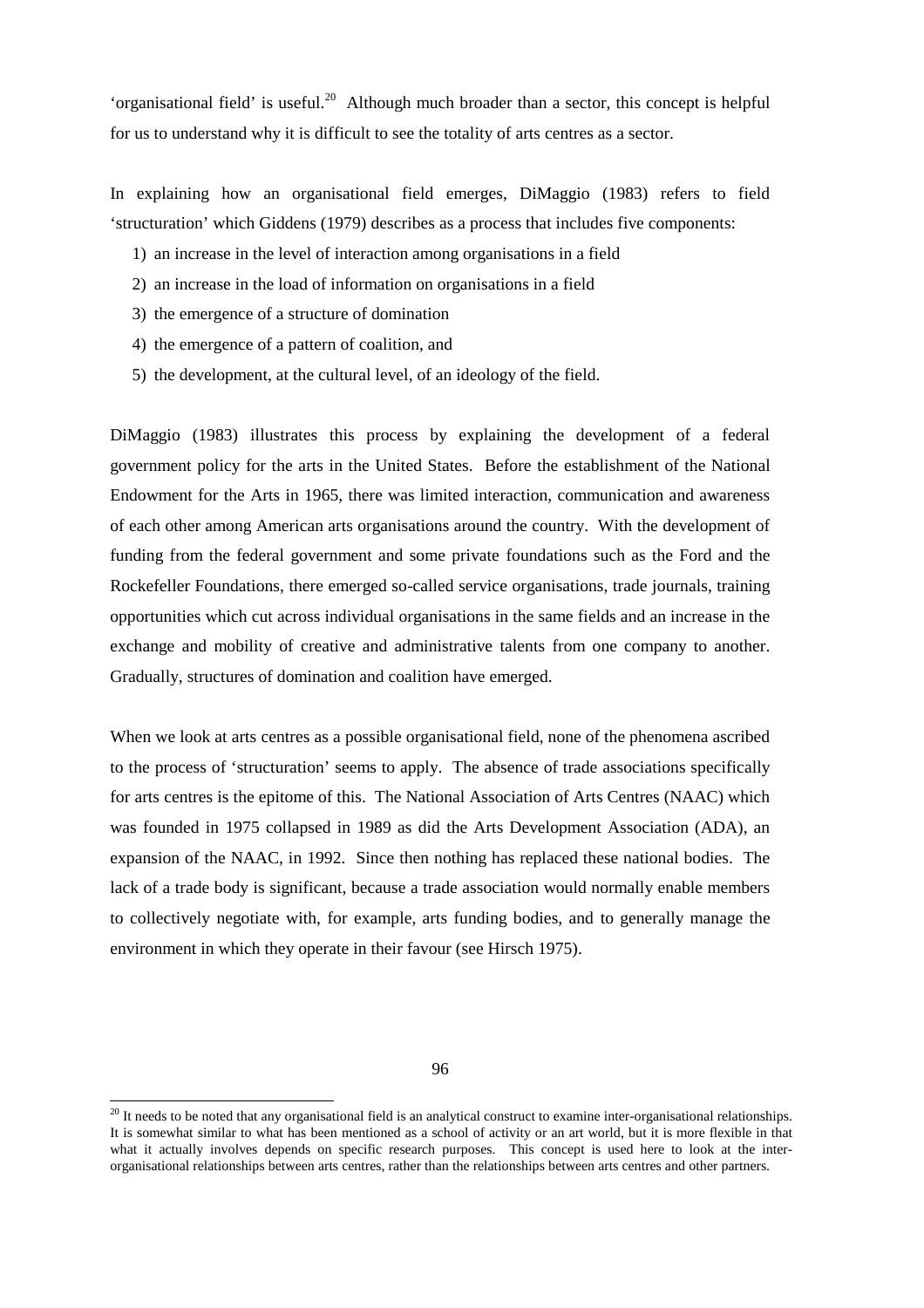The closest substitutes might be the Independent Theatre Council for small-scale venues and the Theatrical Management Association for the large-scale ones. However, both include producing companies and hence their scope is broad. There is no newsletter or trade journal circulated among arts centres and venues in general to specifically address their common issues and interests. As I have repeatedly mentioned, information is constantly swapped between the participants of arts worlds to which arts centres have relevance, but little between arts centres per se. There is no structure of domination, either. As I have explained in Chapter 8, it is not easy to state which arts centres are seen to be more prestigious than others and in what sense. There are possible indicators such as the size of the organisation, whether programming is contemporary or classic, whether management is creator-oriented or market-oriented, and so on. Nevertheless, the point is that it is difficult to apply these indicators and construct one (or more) measure(s) of prestige. The fact that arts centres, with the exceptions of the South Bank Centre and the Institute of Contemporary Art, both in London, have primarily been financed by the RABs (formerly RAAs) and local authorities still makes it hard to identify a central point for coalition building.

In terms of the development of an ideology or professional standard in this field, there are some positive signs, such as the emerging ideology of 'presenting venues' as opposed to receiving houses and the existence of some experienced programmers. There is however no particular career ladder for venue programmers, nor is there any fixed definition of what they are as a profession. Their job titles are various, including many which do not emphasise the job of programming but indicate the wider remits and responsibilities of venue management. All in all, the characteristics of 'structuration' can not be found among arts centres and it seems safe to conclude that arts centres do not form an organisational field as such, or a sector.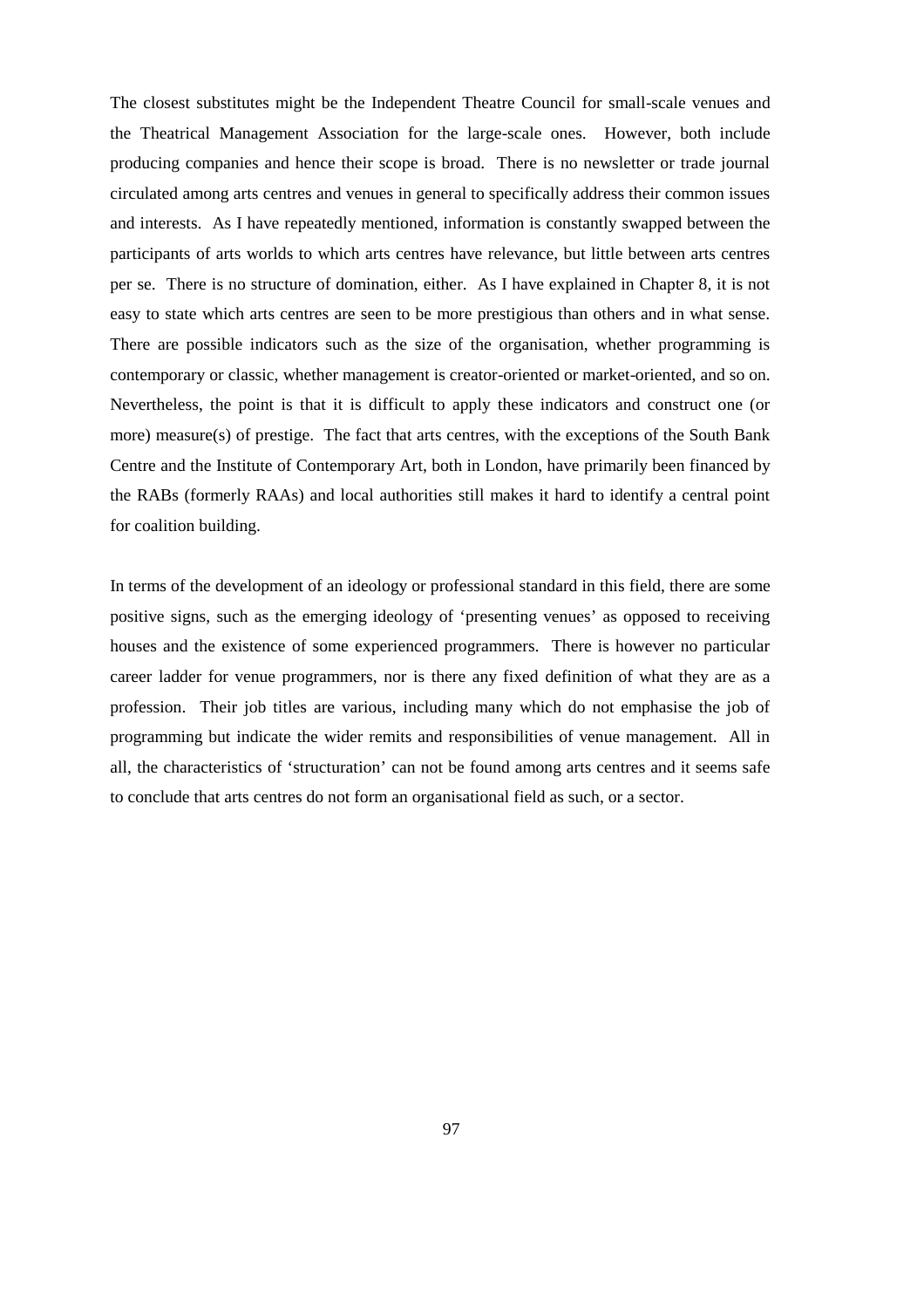# **Summary**

This chapter has argued that arts centres in Britain as a whole do not form a sector or a defined world of any kind. The essence of arts centre operation is in the multiple and complex networks and circles in which the programmers are involved. Arts centres have relevance to many different CPSs but do not have their own CPS. The obscurity and ambiguity of the place occupied by arts centres in the total Cultural Production System may well be one of the reasons why arts centres have received little research attention.

98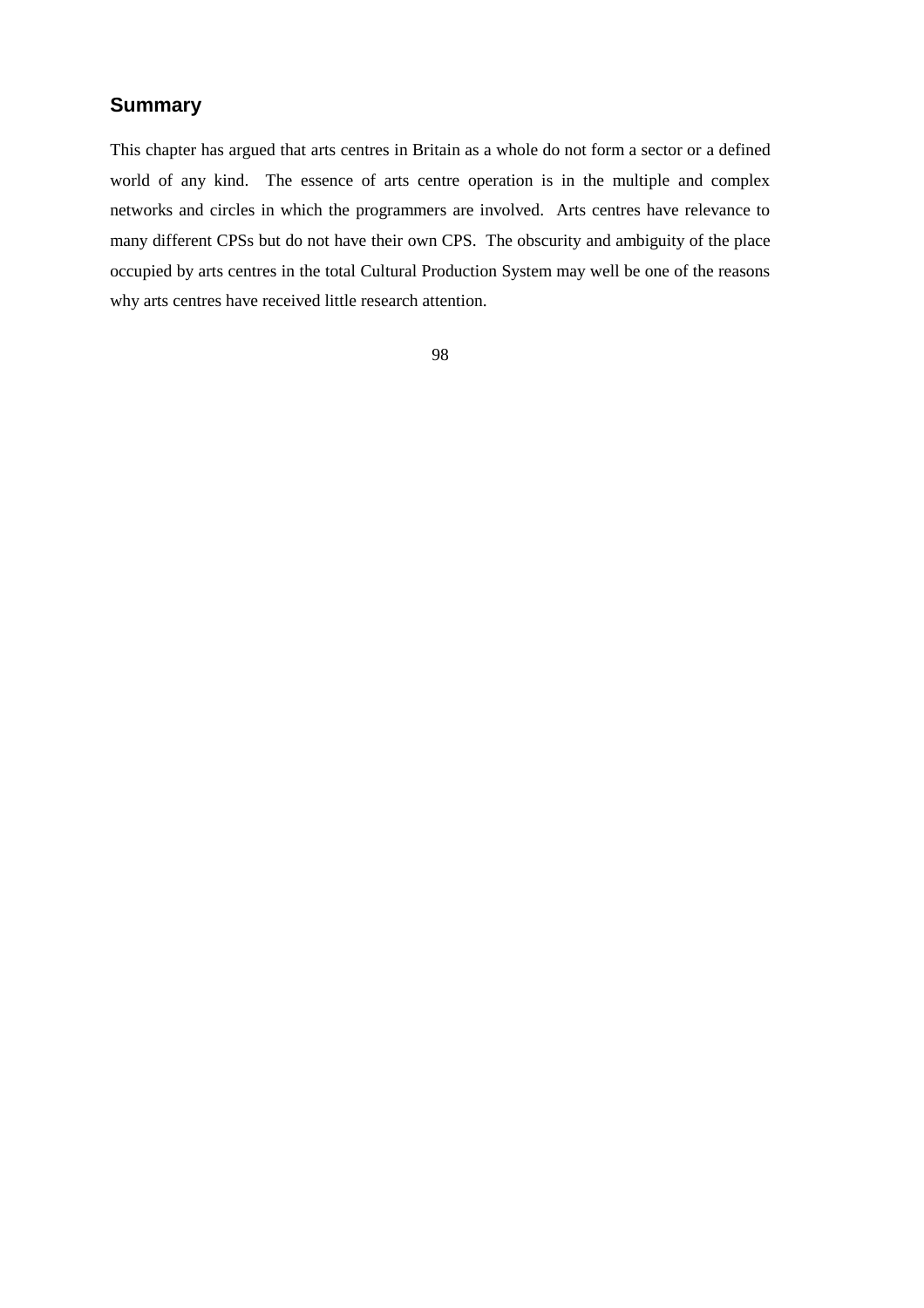## **Conclusion**

The main objective of this paper has been to examine the framework, processes and mechanisms of arts centre programming in the presentation of professional arts and cultural activities. The particular aspect of arts centres focused on in this paper has given little weight to the social aspect of arts centres where different groups of people can meet informally, an aspect which arts centres tend to value highly. My interest has been in analysing arts centres as venues for performing and visual arts, media and other cultural activities. The theoretical contribution this study can make is therefore more relevant to other arts venues of nonproducing capacity in general than to the arts centres which have no programme of professional presentation.

#### **Summary**

Before moving on to suggest future issues for research drawing on the theoretical implications of this paper, it will be useful to review the findings and arguments made in Chapters 1 to 9. The paper firstly has provided contextual information on arts centres and discussed their place in regional arts touring in Britain. Arts centres which tend to be small in seating capacity provide an important circuit for small-scale touring companies in the regions. They may be the core provider of arts activities not otherwise easily available in rural areas in particular. While the contributions (and their support for local community participation in the arts) made by arts centres are widely acknowledged by their funders, financing has over the years become tighter for arts centres and they have had to become more professional and entrepreneurial in artistic and managerial terms. The change in terminology by which arts centres and venues have changed from being 'receiving houses' to 'presenting venues' captures the spirit of the early 1990s in which these changes were taking place.

The middle part of the paper has analysed the process by which artistic projects which exist in the supplier market in a possibly unstructured way come to the attention of arts centre programmers and how the programmers mix and match different products. Balancing economic constraints and artistic qualities and juggling the different expectations of stakeholders and participants in programme making are the basic features of decision-making by arts centre programmers. Both the fixed and the variable factors of individual arts centres,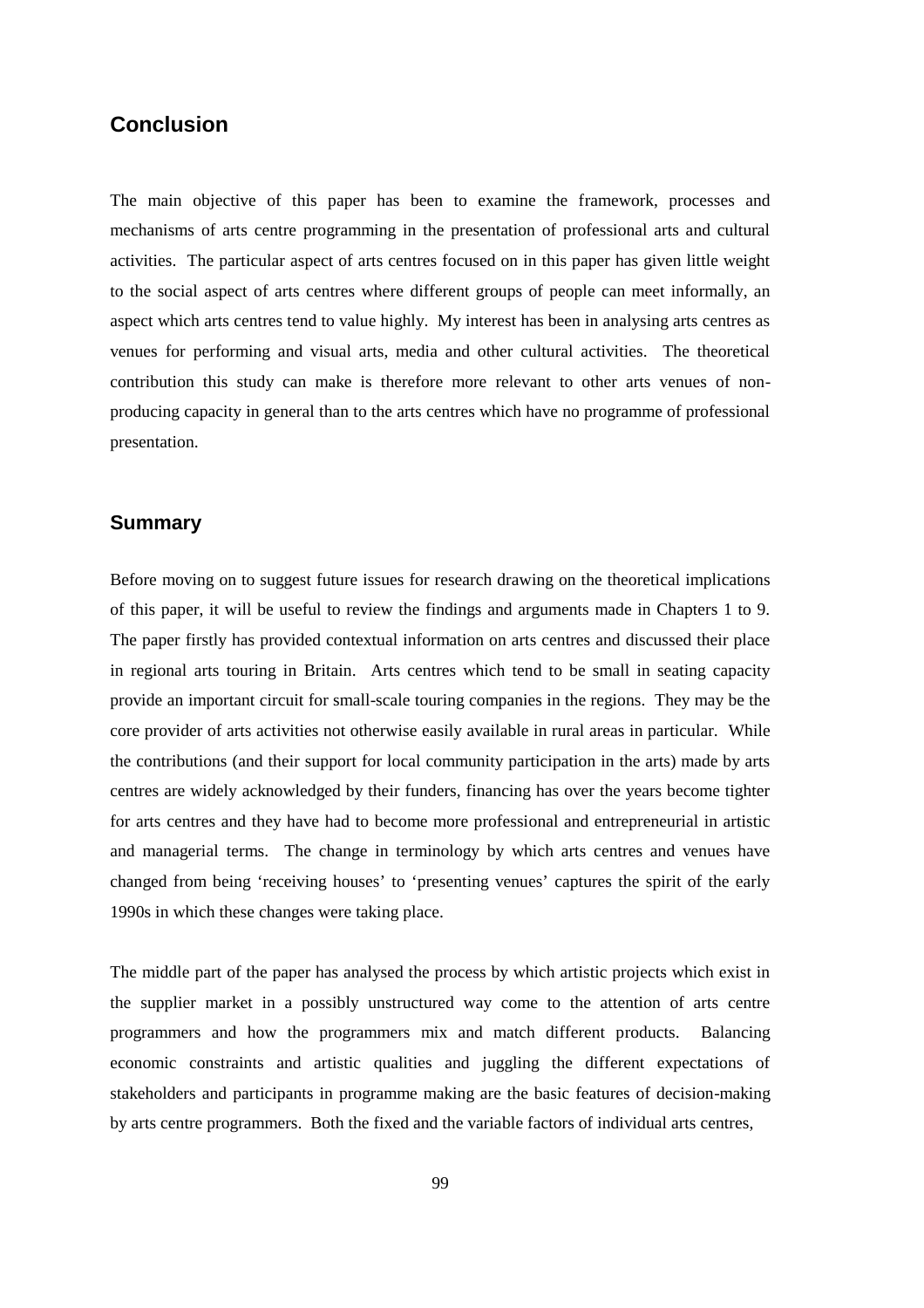such as their financial structure and geographic characteristics affect the patterns of programme choice. Thus, potential art products, both in complete and formative stages, are roughly filtered to identify possible candidates for presentation.

The paper has brought the relationship between arts centres and visiting companies to light and explored the mechanisms used by the programmer to sort the numerous projects and fit those selected into the programme diary. The job of arts programming can be frustrating and stressful, not only due to the heavy workload but also due to the range of art forms and genres the programmer needs to include. The work is complicated also because of various factors about the product which must be assessed such as its audience potential and its relevance to the rest of the programme.

In order to cope with such complication arts centre programmers need some kind of absolute priority, stabilisation mechanisms and rules in organising demands and needs. This paper has pointed out four methods of product acquisition and the different, implicit priorities given to each. The choice of work for presentation made by the programmer inevitably involves a substantial degree of uncertainty and unpredictability in terms of artistic and financial outcomes. The establishment of regular product suppliers is one of the best ways to minimise such risks. To check out the views and previous experiences of relevant professionals whom the programmer trusts is effective, particularly in trying something intriguing and yet unknown to the organisation. Contacts are constantly cultivated by the programmer also for the purposes of research and development. Soliciting expert opinions thus constitutes the core of their work. By asking what they think of a particular product, the programmer will also come to understand what specialism a particular contact person has and establish the degree to which his/her view should be accepted. Only by confirming what can be known in advance, either by previous experiences or through the circles of friends the programmer uses for different purposes, can the arts centre take a risk and introduce some element of experimentation. Only after identifying what is reliable and definite, can the arts centre start the jigsaw puzzle of juxtaposing the old and the new and mixing the safe and the risky.

Applying the theory of Becker (1982), these findings have led to an argument that the presentation is collectively framed by meshed relationships between arts centre programmers and people in the circles which they turn to for opinions and recommendations. The arts centre's formal relationship with external project suppliers (eg festivals) form another dimension of collectivity. Voluntary service mutually offered by senior officers of arts organisations, arts centres and funders may also work at subliminal level to affect what is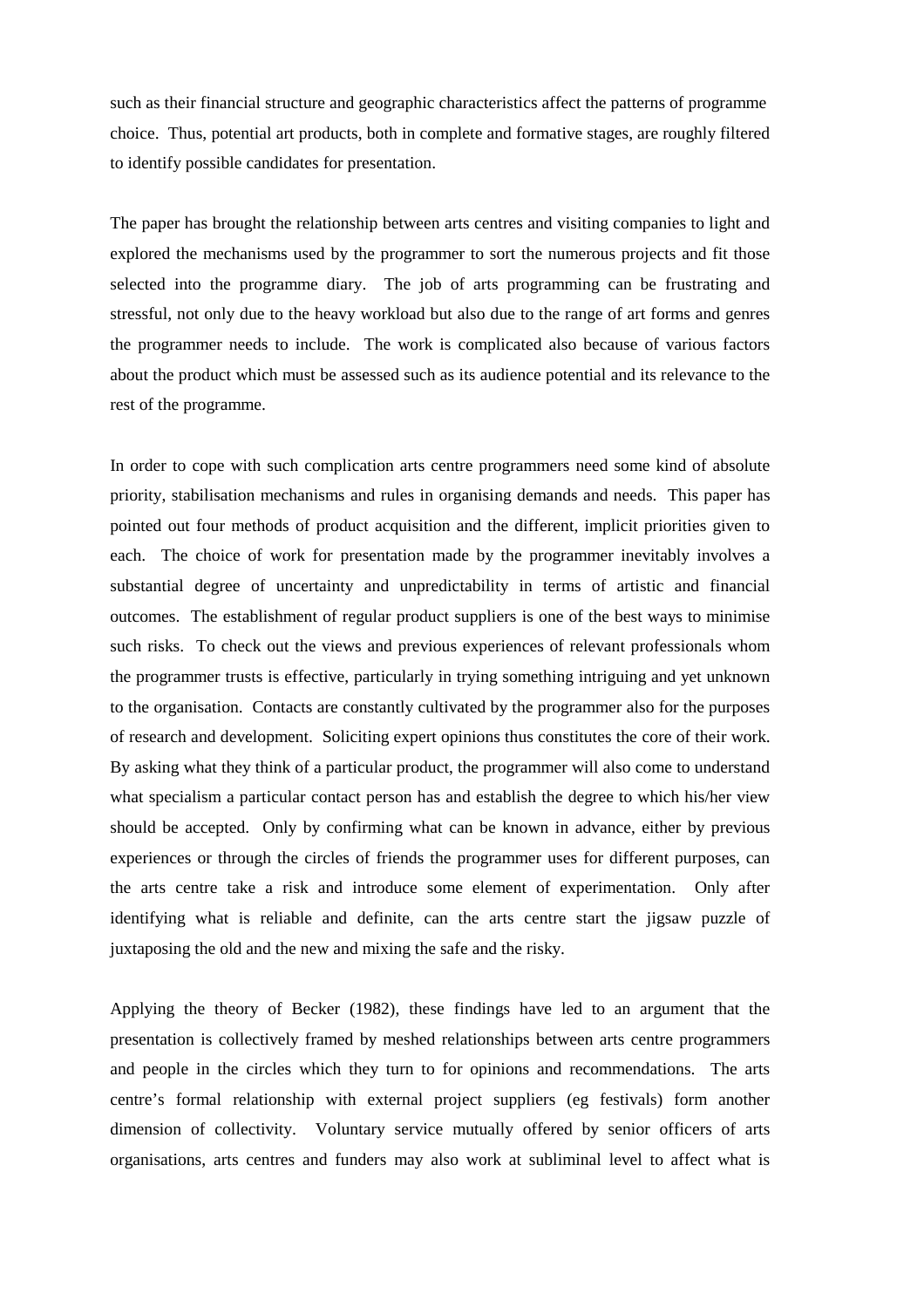presented. At a more structural level arts centre decisions are indirectly but strongly affected by the mechanisms and the funding structure of the particular sector concerned.

Throughout the interview process, it puzzled me that there was very little consensus that suggested a sector-wide view of arts centres. This has resulted in the discussion of Chapters 8 and 9. Different interviewees would name different places they think are good (for whatever reasons) and the various names of the programmers they respect. As to the particular individuals with whom arts programmers are in constant contact, again, different names would be given. People may well have different views, but I have argued that this is due to the lack of a reputation system for arts centres and have given explanations for why this is missing. Arts centres are involved in too many different art forms and genres for a system to emerge. More critically, it is very difficult for a not-for-profit distributor of the arts and culture to claim originality and establish a leadership position in the market. Chapter 9 has advanced this discussion by arguing that there seems to be no hint of a sector for arts centres. This is not only because they are diverse in terms of their activities. It is also because they operate in a web of circles and networks involving various arts professionals.

#### **Issues for Future Research**

The findings and discussions made so far have given rise to the question already posed in Chapter 9, and this is now examined from a cultural policy point of view: do arts centres need a sectoral identity and structure? This paper suggests that it may be necessary and possible to develop a sectoral field, turning the collectivity in the programme making at arts centres into a strength for this purpose. If arts centres wish to have empowered status and a higher profile in the national arts scene, something which may lead to a stronger case for investment, the development of a sectoral field is very important. Another benefit might be that it would encourage specialisation and differentiation which would stimulate artistic development. These advantages are however double-edged: the other side of the coin would be the institutionalisation of culture in arts centres. It is important to recall the argument made by sociologists (eg van Rees 1987) that most artistic innovation in our modern history is the result of 'orchestration' involving agents in the support structure who provide legitimacy and material reward for new forms and styles of art.

In any case, to make a definitive judgement on the future of an arts centre sector is beyond the scope of this study. It would be difficult to do so, particularly because of the current financial difficulties experienced not only by arts centres but also by Regional Repertory Theatres and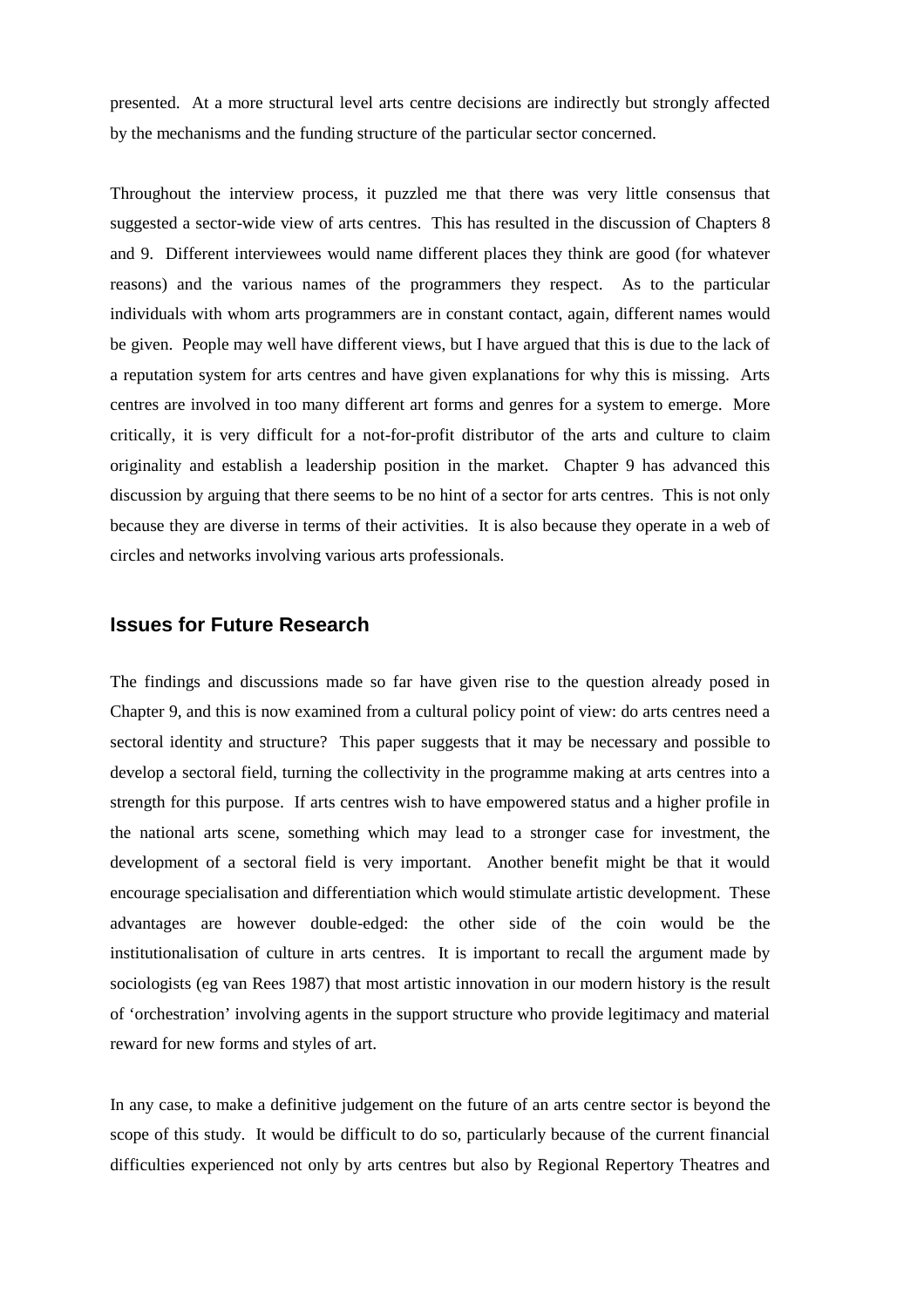local-authority-run receiving theatres which together make up the arts touring scene in the regions. The lack of a CPS for arts centres and the resulting weakness of arts centres in the large CPS despite their omnipresence in different CPSs would suggest, however, that arts centres may have the strength to survive the current economic climate and the arts market trend. The traditional multiplicity in activities and art forms presented gives arts centres not only flexibility (MacKeith 1996) but also a high degree of freedom from extraneous constraints. Such a view may be underpinned by my argument that the operation of arts centres is based on a 'low risk and low return' principle.

The eclecticism of arts centres which confuses some audiences may also be an advantage if traditional arts attenders are increasingly crossing over between different forms and genres. This is a trend seen in the US at least, as Peterson (1992) and Peterson and Kern (1996) argue. Based on the analysis of national statistics on arts participation in the US collected in 1982 and 1992, they assert that a historical shift is taking place among the social élite. This group which has traditionally only been concerned with limited genres of arts (ie so-called high culture) is now consuming much more diverse cultural products. According to the authors, the dividing line between different socio-economic status groups in relation to cultural consumption can no longer be correlated with the division of high arts and popular culture; but the number of art forms and genres to be appreciated still matters, with the élite being omnivorous and the nonélite univorous. They suggest one of the reasons for this change is that members of today's élite need to demonstrate flexibility and versatility by being able to talk about diverse subjects and be widely knowledgeable in contemporary culture. The more tolerant disposition of contemporary society towards diverse cultures and the nature of so-called postmodernism, characterised by wide-ranging aesthetics, may have contributed to this trend.

I have mentioned the possibly parallel existence of different taste publics at arts centres in Chapter 6, but this needs to be more closely researched. The theory of omnivore emergence has not been yet systematically examined in the UK, but if this can be applied, it would be an opportunity for arts centres. This in fact is an age-old idea; it has been said that one of the strengths of arts centres is that by presenting multiple art forms under one roof they can encourage audiences to cross over from one art form to another. There is little evidence to prove whether this has taken place in practice or not. MacKeith (1996, p24) concludes that this is no longer a key strategy for arts centres, while the views of the arts programmers interviewed vary on this point.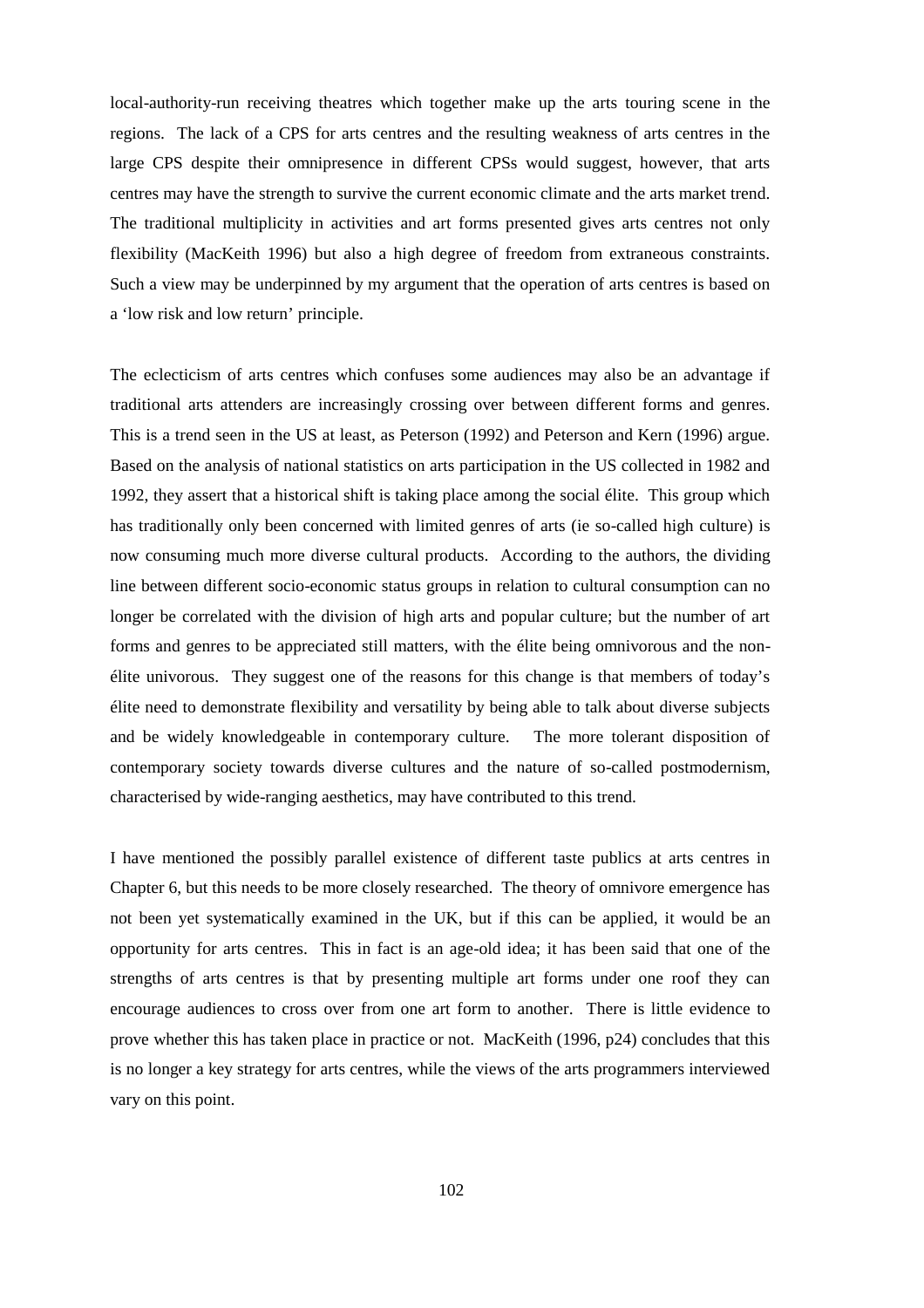Original research or reinterpretation of the existing data is most urgently needed to gain insights into the applicability of Peterson's omnivore theory to Britain and to see in what ways arts centres might benefit from the changing pattern of cultural consumption if that proves to be the case. The first task would be to identify the already existing omnivorous group (supposing that there is one) which liberally crosses over different arts and to expand the group. In this audience development process, it is necessary not just to employ the usual marketing techniques based on life-style and consumption patterns but also to understand the social psychology relating to the reception of culture.

Elsewhere I have argued extensively for the importance of consumer aesthetics and visitor studies approached from a range of academic disciplines such as anthropology and psychology for museum and art gallery marketing (Kawashima 1997, chapter 9). The reception aspect of culture has been most notably analysed in the area of cultural industries such as television, film and literature (for the context of the research development in this area and literature review, see Crane 1992a, chapter 5; Press 1994). Visual arts is another area where reception has been researched by art historians (eg Freedberg 1989), psychologists (eg Parsons 1987) and art educationalists (see Raney undated for a summary of issues on visual literacy) . Research in this category has examined the extent to which audiences are more active than had hitherto been assumed and whether they interpret cultural products in various ways depending on their own backgrounds and particular contexts (eg Griswold 1987; Radway 1991 [1984]; Liebes and Katz 1990). The literature is still divided between different views, particularly on whether it is the qualities of cultural objects or of audiences that facilitate their interactions (Crane 1992a, p91), but a similar line of enquiry is much needed for the subsidised arts in Britain. There are a number of unanswered questions for audience research, among which are the following:

- To what extent are people 'medium (ie art form)-loyal' or 'message/content-oriented'? (Hirsch 1978, p329)
- In what way do people acquire tastes and aesthetic preferences in the first place and how do they develop them? (Hirsch 1978, p319)
- What dynamics exist between individuals with different degrees of commitment to a particular taste culture? Who influences whom and in what way? Who tries things first? Whose assessments are respected by others and why? (Lewis 1977, p434; Becker 1982, p55)
- To what degree are audiences sensitive to varied levels of 'quality'? If a product becomes less good in quality, does the number of consumers decrease accordingly? (DiMaggio 1977, p445)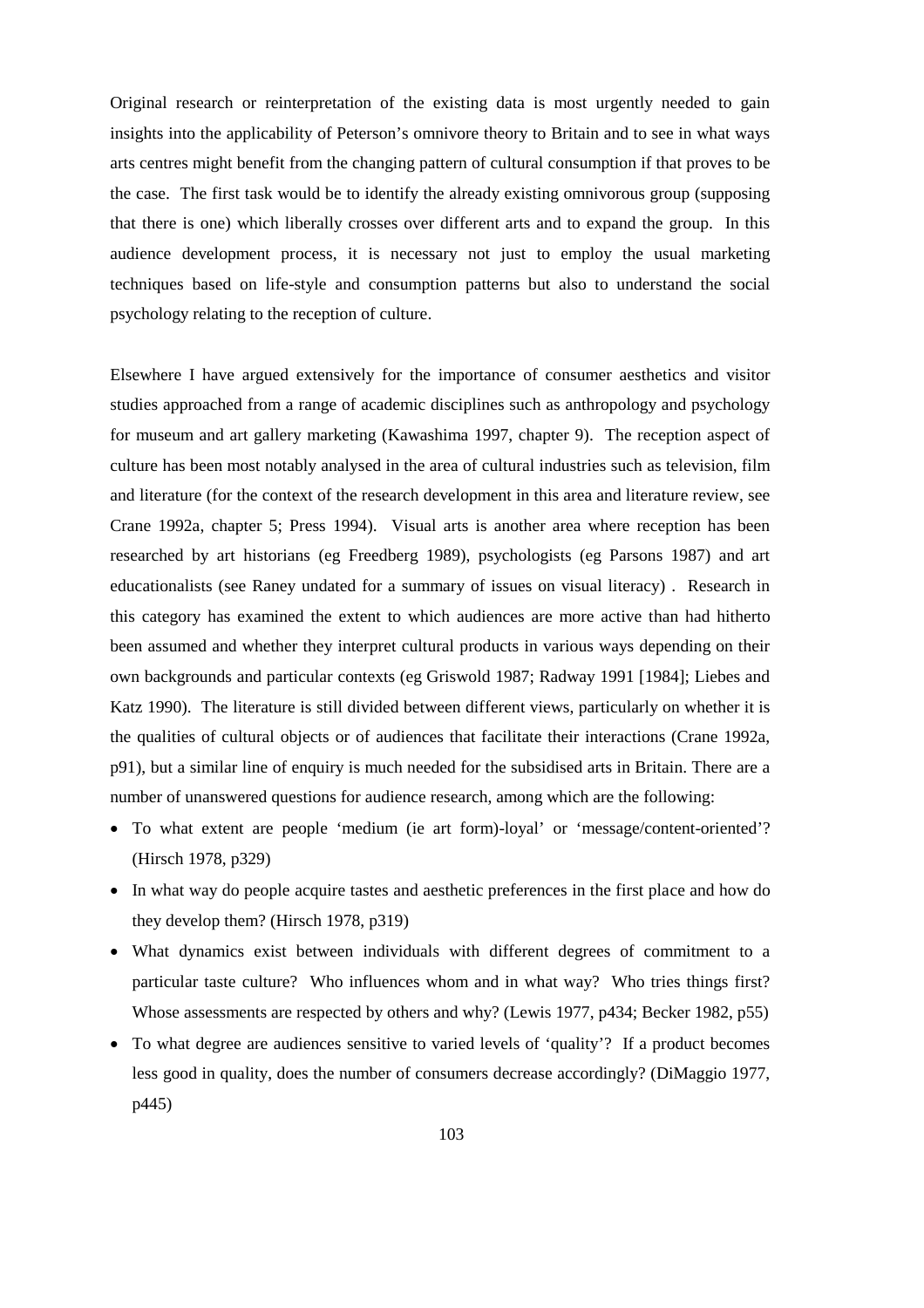It is important for us to not only understand audience behaviour but also to throw light on how the perceptions of cultural producers about their audiences affect the creation of cultural products. The conclusion of Turow's (1982) research conducted on publishers of children's books is suggestive. According to him, the publishers examined admit to having little specific information on who read their products but the impressions they have of the audience play a significant role in the production and distribution of books. More importantly, however, the images of the young readers are largely constructed through the organisational requirements and opportunities of the industry.

Turning our attention from the issue of audience-producer interaction to audience reception again, it is crucial for us to have a better understanding of what goes on in the minds of audiences. On this point, Halle (1992) provides an interesting case study. He has conducted research in the New York City region and shown that the viewers of avant-garde, abstract paintings do not always exercise intelligence and aesthetic sensibilities which they are supposed to possess but often use the same kinds of judgement as their counterparts of more familiar art styles. The findings are striking, contradicting a sociological theory that audiences of so-called high art tend to have higher socio-economic background because high art requires cultural competence to interpret and appreciate it.

He finds that upper-middle class people may like abstract paintings largely as objects for home/office decoration in the same way as the lower socio-economic group of society would buy 'calendar art' to hang on the walls of their living rooms. Furthermore, although abstract art collectors would say they like it because it permits and arouses the viewer's imagination, what they imagine is interesting: abstract art purchasers would refer to the visualisation of landscapes such as the ocean, the beach, the clouds and so on, just as the consumers of watercolour pictures see more directly in their favourite paintings. Thus, Halle has revealed that abstract art spectators consume art for utilitarian purposes and appreciate it in an un-creative way like their counterparts in the world of less abstract pictures.

To extend the implication of Halle's conclusion to other art forms and styles and to Britain would require more research. It is worth noting, however, a brief comment in the marketing research carried out for an experimental contemporary dance company, which suggests similar findings to Halle's.<sup>[21](#page-103-0)</sup> This research report written by a marketing consultant points out a discrepancy in the perceived values of work between arts professionals and audiences: critics

<span id="page-103-0"></span><sup>&</sup>lt;sup>21</sup> The report was given to me by the interviewee from the company. To be consistent about the principle of anonymity, the reference is not provided here.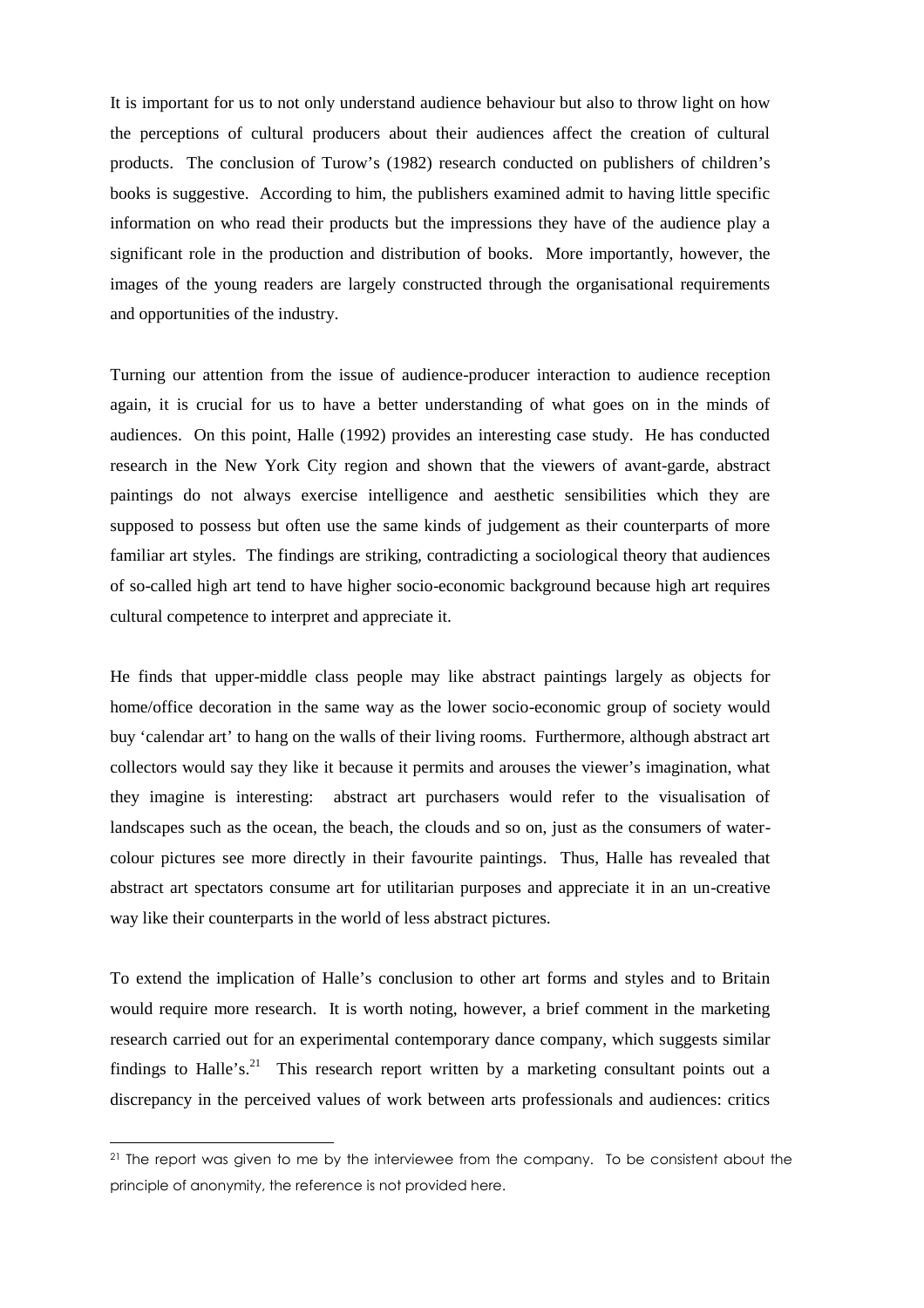and programmers generally praise the performance as intellectually exciting and (positively) unapproachable, whereas the loyal customers who are enthusiastic about the company make comments on their visual and emotional (rather than intellectual and conceptual) apprehensions, expressing the work as 'graceful', 'colourful' and 'fluid'.

The research is an audit of the dance company's marketing in general and this is only a small part of the whole paper, having different objectives from Halle's research. Another thing to note is that audiences may simply not possess the generally accepted vocabulary of arts criticism. Nonetheless, we can perhaps start to form a proposition that the audience response (even those which may look full of enthusiasm and appreciation) may be different, if examined in depth, from what sociological theories have imagined to be the case and from the experience of arts professionals. This might be the case, as Halle finds, even where the audience is culturally competent and well-informed, because the arts attenders of the lay public look at the arts with a different agenda from that of those in the profession. We may also have a proposition that audience responses themselves, even when they appear equally enthusiastic on the surface, may be different from one individual to another. This is an area which venues aspiring to provide a better service to the audience community ought to investigate more.

Another significant implication of the omnivore theory advanced by Peterson (1992) is related to the blurring of the distinction between so-called high culture and popular culture as far as the audience is concerned. If this is the case, it would be imperative to revisit the whole notion of cultural policy and public funding for the arts. This is particularly important these days when public support for the arts has been declining in monetary values and the rationale for it is being shaken, or 'collapsed', as Bennett (1995) sees it.

It can, if crudely, be argued that the distinction between the arts as being worthy of collective support and commercial entertainment and the development of many institutions of culture are historically associated with the rise of the middle-class in Britain. From the early nineteenthcentury to the early decades of this century industrialists and entrepreneurs used culture and the arts as an expression of class solidarity and demarcation. They were the patrons and consumers of what they gradually marked as high arts, often by imitating aristocratic taste but also through identifying what suited them. Also in an attempt at social reform (or engineering) the influential (upper-) middle class used culture as a means of controlling what they saw as the unruly mass by determining which culture deserved reverence and in what manner it ought to be appreciated.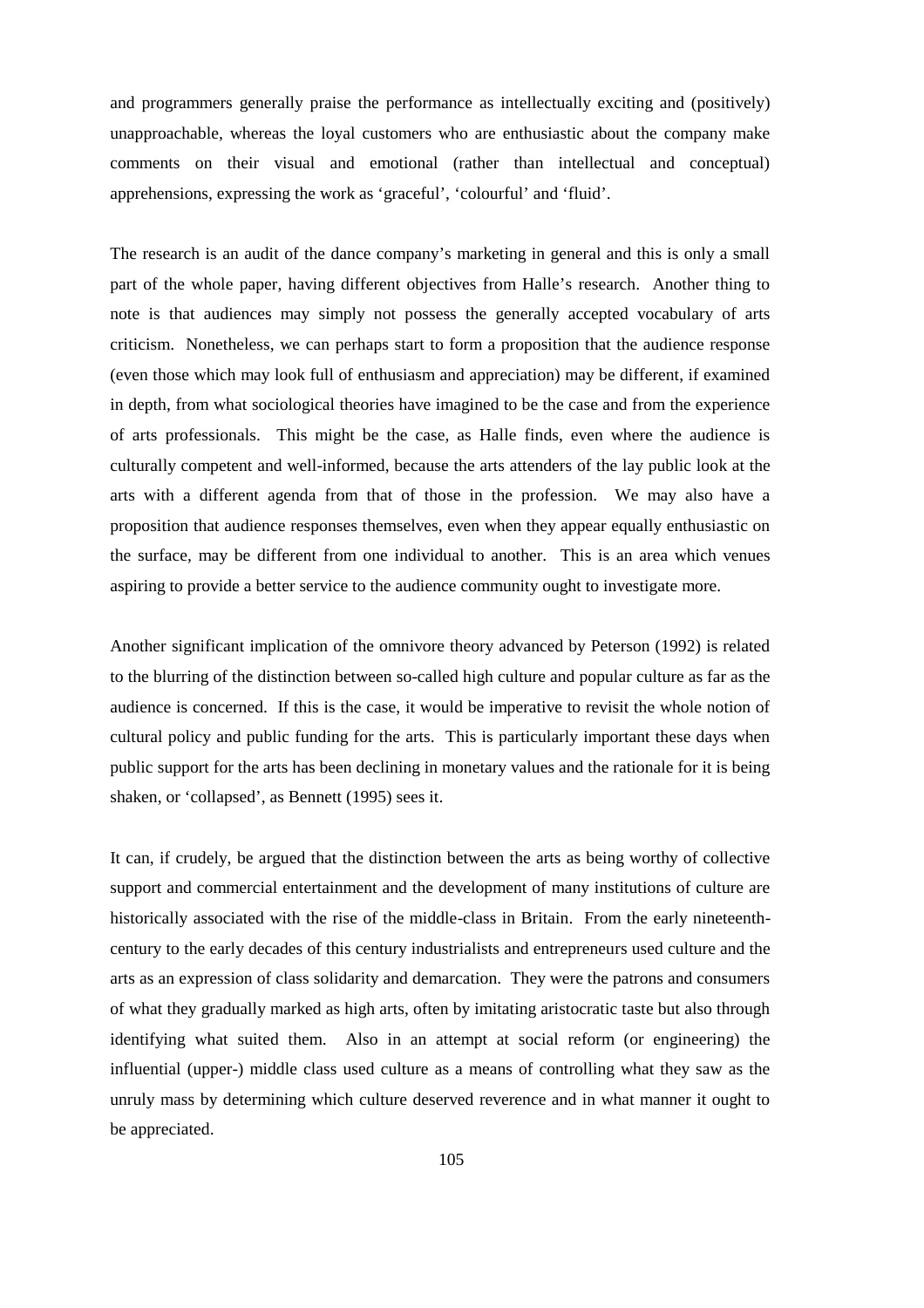There are historical writings which provide evidence for the above argument. For example, Weber (1975) gives details on how concert-life in London during the 1830s and 1840s was shaped by the bourgeoisie's redefinition of their social status in the capital, as a consequence of various societal changes caused by modernisation and industrialisation. Seed (1988) depicts the cultural infrastructure, including not only artists but also art dealers and exhibition organisers, built up by the middle class of nineteenth-century Manchester. In many ways art was a means for bourgeois families to display their wealth and taste in the private sphere. It also functioned in the public sphere in three ways: to create the local 'power élite', to enhance the cultural power and autonomy of industrial capital as against landed aristocracy and to civilise the uneducated mass of the working class at the same time.

Griswold (1986) in examining the revival of two specific drama genres (city comedy and revenge tragedy of the Renaissance) reveals that the genres which tend to be intellectually challenging and more than mere entertainment have appealed to the middle-class while cinema and commercial television have come into being to satisfy the entertainment needs of the less educated class. Theatre, which was once "an arena of symbolic class conflict" (p163), gradually came to be dominated by the middle class. This facilitated the de-commercialisation of theatre culturally throughout this century, even in the West End, and also financially in the post-war decades. The same, more salient process of the American case is well described by Levine (1988) and by DiMaggio (1982) in particular relation to nineteenth-century Boston.

The 'nationalisation of culture' in Britain (Minihan 1977), or the take-over of private patronage for the arts and culture by the state, was initiated in the museum sector and was supplemented by the creation of the Arts Council for performing and visual arts in the post-war era. Public authorities involved in cultural policy have subsequently determined what culture is deemed worthy of public support, although there have been struggles in the public funding structure to redefine 'the arts for subsidy' (Bennett 1997, pp68-69).

The American sociologist Gans (1974) was one of the early writers who opposed the usual allegation (made particularly by the Frankfurt School sociologists) that popular culture was a commercial menace with uncontested power of imposing vulgar tastes on the mass. He did not, however, pronounce his relativist position by abandoning the distinction between high and popular cultures. Instead, he maintained that all cultures were equal in value to the extent that they reflect the characteristics and standards of their publics. Therefore, in order to redress the imbalance of subsidising one culture at the expense of others it would be necessary to invest in educational and other opportunities so as to enable people to appreciate higher taste cultures.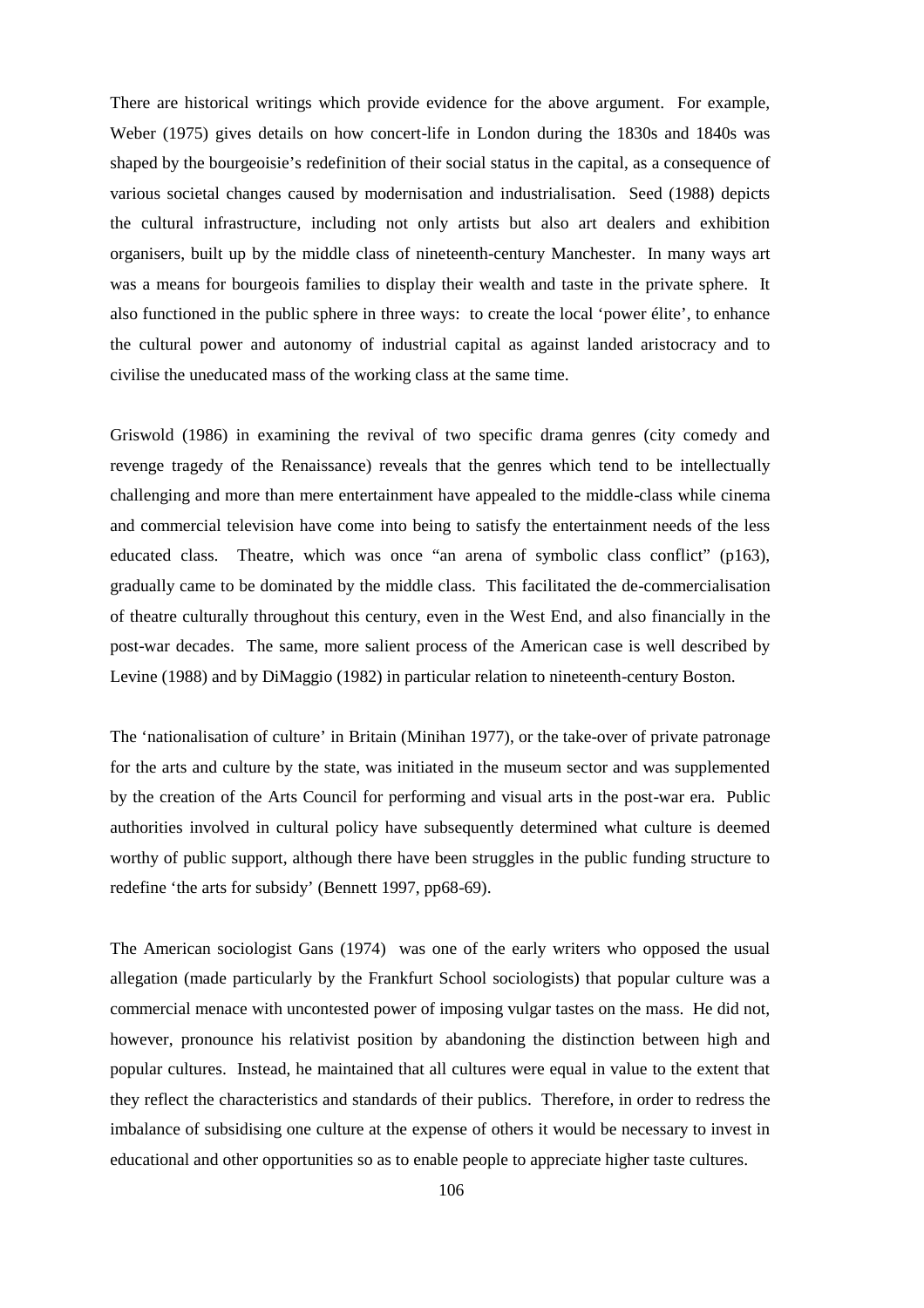Since then, aesthetics and societal values on culture have changed while research has advanced in the sociology of culture. The view of the division between high and popular cultures may be outdated in aesthetic terms, as Crane (1992b, pp66-67) summarises the interpenetration of the two cultures. DiMaggio (1977) and Hirsch (1977, p402) as well as Crane (1992a) have offered different classifications of the arts and culture by paying attention to market structure, form of organisation and technology as more determinant than alleged intrinsic values of cultures with vertically segmented audiences attached to each. The changing modes of production in culture further confuse the traditionally-held distinction between high arts and popular culture, making it even more difficult to clarify what is worth public money and to change the historical patterns of resource allocation.

Unfortunately, this is not the place to expand on such a huge topic. Suffice it to say that such a relativistic idea is by no means novel; it has long been advocated by postmodernists, but is particularly relevant to arts centres which embrace both subsidised and unsubsidised commercial, popular and amateur—activities. Given that they are part of the powerful gatekeepers of culture insofar as they determine what deserves public exposure, it would be interesting to research the extent to which arts centres contribute to the eradication—or enhancement or re-configuration—of the divisions between different cultures.

107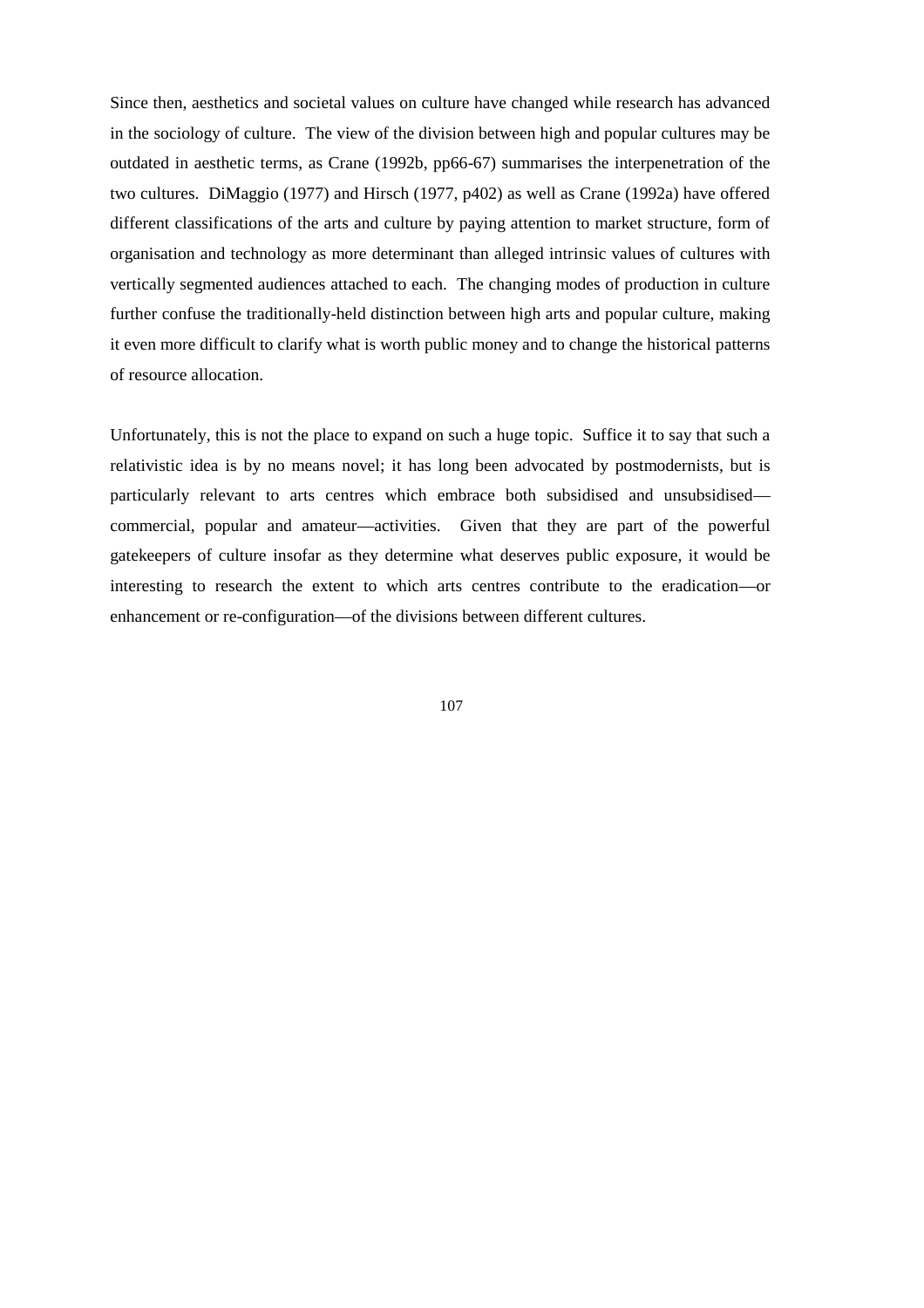### **References**

- Alexander, VD (1996). "Monet for Money? Museum Exhibitions and the Role of Corporate Sponsorship", in Martorella, R (ed), *Art and Business: An International Perspective on Sponsorship*. Westport, Conn: Praeger.
- Arts Council of England (undated). *National Lottery Film Programme, Consultation Paper on Cinema Distribution*. A paper for the consultation to be ended on 12 June 1998. London: Arts Council of England.
- Arts Council of England (1998)*. Review of Large-Scale Touring: the provision of lyric work in England.* Consultation Document. London: Arts Council of England.
- Arts Council of England (1997). *Arts Centres: A Case for Investment, and Recommendations for Action.* Unpublished (London: Arts Council of England).
- Arts Council of England (1996). *The Policy for Drama of the English Arts Funding System*. London: Arts Council of England.
- Arts Council of England (1993). *A Creative Future*. London: HMSO.
- Arts Council of England and BBC (1994). *BBC/Arts Council Review of National Orchestral Provision, Consultation Document.* London: Arts Council of England and BBC.
- Arts Council of Great Britain (undated). *The First Ten Years: The Arts Council of Great Britain, 1946-56.* London: Arts Council of Great Britain.
- Audit Commission (1991a). *Local Authorities, Entertainment and the Arts.* London: HMSO.
- Audit Commission (1991b). *The Road to Wigan Pier? Managing Local Authority Museums and Art Galleries*. London: HMSO.
- Austen-Smith, D (1980). "On the Impact of Revenue Subsidies on Repertory Theatre Policy", *Journal of Cultural Economics*, 4, 1, pp9-17.
- Barker, B (1991). *Touring Visual Arts, Discussion Document for National Arts and Media Strategy*. London: ACGB.
- Barnett, J (1987). *A Report on a Directory of Touring Productions, Commissioned by the National Association of Arts Centres and the Independent Theatre Council.* Unpublished paper. Np.
- Becker, H (1982). *Art Worlds.* Berkeley: University of California Press.
- Becker, H (1976). "Art Worlds and Social Types", *American Behavioral Scientist*, 19, 6, pp703- 718.
- Bennett, O (1997). "Cultural Policy, Cultural Pessimism and Postmodernity", *International Journal of Cultural Policy*, 4, 1, pp67-84.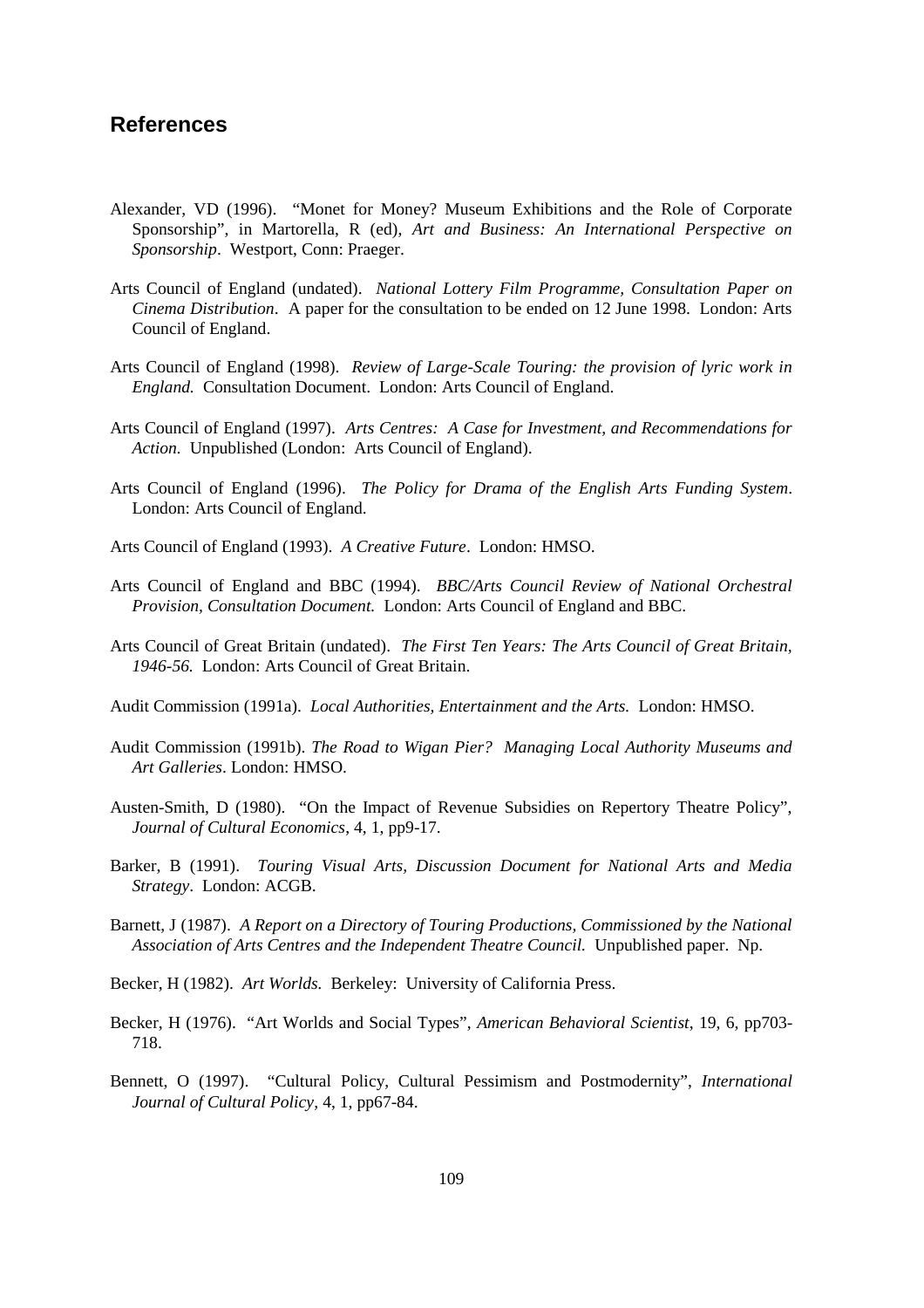- Bennett, O (1995). "Cultural Policy in the United Kingdom: Collapsing Rationales and the End of a Tradition", *European Journal of Cultural Policy*, 1, 2, pp199-216.
- Bielby, WT and Bielby, DD (1994). "All Hits Are Flukes: Institutionalizaed Decision Making and the Rhetoric of Network Prime-Time Program Development", *American Journal of Sociology*, 5, pp1287-1313.
- Bourdieu, P (1985). "The Market of Symbolic Goods", *Poetics*, 14, pp13-44.
- Bourdieu, P (1980). "The Production of Belief: Contribution to an Economy of Symbolic Goods", *Media, Culture and Society*, 2, pp261-293.
- Bystryn, M (1989). "Art Galleries as Gatekeepers: The Case of the Abstract Expressionists", in Foster, AW and Blau, JR (eds) (1989), *Art and Society*, New York: State University of New York Press, reprinted from *Social Research*, 45, 1978 pp390-408.
- Cameron, S (1993). "Using Pantomimes to Subsidize Repertory Theatre: An Economic Analysis", *Leisure Studies*, 12, pp183-190.
- Cole, S and Cole, JR (1967). "Scientific Output and Recognition: A Study in the Operation of the Reward System in Science", *American Sociological Review*, 32, pp377-390.
- Coser, LA, Kadushin, C and Powell, WW (1982). *Books: the culture and commerce of publishing.* New York: Basic Books.
- Cmnd 2601 (1965). *A Policy for the Arts*. London: HMSO.
- Crane, D (1992a). *The Production of Culture*. London: Sage.
- Crane, D (1992b). "High Culture Versus Popular Culture Revisited: A Reconceptualization of Recorded Culture", in Lamont, M and Fournier, M (eds), *Cultivating Differences*. Chicago: The University of Chicago Press.
- Crane, D (1987). *The Transformation of the Avan-Garde: The New York Art World, 1940-1985.* Chicago: The University of Chicago Press.
- Crane, D (1976). "Reward Systems in Art, Science, and Religion", *American Behavioral Scientist*, 19, 6, pp719-734.
- Cultural Trends (1991). Issue 12. London: Policy Studies Institute.
- Department for Culture, Media and Sport (1998). *A Bigger Picture. The Report of the Film Policy Review Group.* London: Department for Culture, Media and Sport.

Department of National Heritage (1995). *The British Film Industry*. Cm2884. London: HMSO.

- Devlin, G (1989). *Stepping Forward: Some Suggestions for the Development of Dance in England during the 1990s*. Unpublished paper prepared for the Dance Department of the Arts Council.
- Devlin, G (1985). *Keeping the Show on the Road: a report into some aspects of middle- and small-scale drama touring in England*. London: Arts Council of Great Britain.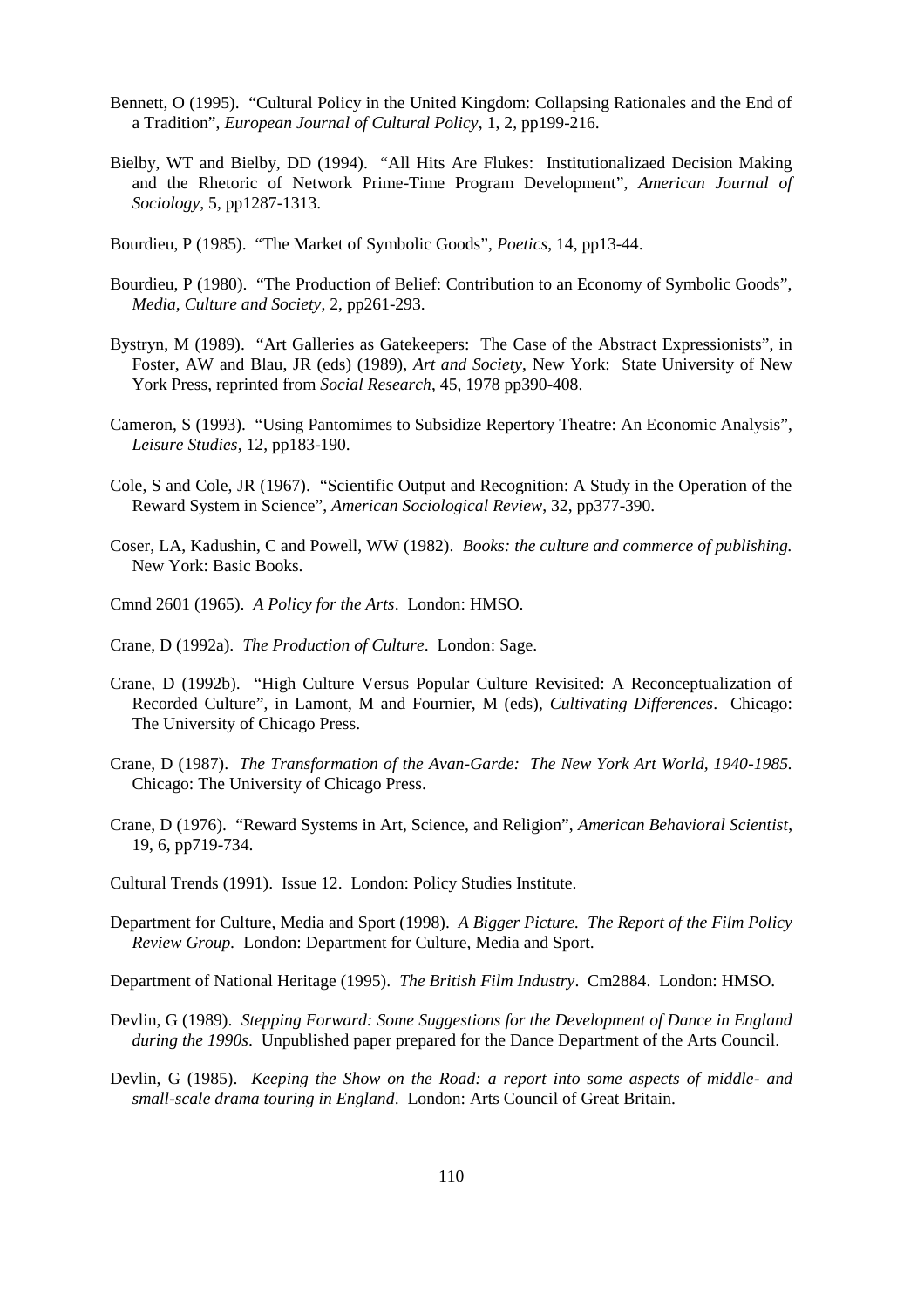- DiMaggio, P (1983). "State Expansion and Organizational Fields", in Hall, RH and Quinn, RE (eds), *Organizational Theory and Public Policy*. London: Sage.
- DiMaggio, P (1982). "Cultural Entrepreneurship in Nineteenth-Century Boston: the Creation of an Organizational Base for High Culture in America", *Media, Culture and Society*, 4,1, pp33-50.
- DiMaggio, P (1977). "Market Structure, the Creative Process, and Popular Culture: Toward an Organizational Reinterpretation of Mass Culture Theory", *Journal of Popular Culture*. XI, 2, pp436-452.
- DiMaggio, P and Hirsch, PM (1976). "Production Organizations in the Arts", *American Behavioral Scientist*, 19, 6, pp735-752.
- DiMaggio, P and Stenberg, K (1985a). "Why Do Some Theatres Innovate More Than Others?", *Poetics*, 14, pp107-122.
- DiMaggio, P and Stenberg, K (1985b). "Conformity and Diversity in American Resident Theaters", in Balfe, JH and Wyszomirski, MJ (eds), *Art, Ideology and Politics*. New York: Praeger.
- Durie, J (ed) (1993). *The Film Marketing Handbook* (written by Pham, A and Watson, N). Np: Media Business School.
- Elliott, P (1972). *The Making of a Television Series. A Case Study in the Sociology of Culture*. London: Constable.
- Elsom, J (1971). *Theatre Outside London*. London: Macmillan.
- English, J (undated). *The Case for Arts Centres*. Eastbourne: John Offord Publications.
- Feist, A (1996). *The Professional Drama Sector in England—A Statistical Profile*. London: Arts Council of England.
- Foley, M (1994). *Dance Spaces*. London: Arts Council of England.
- Forster, W (1983). *Arts Centres and Education, A Discussion Document*. London: Arts Council of Great Britain.
- Freedberg, D (1989). *The Power of Images: Studies in the History and Theory of Response*. Chicago: The University of Chicago Press.
- Frey, B (1994). "The Economics of Music Festivals", *Journal of Cultural Economics*, 18, pp29- 39.
- Gans, H (1974). *Popular Culture and High Culture*. New York: Basic Books.
- Giddens, A (1979). *Central Problems in Social Theory*. London: Macmillan.
- Golding, P and Elliott, P (1979). *Making the News*. London: Longman.
- Gilmore, S (1988). "Schools of Activity and Innovation", *The Sociological Quarterly*, 29, 2, pp203-219.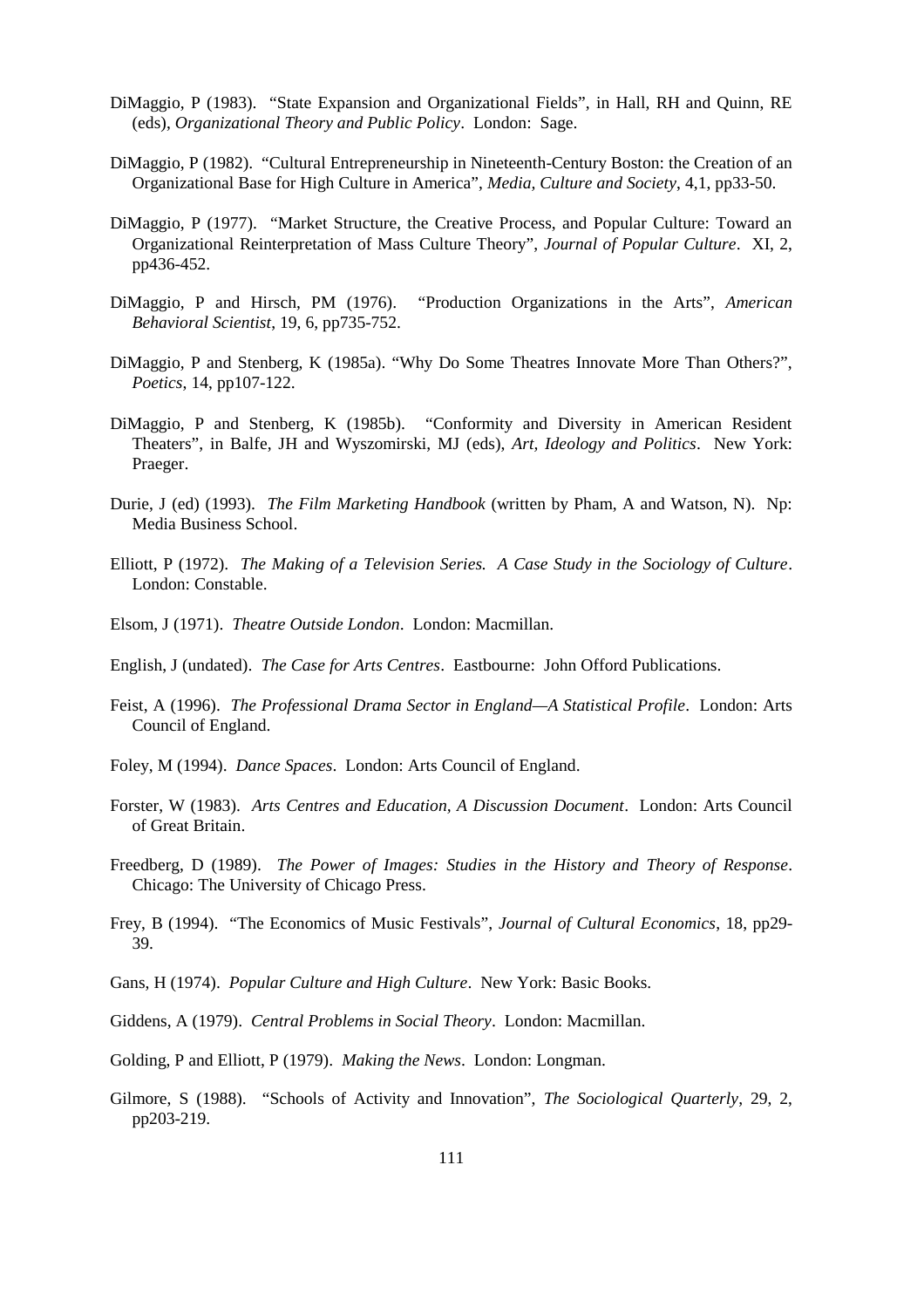- Greater London Arts (1987). *Arts Centres, Education and Community Issues and Practices in Greater London.* London: GLA.
- Greenfeld, L (1989). *Different Worlds. A Sociological Study of Taste, Choice and Success in Art*. Cambridge: Cambridge University Press.
- Griswold, W (1993). "Recent Moves in the Sociology of Literature", *Annual Review of Sociology*, 19, pp455-467.
- Griswold, W (1987). "The Fabrication of Meaning: Literacy Interpretation in the United States, Great Britain, and the West Indies", *American Journal of Sociology*, 92, 5, pp1077-1117.
- Griswold, W (1986). *Renaissance Revivals: City Comedy and Revenge Tragedy in the London Theatre, 1567-1980.* Chicago: The University of Chicago Press.
- Halle, D (1992). "The Audience for Abstract Art: Class, Culture, and Power", in Lamont, M and Fournier, M (eds), *Cultivating Differences*. Chicago: The University of Chicago Press.
- Heywood, I (1997). *Social Theories of Art: A Critique*. Basingstoke: Macmillan.
- Hill, J (1996). "British Film Policy", in Moran, A (ed), *Film Policy: International, National and Regional Perspectives*. London: Routledge.
- Hirsch, PM (1978). "Production and Distribution Roles among Cultural Organizations: On the Division of Labor across Intellectual Disciplines. *Social Research*, 45, pp315-330.
- Hirsch, PM (1977). "Social Science Approaches to Popular Culture: A Review and Critique", *Journal of Popular Culture*, 11, 2, pp401-413.
- Hirsch, PM (1975). "Organizational Effectiveness and the Institutional Environment", *Administrative Science Quarterly*, 20, pp327-344.
- Hirsch, P (1972). "Processing Fads and Fashions: An Organization-Set Analysis of Cultural Industry Systems". *American Journal of Sociology*, 77, 4, pp639-659.
- Hood, S (ed) (1994). *Behind the Scenes: the Structure of British Broadcasting in the 1990s*. London: Lawrence & Wishart.
- Hutchison, R (1977). *Three Arts Centres: A Study of South Hill Park, the Gardner Centre and Chapter.* London: Arts Council of Great Britain.
- Hutchison, R and Forrester, S (1987). *Arts Centres in the United Kingdom*. London: Policy Studies Institute.
- Jackson, A (1984). "1958-1983: Renewal, Growth and Retrenchment" in Rowell, G and Jackson, A, *The Repertory Movement: A History of Regional Theatre in Britain*. Cambridge: Cambridge University Press.
- Janssen, S (1998). "Side-roads to Success: The Success of Sideline Activities on the Status of Writers", *Poetics*, 25, pp265-280.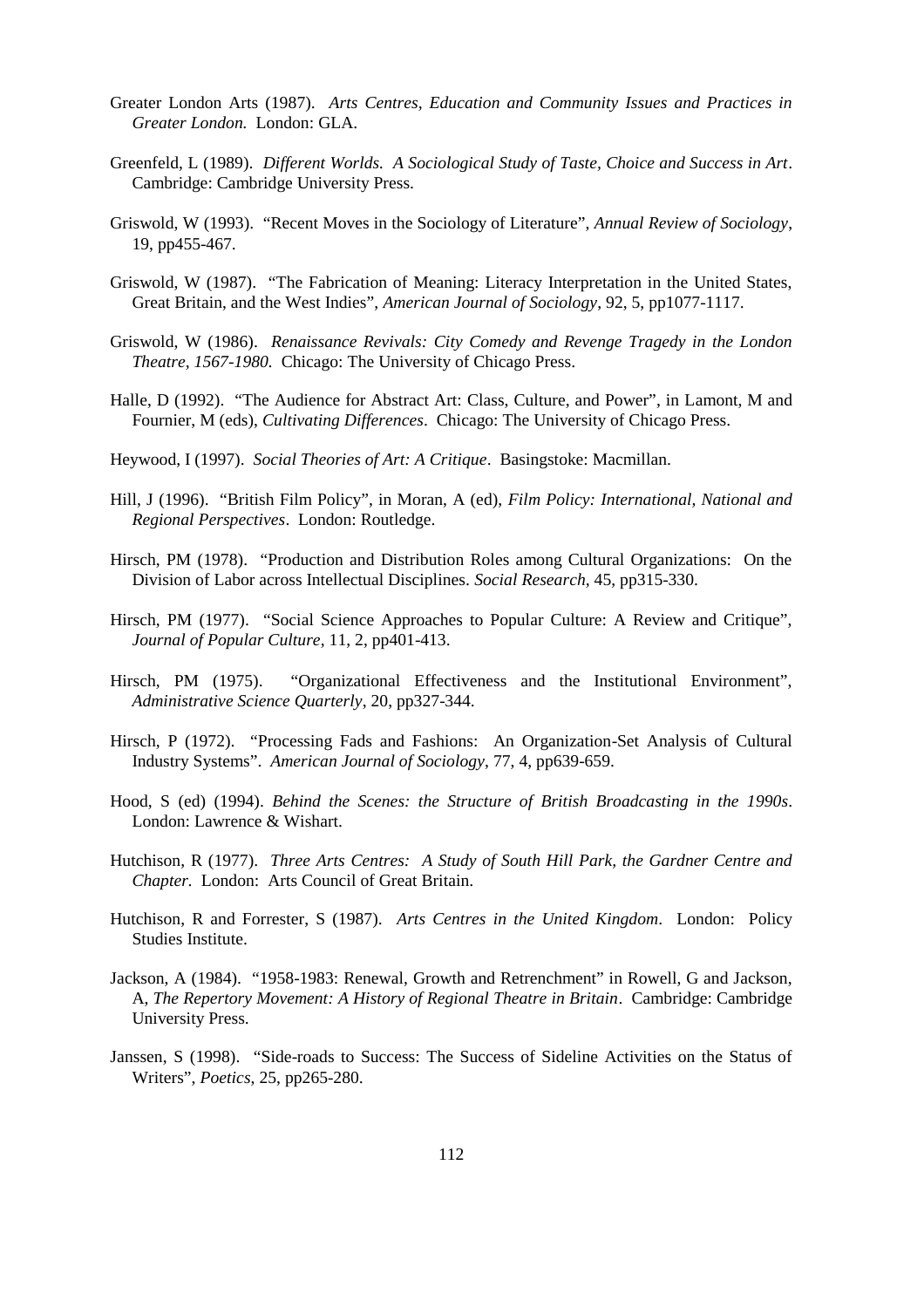- Kadushin, C (1976). "Networks and Circles in the Production of Culture", *American Behavioral Scientist*, 19,6, pp769-784.
- Kannis, P (1991). *Making Local News*. Chicago: The University of Chicago Press.
- Kawashima, N (1997). *Museum Management in a Time of Change: Impacts of Cultural Policy on Museums in Britain, 1979-1997.* Working Paper 3. Coventry: Centre for the Study of Cultural Policy, University of Warwick.
- Kawashima, N (1996). *Planning for Equality? Decentralisation in Cultural Policy*. Working Paper 1. Coventry: Centre for the Study of Cultural Policy, University of Warwick.
- Keidan, L (undated). *Live Art. Discussion Document for the National Arts and Media Strategy*. London: Arts Council of Great Britain.
- Kushner, S (undated). *A for Arts. Evaluation, Education and Arts Centres*. Evaluation in the NAAC 'Arts Centres in Education' research project. np.
- Lancaster, R (1977). *Moving On: small and middle-scale drama touring in England*. London: Arts Council of Great Britain.
- Lane, J (1978). *Arts Centres: Every Town Should Have One*. London: Paul Elek.
- Lang, GE and Lang, K (1988). "Reputation and Renown: The Survival of Artistic Reputation", *American Journal of Sociology,* 94, 1, pp79-109.
- Levine, LW (1988). *Highbrow/Lowbrow. The Emergence of Cultural Hierarchy in America*. Cambridge, MA: Harvard University Press.
- Lewis, JM (1997). "The Differentiation of Popular Culture Audiences", *Journal of Popular Culture*, 11, 2, pp425-435.
- Lewis, J (1990). *Art, Culture, and Enterprise*. London: Routledge.
- Levo, YZ (1993). "The Theatre Critics as a Cultural Agent: Esslin, Marowitz and Tynan", *Poetics*, 21, pp525-543.
- Liebes, T and Katz, E (1990). *The Export of Meaning: Cross-Cultural Readings of Dallas.* Oxford: Oxford University Press.
- London Economics (1997). *A Study of the Specialised Cinema Sector*. Unpublished document.
- London Economics (1994). *Cinema Exhibition in Europe: White Book of the European Exhibition Industry*. London: London Economics.
- MacKeith, J (1996). *Art of Flexibility: Arts Centres in the 1990s.* London: Arts Council of England.
- Mackenzie, R and Scott, B (1991). *Touring the Performing Arts, Discussion Document for NAMS*. London: Arts Council of Great Britain.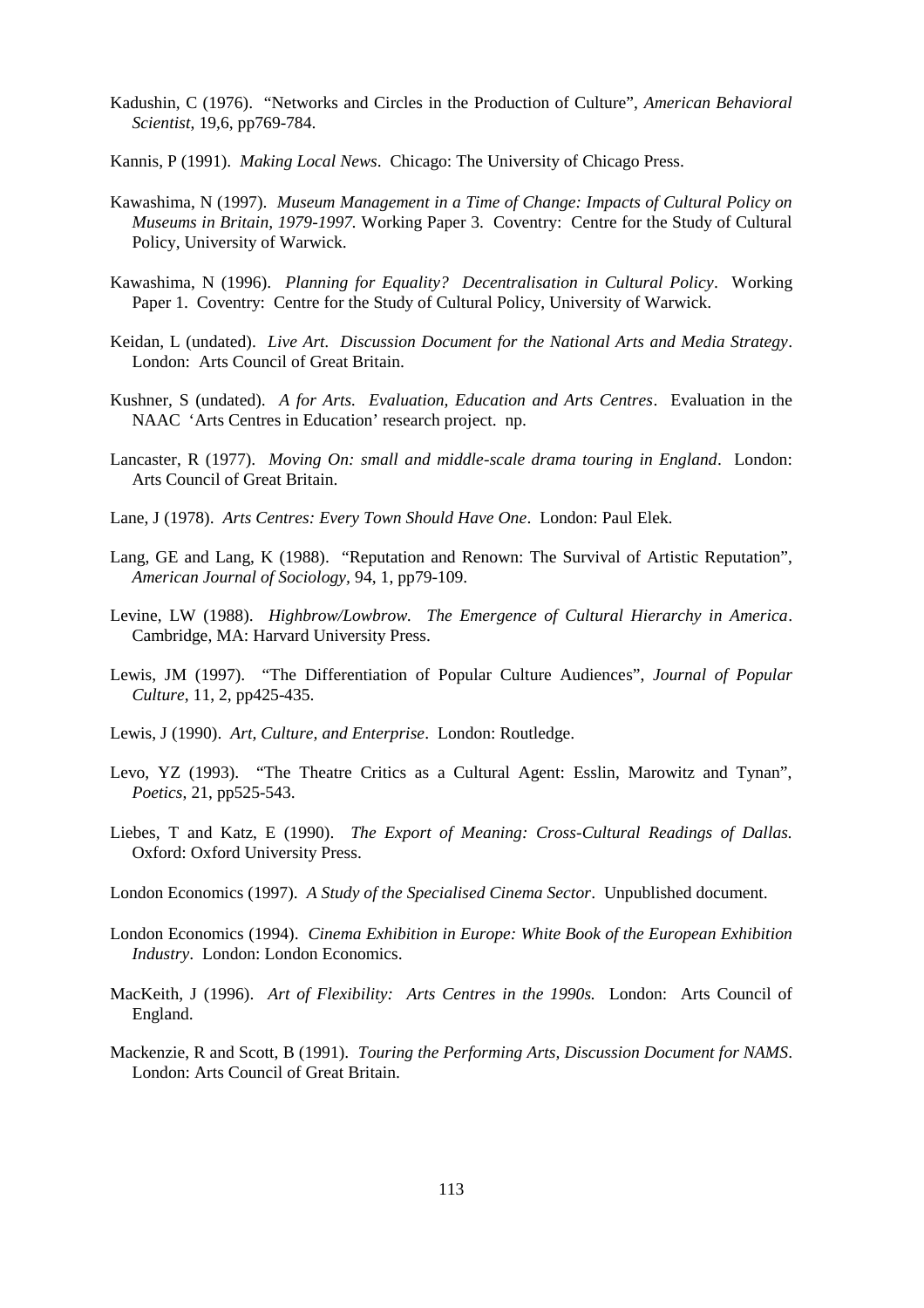- Maitland, H (undated a). *The Golden Guide: Marketing for Touring*. London: Arts Council of England.
- Maitland, H (undated b). *The Silver Guide: Marketing for Touring Companies with Few Resources*. London: Arts Council of England.
- Marchant, G (1992). *Where Do We Go Next? A review of touring in England*. London: Arts Council of England.
- Martorella, R (1990). *Corporate Art*. New Brunswick: Rutgers University Press.
- Martorella, R (1977). "The Relationships Between Box Office and Repertoire: a Case Study of Opera", *The Sociological Quarterly*, 18, pp354-366.
- McGuigan, J (1983). "Serious Writing and the State", *Poetics*, 12, pp449-465.
- Middleton, M (1987). "Nonprofit Boards of Directors: Beyond the Governance Function", in Powell, WW (ed) *The Nonprofit Sector*. New Haven: Yale University Press.
- Minihan, J (1977). *The Nationalization of Culture.* London: Hamish Hamilton.
- Mortensen, F and Svendsen, EN (1980). "Creativity and Control: The Journalist Betwixt his Readers and Editors", *Media, Culture and Society*, 2, pp169-177.
- Moulin, R (1987). *The French Art Market*. New Brunswick, NJ: Rutgers University Press, trans by Goldhammer, A from Le marché de la peinture en France (1967), Editions de Minuit.
- Mulkay, M and Chaplin, E (1982). "Aesthetics and the Artistic Career: A Study of Anomie in Fine-Art Painting", *The Sociological Quarterly*, 23, pp117-138.
- National Association of Arts Centres (1986). *Making Money. A Report of Proceedings at the Annual Conference of the National Association of Arts Centres*. Darlington, Durham: National Association of Arts Centres.
- de Nooy, W (1991). "Social Networks and Classification in Literature", *Poetics*, 20, pp507-537.
- O'Brien, J (1997). *Arts Centres in England. A Statistical Appendix*. London: Arts Council of England.
- Parsons, MH (1987). *How We Understand Art*. Cambridge: Cambridge University Press.
- Peterson, K (1997). "The Distribution and Dynamics of Uncertainty in Art Galleries: A Case Study of New Dealerships in the Parisian Art Market, 1985-1990", *Poetics*, 25, pp241-263.
- Peterson, RA (1994). "Culture Studies through the Production Perspective: Progress and Prospects", in Crane, D (ed). *The Sociology of Culture*. Oxford: Blackwell.
- Peterson, RA (1992). "Understanding Audience Segmentation: From Elite and Mass to Omnivore and Univore", *Poetics*, 21, pp243-258.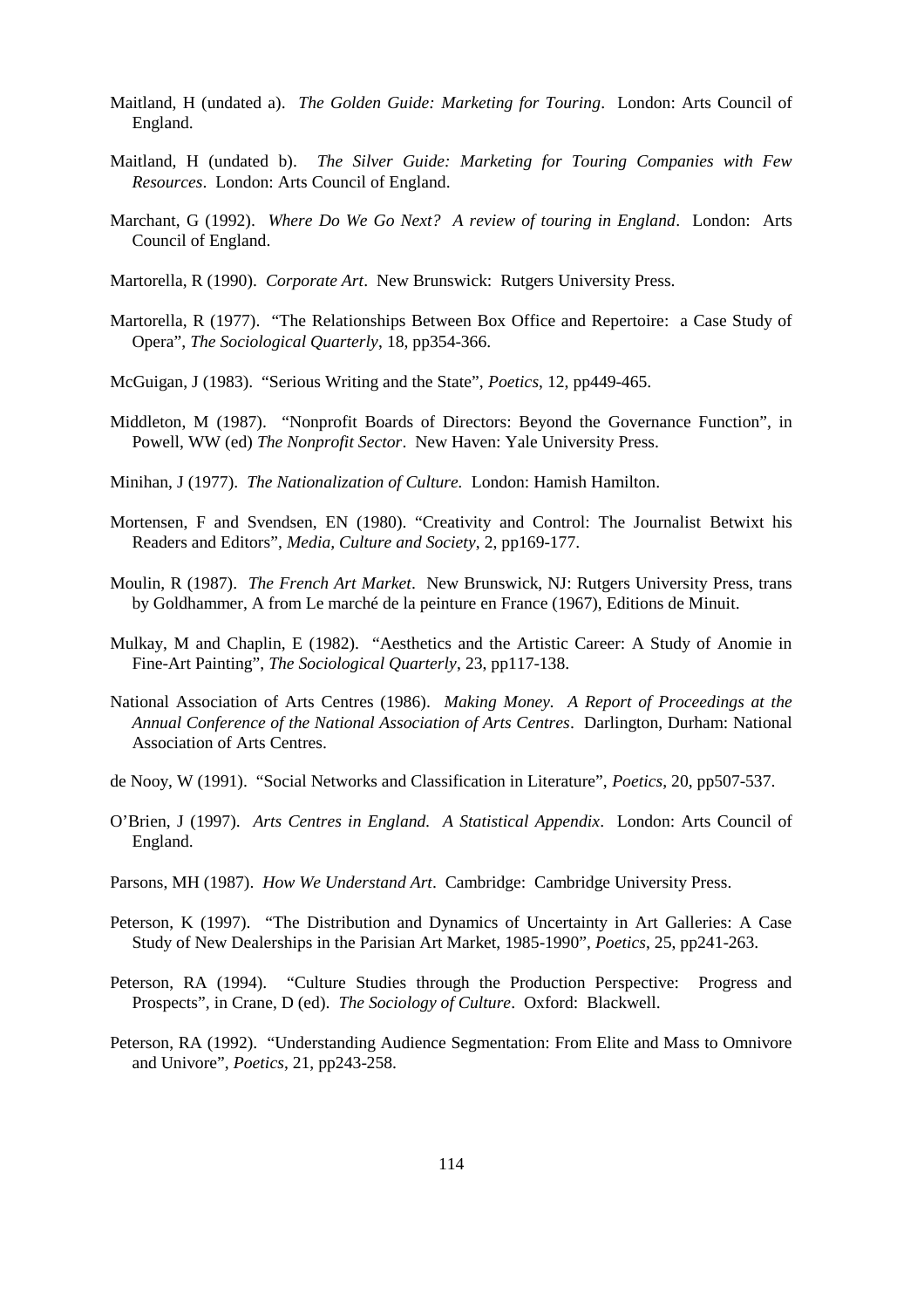- Peterson, RA (1976). "The Production of Culture", in Peterson, RA (ed), *The Production of Culture*. London: Sage.
- Peterson, RA and Kern, RM (1996). "Changing Highbrow Taste: From Snob to Omnivore", *American Sociological Review*, 61, pp900-907.
- Plattner, S (1996). *High Art Down Home: An Economic Ethnography of a Local Art Market*. Chicago: The University of Chicago Press.
- Powell, WW and Friedkin, RJ (1986). "Politics and Programs: Organizational Factors in Public Television Decision Making", in DiMaggio, PJ (ed), *Nonprofit Enterprise in the Arts*. Oxford: Oxford University Press.
- Powell, WW (1978). "Publisher's Decision-Making: What Criteria Do They Use in Deciding Which Books to Publish?", *Social Research*, 45, pp227-252.
- Press, AL (1994). "The Sociology of Cultural Reception: Notes Towards an Emerging Paradigm", in Crane, D (ed), *The Sociology of Culture*. Oxford: Blackwell.

Prompt (1997a). Issue 11, November 1997. London: Theatrical Management Association.

- Prompt (1997b). Issue 9, May 1997. London: Theatrical Management Association.
- Prompt (1996). Issue 4, Winter 1996. London: Theatrical Management Association.
- Radway, JA (1991[1984]). *Reading the Romance: Woman, Patriarchy, and Popular Literature,* second edition*.* Chapel Hill, NC: The University of North Carolina Press.
- Raney, K (undated). *Visual Literacy: Issues and Debates*. London: School of Education, Middlesex University.
- Raymond, C (1993). *Clear Sightlines: The Successful Management of Touring Theatres* Bath: Crispin Raymond and Associates.
- Raymond, C (1991). *Beyond Survival: A Management Agenda for Middle-Scale Touring Theatres in the 1990s*. Unpublished paper prepared for the Arts Council.
- Raymond, C (1990). '*The Balanced Theatre' Revisited*. Unpublished paper prepared for the Arts Council.
- (Lord) Redcliffe-Maud (1976). *Support for the Arts in England and Wales*. London: Calouste Gulbenkian Foundation.
- van Rees, CJ (1987). "How Reviewers Reach Consensus on the Value of Literary Works", *Poetics*, 16, pp275-294.
- Schwartz, B (1975). *Queuing and Waiting*. Chicago: The University of Chicago Press.
- Seed, J (1988). "'Commerce and the Liberal Arts': the Political Economy of Art in Manchester, 1775-1860, in Wolff, J and Seed, J (eds), *The Culture of Capital: art, power and the nineteenth-century middle-class*. Manchester: Manchester University Press.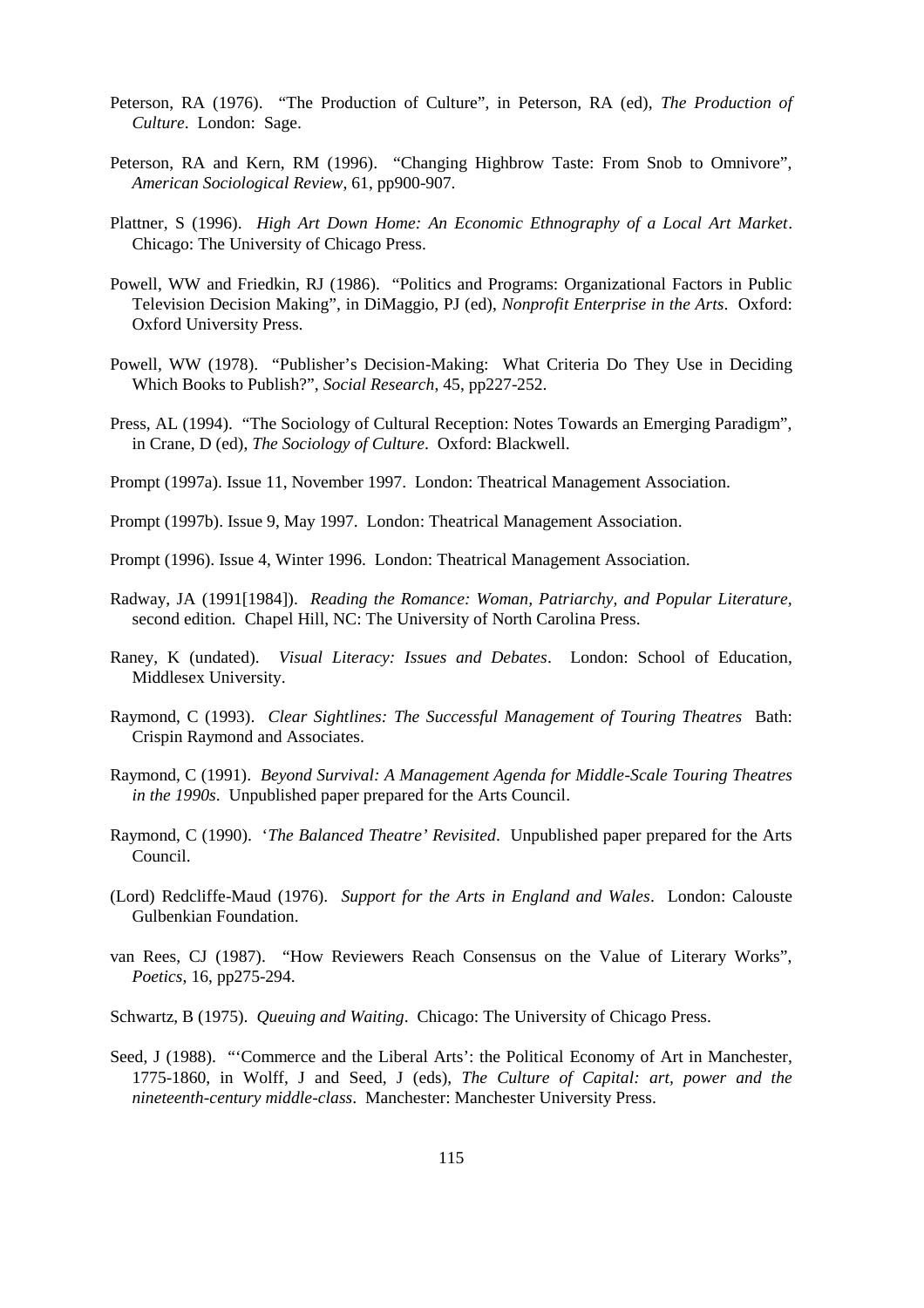- Seed, J and Wolff, J (1988). "Introduction", in Wolff, J and Seed, J (eds), *The Culture of Capital: art, power and the nineteenth-century middle-class*. Manchester: Manchester University Press.
- Siune, K and Truetzschler, W (eds) (1992). *Dynamics of Media Politics*. London: Sage.
- Silverstone, R (1985). *Framing Science: The Making of a BBC Documentary.* London: the British Film Institute.
- Skene, P (1987). *Report on Large and Middle Scale Contemporary Dance Touring*. Unpublished report, commissioned by the Dance and Mime Department of the Arts Council of Great Britain.
- Tomlinson, R (1993). *Boxing Clever: Getting the Most out of the Box Offices.* London: Arts Council of Great Britain.
- Towse, R (1996). *The Economics of Artists' Labour Markets*. London: Arts Council of England.
- Tuchman, G (1978a). *Making News: A Study in the Construction of Reality*. New York: The Free Press.
- Tuchman, G (1978b). "The News Net", *Social Research*, 45, pp255-276.
- Tuchman, G (1973). "Making News by Doing Work: Routinizing the Unexpected", *American Journal of Sociology*, 79, 1, pp110-131.
- Turow, J (1982). "The Role of 'The Audience' in Publishing Children's Books", *Journal of Popular Culture*, 16,2, pp90-99.
- Weber, W (1975). *Music and the Middle Class. The Social Structure of Concert Life in London, Paris and Vienna*. London: Croom Helm.
- White, HC and White, CA (1993/1965). *Canvases and Careers: Institutional Change in the French Paining World*. Reprint. Chicago: The University of Chicago Press.
- Wijnberg, NM and Gemser, G (1998). "Reputation as a Tool for Innovation Management: The Case of the French Impressionists", *International Journal of Arts Management*, 1, 1, pp50-60.
- Wolff, J (1993). *The Social Production of Art*. Second Edition. Basingstoke: Macmillan.